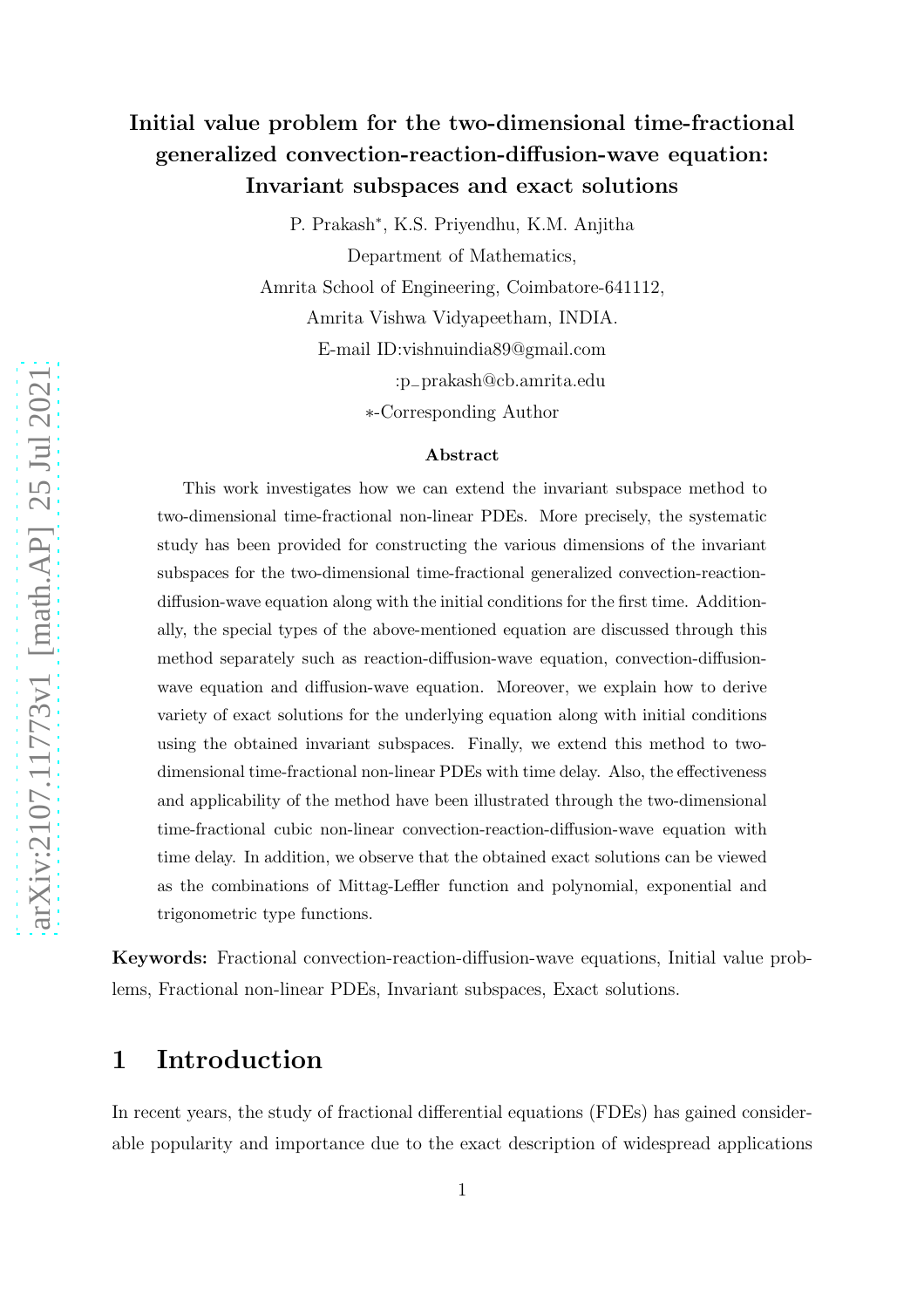in various areas of science and engineering  $[1-6]$  such as physics  $[6]$ , mechanics  $[7]$ , electrodynamics [\[8](#page-56-2)], biology [\[9\]](#page-56-3), visco-elasticity [\[10\]](#page-56-4) and so on [\[11\]](#page-56-5). Unlike the integer-order differential operator, fractional-order (non-integer order) differential operators are nonlocal and it depends not only the immediate past but also on all the past values of the function. Thus, the fractional derivative operators are typically used to add memory in a complex system. Hence the fractional-order models help to understand the behaviour of the system and phenomena that are classified by power-law non-locality, power-law long term memory and fractal properties [\[11\]](#page-56-5). Also, we know that many complex systems depend not only on an instantaneous time but also on all the past time history of the system which can be successfully modelled by using the theory of non-integer order derivatives and non-integer order integrals [\[1](#page-55-0)[–11\]](#page-56-5). In addition, it is important to note that one of the advantages of fractional PDEs is help to study both the hyperbolic and parabolic types of PDEs simultaneously. For example, let us consider the fractional-order PDE

<span id="page-1-0"></span>
$$
\frac{\partial^{\alpha} u}{\partial t^{\alpha}} = c \frac{\partial^2 u}{\partial x^2}, \ c \in \mathbb{R}, \ t > 0, \ \alpha \in (0, 2]. \tag{1.1}
$$

Note that the above equation [\(1.1\)](#page-1-0) is referred to as a time-fractional diffusion-wave equation [\[12,](#page-56-6) [13,](#page-56-7) [15\]](#page-57-0). Additionally, we observe that

- (i) If  $\alpha = 1$ , then the equation [\(1.1\)](#page-1-0) is popularly known as the standard diffusion equation.
- (ii) When  $\alpha = 2$ , equation [\(1.1\)](#page-1-0) is familiarly called a standard wave equation.
- (iii) If  $\alpha$  < 1, equation [\(1.1\)](#page-1-0) describes the sub-diffusion phenomenon [\[12](#page-56-6)[–14\]](#page-56-8) which represents the slow movement of particles. Also, if  $\alpha > 1$ , equation [\(1.1\)](#page-1-0) can be viewed as a super-diffusion phenomenon [\[12\]](#page-56-6) that represents the fast movement of particles.
- (iv) It is important to note that when  $\alpha \in (1,2)$ , equation [\(1.1\)](#page-1-0) helps to study the intermediate process between diffusion and wave phenomena [\[12](#page-56-6)]. For this case, the above equation  $(1.1)$  is known as fractional diffusion-wave equation  $[12, 13]$  $[12, 13]$  $[12, 13]$ .

It is well-known that the generalized non-linear convection-reaction-diffusion (CRD) equations [\[16](#page-57-1)[–22\]](#page-57-2) have a wide range of applications in the fields of biology, physics, chemistry and engineering such as heat transfer processes, adsorption in porous medium, chemical reactions, population dynamics, lubrication and viscosity of fluids, turbulence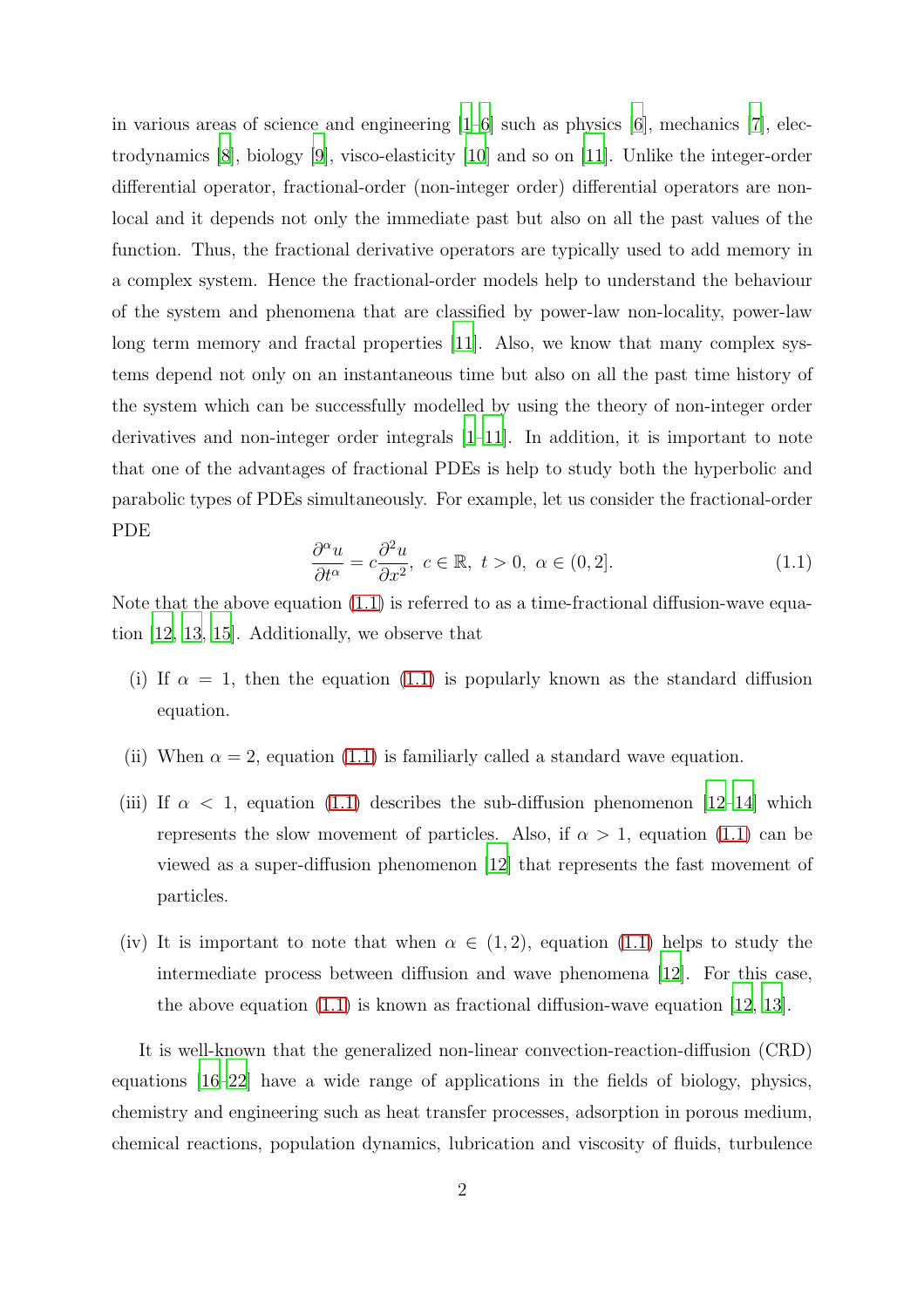of heterogeneous physical system, amount of contamination transported through ground water and so on. The CRD equation can be classified into convection, reaction and diffusion processes. Convection refers to the movement of a substance from one region to another, reaction process is due to adsorption, decay and reaction of substances with other components. Finally, the key process is diffusion which is due to the movement of substances from an area of high concentration to an area of low concentration. The CRD equation is a mathematical model that describe how the concentration of the substance distributed in the medium changes under the influence of the above-mentioned three processes. Also, we note that the generalized CRD equation can be categorized into three important special types that are (i) diffusion, (ii) reaction-diffusion and (iii) convectiondiffusion or absorption-diffusion phenomena. For instance, the Newell-Whitehead equation or amplitude equation [\[22](#page-57-2)], the Fisher-KPP equation or the logistic equation [\[22\]](#page-57-2), the FitzHugh-Nagumo equation or the bistable equation [\[22\]](#page-57-2) and the Zeldovich equation or Huxley equation [\[22](#page-57-2)] are reaction-diffusion equations. The Richards equation [\[22\]](#page-57-2), the foam drainage equation [\[22](#page-57-2)] and the Burgers equation [\[22\]](#page-57-2) are non-linear convectiondiffusion equations.

We know that fractional-order derivative operators violate some standard fundamental properties such as the semigroup property, chain rule and Leibniz rule. The violation of the above-mentioned properties is the fundamental properties of the fractional-order derivatives that allow us to describe the memory [\[11\]](#page-56-5). Using the fractional-order derivative, the present article deals with the systematic study for finding the exact solutions of the initial value problem for the two-dimensional time-fractional generalized non-linear convection-reaction-diffusion-wave equation in the form

<span id="page-2-0"></span>
$$
\frac{\partial^{\alpha} u}{\partial t^{\alpha}} = \sum_{i=1}^{2} \frac{\partial}{\partial x_{i}} \left( A_{i}(u) \frac{\partial u}{\partial x_{i}} \right) + \sum_{i=1}^{2} B_{i}(u) \frac{\partial u}{\partial x_{i}} + C(u), \ \alpha \in (0, 2], \tag{1.2}
$$

along with the initial conditions

- $u(x_1, x_2, 0) = \varphi_1(x_1, x_2)$  if  $\alpha \in (0, 1]$ ,
- $u(x_1, x_2, 0) = \varphi_1(x_1, x_2)$  and  $\frac{\partial u}{\partial t} |_{t=0} = \varphi_2(x_1, x_2)$  if  $\alpha \in (1, 2],$

where  $u = u(x_1, x_2, t)$  and  $\frac{\partial^{\alpha} u}{\partial x_2}$  $\frac{\partial^{\alpha}}{\partial t^{\alpha}}$  denotes the Caputo fractional derivative of order  $\alpha > 0$ ,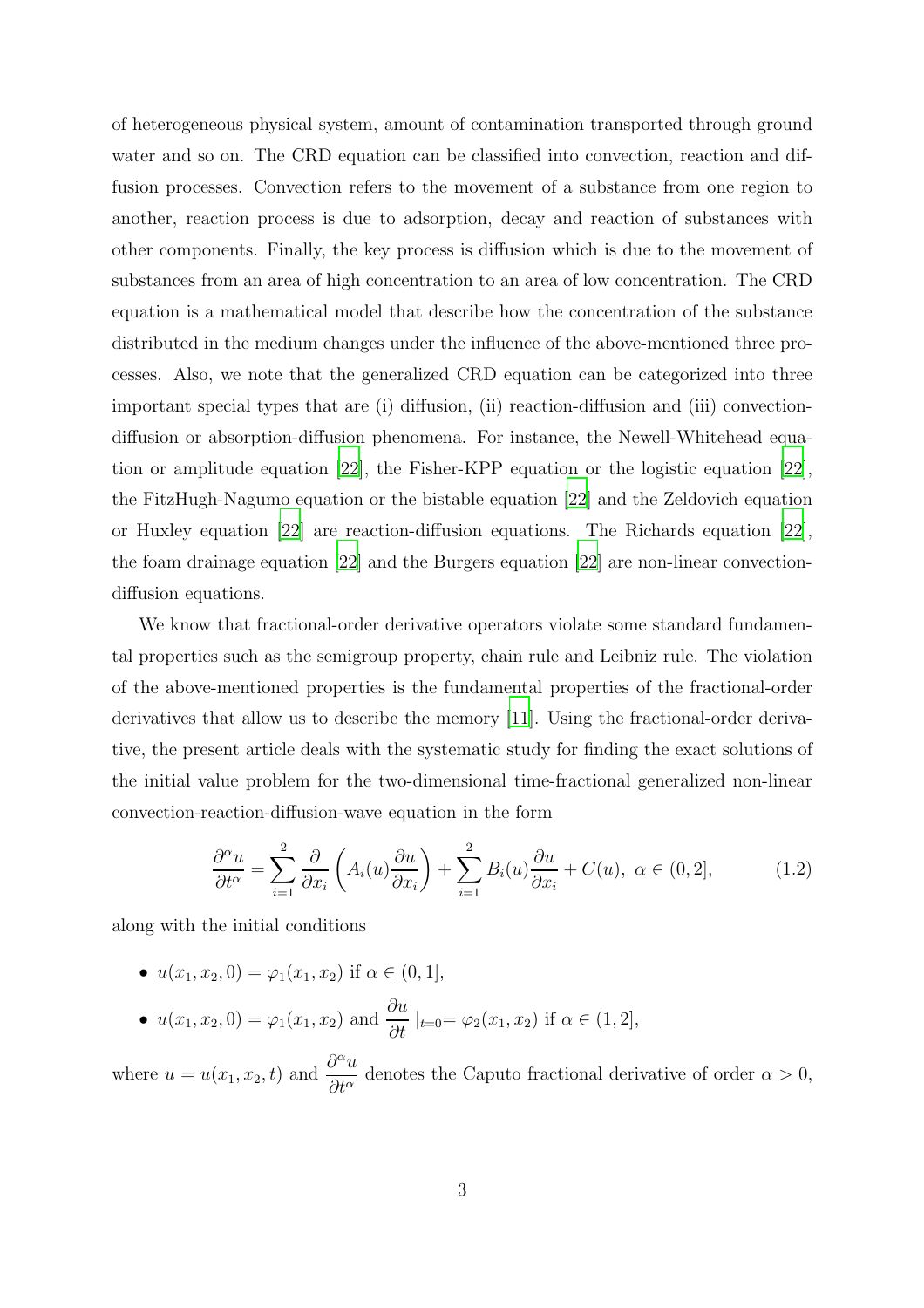is defined by [\[1,](#page-55-0) [2](#page-55-1)]

<span id="page-3-0"></span>
$$
\frac{\partial^{\alpha} u}{\partial t^{\alpha}} = \begin{cases} \frac{1}{\Gamma(m-\alpha)} \int_0^t \frac{\partial^m u(x_1, x_2, \tau)}{\partial \tau^m} (t-\tau)^{m-\alpha-1} d\tau, & m-1 < \alpha < m, \ m \in \mathbb{N};\\ \frac{\partial^m u}{\partial t^m}, & \alpha = m \in \mathbb{N} \end{cases}
$$
(1.3)

and the functions  $A_i(u)$  denote the process of diffusion,  $B_i(u)$  denote convection, and  $C(u)$  denotes reaction of a system under consideration with space variables  $x_1, x_2$  and time-variable t.

In the literature, there is no well-defined method for solving the FDEs due to the violations of the fundamental properties of fractional-order derivatives. Hence finding the exact solutions of fractional non-linear differential equations are a very challenging and toughest job. However, the derivation of exact solutions of FDEs is an important task because it will help to understand the behaviour of the complex systems. Due to these reasons, in recent years, many mathematicians and physicists have spent much attention on developing the exact and numerical methods for solving the FDEs such as invariant subspace method [\[23](#page-57-3)[–35](#page-58-0)], Lie group method [\[34](#page-58-1)[–43\]](#page-59-0), element free Galerkin (EFG) method [\[44](#page-59-1)], quadratic spline collocation method [\[14\]](#page-56-8), Adomian decomposition method [\[45](#page-59-2)[–47\]](#page-60-0), differential transform method [\[48](#page-60-1)], iterative method [\[49\]](#page-60-2), new hybrid method [\[50](#page-60-3)], difference methods [\[51\]](#page-60-4), variational approach [\[15\]](#page-57-0) and so on. Recent studies have shown that the invariant subspace method is a very effective and powerful analytical approach for deriving the exact solutions of fractional non-linear PDEs.

The invariant subspace method is also called the generalized separation of variables method. This method was initially studied by Galaktionov and Svirshchevskii [\[52](#page-60-5)]. After that, it was developed for scalar and coupled non-linear PDEs by Ma [\[53\]](#page-60-6) and many others [\[54](#page-60-7)[–57](#page-61-0)]. Recently, the invariant subspace method was extended for scalar and coupled non-linear fractional PDEs [\[23](#page-57-3)[–35](#page-58-0)]. Zhu and Qu [\[58\]](#page-61-1) have extended this method to two-dimensional non-linear PDEs. However, to the best of our knowledge, no one has been extended the invariant subspace method to two-dimensional fractional non-linear PDEs. Hence the main purpose of the article is to show how to extend the invariant subspace method for two-dimensional time-fractional non-linear PDEs. More specifically, this work provides a systematic study for constructing various dimensions of the invariant subspaces for the two-dimensional time-fractional generalized convection-reactiondiffusion-wave equations with the different types of power-law non-linearities along with the initial conditions for the first time. Also, we show how to derive exact solutions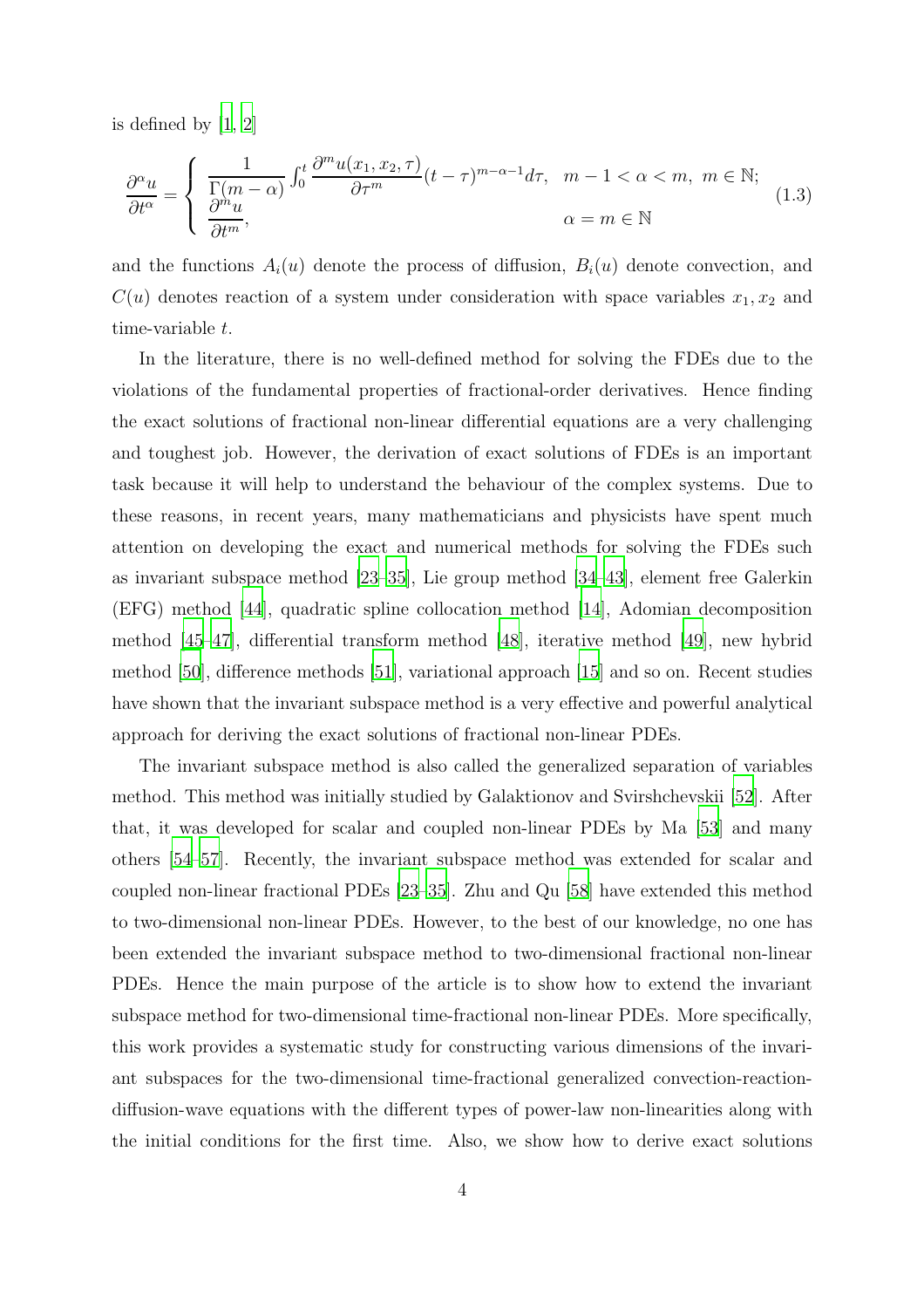for the initial value problems of the underlying equation using the obtained invariant subspaces. Additionally, this article investigates for finding the invariant subspaces for the special types of the given equation that are the convection-diffusion-wave equation, reaction-diffusion-wave equation and diffusion-wave equation.

The structure of the paper is organized as follows. In section 2, we give a detailed study for finding the invariant subspaces of the two-dimensional time-fractional non-linear PDEs. Also, we explain how to construct exact solutions for the given PDEs using the obtained invariant subspaces. In section 3, we give a brief systematic investigation for finding the two types of invariant subspaces with various dimensions for two-dimensional time-fractional convection-reaction-diffusion-wave equation with different non-linearities. In addition, the special types of the above-mentioned equation are discussed through this method separately such as reaction-diffusion-wave equation, convection-diffusionwave equation and diffusion-wave equation. Also, we explain how to construct variety of exact solutions for the given equation along with the initial conditions using the obtained invariant subspaces in section 4. In section 5, we explain the extension of the invariant subspaces to two-dimensional time-fractional PDEs with time delay. The applicability and effectiveness of the method have been illustrated through the two-dimensional timefractional cubic non-linear convection-reaction-diffusion-wave equation with linear time delay. Finally, a brief summary of results and concluding remarks are given in section 6.

# 2 Invariant subspaces admitted by two-dimensional time-fractional non-linear PDEs

In this section, we present a detailed systematic approach for finding the invariant subspaces of two-dimensional time-fractional non-linear PDEs. Also, we give a detailed study for deriving the exact solutions of the two-dimensional time-fractional non-linear PDEs using the obtained invariant subspaces. Thus, we consider the generalized twodimensional time-fractional non-linear PDE in the form

<span id="page-4-0"></span>
$$
\frac{\partial^{\alpha} u}{\partial t^{\alpha}} = \hat{\mathcal{K}}[u] \equiv \hat{\mathcal{K}}\left(x_1, x_2, \frac{\partial u}{\partial x_1}, \frac{\partial u}{\partial x_2}, \frac{\partial^2 u}{\partial x_1^2}, \frac{\partial^2 u}{\partial x_2^2}, \frac{\partial^2 u}{\partial x_1 \partial x_2}, \dots, \frac{\partial^k u}{\partial x_1^k}, \frac{\partial^k u}{\partial x_2^k}, \frac{\partial^k u}{\partial x_1^{k_1} \partial x_2^{k_2}}\right), (2.1)
$$

where  $u = u(x_1, x_2, t)$ ,  $\alpha > 0$ ,  $t > 0$ ,  $x_1, x_2 \in \mathbb{R}$  and  $\frac{\partial^{\alpha}}{\partial t^{\alpha}}$  $\frac{\partial}{\partial t^{\alpha}}(\cdot)$  denotes Caputo fractional derivative [\(1.3\)](#page-3-0) of order  $\alpha$ , and  $\mathcal{K}[u]$  is the sufficiently given smooth differential operator of order  $k$ , and  $k_1 + k_2 = k$ ,  $k_1, k_2 \in \mathbb{N}$ .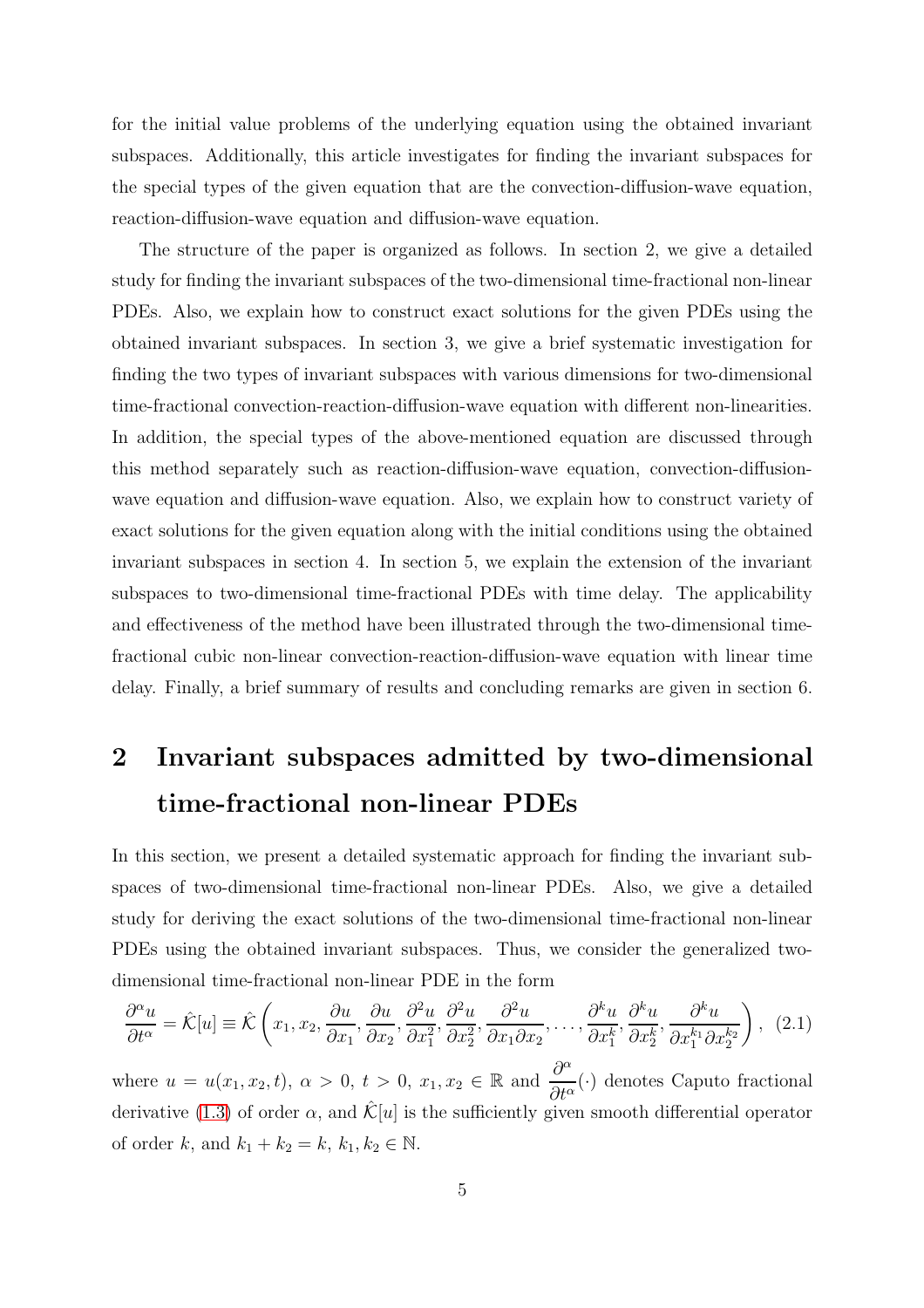Now, we assume the linearly independent set

<span id="page-5-1"></span>
$$
S = \{\xi_m(x_1, x_2) : m = 1, 2, \dots, n\}.
$$
\n(2.2)

Then, we can define the n-dimensional linear space

<span id="page-5-0"></span>
$$
\mathcal{V}_n = Span(S)
$$
  
=  $Span\{\xi_m(x_1, x_2) : m = 1, 2, ..., n\}$   
=  $\left\{\sum_{m=1}^n \kappa_m \xi_m(x_1, x_2) : \kappa_m \in \mathbb{R}, m = 1, 2, ..., n\right\},$  (2.3)

where *n* denotes the dimension of the linear space and it is denoted by  $dim(V_n) = n$  (<  $\infty$ ). The linear space  $\mathcal{V}_n$  given in [\(2.3\)](#page-5-0) is said to be invariant under the differential operator  $\hat{\mathcal{K}}[u]$  given in [\(2.1\)](#page-4-0) if for every  $u \in \mathcal{V}_n$  implies  $\hat{\mathcal{K}}[u] \in \mathcal{V}_n$ , which can be written as

<span id="page-5-4"></span>
$$
\hat{\mathcal{K}}\left[\sum_{m=1}^{n} \kappa_m \xi_m(x_1, x_2)\right] = \sum_{m=1}^{n} \Psi_m(\kappa_1, \kappa_2, \dots, \kappa_n) \xi_m(x_1, x_2),\tag{2.4}
$$

where  $\kappa_m \in \mathbb{R}$  and  $\Psi_m$  denotes coefficient of expansion  $\mathcal{K}[u]$  with respect to the basis set given in  $(2.2), m = 1, 2, ..., n$ .

**Theorem 2.1.** Suppose that the differential operator  $\hat{\mathcal{K}}[u]$  given in [\(2.1\)](#page-4-0) admits an ndimensional linear space  $\mathcal{V}_n$  given in [\(2.3\)](#page-5-0), then the underlying two-dimensional timefractional PDE has admits an exact solution of the form

$$
u(x_1, x_2, t) = \sum_{m=1}^{n} \Phi_m(t) \xi_m(x_1, x_2), \qquad (2.5)
$$

where the functions  $\Phi_m(t)$ ,  $m = 1, 2, \ldots, n$  are the solutions of the following system of ODEs of fractional-order

<span id="page-5-3"></span>
$$
\frac{d^{\alpha}\Phi_m(t)}{dt^{\alpha}} = \Psi_m(\Phi_1(t), \Phi_2(t), ..., \Phi_n(t)), \ m = 1, 2, ..., n.
$$
 (2.6)

**Proof.** Let  $V_n$  be an *n*-dimensional invariant subspace admitted by the given differential operator  $\hat{\mathcal{K}}[u(x_1, x_2, t)]$ . Also, we assume that

$$
u(x_1, x_2, t) = \sum_{m=1}^{n} \Phi_m(t) \xi_m(x_1, x_2).
$$
 (2.7)

Computing the Caputo fractional derivative of  $u(x_1, x_2, t)$  of order  $\alpha > 0$  with respect to t gives

<span id="page-5-2"></span>
$$
\frac{\partial^{\alpha} u}{\partial t^{\alpha}} = \sum_{m=1}^{n} \frac{d^{\alpha} \Phi_m(t)}{dt^{\alpha}} \xi_m(x_1, x_2).
$$
 (2.8)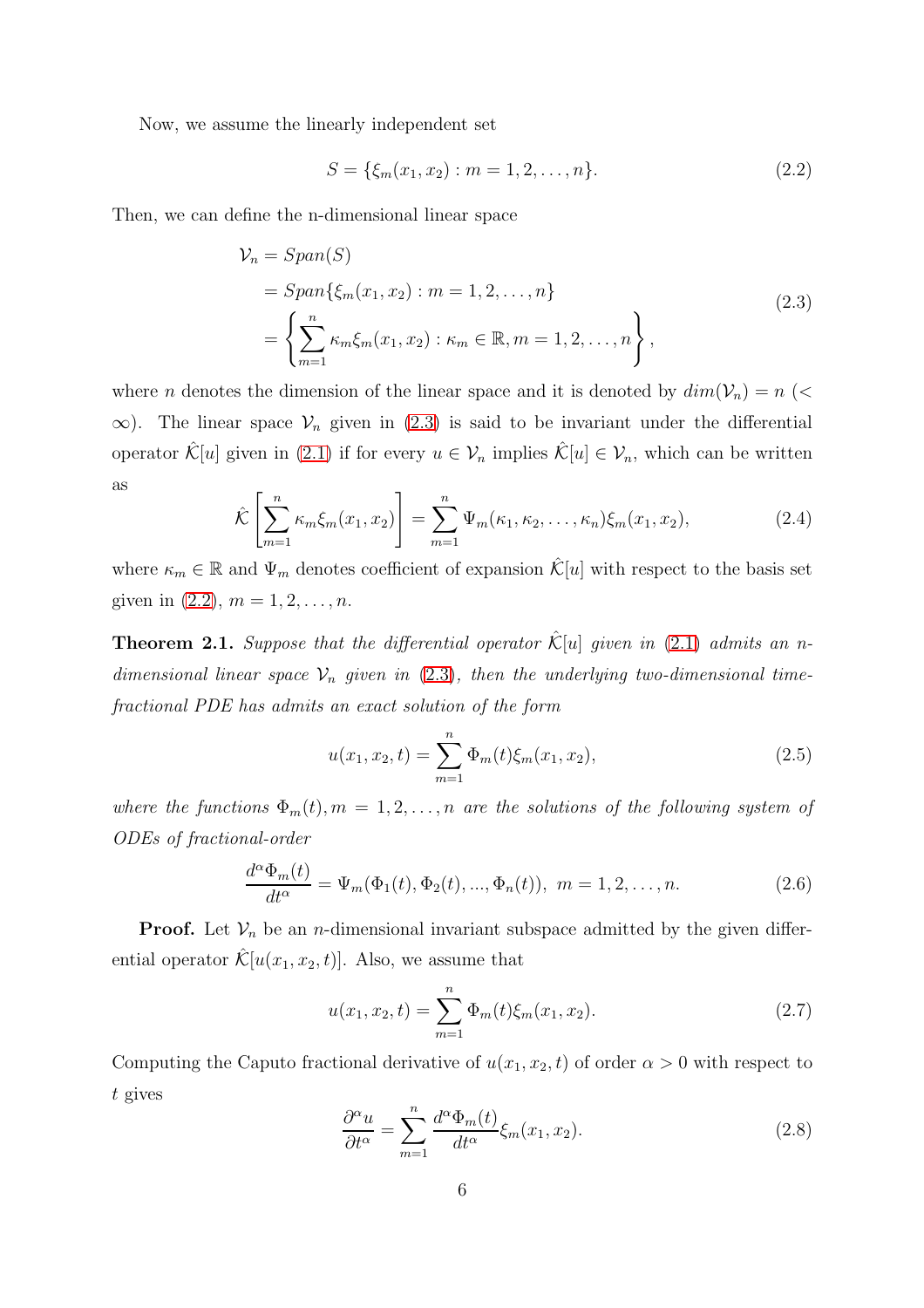Since the linear space  $\mathcal{V}_n$  is invariant under  $\hat{\mathcal{K}}[u]$ . Thus, we have

<span id="page-6-0"></span>
$$
\hat{\mathcal{K}}[u(x_1, x_2, t)] = \sum_{m=1}^{n} \Psi_m(\Phi_1(t), \Phi_2(t), ..., \Phi_n(t)) \xi_m(x_1, x_2).
$$
 (2.9)

Substituting  $(2.8)$  and  $(2.9)$  in  $(2.1)$ , we get

<span id="page-6-1"></span>
$$
\sum_{m=1}^{n} \left[ \frac{d^{\alpha} \Phi_m(t)}{dt^{\alpha}} - \Psi_m(\Phi_1(t), \Phi_2(t), ..., \Phi_n(t)) \right] \xi_m(x_1, x_2) = 0.
$$
 (2.10)

Since the functions  $\xi_m(x_1, x_2)$ ,  $i = 1, 2, ..., n$  are linearly independent. Thus, the above equation [\(2.10\)](#page-6-1) reduces to system of fractional ODEs [\(2.6\)](#page-5-3).

### 2.1 Estimation of invariant subspaces for the given equation [\(2.1\)](#page-4-0)

In this subsection, we would like to explain how to find the invariant subspaces for the given differential operator  $\mathcal{K}[u]$ . Thus, let us first define the following two linear spaces

$$
\mathcal{V}_{n_1} = Span\{v_1(x_1), v_2(x_1), \dots, v_{n_1}(x_1)\}\
$$
  
\n
$$
= \left\{ y_1 \mid \mathcal{D}_{x_1}^{n_1}[y_1] \equiv \frac{d^{n_1}y_1}{dx_1^{n_1}} + a_{n_1-1}\frac{d^{n_1-1}y_1}{dx_1^{n_1-1}} + a_{n_1-2}\frac{d^{n_1-2}y_1}{dx_1^{n_1-2}} + \dots + a_0y_1 = 0 \right\},\
$$
  
\n
$$
\mathcal{V}_{n_2} = Span\left\{ \zeta_1(x_2), \zeta_2(x_2), \dots, \zeta_{n_2}(x_2) \right\}
$$
  
\n
$$
= \left\{ y_2 \mid \mathcal{D}_{x_2}^{n_2}[y_2] \equiv \frac{d^{n_2}y_2}{dx_2^{n_2}} + b_{n_2-1}\frac{d^{n_2-1}y_2}{dx_2^{n_2-1}} + b_{n_2-2}\frac{d^{n_2-2}y_2}{dx_2^{n_2-2}} + \dots + b_0y_2 = 0 \right\},\
$$
  
\n(2.11)

where  $\{v_i(x_1) : i = 1, 2, ..., n_1\}$  and  $\{\zeta_j(x_2) : j = 1, 2, ..., n_2\}$  are the set of  $n_k$ -linearly independent solutions of the linear homogeneous ODEs  $\mathcal{D}_{x_k}^{n_k}[y_k] = 0$ , for  $k = 1, 2$ , respectively and  $a_i, b_i \in \mathbb{R}$ ,  $i = 0, 1, 2, \ldots, n_i - 1$ ,  $i = 1, 2$ . Here  $\mathcal{D}_{x_k}^{n_k}[y_k] = 0$  denotes the  $n_k$ -th order homogeneous linear ODEs. Now, we can formally define the type I and type II invariant linear spaces for the given non-linear differential operator  $\mathcal{K}[u]$  given in [\(2.1\)](#page-4-0) that are discussed below in detail.

1. Type I linear space: First, we define the type I invariant subspace for the differential operator  $\mathcal{K}[u]$  in the form

<span id="page-6-2"></span>
$$
\mathcal{V}_{n_1 n_2} = \text{Span}\left\{v_1(x_1)\zeta_1(x_2), \dots, v_1(x_1)\zeta_{n_2}(x_2), \dots, v_{n_1}(x_1)\zeta_1(x_2), \dots, v_{n_1}(x_1)\zeta_{n_2}(x_2)\right\}
$$
\n
$$
= \left\{\xi(x_1, x_2) = \sum_{j=1}^{n_2} \left(\sum_{i=1}^{n_1} \kappa_{ij} v_i(x_1)\right) \zeta_j(x_2) \mid \mathcal{D}_{x_1}^{n_1}[\xi] = 0, \mathcal{D}_{x_2}^{n_2}[\xi] = 0\right\},\tag{2.12}
$$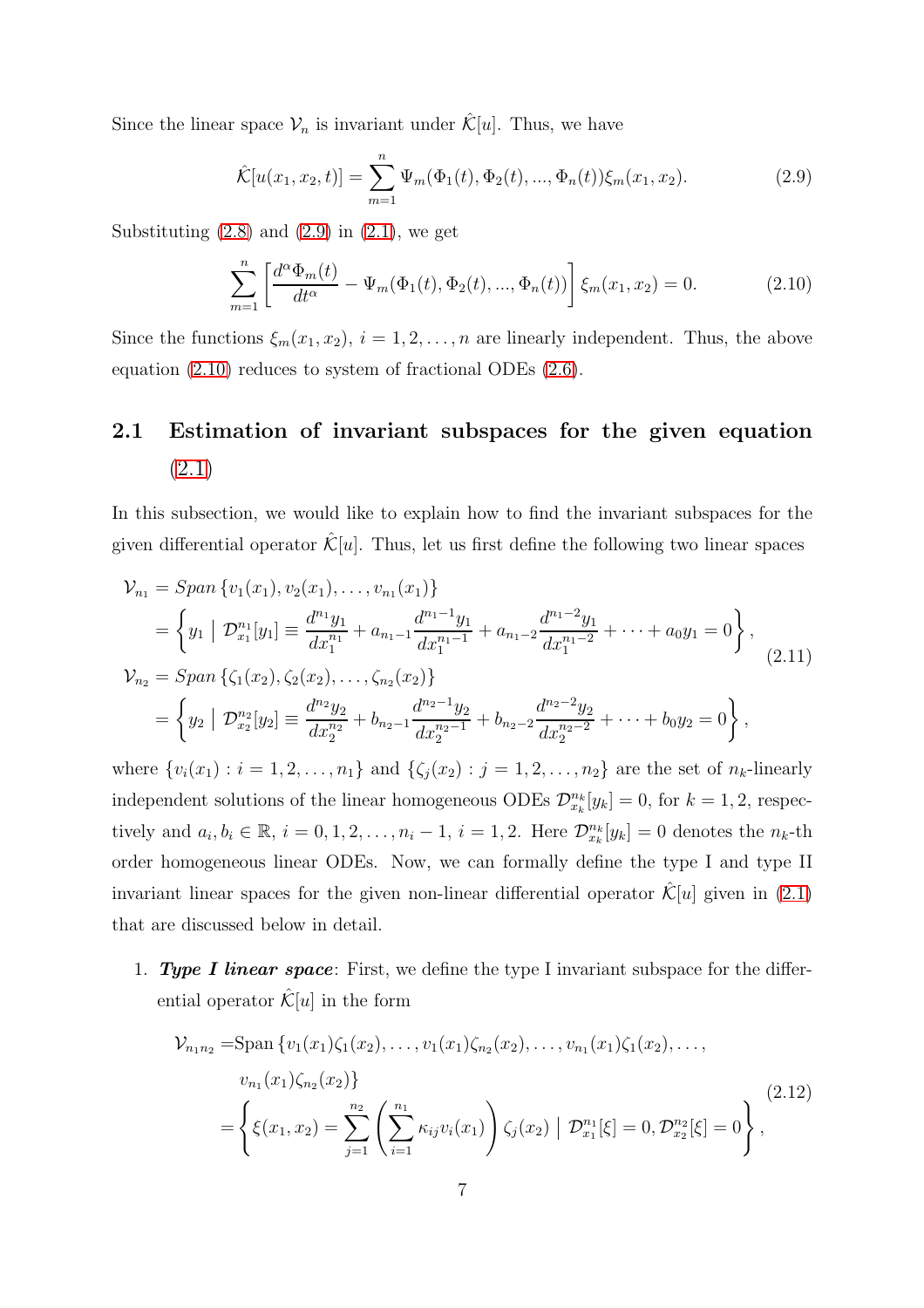where  $\kappa_{ij} \in \mathbb{R}, i = 1, \ldots, n_1, j = 1, 2, \ldots, n_2$ .

If the differential operator  $\hat{\mathcal{K}}[u]$  given in [\(2.1\)](#page-4-0) admits the linear space  $\mathcal{V}_{n_1 n_2}$ , then we have

$$
\hat{\mathcal{K}}\left[\sum_{i=1}^{n_1}\sum_{j=1}^{n_2}\kappa_{ij}v_i(x_1)\zeta_j(x_2)\right]=\sum_{j=1}^{n_2}\sum_{i=1}^{n_1}\Psi_{ij}(\kappa_{11},\ldots,\kappa_{n_1n_2})v_i(x_1)\zeta_j(x_2).
$$

This suggests an exact solution of the given equation [\(2.1\)](#page-4-0) in the form

$$
u(x_1, x_2, t) = \sum_{j=1}^{n_2} \left( \sum_{i=1}^{n_1} \Phi_{ij}(t) v_i(x_1) \right) \zeta_j(x_2) = \sum_{i=1}^{n_1} \left( \sum_{j=1}^{n_2} \Phi_{ij}(t) \zeta_j(x_2) \right) v_i(x_1).
$$

For this case, we obtain the invariance conditions for type I linear space of the given differential operator  $\mathcal{K}[u]$  of the form

$$
\mathcal{D}_{x_1}^{n_1}[\hat{\mathcal{K}}] \equiv \frac{d^{n_1}\hat{\mathcal{K}}}{dx_1^{n_1}} + a_{n_1-1}\frac{d^{n_1-1}\hat{\mathcal{K}}}{dx_1^{n_1-1}} + \cdots + a_1\frac{d\hat{\mathcal{K}}}{dx_1} + a_0\hat{\mathcal{K}} = 0,
$$
  

$$
\mathcal{D}_{x_2}^{n_2}[\hat{\mathcal{K}}] \equiv \frac{d^{n_2}\hat{\mathcal{K}}}{dx_2^{n_2}} + b_{n_2-1}\frac{d^{n_2-1}\hat{\mathcal{K}}}{dx_2^{n_2-1}} + \cdots + b_1\frac{d\hat{\mathcal{K}}}{dx_2} + b_0\hat{\mathcal{K}} = 0
$$

along with

$$
\mathcal{D}_{x_1}^{n_1}[u] \equiv \frac{d^{n_1}u}{dx_1^{n_1}} + a_{n_1-1}\frac{d^{n_1-1}u}{dx_1^{n_1-1}} + \dots + a_1\frac{du}{dx_1} + a_0u = 0,
$$
  

$$
\mathcal{D}_{x_2}^{n_2}[u] \equiv \frac{d^{n_2}u}{dx_2^{n_2}} + b_{n_2-1}\frac{d^{n_2-1}u}{dx_2^{n_2-1}} + \dots + b_1\frac{du}{dx_2} + b_0u = 0
$$

and their differential consequences with respect to  $x_1$  and  $x_2$  if the differential operator  $\hat{\mathcal{K}}[u]$  admits the type I linear space  $\mathcal{V}_{n_1 n_2}$ . Some important consequences of type I invariant subspaces for the given differential operator  $\mathcal{K}[u]$  are as follows

- (i) If  $1 \in V_{n_1}$ , then  $a_0 = 0$  in  $\mathcal{D}_{x_1}^{n_1}[\xi] = 0$ . Suppose  $v_1(x_1) = 1 \in V_{n_1}$ . For this case, we obtain  $\mathcal{V}_{n_1 n_2} = \text{Span}\{\zeta_1(x_2), \ldots, \zeta_{n_2}(x_2), v_2(x_1)\zeta_1(x_2), \ldots, v_{n_1}(x_1)\zeta_{n_2}(x_2)\}.$ Thus, we have  $\dim(\mathcal{V}_{n_1n_2}) = n_1n_2$ .
- (ii) Similarly,  $b_0 = 0$  in  $\mathcal{D}_{x_2}^{n_2}[\xi] = 0$  when  $1 \in \mathcal{V}_{n_2}$ . Suppose  $\zeta_1(x_2) = 1 \in \mathcal{V}_{n_2}$ . Thus, we have  $\mathcal{V}_{n_1n_2} = \text{Span}\{v_1(x_1), \ldots, v_{n_1}(x_1), v_1(x_1)\zeta_2(x_2), \ldots, v_{n_1}(x_1)\zeta_{n_2}(x_2)\}\$ and  $\dim(\mathcal{V}_{n_1n_2}) = n_1n_2.$
- (iii) If  $1 \in V_{n_1} \cap V_{n_2}$ , then  $a_0 = 0$  in  $\mathcal{D}_{x_1}^{n_1}[\xi] = 0$  and  $b_0 = 0$  in  $\mathcal{D}_{x_2}^{n_2}[\xi] = 0$ . In this case, we obtain  $\mathcal{V}_{n_1 n_2} = \text{Span}\{1, v_2(x_1), \ldots, v_{n_1}(x_1), \zeta_2(x_2), \ldots, \zeta_{n_2}(x_2), v_2(x_1)\zeta_2(x_2),$  $\ldots, v_{n_1}(x_1)\zeta_{n_2}(x_2)$  and  $\dim(\mathcal{V}_{n_1n_2}) = n_1n_2$ .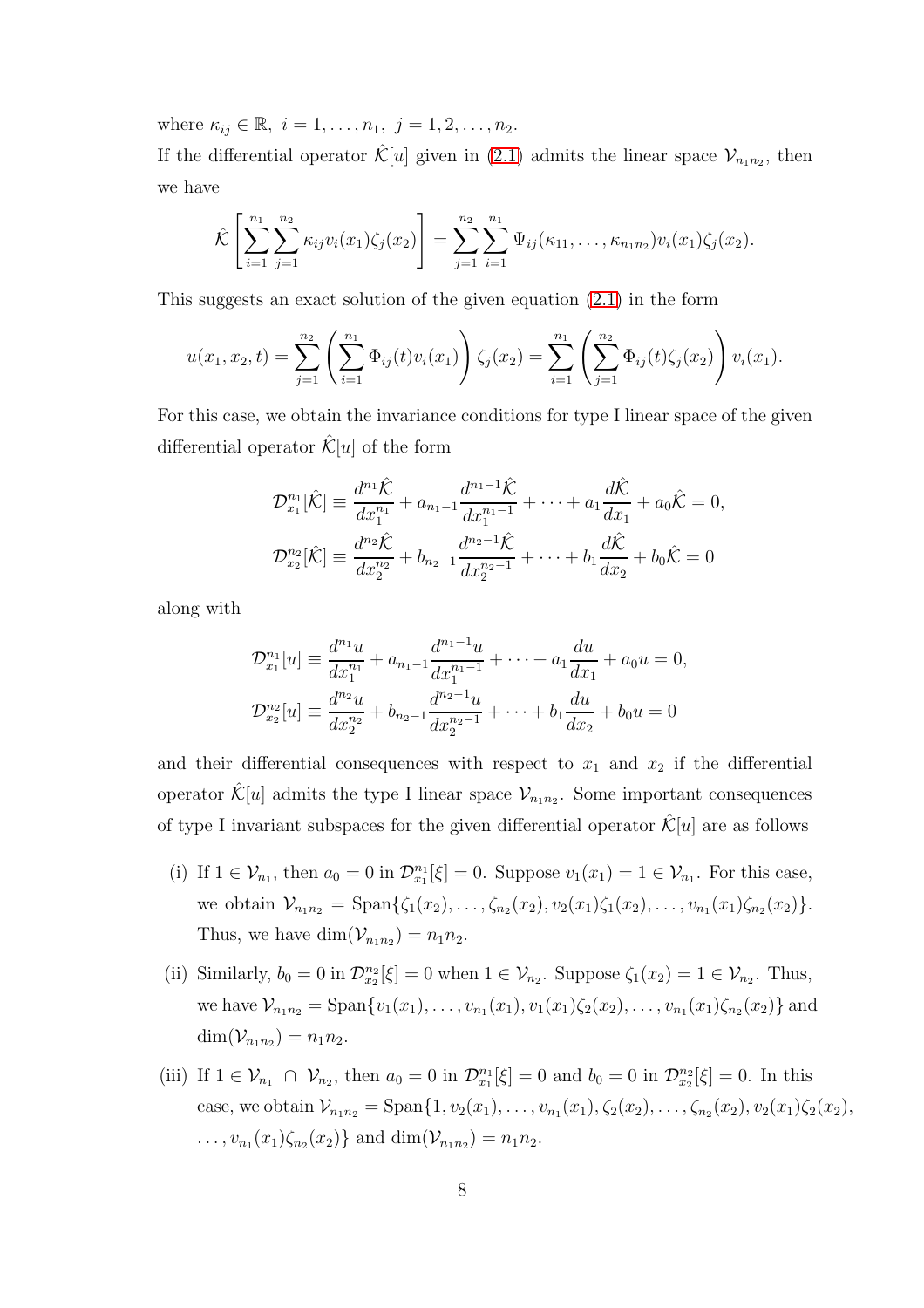2. Type II linear space: The type II invariant subspace  $\mathcal{V}_{n_1+n_2-1}$  for the given differential operator  $\mathcal{K}[u]$  is defined as follows

<span id="page-8-0"></span>
$$
\mathcal{V}_{n_1+n_2-1} = \text{Span}\left\{1, v_1(x_1), \dots, v_{n_1-1}(x_1), \zeta_1(x_2), \dots, \zeta_{n_2-1}(x_2)\right\}
$$
\n
$$
= \left\{ \xi(x_1, x_2) = \kappa + \sum_{i=1}^{n_1-1} \kappa_i v_i(x_1) + \sum_{j=1}^{n_2-1} \delta_j \zeta_j(x_2) \middle| \mathcal{D}_{x_1}^{n_1}[\xi] = 0, \quad (2.13)
$$
\n
$$
\mathcal{D}_{x_2}^{n_2}[\xi] = 0, \frac{\partial^2 \xi}{\partial x_1 \partial x_2} = 0, a_0 = b_0 = 0 \right\}.
$$

If the given differential operator  $\hat{\mathcal{K}}[u]$  admits the linear space  $\mathcal{V}_{n_1+n_2-1}$ , then we can write

$$
\hat{\mathcal{K}}\left[\kappa + \sum_{i=1}^{n_1-1} \kappa_i v_i(x_1) + \sum_{j=1}^{n_2-1} \delta_j \zeta_j(x_2)\right] = \kappa + \sum_{i=1}^{n_1-1} \Psi_i(\kappa_1, \ldots \kappa_{n_1-1}, \delta_1, \ldots, \delta_{n_2-1})v_i(x_1) + \sum_{j=1}^{n_2-1} \Psi_{n_1+j-1}(\kappa_1, \ldots \kappa_{n_1-1}, \delta_1, \ldots, \delta_{n_2-1})\zeta_j(x_2).
$$

This gives the exact solution of the given equation [\(2.1\)](#page-4-0) in the form

$$
u(x_1, x_2, t) = \Phi(t) + \sum_{i=1}^{n_1-1} \Phi_i(t) v_i(x_1) + \sum_{j=1}^{n_2-1} \Phi_{n_1+j-1}(t) \zeta_j(x_2).
$$

Thus, the invariance conditions of type II linear spaces for the given differential operator  $\hat{\mathcal{K}}[u]$  take the form

$$
\mathcal{D}_{x_1}^{n_1}[\hat{\mathcal{K}}] \equiv \frac{d^{n_1}\hat{\mathcal{K}}}{dx_1^{n_1}} + a_{n_1-1} \frac{d^{n_1-1}\hat{\mathcal{K}}}{dx_1^{n_1-1}} \cdots + a_1 \frac{d\hat{\mathcal{K}}}{dx_1} = 0,
$$
  

$$
\mathcal{D}_{x_2}^{n_2}[\hat{\mathcal{K}}] \equiv \frac{d^{n_2}\hat{\mathcal{K}}}{dx_2^{n_2}} + b_{n_2-1} \frac{d^{n_2-1}\hat{\mathcal{K}}}{dx_2^{n_2-1}} \cdots + b_1 \frac{d\hat{\mathcal{K}}}{dx_2} = 0,
$$
  

$$
\frac{\partial^2 \hat{\mathcal{K}}}{\partial x_1 \partial x_2} = 0
$$

along with

$$
\mathcal{D}_{x_1}^{n_1}[u] \equiv \frac{d^{n_1}u}{dx_1^{n_1}} + a_{n_1-1}\frac{d^{n_1-1}u}{dx_1^{n_1-1}} + \dots + a_1\frac{du}{dx_1} = 0,
$$
  

$$
\mathcal{D}_{x_2}^{n_2}[u] \equiv \frac{d^{n_2}u}{dx_2^{n_2}} + b_{n_2-1}\frac{d^{n_2-1}u}{dx_2^{n_2-1}} + \dots + b_1\frac{du}{dx_2} = 0,
$$
  

$$
\frac{\partial^2 u}{\partial x_1 \partial x_2} = 0
$$

and their differential consequences with respect to  $x_1$  and  $x_2$  if the differential operator  $\hat{\mathcal{K}}[u]$  admits the type II linear space  $\mathcal{V}_{n_1+n_2-1}$ .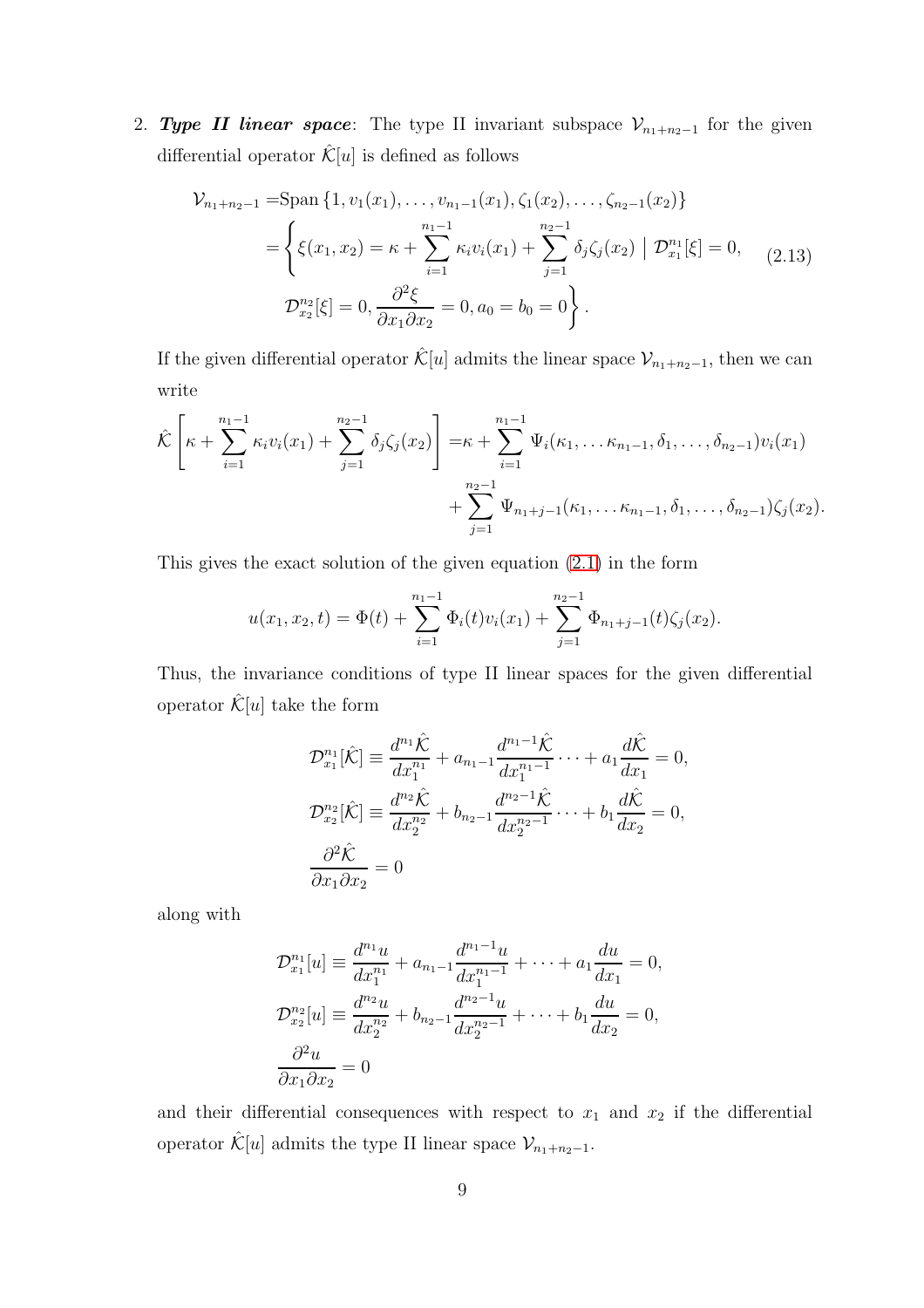We would like to point out that the type II linear space  $\mathcal{V}_{n_1+n_2-1}$  is the subspace of type I linear space  $\mathcal{V}_{n_1n_2}$ , that is,  $\mathcal{V}_{n_1+n_2-1} \subseteq \mathcal{V}_{n_1n_2}$ . Additionally, we observe that type II linear space  $\mathcal{V}_{n_1+n_2-1}$  is smallest non-trivial (both variables involving  $x_1$  and  $x_2$ ) invariant subspace for the given differential operator  $\mathcal{K}[u]$ .

For example, let us consider the type I and type II linear spaces  $V_4 = Span{1, x_1, x_2, x_1x_2}$ and  $V_3 = Span{1, x_1, x_2}$  and also, the differential operator is

$$
\hat{\mathcal{K}}[u] = \frac{\partial}{\partial x_1} \left[ (c_2 u^2 + c_1 u + c_0) \left( \frac{\partial u}{\partial x_1} \right) \right] + \frac{\partial}{\partial x_2} \left[ (\beta_2 u^2 + \beta_1 u + \beta_0) \left( \frac{\partial u}{\partial x_2} \right) \right] \n+ (d_1 u + d_0) \left( \frac{\partial u}{\partial x_1} \right) + (\lambda_1 u + \lambda_0) \left( \frac{\partial u}{\partial x_2} \right) + k_1 u + k_0,
$$

where  $c_2, \beta_2, c_i, d_i, a_1, b_1, \beta_i, \lambda_i, k_i \in \mathbb{R}, i = 0, 1$ . Note that  $\mathcal{V}_3 \subsetneq \mathcal{V}_4$ . Clearly, we check that the type I linear space is not invariant under  $\mathcal{K}[u]$  because

$$
\hat{\mathcal{K}}\left[\delta_{1}+\delta_{2}x_{1}+\delta_{3}x_{2}+\delta_{4}x_{1}x_{2}\right]
$$
\n
$$
=\left(k_{1}\delta_{2}+\delta_{4}\lambda_{0}+2c_{2}\delta_{2}^{3}+d_{1}\delta_{2}^{2}+4\beta_{2}\delta_{1}\delta_{3}\delta_{4}+2\beta_{2}\delta_{2}\delta_{3}^{2}+2\beta_{1}\delta_{3}\delta_{4}+\delta_{1}\delta_{4}\lambda_{1}+\delta_{2}\delta_{3}\lambda_{1}\right)x_{1}
$$
\n
$$
+\left(k_{1}\delta_{3}+\delta_{3}^{2}\lambda_{1}+2\beta_{2}\delta_{3}^{3}+4c_{2}\delta_{1}\delta_{2}\delta_{4}+2c_{2}\delta_{2}^{2}\delta_{3}+2c_{1}\delta_{2}\delta_{4}+d_{1}\delta_{1}\delta_{4}+d_{1}\delta_{2}\delta_{3}+d_{0}\delta_{4}\right)x_{2}
$$
\n
$$
+\left(6\beta_{2}\delta_{3}^{2}\delta_{4}+6c_{2}\delta_{2}^{2}\delta_{4}+2d_{1}\delta_{2}\delta_{4}+2\delta_{3}\delta_{4}\lambda_{1}+k_{1}\delta_{4}\right)x_{1}x_{2}+\left(6c_{2}x_{1}\delta_{2}\delta_{4}^{2}+4c_{2}\delta_{2}\delta_{3}\delta_{4}\right)x_{2}
$$
\n
$$
+2c_{2}x_{2}\delta_{3}\delta_{4}^{2}+2c_{2}\delta_{1}\delta_{4}^{2}+d_{1}\delta_{3}\delta_{4}+2c_{2}x_{1}x_{2}\delta_{4}^{3}+d_{1}x_{1}\delta_{4}^{2}+\beta_{1}\delta_{4}^{2}\right)x_{2}^{2}+\left(6x_{2}\beta_{2}\delta_{3}\delta_{4}^{2}+2x_{1}\beta_{2}\delta_{2}\delta_{4}^{2}+2\beta_{2}\delta_{1}\delta_{4}^{2}+\delta_{2}\delta_{4}\lambda_{1}+2x_{1}x_{2}\beta_{2}\delta_{4}^{3}+x_{2}\delta_{4}^{2}\lambda_{1}+c_{1}\delta_{4}^{2}+4\beta_{2}\delta_{2}\delta_{3}\delta_{4}\right)x_{1}^{2}
$$
\n
$$
+c_{1}\delta_{2}^{2}+\beta_{1}\delta_{3}^{2}+d
$$

which gives  $\hat{\mathcal{K}}\left[\delta_1 + \delta_2 x_1 + \delta_3 x_2 + \delta_4 x_1 x_2\right] \notin \mathcal{V}_4$ . But, the type II linear space  $\mathcal{V}_3$  =  $Span{1, x_1, x_2}$  is invariant under the given differential operator  $\mathcal{K}[u]$ , since

$$
\hat{\mathcal{K}}\left[\delta_{1}+\delta_{2}x_{1}+\delta_{3}x_{2}\right] = (2c_{2}\delta_{2}^{3}+d_{1}\delta_{2}^{2}+2\beta_{2}\delta_{2}\delta_{3}^{2}+\delta_{2}\delta_{3}\lambda_{1}+k_{1}\delta_{2})x_{1} + (2c_{2}\delta_{2}^{2}\delta_{3}+\delta_{3}^{2}\lambda_{1} + 2\beta_{2}\delta_{3}^{3}+d_{1}\delta_{2}\delta_{3}+k_{1}\delta_{3})x_{2} + 2c_{2}\delta_{1}\delta_{2}^{2} + 2\beta_{2}\delta_{1}\delta_{3}^{2} + c_{1}\delta_{2}^{2}+d_{1}\delta_{1}\delta_{2} + \beta_{1}\delta_{3}^{2}+\delta_{1}\delta_{3}\lambda_{1}+d_{0}\delta_{2}+k_{1}\delta_{1}+\delta_{3}\lambda_{0}+k_{0}\in\mathcal{V}_{3}.
$$

From this, we obtain smallest non-trivial invariant subspace  $\mathcal{V}_3$  which is proper subspace of  $V_4$ . Next, we would like to explain how to find the invariant subspaces for the given two-dimensional time-fractional generalized convection-reaction-diffusionwave equation  $(1.2)$ .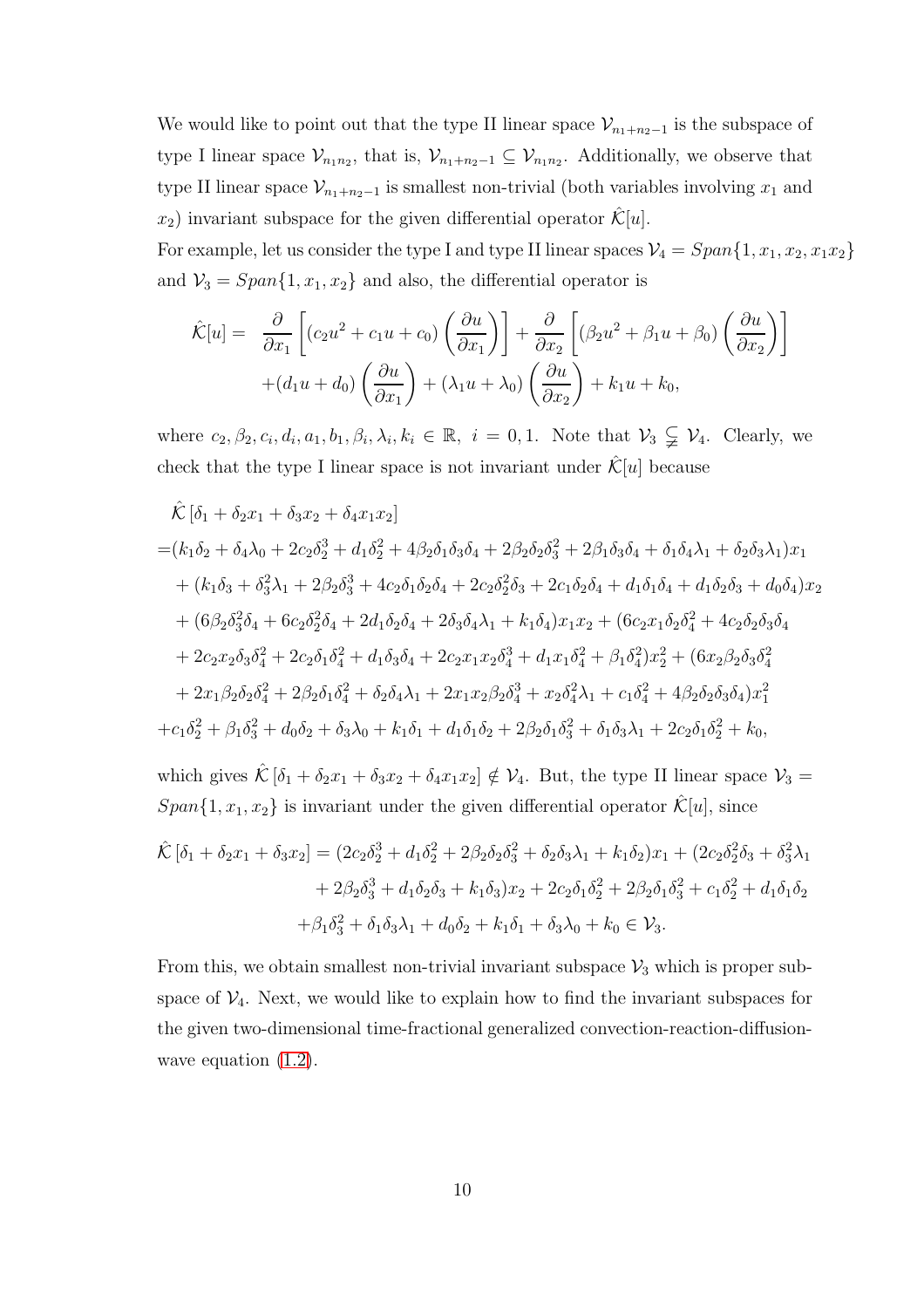# 3 Invariant subspaces for the given equation [\(1.2\)](#page-2-0) and its special types

In this section, we explain how to construct the invariant subspaces for the generalized two-dimensional time-fractional convection-reaction-diffusion-wave equation [\(1.2\)](#page-2-0) and its special kind of equations such as convection-diffusion-wave equation, reaction-diffusionwave equation, and diffusion-wave equation.

#### 3.1 Invariant subspaces for the two-dimensional time-fractional convection-reaction-diffusion-wave equation [\(1.2\)](#page-2-0)

In this subsection, we give a detailed systematic study for finding the invariant subspaces of the given equation [\(1.2\)](#page-2-0). Thus, the differential operator  $\mathcal{K}[u]$  can be considered for the given equation [\(1.2\)](#page-2-0) as follows

<span id="page-10-1"></span><span id="page-10-0"></span>
$$
\hat{\mathcal{K}}[u] = \sum_{i=1}^{2} \frac{\partial}{\partial x_i} \left( A_i(u) \frac{\partial u}{\partial x_i} \right) + \sum_{i=1}^{2} B_i(u) \frac{\partial u}{\partial x_i} + C(u). \tag{3.1}
$$

Here, we can discuss various dimensions of invariant subspaces for the above-mentioned differential operator  $\mathcal{K}[u]$ . For example, in this work, we consider the following possibilities of  $(n_1, n_2)$  as

 $\{(1, 1), (1, 2), (1, 3), (2, 1), (2, 2), (2, 3), (3, 1), (3, 2), (3, 3)\}.$ 

From this, let us first consider  $n_1 = n_2 = 2$ . Thus, we present a detailed study for finding the invariant subspaces of the given differential operator [\(3.1\)](#page-10-0).

Estimation of invariant subspaces for the given equation [\(1.2\)](#page-2-0): Here we would like to point out that two-types of linear spaces are available for the given differential operator [\(3.1\)](#page-10-0). Now, we define the linear spaces as

$$
\mathcal{V}_2 = \left\{ y_1 \mid \mathcal{D}_{x_1}^2[y_1] \equiv \frac{d^2 y_1}{dx_1^2} + a_1 \frac{dy_1}{dx_1} + a_0 y_1 = 0 \right\},
$$
  

$$
\mathcal{V}_2 = \left\{ y_2 \mid \mathcal{D}_{x_2}^2[y_2] \equiv \frac{d^2 y_2}{dx_2^2} + b_1 \frac{dy_2}{dx_2} + b_0 y_2 = 0 \right\},
$$

where the functions  $y_i$ ,  $i = 1, 2$ , are the linear combinations of the two-linearly independent solutions of  $\mathcal{D}_{x_i}^2[y_i] = 0$ . Then, let us assume that the functions  $v_1(x_1)$  and  $v_2(x_2)$ are two-linearly independent solutions of  $\mathcal{D}_{x_1}^2[y_1] = 0$ . Similarly, we assume that another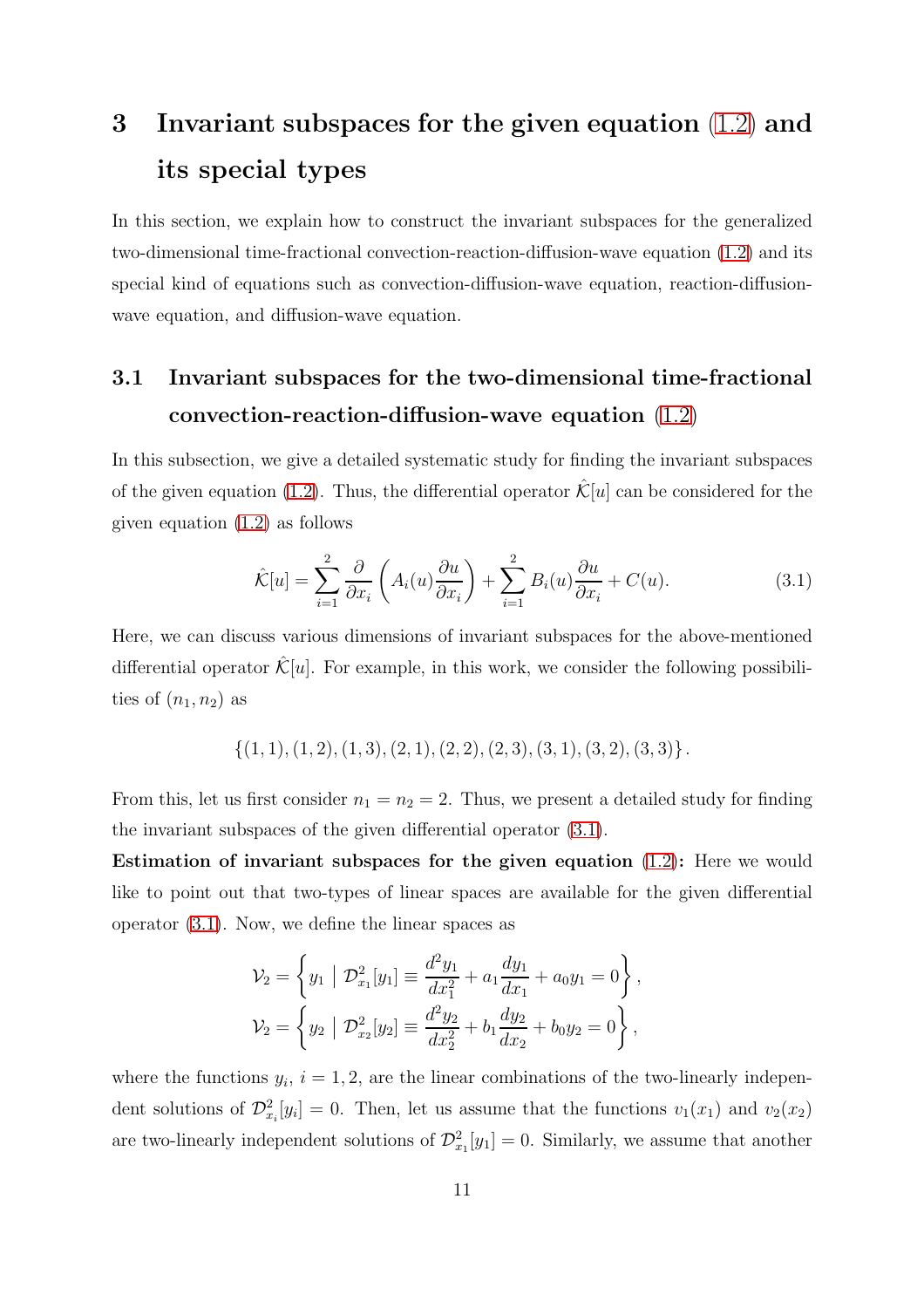set of functions  $\zeta_1(x_2)$  and  $\zeta_2(x_2)$  are two-linearly independent solutions of  $\mathcal{D}_{x_2}^2[y_2] = 0$ . Then we can define two-types of linear spaces for the given differential operator [\(3.1\)](#page-10-0) that are discussed below. For this case, we obtain the dimensions of type I and type II invariant subspaces as follows

1. 
$$
dim(\mathcal{V}_{n_1n_2}) = 4
$$
 if either  $1 \notin \mathcal{V}_{n_1}$  and  $1 \notin \mathcal{V}_{n_2}$  or  $1 \in \mathcal{V}_{n_1}(or 1 \in \mathcal{V}_{n_2}),$ 

2. 
$$
dim(\mathcal{V}_{n_1+n_2-1}) = 3
$$
 if  $1 \in \mathcal{V}_{n_1} \& 1 \in \mathcal{V}_{n_2}$ ,

which are discussed below.

Type I and Type II linear spaces: First, we consider the type I linear space in the following form

$$
\mathcal{V}_{2\times 2} = \mathcal{V}_4 = \text{Span}\left\{v_1(x_1)\zeta_1(x_2), v_1(x_1)\zeta_2(x_2), v_2(x_1)\zeta_1(x_2), v_2(x_1)\zeta_2(x_2)\right\}
$$

$$
= \left\{\xi(x_1, x_2) = \sum_{j=1}^2 \left(\sum_{i=1}^2 c_{ij} v_i(x_1)\right) \zeta_j(x_2) \middle| \mathcal{D}_{x_1}^2[\xi] = 0, \mathcal{D}_{x_2}^2[\xi] = 0\right\} \tag{3.2}
$$

and type II linear space is considered as

$$
\mathcal{V}_{2+2-1} = \mathcal{V}_3 = \text{Span}\{1, v_1(x_1), \zeta_1(x_2)\}\
$$
  
= 
$$
\begin{cases} \xi(x_1, x_2) = \kappa + \kappa_1 v_1(x_1) + \delta_1 \zeta_1(x_2) & \mathcal{D}_{x_k}^2[\xi] = 0, \frac{\partial^2 \xi}{\partial x_1 \partial x_2} = 0, \end{cases}
$$
 (3.3)  

$$
a_0 = b_0 = 0, k = 1, 2 \}.
$$

Now we wish to find the type I and type II invariance conditions for the differential operator  $\mathcal{K}[u]$  given in [\(3.1\)](#page-10-0).

**Type I invariant conditions:** If the given differential operator  $\mathcal{K}[u]$  admits type I linear space  $V_4$ , then the type I invariant conditions of  $\mathcal{K}[u]$  read in the form

$$
\mathcal{D}_{x_1}^2[\hat{\mathcal{K}}[u]] \equiv \frac{d^2 \hat{\mathcal{K}}[u]}{dx_1^2} + a_1 \frac{d \hat{\mathcal{K}}[u]}{dx_1} + a_0 \hat{\mathcal{K}}[u] = 0,
$$
  

$$
\mathcal{D}_{x_2}^2[\hat{\mathcal{K}}[u]] \equiv \frac{d^2 \hat{\mathcal{K}}[u]}{dx_2^2} + b_1 \frac{d \hat{\mathcal{K}}[u]}{dx_2} + b_0 \hat{\mathcal{K}}[u] = 0
$$

along with

$$
\mathcal{D}_{x_1}^2[u] \equiv \frac{d^2u}{dx_1^2} + a_1 \frac{du}{dx_1} + a_0 u = 0,
$$
  

$$
\mathcal{D}_{x_2}^2[u] \equiv \frac{d^2u}{dx_2^2} + b_1 \frac{du}{dx_2} + b_0 u = 0,
$$

where  $a_i$ ,  $(i = 0, 1, 2)$  and  $b_j$ ,  $(j = 0, 1, 2)$  are constants to be determined, and the differential operator  $\mathcal{K}[u]$  given in [\(3.1\)](#page-10-0). In a similar manner, we can find the type II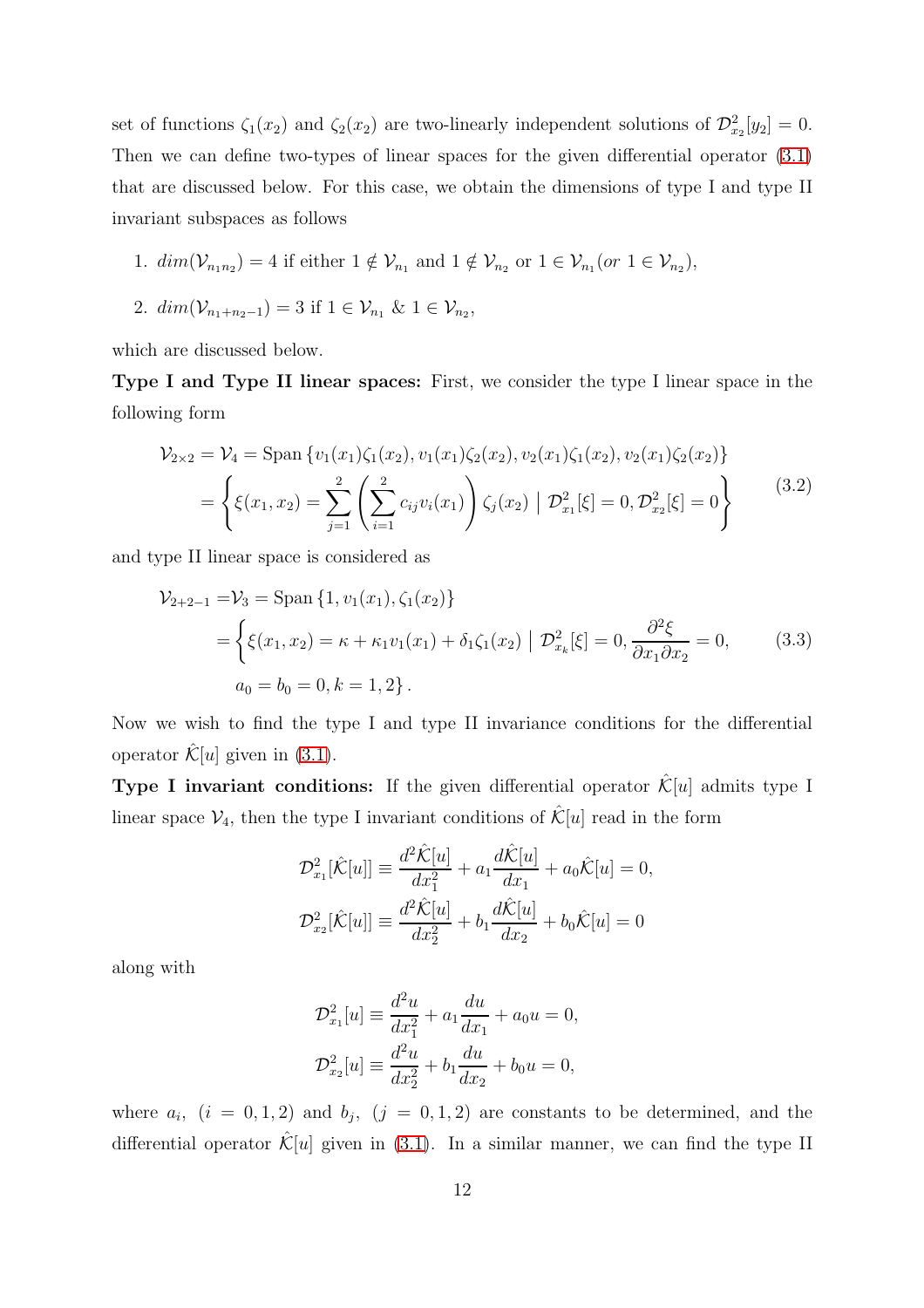invariant conditions for the given differential operator  $\hat{\mathcal{K}}[u]$ .

**Type II invariant conditions:** If the given differential operator  $\hat{\mathcal{K}}[u]$  admits type II linear space  $\mathcal{V}_3$ , then the type II invariant conditions of  $\hat{\mathcal{K}}[u]$  take the form

<span id="page-12-0"></span>
$$
\mathcal{D}_{x_1}^2[\hat{\mathcal{K}}[u]] \equiv \frac{d^2 \hat{\mathcal{K}}[u]}{dx_1^2} + a_1 \frac{d \hat{\mathcal{K}}[u]}{dx_1} = 0,
$$
  
\n
$$
\mathcal{D}_{x_2}^2[\hat{\mathcal{K}}[u]] \equiv \frac{d^2 \hat{\mathcal{K}}[u]}{dx_2^2} + b_1 \frac{d \hat{\mathcal{K}}[u]}{dx_2} = 0,
$$
  
\n
$$
\frac{\partial^2 \hat{\mathcal{K}}[u]}{\partial x_1 \partial x_2} = 0
$$
\n(3.4)

along with

<span id="page-12-1"></span>
$$
\mathcal{D}_{x_1}^2[u] \equiv \frac{d^2u}{dx_1^2} + a_1 \frac{du}{dx_1} = 0, \n\mathcal{D}_{x_2}^2[u] \equiv \frac{d^2u}{dx_2^2} + b_1 \frac{du}{dx_2} = 0, \n\frac{\partial^2 u}{\partial x_1 \partial x_2} = 0,
$$
\n(3.5)

where  $a_i$ ,  $(i = 1, 2)$  and  $b_j$ ,  $(j = 1, 2)$  are constants to be determined, and the differential operator  $\mathcal{K}[u]$  given in [\(3.1\)](#page-10-0).

Now, we give a detailed explanation for finding the type II invariant subspaces  $\mathcal{V}_3$  of the given differential operator  $\hat{\mathcal{K}}[u]$  using the above-discussed case  $n_1 = n_2 = 2$ . Thus, we substitute the given differential operator  $\mathcal{K}[u]$  into [\(3.4\)](#page-12-0), which gives

<span id="page-12-2"></span>
$$
2(A_2)_u u_{x_1x_2}^2 + 4(A_2)_{uu} u_{x_2} u_{x_1} u_{x_1x_2} + [-2(A_2)_u b_1 + 2(B_2)_u] u_{x_1} u_{x_1x_2} + (A_1)_{uu} u_{x_1}^4
$$
  
+ 
$$
[-5(A_1)_{uu} a_1 + (B_1)_{uu}] u A_{x_1}^3 + u_{x_2}^2 (A_2)_{uu} u_{x_1}^2 + [-(A_2)_{uu} b_1 + (B_2)_{uu}] u_{x_2} u_{x_1}^2
$$
(3.6)  
+ 
$$
[4(A_1)_u a_1^2 - 2(B_1)_u a_1 + C_{uu}] u_{x_1}^2 = 0,
$$

$$
[-A1a1 + B1]ux1x2x2 + 2(A1)uux1x2x2 + 2(A1)uux1x2 + [(4(A1)uuux2 + 2(A1)ub1)ux1+ (-2(A1)ua1 + 2(B1)u)ux2 - A1b1a1 + B1b1]ux1x2 + (A1)uuuux22ux12 + (A2)uuuux24+ [-(A1)uua1 + (B1)uu]ux22ux1 + [-5(A2)uub1 + (B2)uu]ux23+ [4(A2)ub12 - 2(B2)ub1 + Cuu]ux22 = 0and
$$

<span id="page-12-3"></span>
$$
[A_2b_1 + B_2 + 2(A_2)_uu_{x_2}]u_{x_2x_2x_1} + 3(A_1)_{uu}u_{x_1}^2u_{x_1x_2} + [-6(A_1)_ua_1 + 2(B_1)_u]u_{x_1}u_{x_1x_2}
$$
  
+ 3(A\_2)\_{uu}u\_{x\_2}^2u\_{x\_1x\_2} + [2(B\_2)\_u - 4(A\_2)\_ub\_1]u\_{x\_2}u\_{x\_1x\_2} + [A\_1a\_1^2 - B\_1a\_1 + C\_u]u\_{x\_1x\_2}  
+ (A\_1)\_{uu}u\_{x\_1}^3u\_{x\_2} + [(B\_1)\_{uu} - 3(A\_1)\_{uu}a\_1]u\_{x\_1}^2u\_{x\_2} + [(B\_2)\_{uu} - 3(A\_2)\_{uu}a\_1]u\_{x\_2}^2u\_{x\_1}  
+ (A\_2)\_{uu}u\_{x\_2}^3u\_{x\_1} + [(A\_1)\_ua\_1^2 + (A\_2)\_ub\_1^2 - (B\_1)\_ua\_1 - (B\_2)\_ub\_1 + C\_{uu}]u\_{x\_1}u\_{x\_2} = 0.\n
$$
(3.8)
$$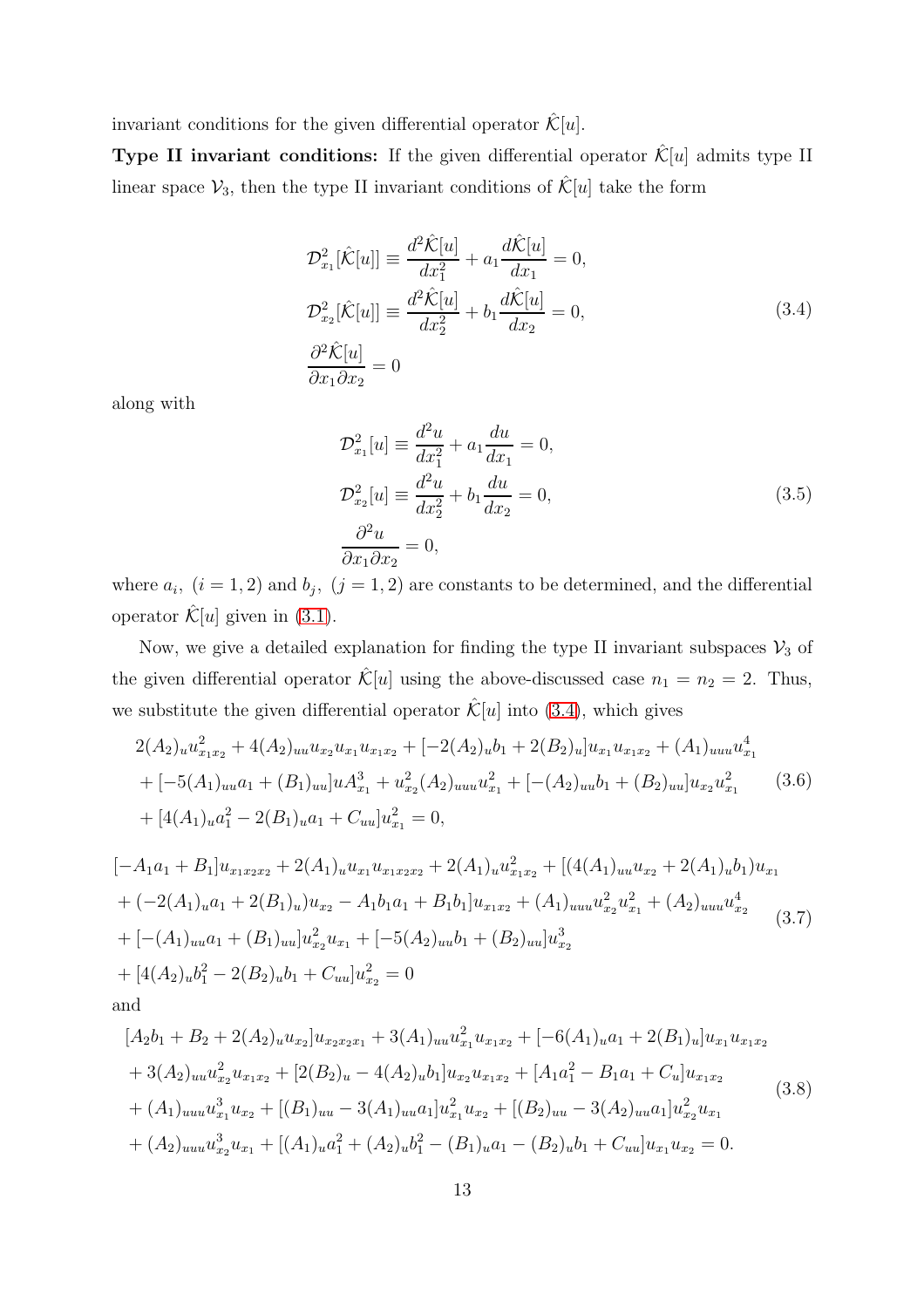Substituting equation  $(3.5)$  into equations  $(3.6)-(3.8)$  $(3.6)-(3.8)$ , which are reduce to the following form

<span id="page-13-2"></span><span id="page-13-0"></span>
$$
(A_1)_{uuu}u_{x_1}^4 + [-5(A_1)_{uu}a_1 + (B_1)_{uu}]u_{x_1}^3 + u_{x_2}^2(A_2)_{uuu}u_{x_1}^2 + (-A_2)_{uu}b_1 + (B_2)_{uu}]u_{x_2}u_{x_1}^2 + [4(A_1)_{u}a_1^2 - 2(B_1)_{u}a_1 + C_{uu}]u_{x_1}^2 = 0,
$$
\n
$$
(3.9)
$$

$$
(A_1)_{uuu}u_{x_2}^2u_{x_1}^2 + (A_2)_{uuu}u_{x_2}^4 + [-(A_1)_{uu}a_1 + (B_1)_{uu}]u_{x_2}^2u_{x_1}
$$
  
+ 
$$
[-5(A_2)_{uu}b_1 + (B_2)_{uu}]u_{x_2}^3 + [4(A_2)_{u}b_1^2 - 2(B_2)_{u}b_1 + C_{uu}]u_{x_2}^2 = 0
$$
\n
$$
(3.10)
$$

and

<span id="page-13-1"></span>
$$
(A_1)_{uuu}u_{x_1}^3u_{x_2} + [(B_1)_{uu} - 3(A_1)_{uu}a_1]u_{x_1}^2u_{x_2} + [(B_2)_{uu} - 3(A_2)_{uu}a_1]u_{x_2}^2u_{x_1}
$$
  
+ 
$$
(A_2)_{uuu}u_{x_2}^3u_{x_1} + [(A_1)_{u}a_1^2 + (A_2)_{u}b_1^2 - (B_1)_{u}a_1 - (B_2)_{u}b_1 + C_{uu}]u_{x_1}u_{x_2} = 0,
$$
(3.11)

where  $(A_i)_u =$  $dA_i$  $\frac{d}{du}$ ,  $(A_i)_{uu} =$  $d^2A_i$  $\frac{d}{du^2}$ ,  $(B_i)_u =$  $dB_i$  $\frac{d^{i}}{du^{i}}$ ,  $(B_{i})_{uu} =$  $d^2B_i$  $\frac{d^2u}{du^2}$ ,  $u_{x_i} =$ ∂u  $\partial x_i$  $, i = 1, 2$ and etc. The above equations [\(3.9\)](#page-13-0)-[\(3.11\)](#page-13-1) are reduces to the system of over-determined equations. In general, the obtained system of over-determined equations may not be solvable. Thus, let us first consider the functions  $A_1(u) = c_2u^2 + c_1u + c_0$ ,  $A_2(u) = \beta_2u^2 + c_1u + c_0$  $\beta_1 u + \beta_0$ ,  $B_1(u) = d_2 u^2 + d_1 u + d_0$ ,  $B_2(u) = \lambda_2 u^2 + \lambda_1 u + \lambda_0$  and  $C(u) = k_3 u^3 + k_2 u^2 + k_1 u + k_0$ . For this case, we obtain the cubic non-linear differential operator  $\mathcal{K}[u]$  that is obtained as

$$
\hat{\mathcal{K}}[u] \equiv \frac{\partial}{\partial x_1} \left[ (c_2 u^2 + c_1 u + c_0) \left( \frac{\partial u}{\partial x_1} \right) \right] + \frac{\partial}{\partial x_2} \left[ (\beta_2 u^2 + \beta_1 u + \beta_0) \left( \frac{\partial u}{\partial x_2} \right) \right] \n+ (d_2 u^2 + d_1 u + d_0) \left( \frac{\partial u}{\partial x_1} \right) + (\lambda_2 u^2 + \lambda_1 u + \lambda_0) \left( \frac{\partial u}{\partial x_2} \right) \n+ k_3 u^3 + k_2 u^2 + k_1 u + k_0,
$$
\n(3.12)

where  $c_i, \beta_i, d_i, \lambda_i, k_i, k_3 \in \mathbb{R}, i = 0, 1, 2$ . Substituting the functions  $A_i(u)$ ,  $B_i(u)$   $(i = 1, 2)$ and  $C(u)$  into the above equations [\(3.9\)](#page-13-0)-[\(3.11\)](#page-13-1), which yields the following system of over-determined equations

$$
6a_1c_2 - 2d_2 = 0, 6b_1\beta_2 - 2\lambda_2 = 0, 2d_2 - 2a_1c_2 = 0, 2\lambda_2 - 10b_1\beta_2 = 0, 2d_2 - 10a_1c_2 = 0,
$$
  
\n
$$
8a_1^2c_2 - 4a_1d_2 + 6k_3 = 0, 4a_1^2c_1 - 2a_1d_1 + 2k_2 = 0, 8b_1^2\beta_2 - 4b_1\lambda_2 + 6k_3 = 0,
$$
  
\n
$$
2\lambda_2 - 2b_1\beta_2 = 0, 4b_1^2\beta_1 - 2b_1\lambda_1 + 2k_2 = 0, a_1^2c_1 + b_1^2\beta_1 - a_1d_1 - b_1\lambda_1 + 2k_2 = 0,
$$
  
\n
$$
a_1^2c_2 + b_1^2\beta_2 - a_1d_2 - b_1\lambda_2 + 3k_3 = 0.
$$

Solving the above over-determined system of equations, we get type II three-dimensional invariant subspaces  $\mathcal{V}_3$  with their corresponding differential operators that are given in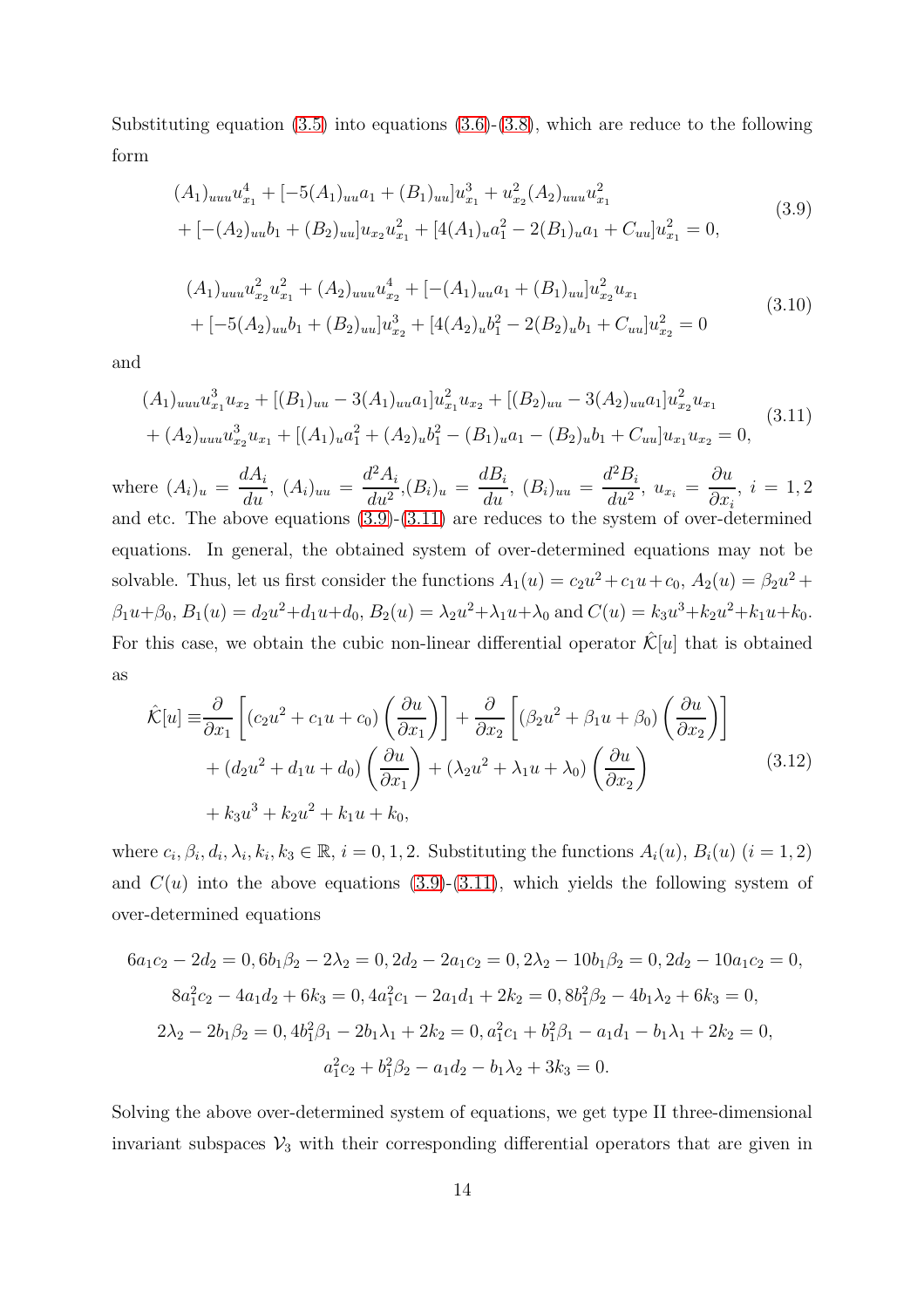Table 2 and Table 3. Proceeding the above similar procedure, we can find various dimensions of the invariant subspaces for the given differential operator [\(3.1\)](#page-10-0) using the other possible values of  $(n_1, n_2)$  with different non-linearities that are listed from Table 4 to Table 15.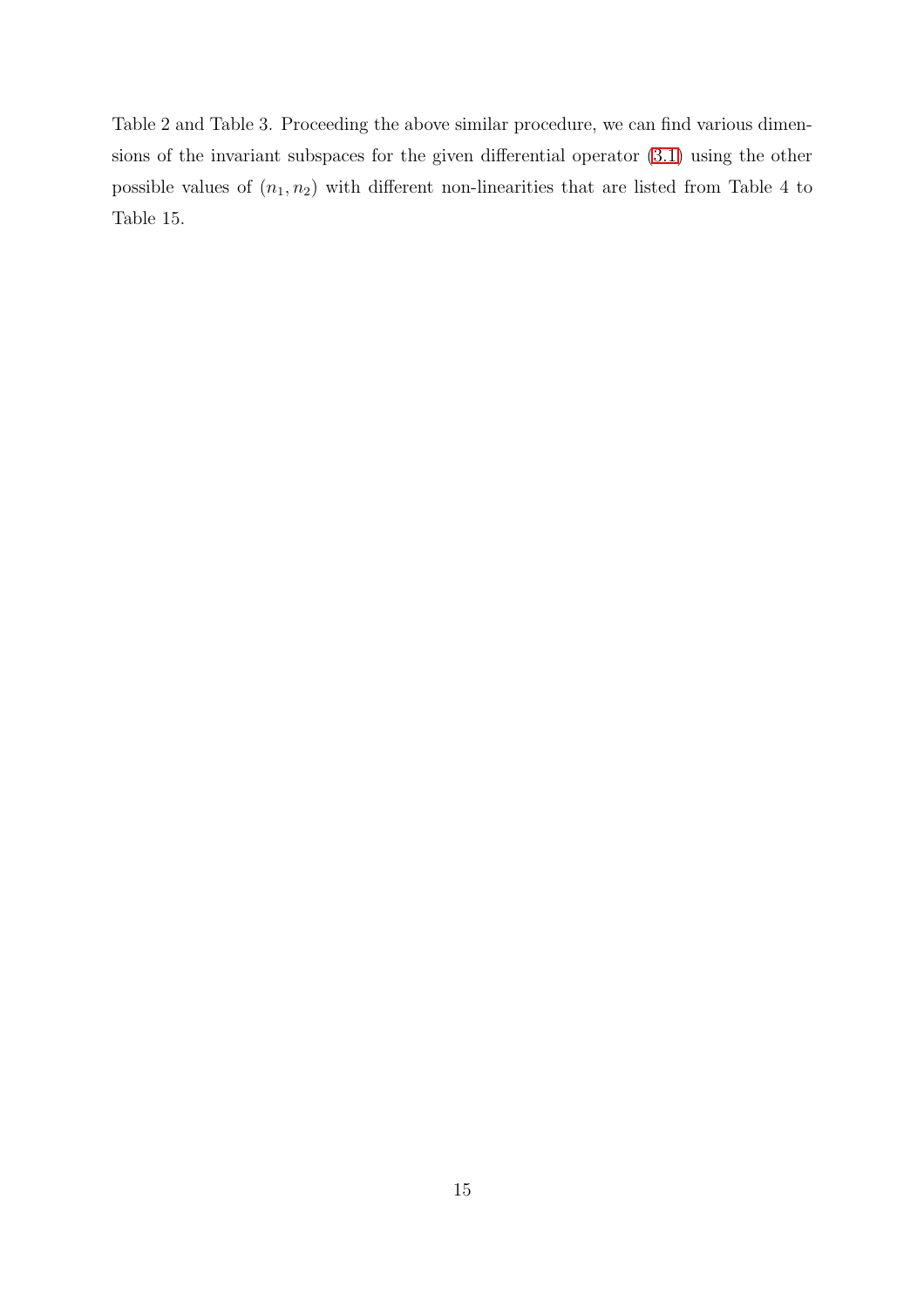| Cases         | Differential operator $(3.1)$<br>with different non-linearities | Different types of<br>invariant subspaces                                                                                    | Reference<br>tables |
|---------------|-----------------------------------------------------------------|------------------------------------------------------------------------------------------------------------------------------|---------------------|
|               |                                                                 |                                                                                                                              |                     |
|               | Quadratic non-linearities                                       | $TypeII: \mathcal{V}_3 = \mathcal{V}_{2+2-1}$                                                                                | Tables $2,4-7$      |
| 2.            | Cubic non-linearities                                           | $\begin{cases}\nType I: \mathcal{V}_1 = \mathcal{V}_{1\cdot 1} \\ Type II: \mathcal{V}_3 = \mathcal{V}_{2+2-1}\n\end{cases}$ | Tables 3, 7-12      |
| $\mathcal{R}$ | Other non-linearities                                           | $TypeI: \mathcal{V}_2 = \mathcal{V}_{1\cdot 2}$                                                                              | Tables 13-15        |

Table 1: Discussion for various dimensions of the invariant subspaces for the differential operator  $\hat{\mathcal{K}}[u]$  given in [\(3.1](#page-10-1))

Table 2: Quadratic differential operator [\(3.12\)](#page-13-2) and their corresponding invariant subspace

| Cases | $\hat{\mathcal{K}}[u] = \sum_{i=1}^{2} (A_i(u)u_{x_i})_{x_i} + \sum_{i=1}^{2} B_i(u)u_{x_i} + C(u)$                                                                                                                                                                                                                                                          | Invariant                                              |
|-------|--------------------------------------------------------------------------------------------------------------------------------------------------------------------------------------------------------------------------------------------------------------------------------------------------------------------------------------------------------------|--------------------------------------------------------|
|       | $A_i(u)$ , $B_i(u)$ & $C(u)$ , $i = 1, 2$                                                                                                                                                                                                                                                                                                                    | Subspaces                                              |
|       | $\label{eq:2.1} \left\{ \begin{array}{l} A_1(u)=\frac{-b_1^2\beta_1}{a_1^2}u+c_0\\ A_2(u)=\beta_1u+\beta_0\\ B_1(u)=\frac{-4b_1^2\beta_1+b_1\lambda_1}{a_1}u+d_0\\ B_2(u)=\lambda_1u+\lambda_0\\ C(u)=(-2b_1^2\beta_1+b_1\lambda_1)u^2+k_1u+k_0\\ A_1(u)=c_0\\ A_2(u)=\frac{-c_1a_1^2}{b_1^2}u+\beta_0\\ B_1(u)=\frac{4a_1^2c_1+b_1\lambda_1}{a_1}u+d_0\\ B$ | $\mathcal{V}_3 = Span\{1, e^{-a_1x_1}, e^{-b_1x_2}\}\$ |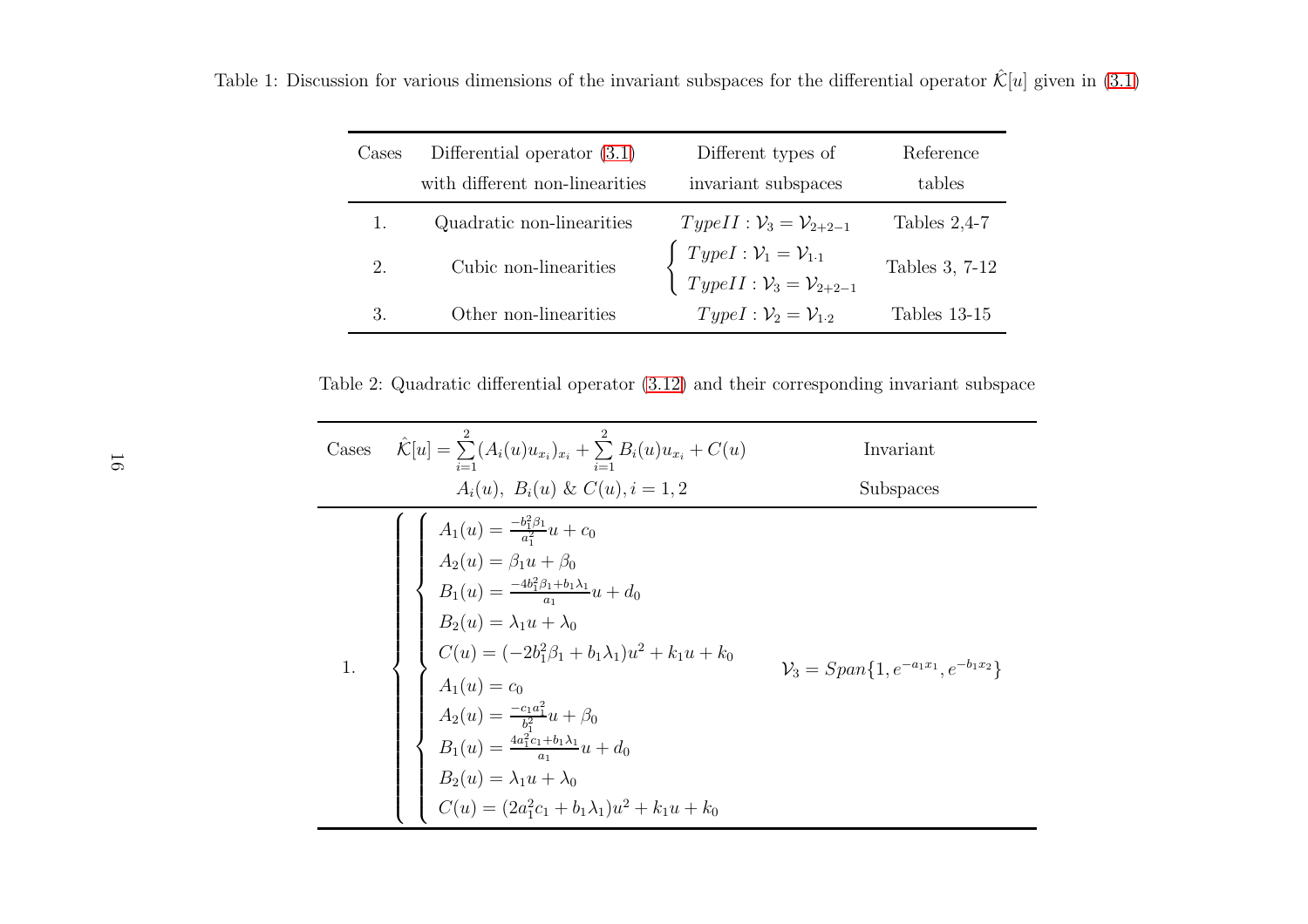Table 3: Cubic differential operator [\(3.12\)](#page-13-2) and their corresponding invariant subspaces

| Cases | $\hat{\mathcal{K}}[u] = \sum_{i=1}^{n} (A_i(u)u_{x_i})_{x_i} + \sum_{i=1}^{n} B_i(u)u_{x_i} + C(u)$                                                                                                 | Invariant                                     |
|-------|-----------------------------------------------------------------------------------------------------------------------------------------------------------------------------------------------------|-----------------------------------------------|
|       | $A_i(u)$ , $B_i(u) \& C(u)$ , $i = 1, 2$                                                                                                                                                            | Subspaces                                     |
|       | $\left\{ \begin{array}{l} A_1(u) = c_2u^2 + c_1u + c_0 \ A_2(u) = \beta_2u^2 + \beta_1u + \beta_0 \ B_1(u) = d_1u + d_0 \ B_2(u) = \lambda_1u + \lambda_0 \ C(u) = k_1u + k_0 \end{array} \right.$  | $\mathcal{V}_3 = Span\{1, x_1, x_2\}$         |
| 2.    | $\left\{ \begin{array}{l} A_1(u) = c_0\\[1mm] A_2(u) = \beta_2 u^2 + \beta_1 u + \beta_0\\[1mm] B_1(u) = d_0\\[1mm] B_2(u) = \lambda_1 u + \lambda_0\\[1mm] C(u) = k_1 u + k_0 \end{array} \right.$ | $\mathcal{V}_3 = Span\{1, e^{-a_1x_1}, x_2\}$ |
| 3.    | $A_1(u) = c_2u^2 + c_1u + c_0$<br>$A_2(u) = \beta_0$<br>$B_1(u) = d_1u + d_0$<br>$B_2(u) = \lambda_0$<br>$C(u) = k_1u + k_0$                                                                        | $\mathcal{V}_3 = Span\{1, e^{-b_1x_2}, x_1\}$ |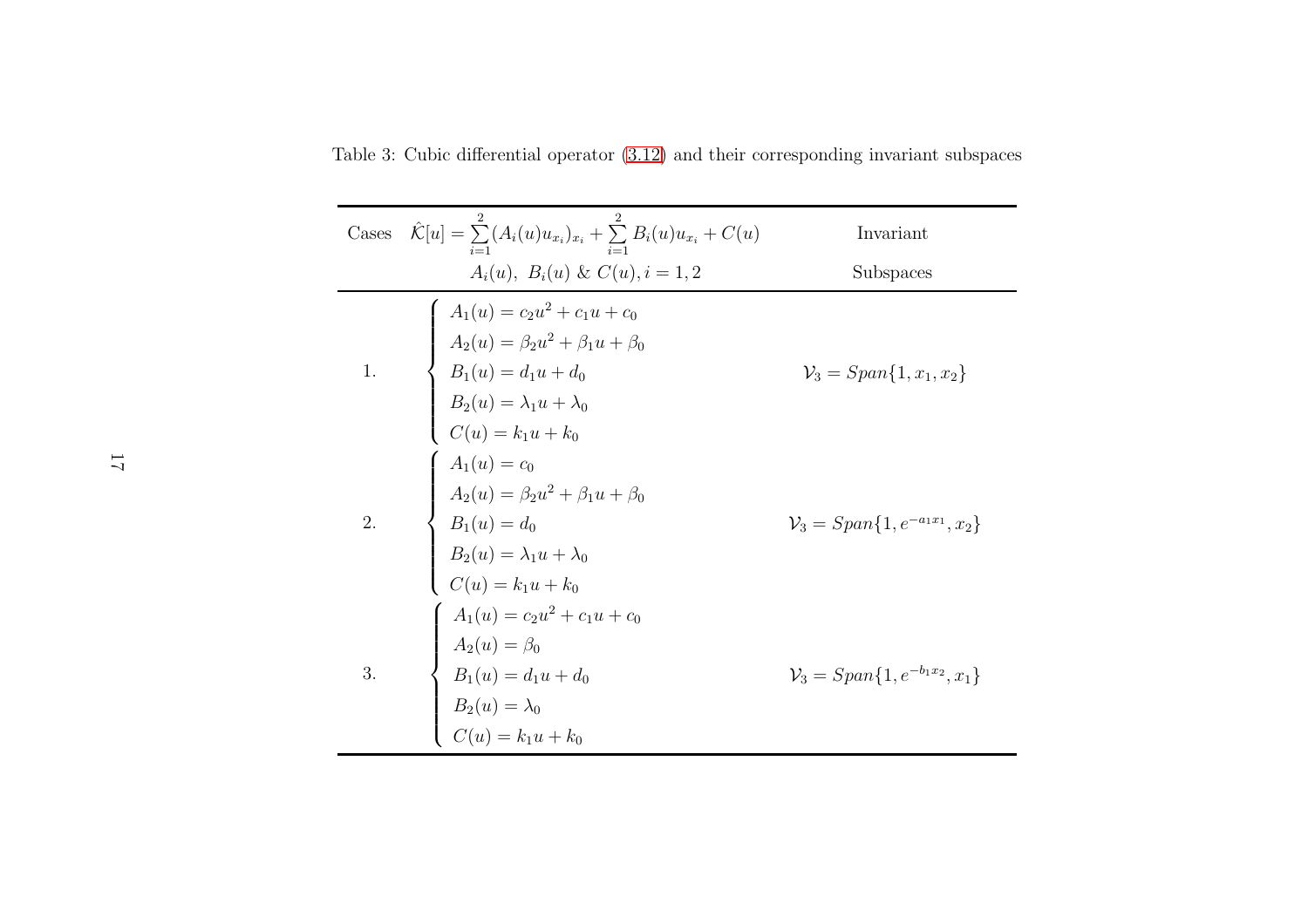Table 4: Differential operator [\(3.1\)](#page-10-1) with quadratic non-linearities and their corresponding invariant subspaces

Case 
$$
\hat{K}[u] = \sum_{i=1}^{2} (A_i(u)u_{x_i})_{x_i} + \sum_{i=1}^{2} B_i(u)u_{x_i} + C(u)
$$
 Invariant  
\n $A_i(u)$ ,  $B_i(u)$  &  $C(u)$ ,  $i = 1, 2$  Subspaces\n
$$
\begin{cases}\nA_1(u) = c_1u + c_0 \\
A_2(u) = \frac{-c_1a_1^2}{b_1^2}u + \beta_0 \\
B_1(u) = d_1u + d_0 \\
B_2(u) = \frac{-4a_1^2c_1 + a_1d_1}{b_1}u + \lambda_0 \\
C(u) = (-2a_1^2c_1 + a_1d_1)u^2 + k_1u + k_0 \\
C_1(u) = c_0\n\end{cases}\n\begin{cases}\nA_1(u) = c_0 \\
A_2(u) = \beta_0 \\
B_1(u) = \frac{b_1\lambda_1}{a_1}u + d_0 \\
B_2(u) = \lambda_1u + \lambda_0 \\
C(u) = b_1\lambda_1u^2 + k_1u + k_0 \\
C(u) = b_1\lambda_1u^2 + k_1u + k_0\n\end{cases}\n\begin{cases}\nA_1(u) = c_0 \\
A_2(u) = \beta_0 \\
B_1(u) = d_1u + d_0 \\
B_2(u) = \lambda_1u + \lambda_0 \\
B_2(u) = \lambda_1u + \lambda_0 \\
B_2(u) = \lambda_1u + \lambda_0 \\
C(u) = a_1d_1u^2 + k_1u + k_0\n\end{cases}\n\begin{cases}\nV_3 = Span{1, e^{-a_1x_1}, e^{(\frac{-d_1a_1}{\lambda_1})x_2}}\n\end{cases}
$$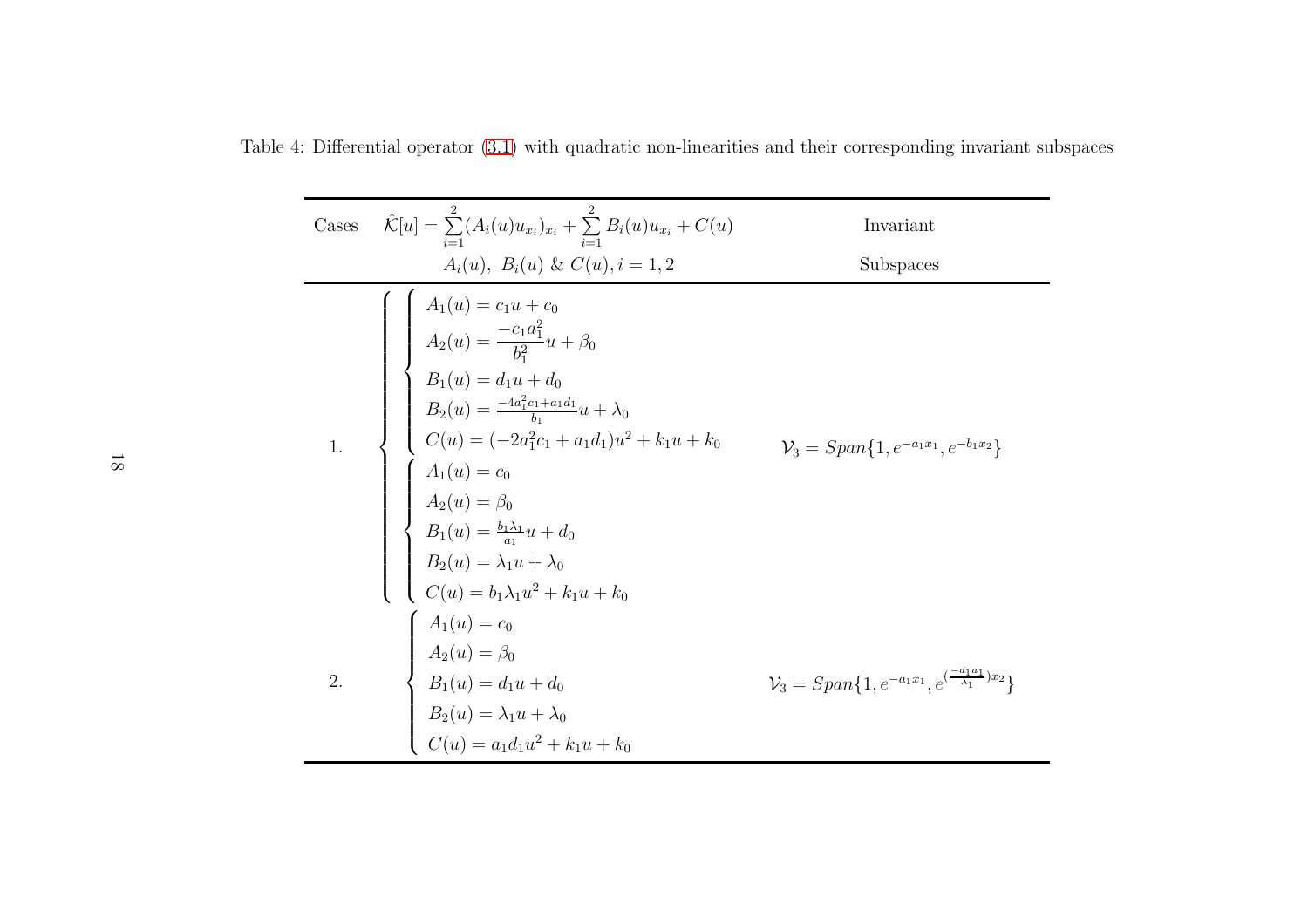| $\operatorname{Cases}$ | $\hat{\mathcal{K}}[u] = \sum_{i=1}^{2} (A_i(u)u_{x_i})_{x_i} + \sum_{i=1}^{2} B_i(u)u_{x_i} + C(u)$                                                                                               | Invariant                                                                                                                                                  |
|------------------------|---------------------------------------------------------------------------------------------------------------------------------------------------------------------------------------------------|------------------------------------------------------------------------------------------------------------------------------------------------------------|
|                        | $A_i(u)$ , $B_i(u)$ & $C(u)$ , $i = 1, 2$                                                                                                                                                         | Subspaces                                                                                                                                                  |
| 4.                     | $\left\{ \begin{array}{l} A_1(u) = c_1 u + c_0 \\[2mm] A_2(u) = \beta_1 u + \beta_0 \\[2mm] B_1(u) = d_0 \\[2mm] B_2(u) = \lambda_1 u + \lambda_0 \\[2mm] C(u) = k_1 u + k_0 \end{array} \right.$ | $\mathcal{V}_4 = Span\{1, x_1, \frac{x_1^2}{2}, x_2\}$                                                                                                     |
| 5.                     | $A_1(u) = c_1u + c_0$<br>$A_2(u) = \beta_1u + \beta_0$<br>$B_1(u) = d_0$<br>$B_2(u) = \lambda_0$<br>$C(u) = k_1u + k_0$                                                                           | $\mathcal{V}_5 = Span\{1, x_1, \frac{x_1^2}{2}, x_2, \frac{x_2^2}{2}\}\$                                                                                   |
| 6.                     | $\left\{ \begin{array}{l} A_1(u) = c_0 \\[0.2cm] A_2(u) = \beta_1 u + \beta_0 \\[0.2cm] B_1(u) = d_0 \\[0.2cm] B_2(u) = \lambda_1 u + \lambda_0 \\[0.2cm] C(u) = k_1 u + k_0 \end{array} \right.$ | $\begin{cases} \mathcal{V}_3 = Span\{1, e^{-a_1x_1}, x_2\} \\ \mathcal{V}_4 = Span\{1, e^{-a_2x_1}, x_1, x_2\} \end{cases}$                                |
| 7.                     | $\left\{ \begin{array}{l} A_1(u) = c_0 \ A_2(u) = \beta_1 u + \beta_0 \ B_1(u) = d_0 \ B_2(u) = \lambda_0 \ C(u) = k_1 u + k_0 \end{array} \right.$                                               | $\mathcal{V}_{5}=Span\{1,e^{\frac{1}{2}(-a_{2}+\sqrt{a_{2}^2-4a_{1}})x_{1}},e^{-\frac{1}{2}(a_{2}+\sqrt{a_{2}^2-4a_{1}})x_{1}},x_{2},\tfrac{x_{2}^2}{2}\}$ |

Table 5: Differential operator [\(3.1\)](#page-10-1) with quadratic non-linearities and their corresponding invariant subspaces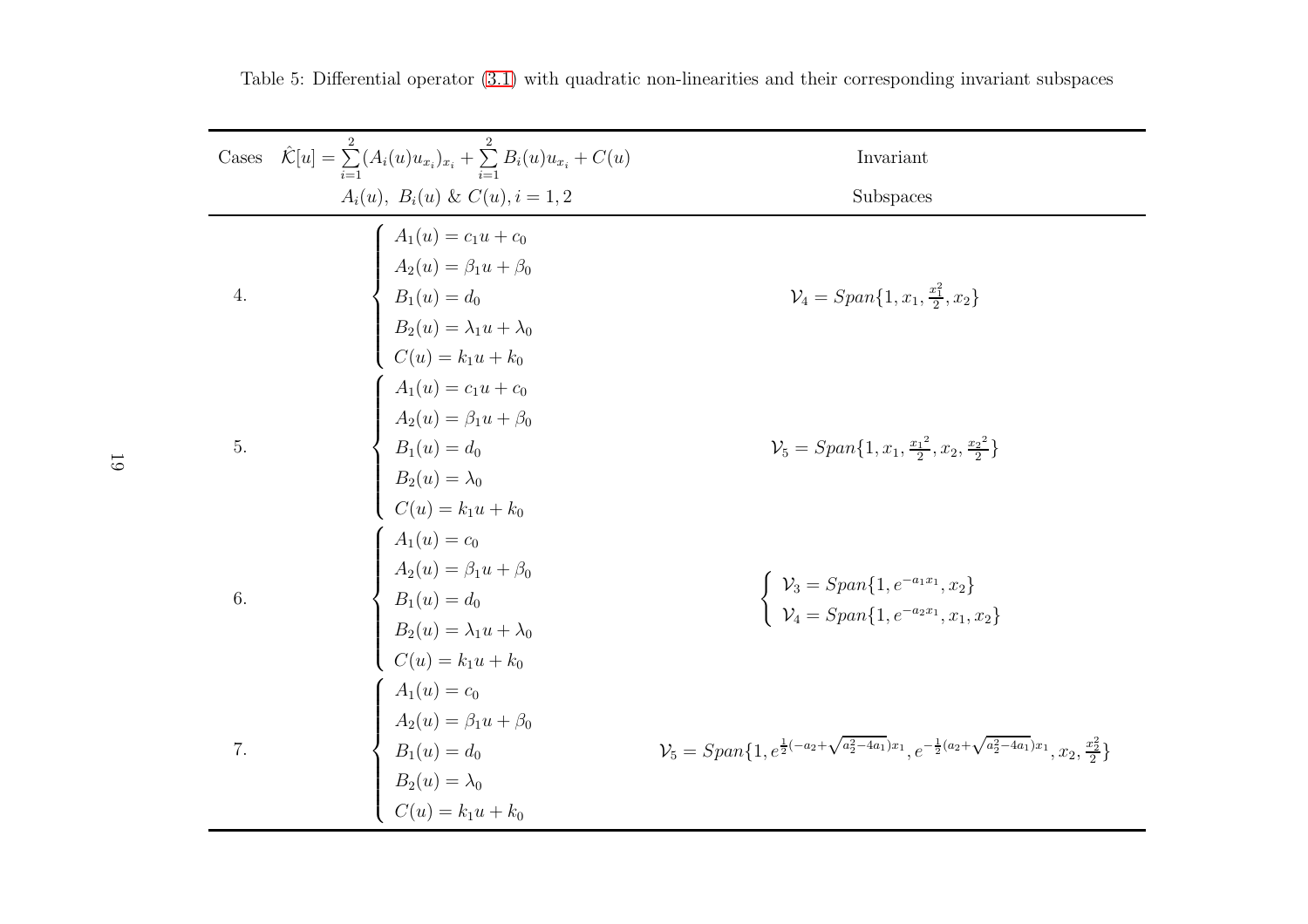|     | Cases $\hat{\mathcal{K}}[u] = \sum_{i=1}^{n} (A_i(u)u_{x_i})_{x_i} + \sum_{i=1}^{n} B_i(u)u_{x_i} + C(u)$                                                                                                                                                                                                                                                                                            | Invariant                                                                                                                                         |
|-----|------------------------------------------------------------------------------------------------------------------------------------------------------------------------------------------------------------------------------------------------------------------------------------------------------------------------------------------------------------------------------------------------------|---------------------------------------------------------------------------------------------------------------------------------------------------|
|     | $A_i(u)$ , $B_i(u) \& C(u)$ , $i = 1, 2$                                                                                                                                                                                                                                                                                                                                                             | Subspaces                                                                                                                                         |
|     |                                                                                                                                                                                                                                                                                                                                                                                                      |                                                                                                                                                   |
| 8.  | $\left\{ \begin{array}{l} A_1(u) = c_1u + c_0 \ A_2(u) = \beta_0 \ B_1(u) = d_0 \ B_2(u) = \lambda_0 \ C(u) = k_1u + k_0 \end{array} \right.$                                                                                                                                                                                                                                                        | $\mathcal V_5=Span\{1,e^{\frac{1}{2}(-b_2+\sqrt{b_2^2-4b_1})x_2},e^{-\frac{1}{2}(b_2+\sqrt{b_2^2-4b_1})x_2},x_1,\tfrac{x_1^2}{2}\}$               |
|     |                                                                                                                                                                                                                                                                                                                                                                                                      |                                                                                                                                                   |
|     |                                                                                                                                                                                                                                                                                                                                                                                                      |                                                                                                                                                   |
|     |                                                                                                                                                                                                                                                                                                                                                                                                      |                                                                                                                                                   |
|     |                                                                                                                                                                                                                                                                                                                                                                                                      |                                                                                                                                                   |
| 9.  |                                                                                                                                                                                                                                                                                                                                                                                                      | $\mathcal{V}_4 = Span\{1, e^{-a_1x_1}, sin(\frac{1}{2}\sqrt{\frac{a_1d_1}{\beta_1}}x_2), cos(\frac{1}{2}\sqrt{\frac{a_1d_1}{\beta_1}}x_2)\}\$     |
|     |                                                                                                                                                                                                                                                                                                                                                                                                      |                                                                                                                                                   |
|     |                                                                                                                                                                                                                                                                                                                                                                                                      |                                                                                                                                                   |
|     |                                                                                                                                                                                                                                                                                                                                                                                                      |                                                                                                                                                   |
| 10. |                                                                                                                                                                                                                                                                                                                                                                                                      | $\mathcal{V}_4 = Span\{1, e^{-b_1x_2}, sin(\frac{1}{2}\sqrt{\frac{\lambda_1b_1}{c_1}}x_1), cos(\frac{1}{2}\sqrt{\frac{\lambda_1b_1}{c_1}}x_1)\}\$ |
|     |                                                                                                                                                                                                                                                                                                                                                                                                      |                                                                                                                                                   |
|     |                                                                                                                                                                                                                                                                                                                                                                                                      |                                                                                                                                                   |
|     | $\left\{ \begin{array}{l} C(u)=k_1u+k_0\\ A_1(u)=\displaystyle\frac{d_1}{4a_1}u+c_0\\ A_2(u)=\beta_1u+\beta_0\\ B_1(u)=d_1u+d_0\\ B_2(u)=\lambda_0\\ C(u)=\displaystyle\frac{d_1a_1}{2}u^2+k_1u+k_0\\ A_1(u)=c_1u+c_0\\ A_2(u)=\displaystyle\frac{\lambda_1}{4b_1}u+\beta_0\\ B_1(u)=d_0\\ B_2(u)=\lambda_1u+\lambda_0\\ C(u)=\displaystyle\frac{\lambda_1b_1}{2}u^2+k_1u+k_0\\ A_1(u)=c_1u+c_0\\ A$ |                                                                                                                                                   |
|     |                                                                                                                                                                                                                                                                                                                                                                                                      |                                                                                                                                                   |
| 11. |                                                                                                                                                                                                                                                                                                                                                                                                      | $\mathcal{V}_4 = Span\{1, e^{-b_1x_2}, sin(\sqrt{a_1}x_1), cos(\sqrt{a_1}x_1)\}\$                                                                 |
|     |                                                                                                                                                                                                                                                                                                                                                                                                      |                                                                                                                                                   |
|     |                                                                                                                                                                                                                                                                                                                                                                                                      |                                                                                                                                                   |

#### Table 6: Differential operator [\(3.1\)](#page-10-1) with quadratic non-linearities and their corresponding invariant subspaces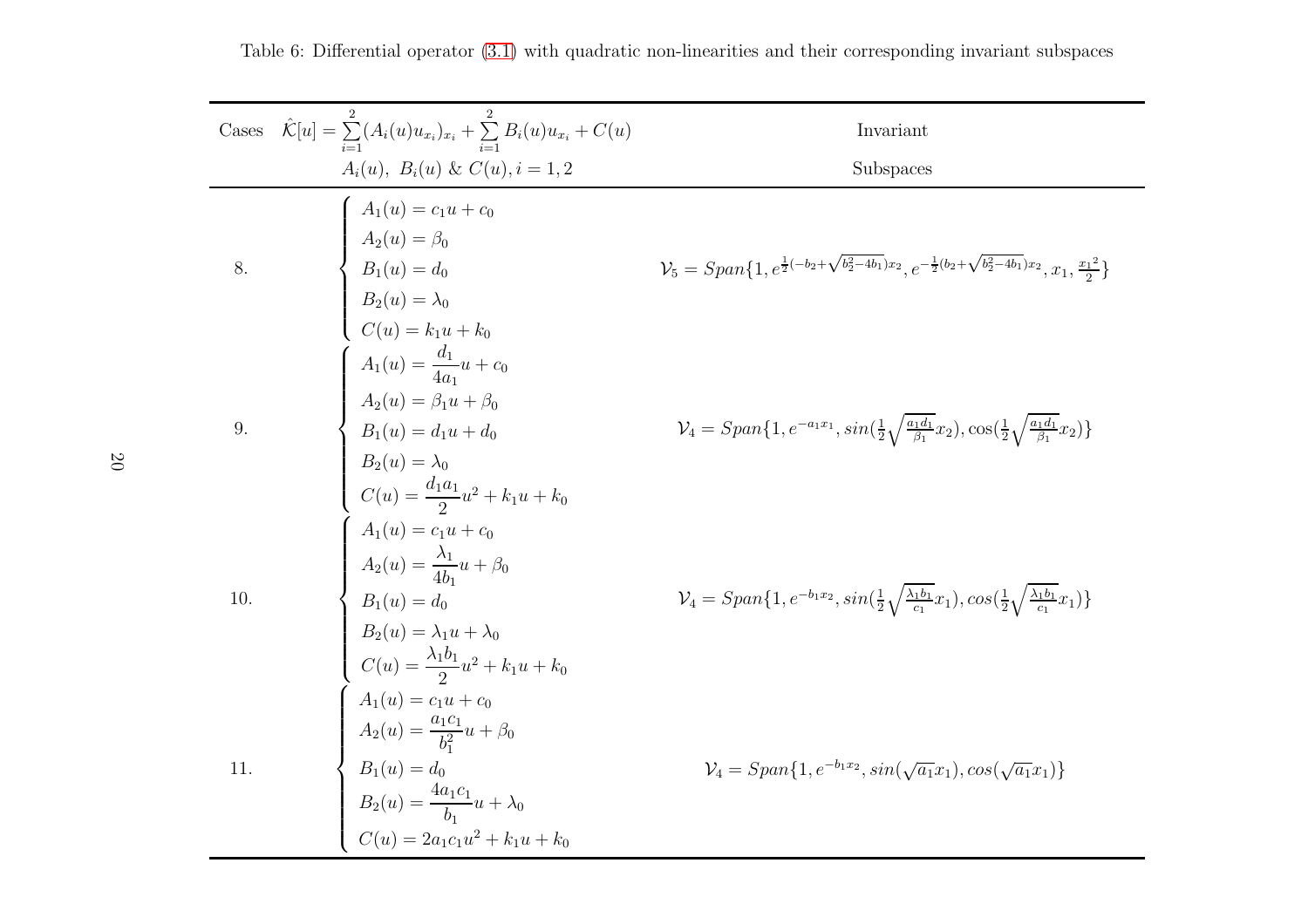|     | Cases $\hat{\mathcal{K}}[u] = \sum_{i=1}^{8} (A_i(u)u_{x_i})_{x_i} + \sum_{i=1}^{8} B_i(u)u_{x_i} + C(u)$                                                             | Invariant                                                                                    |
|-----|-----------------------------------------------------------------------------------------------------------------------------------------------------------------------|----------------------------------------------------------------------------------------------|
|     | $A_i(u)$ , $B_i(u) \& C(u)$ , $i = 1, 2$                                                                                                                              | Subspaces                                                                                    |
| 12. | $\left\{ \begin{array}{l} A_1(u) = c_1u + c_0 \\[1mm] A_2(u) = \beta_0 \\[1mm] B_1(u) = d_0 \\[1mm] B_2(u) = \lambda_0 \\[1mm] C(u) = k_1u + k_0 \end{array} \right.$ | $\mathcal{V}_5 = Span\{1, x_1, \frac{x_1^2}{2}, \sin(\sqrt{b_1}x_2), \cos(\sqrt{b_1}x_2)\}\$ |
| 13. | $\left\{ \begin{array}{l} A_1(u) = c_0\\ A_2(u) = \beta_1 u + \beta_0\\ B_1(u) = d_0\\ B_2(u) = \lambda_0\\ C(u) = k_1 u + k_0 \end{array} \right.$                   | $\mathcal{V}_5 = Span\{1, x_2, \frac{x_2^2}{2}, \sin(\sqrt{a_1}x_1), \cos(\sqrt{a_1}x_1)\}\$ |

Table 8: Differential operator [\(3.1\)](#page-10-1) with cubic non-linearities and their corresponding invariant subspaces

| Cases | $\hat{\mathcal{K}}[u] = \sum_{i=1}^{2} (A_i(u)u_{x_i})_{x_i} + \sum_{i=1}^{2} B_i(u)u_{x_i} + C(u)$                                                                                                                                                                                                                        | Invariant                          |
|-------|----------------------------------------------------------------------------------------------------------------------------------------------------------------------------------------------------------------------------------------------------------------------------------------------------------------------------|------------------------------------|
|       | $A_i(u)$ , $B_i(u) \& C(u)$ , $i = 1, 2$                                                                                                                                                                                                                                                                                   | <b>Subspaces</b>                   |
|       | $\left\{\begin{array}{l} A_1(u)= (\frac{-3b_0^2\beta_2+a_0d_2+b_0\lambda_2}{3a_0^2})u^2 + (\frac{-2b_0^2\beta_1+a_0d_1+b_0\lambda_1-k_2}{2a_0^2})u+c_0\\[5pt] A_2(u)=\beta_2u^2+\beta_1u+\beta_0\\[5pt] B_1(u)=d_2u^2+d_1u+d_0\\[5pt] B_2(u)=\lambda_2u^2+\lambda_1u+\lambda_0\\[5pt] C(u)=k_2u^2+k_1u \end{array}\right.$ | $V_1 = Span\{e^{-a_0x_1-b_0x_2}\}$ |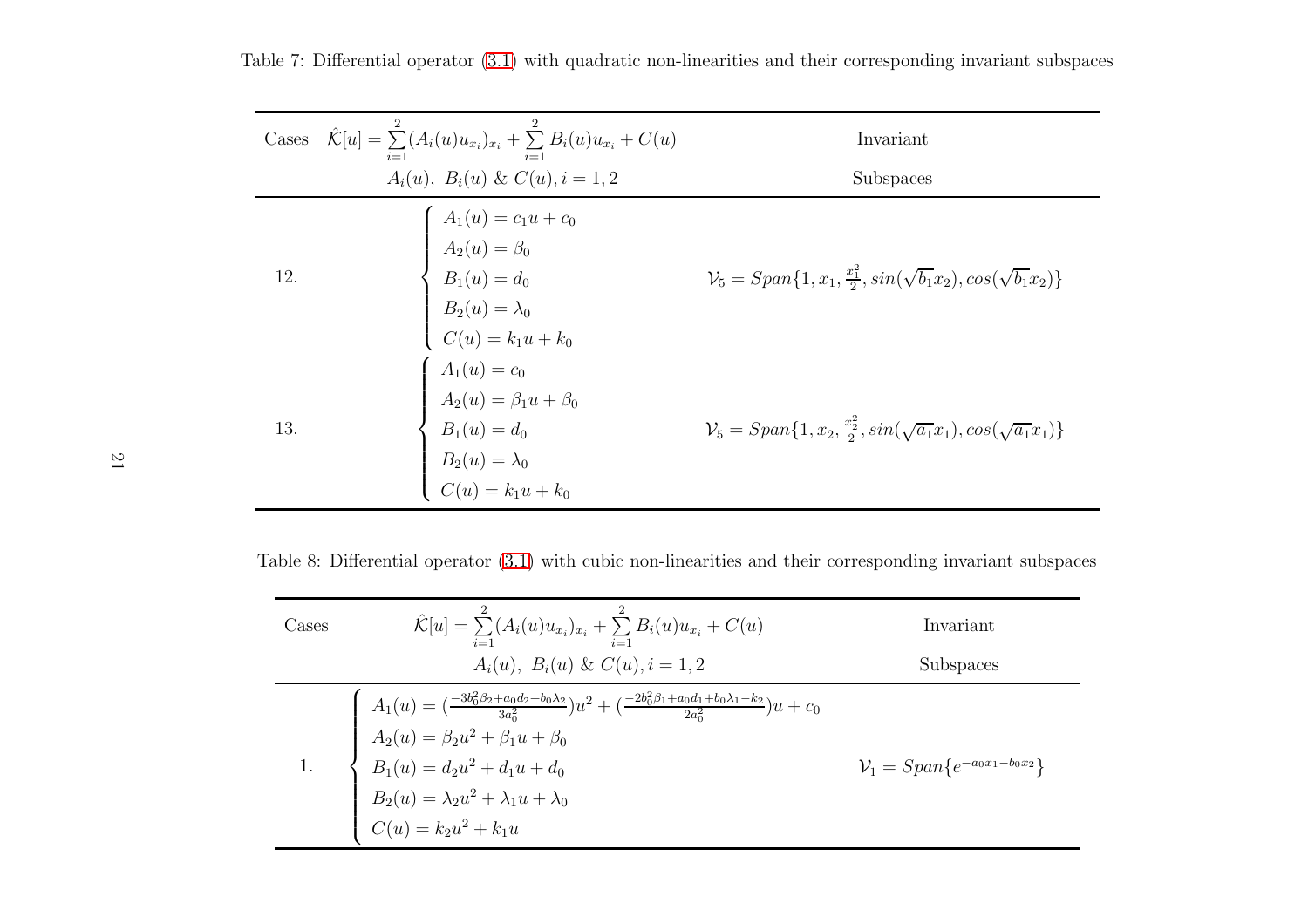| Cases            | $\hat{\mathcal{K}}[u] = \sum_{i=1}^{2} (A_i(u)u_{x_i})_{x_i} + \sum_{i=1}^{2} B_i(u)u_{x_i} + C(u)$                                                                                                                                                                                                                                                                                              | Invariant                                                                                                                     |
|------------------|--------------------------------------------------------------------------------------------------------------------------------------------------------------------------------------------------------------------------------------------------------------------------------------------------------------------------------------------------------------------------------------------------|-------------------------------------------------------------------------------------------------------------------------------|
|                  | $A_i(u)$ , $B_i(u) \& C(u)$ , $i = 1, 2$                                                                                                                                                                                                                                                                                                                                                         | Subspaces                                                                                                                     |
| $\overline{a}$ . |                                                                                                                                                                                                                                                                                                                                                                                                  | $\mathcal{V}_2 = Span\{e^{-b_0x_2}, e^{-a_1x_1-b_0x_2}\}$                                                                     |
|                  | $\label{eq:2.1} \begin{array}{c} \displaystyle \frac{x_{i_1(u)},\;\;D_i(u)\;\alpha\;\cup(u),\,i=1,2}{2\,} \\[10pt] \displaystyle A_1(u)=c_0 \\[10pt] A_2(u)=\frac{\lambda_2}{3b_0}u^2+\beta_1u+\beta_0 \\[10pt] B_1(u)=d_0 \\[10pt] B_2(u)=\lambda_2u^2+\lambda_1u+\lambda_0 \\[10pt] C(u)=(-2b_0^2\beta_1+b_0\lambda_1)u^2+k_1u \\[10pt] \displaystyle A_1(u)=\frac{d_2}{3a_0}u^2+c_0 \\[10pt]$ | $V_2 = Span\{e^{-a_0x_1}, e^{-a_0x_1-b_1x_2}\}$                                                                               |
| 4.               |                                                                                                                                                                                                                                                                                                                                                                                                  | $\mathcal{V}_2 = Span\{e^{-a_0x_1-\frac{1}{2}(b_1-\sqrt{b_1^2-4b_0})x_2},e^{-a_0x_1-\frac{1}{2}(b_1+\sqrt{b_1^2-4b_0})x_2}\}$ |

22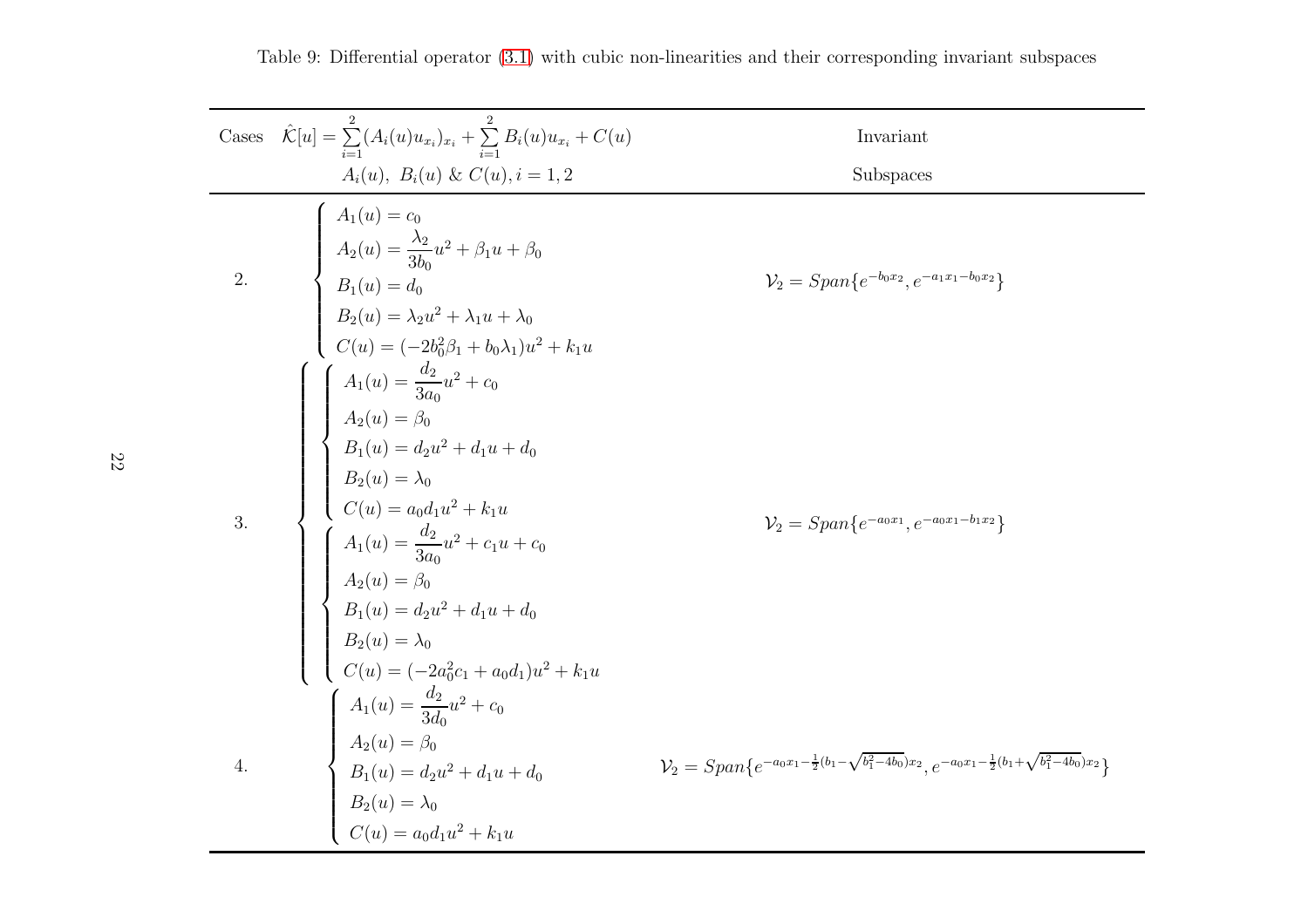| Cases | $\hat{\mathcal{K}}[u] = \sum_{i=1}^{2} (A_i(u)u_{x_i})_{x_i} + \sum_{i=1}^{2} B_i(u)u_{x_i} + C(u)$                                                                                                                                                                                                                                                                                                             | Invaraint                                                                                            |
|-------|-----------------------------------------------------------------------------------------------------------------------------------------------------------------------------------------------------------------------------------------------------------------------------------------------------------------------------------------------------------------------------------------------------------------|------------------------------------------------------------------------------------------------------|
|       | $A_i(u)$ , $B_i(u) \& C(u)$ , $i = 1, 2$                                                                                                                                                                                                                                                                                                                                                                        | Subspaces                                                                                            |
| 5.    | $\label{eq:1.1} \begin{cases} \hfill A_1(u) = c_2 u^2 + c_0 \vspace{1mm} \\ \hfill A_2(u) = \beta_0 \vspace{1mm} \\ \hfill B_1(u) = 3 a_0 c_2 u^2 + d_1 u + d_0 \vspace{1mm} \\ \hfill B_2(u) = \lambda_0 \vspace{1mm} \\ \hfill C(u) = a_0 d_1 u^2 + k_1 u \vspace{1mm} \\ \hfill A_1(u) = c_0 \vspace{1mm} \\ \hfill A_2(u) = \beta_2 u^2 + \beta_1 u + \beta_0 \vspace{1mm} \\ \hfill B_1(u) = d_0 \vspace{$ | $\mathcal{V}_2 = Span\{e^{-a_0x_1}sin(\sqrt{b_0}x_2), e^{-a_0x_1}cos(\sqrt{b_0}x_2)\}\$              |
| 6.    |                                                                                                                                                                                                                                                                                                                                                                                                                 | $V_2 = Span\{e^{-b_0x_2}sin(\sqrt{a_0}x_1), e^{-b_0x_2}cos(\sqrt{a_0}x_1)\}\$                        |
| 7.    | $\left\{\begin{array}{l} A_1(u)=c_2u^2+c_1u+c_0\\[0.2cm] A_2(u)=\beta_0\\[0.2cm] B_1(u)=3a_0c_2u^2+d_1u+d_0\\[0.2cm] B_2(u)=\lambda_0\\[0.2cm] C(u)=(-2a_0^2c_1+a_0d_1)u^2+k_1u\\[0.2cm] \end{array}\right.$                                                                                                                                                                                                    | $\mathcal{V}_3 = Span\{e^{-a_0x_1}, e^{-a_0x_1}sin(\sqrt{b_1}x_2), e^{-a_0x_1}cos(\sqrt{b_1}x_2)\}\$ |
| 8.    | $A_1(u) = c_2 u^2 + c_1 u + c_0$<br>$A_2(u) = \beta_1 u + \beta_0$<br>$B_1(u) = d_1 u + d_0$<br>$B_2(u) = \lambda_1 u + \lambda_0$<br>$C(u) = k_1 u + k_0$                                                                                                                                                                                                                                                      | $\mathcal{V}_3 = Span\{1, x_1, x_2\}$                                                                |

Table 10: Differential operator [\(3.1\)](#page-10-1) with cubic non-linearities and their corresponding invariant subspaces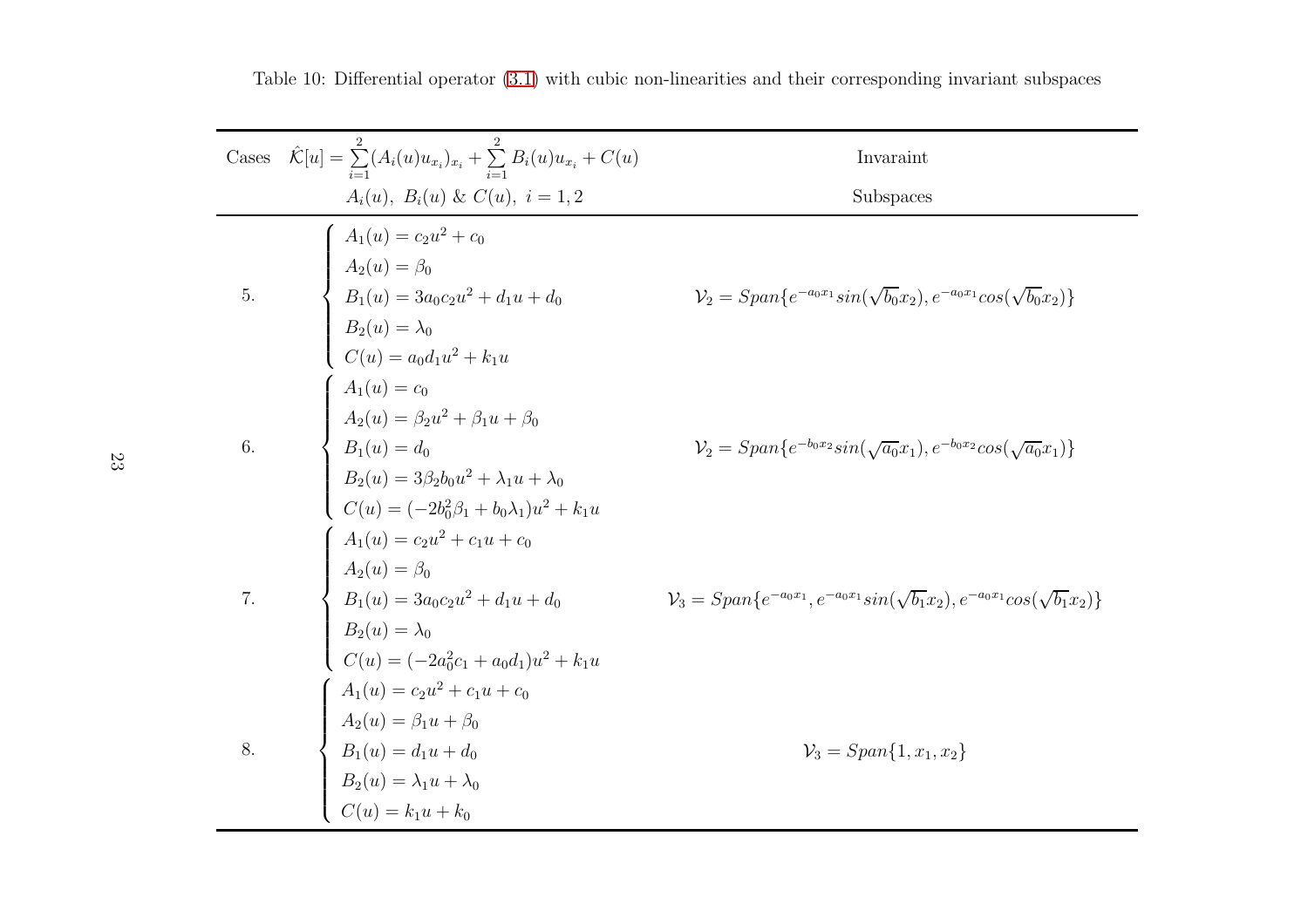| Cases | $\hat{\mathcal{K}}[u] = \sum_{i=1}^{2} (A_i(u)u_{x_i})_{x_i} + \sum_{i=1}^{2} B_i(u)u_{x_i} + C(u)$                                                                                                             | Invariant                                                                                                                                     |
|-------|-----------------------------------------------------------------------------------------------------------------------------------------------------------------------------------------------------------------|-----------------------------------------------------------------------------------------------------------------------------------------------|
|       | $A_i(u)$ , $B_i(u) \& C(u)$ , $i = 1, 2$                                                                                                                                                                        | Subspaces                                                                                                                                     |
| 9.    | $\left\{ \begin{array}{l} A_1(u) = c_1u + c_0 \\[1mm] A_2(u) = \beta_2u^2 + \beta_1u + \beta_0 \\[1mm] B_1(u) = d_0 \\[1mm] B_2(u) = \lambda_1u + \lambda_0 \\[1mm] C(u) = k_1u + k_0 \end{array} \right.$      | $\mathcal{V}_4 = Span\{1, x_1, \frac{x_1^2}{2}, x_2\}$                                                                                        |
| 10.   | $\left\{ \begin{array}{ll} A_1(u)=c_2u^2+c_1u+c_0 \cr A_2(u)=\beta_1u+\beta_0 \cr B_1(u)=d_1u+d_0 \cr B_2(u)=\lambda_0 \cr C(u)=k_1u+k_0 \end{array} \right.$                                                   | $\mathcal{V}_4 = Span\{1, x_1, x_2, \frac{x_2^2}{2}\}\$                                                                                       |
| 11.   | $\left\{ \begin{array}{l} A_1(u) = c_0 \\[0.2cm] A_2(u) = \beta_2 u^2 + \beta_1 u + \beta_0 \\[0.2cm] B_1(u) = d_0 \\[0.2cm] B_2(u) = \lambda_1 u + \lambda_0 \\[0.2cm] C(u) = k_1 u + k_0 \end{array} \right.$ | $\mathcal{V}_4=Span\{1,e^{-\frac{1}{2}(a_2-\sqrt{a_2^2-4a_1})x_1},e^{-\frac{1}{2}a_2+\sqrt{a_2^2-4a_1})x_1},x_2\}$                            |
| 12.   | $A_1(u) = c_2u^2 + c_1u + c_0$<br>$A_2(u) = \beta_0$<br>$B_1(u) = d_1u + d_0$<br>$B_2(u) = \lambda_0$<br>$C(u) = k_1u + k_0$                                                                                    | $\mathcal{V}_{4} = Span\{1,e^{-\frac{1}{2}(b_{2}-\sqrt{b_{2}^{2}-4b_{1}})x_{2}},e^{-\frac{1}{2}(b_{2}+\sqrt{b_{2}^{2}-4b_{1}})x_{2}},x_{1}\}$ |

Table 11: Differential operator [\(3.1\)](#page-10-1) with cubic non-linearities and their corresponding invariant subspaces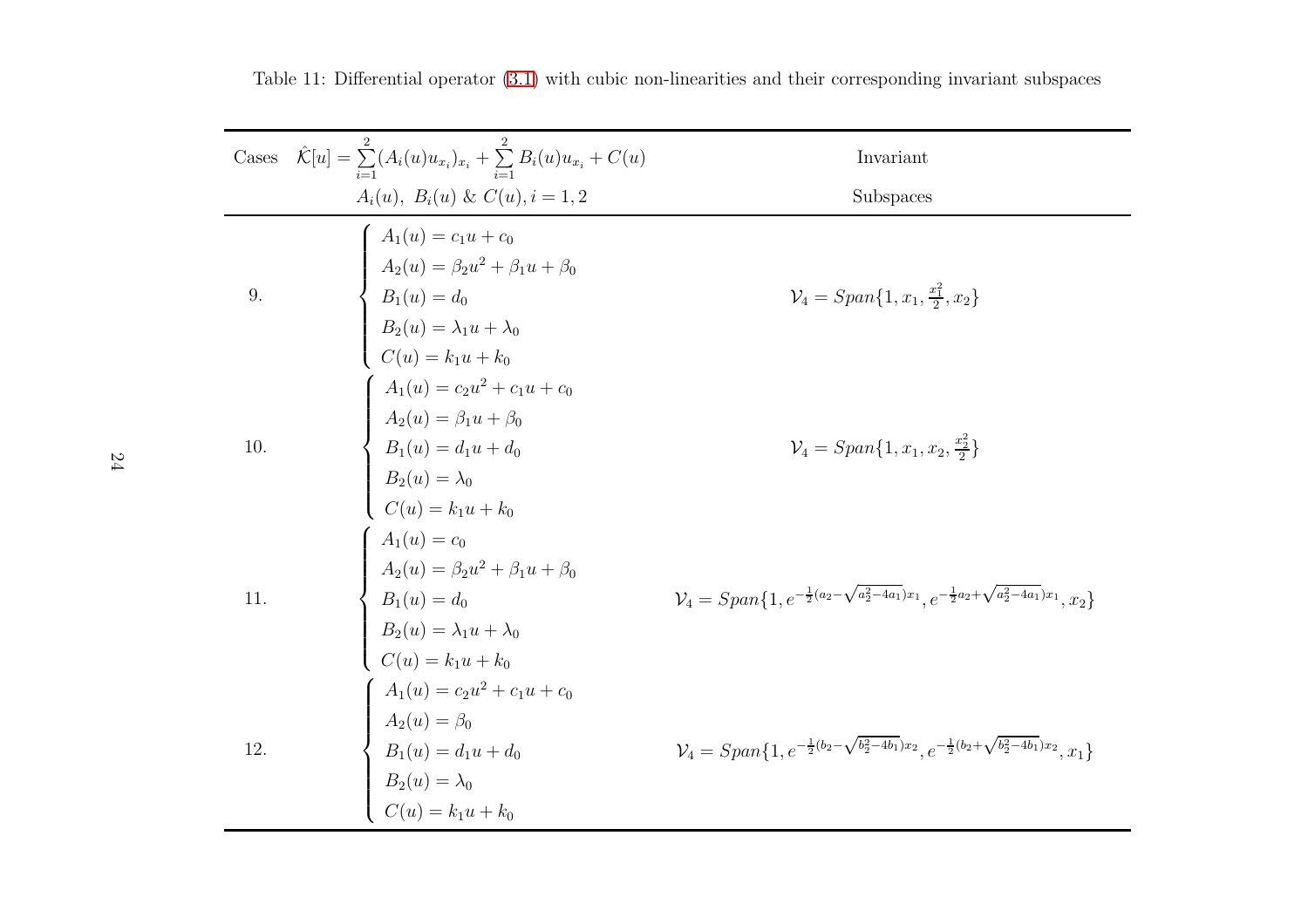|     | Cases $\hat{\mathcal{K}}[u] = \sum_{i=1}^{n} (A_i(u)u_{x_i})_{x_i} + \sum_{i=1}^{n} B_i(u)u_{x_i} + C(u)$                                      | Invariant                                                                 |
|-----|------------------------------------------------------------------------------------------------------------------------------------------------|---------------------------------------------------------------------------|
|     | $A_i(u)$ , $B_i(u)$ & $C(u)$ , $i = 1, 2$                                                                                                      | Subspaces                                                                 |
| 13. | $A_1(u) = c_2u^2 + c_1u + c_0$<br>$A_2(u) = \beta_0$<br>$B_1(u) = d_1u + d_0$<br>$B_2(u) = \lambda_0$<br>$C(u) = k_1u + k_0$                   | $\mathcal{V}_4 = Span\{1, x_1, sin(\sqrt{b_1}x_2), cos(\sqrt{b_1}x_2)\}\$ |
| 14. | $A_1(u) = c_0$<br>$A_2(u) = \beta_2 u^2 + \beta_1 u + \beta_0$<br>$B_1(u) = d_0$<br>$B_2(u) = \lambda_1 u + \lambda_0$<br>$C(u) = k_1 u + k_0$ | $\mathcal{V}_4 = Span{1, x_2, sin(\sqrt{a_1}x_1), cos(\sqrt{a_1}x_1)}$    |

Table 12: Differential operator [\(3.1\)](#page-10-1) with cubic non-linearities and their corresponding invariant subspaces

Table 13: Differential operator [\(3.1\)](#page-10-1) with other non-linearities and their corresponding invariant subspaces

| Cases | $\hat{\mathcal{K}}[u] = \sum_{i=1}^2 (A_i(u)u_{x_i})_{x_i} + \sum_{i=1}^2 B_i(u)u_{x_i} + C(u)$                                                                                                          | Invariant                                                                                                                      |
|-------|----------------------------------------------------------------------------------------------------------------------------------------------------------------------------------------------------------|--------------------------------------------------------------------------------------------------------------------------------|
|       | $A_i(u), B_i(u) \& C(u), i = 1, 2$                                                                                                                                                                       | Subspaces                                                                                                                      |
|       | 1.<br>$A_1(u) = \frac{d_3}{4a_0}u^3 + c_2u^2 + c_0$<br>$A_2(u) = \beta_0$<br>$B_1(u) = d_3u^3 + d_2u^2 + d_1u + d_0$<br>$B_2(u) = \lambda_0$<br>( $C(u) = (-3a_0^2c_2 + a_0d_2)u^3 + (a_0d_1)u^2 + k_1u$ | $\mathcal{V}_2 = Span\{e^{-a_0x_1-\frac{1}{2}(b_1-\sqrt{b_1^2-4b_0})x_2}, e^{-a_0x_1-\frac{1}{2}(b_1+\sqrt{b_1^2-4b_0})x_2}\}$ |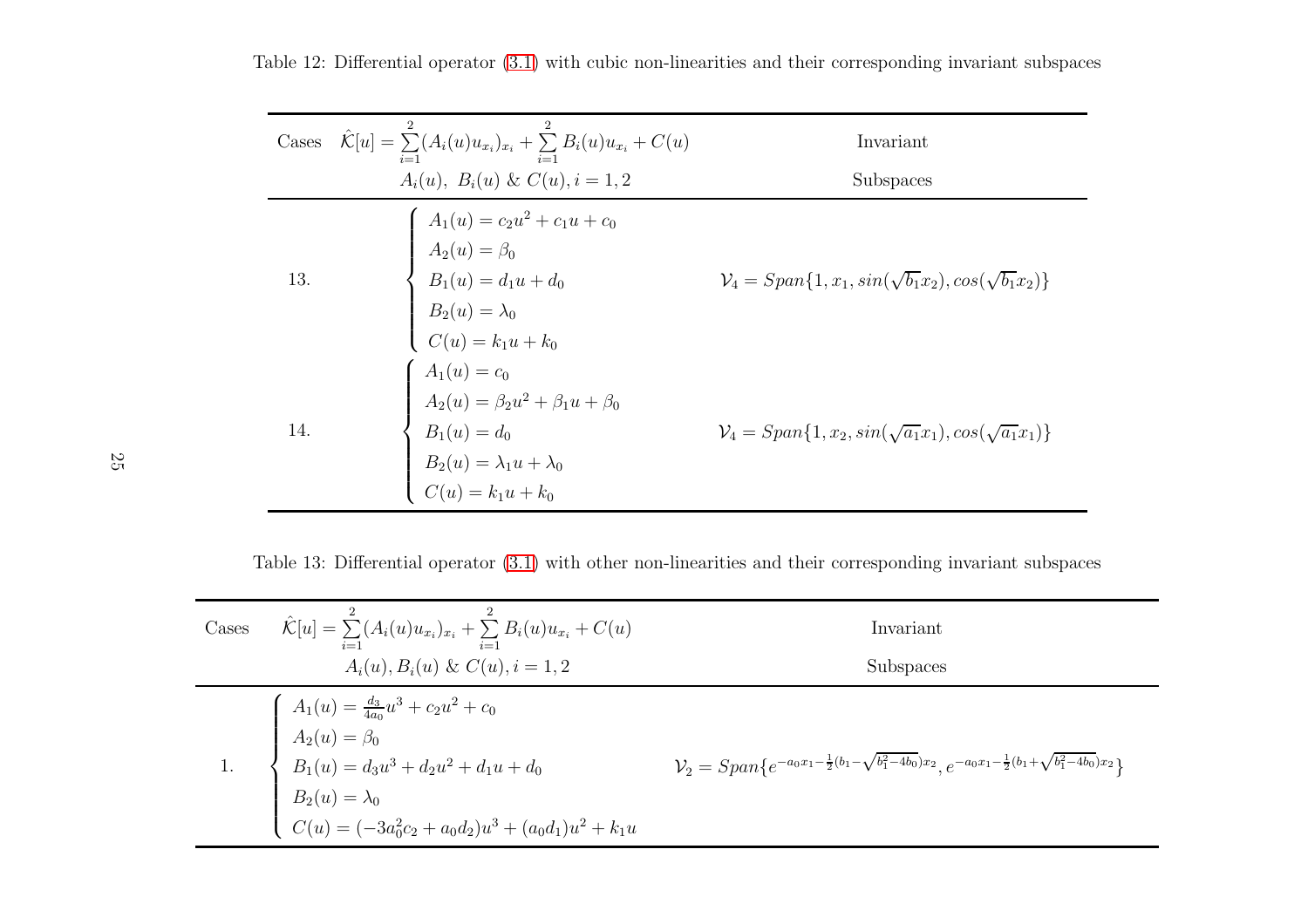|                  | Cases $\hat{\mathcal{K}}[u] = \sum_{i=1}^{n} (A_i(u)u_{x_i})_{x_i} + \sum_{i=1}^{n} B_i(u)u_{x_i} + C(u)$                                                                                                                                                         | Invariant                                                                                                                                   |
|------------------|-------------------------------------------------------------------------------------------------------------------------------------------------------------------------------------------------------------------------------------------------------------------|---------------------------------------------------------------------------------------------------------------------------------------------|
|                  | $A_i(u), B_i(u) \& C(u), i = 1, 2$                                                                                                                                                                                                                                | Subspaces                                                                                                                                   |
| $\overline{2}$ . | $A_1(u) = c_0$<br>$A_2(u) = \frac{1}{4} \frac{\lambda_3}{b_0} u^3 + \beta_1 u + \beta_0$<br>$B_1(u) = d_0$<br>$B_2(u) = \lambda_3 u^3 + \lambda_2 u^2 + \lambda_1 u + \lambda_0$<br>$C(u) = b_0 \lambda_2 u^3 + (-2b_0^2 \beta_1 + b_0 \lambda_1) u^2$<br>$+k_1u$ | $\mathcal{V}_2 = Span\{e^{-b_0x_2 - \frac{1}{2}(a_1 - \sqrt{a_1^2 - 4a_0})x_1}, e^{-b_0x_2 - \frac{1}{2}(a_1 + \sqrt{a_1^2 - 4a_0})x_1}\}$  |
| 3.               | $A_1(u) = \frac{1}{4} \frac{d_3}{a_0} u^3 + c_2 u^2 + c_1 u + c_0$<br>$A_2(u) = \beta_0$<br>$B_1(u) = d_3 u^3 + d_2 u^2 + d_1 u + d_0$<br>$B_2(u) = \lambda_0$<br>$C(u) = (-3a_0^2c_2 + a_0d_2)u^3$<br>$+(-2a_0^2c_1+a_0d_1)u^2+k_1u$                             | $\mathcal{V}_3 = Span\{e^{-a_0x_1}, e^{-a_0x_1-\frac{1}{2}(b_1-\sqrt{b_1^2-4b_0})x_2}, e^{-a_0x_1-\frac{1}{2}(b_1+\sqrt{b_1^2-4b_0})x_2}\}$ |
| 4.               | $A_1(u) = c_3u^3 + c_2u^2 + c_0$<br>$A_2(u) = \beta_0$<br>$B_1(u) = 4a_0c_3u^3 + d_2u^2 + d_1u + d_0$<br>$B_2(u) = \lambda_0$<br>$C(u) = (-3a_0^2c_2 + a_0d_2)u^3$<br>$+a_0d_1u^2 + k_1u$                                                                         | $\mathcal{V}_2 = Span\{e^{-a_0x_1}sin(\sqrt{b_0}x_2), e^{-a_0x_1}cos(\sqrt{b_0}x_2)\}\$                                                     |

Table 14: Differential operator [\(3.1\)](#page-10-1) with other non-linearities and their corresponding invariant subspaces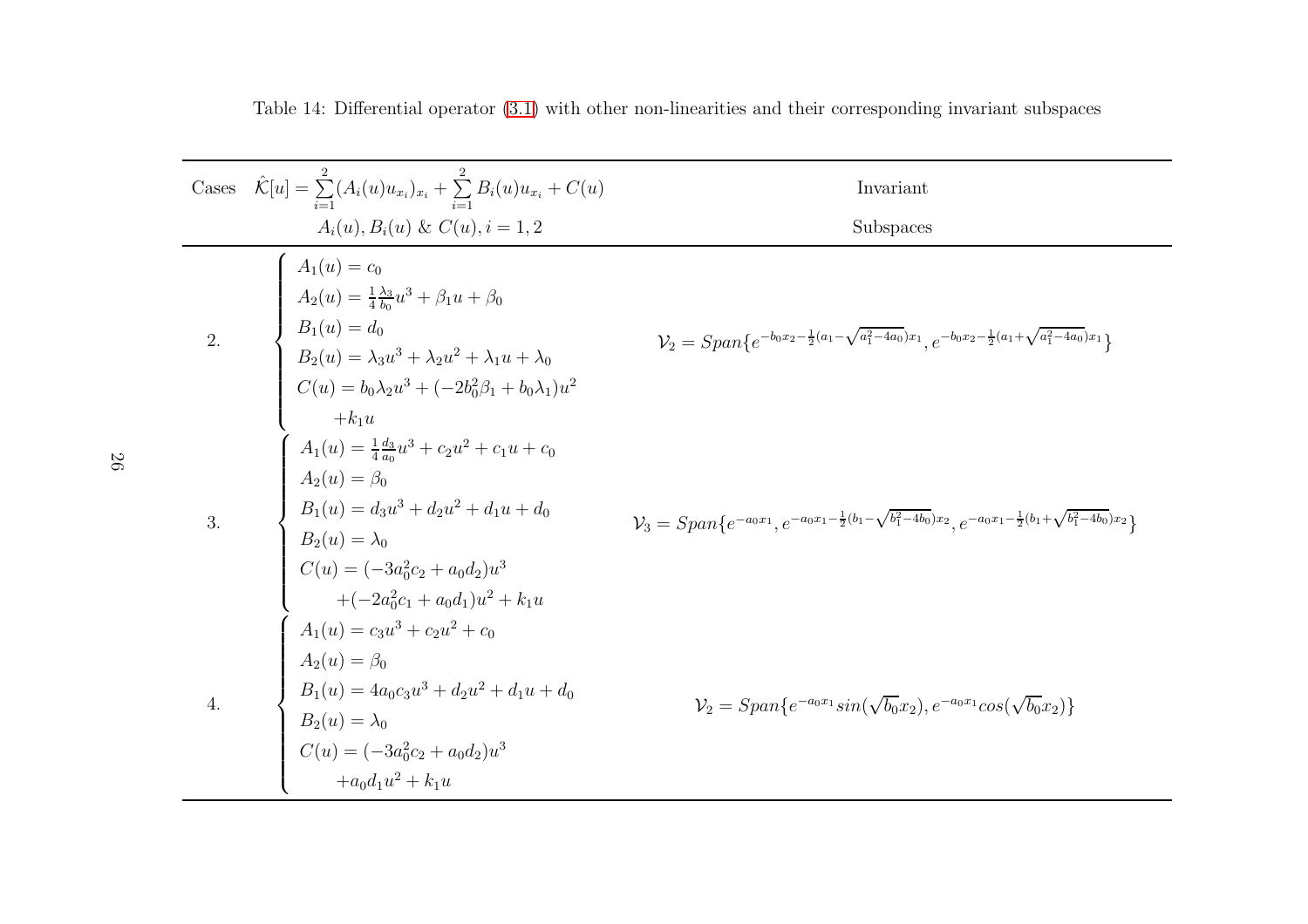Table 15: Differential operator [\(3.1\)](#page-10-1) with other non-linearities and their corresponding invariant subspaces

Cases 
$$
\hat{K}[u] = \sum_{i=1}^{2} (A_i(u)u_{x_i})_{x_i} + \sum_{i=1}^{2} B_i(u)u_{x_i} + C(u)
$$
  
\nInvariant  
\n $A_i(u), B_i(u) \& C(u), i = 1, 2$   
\nSubspaces  
\n
$$
\begin{cases}\nA_1(u) = c_0 \\
A_2(u) = \beta_3 u^3 + \beta_1 u + \beta_0 \\
B_1(u) = d_0\n\end{cases}
$$
\n
$$
V_2 = Span\{e^{-b_0 x_2} sin(\sqrt{a_0}x_1), e^{-b_0 x_2} cos(\sqrt{a_0}x_1)\}
$$
\n
$$
B_2(u) = 4b_0\beta_3 u^3 + \lambda_2 u^2 + \lambda_1 u + \lambda_0
$$
\n
$$
C(u) = \lambda_2 b_0 u^3 + (-2b_0^2\beta_1 + b_0\lambda_1)u^2 + k_1 u
$$
\n
$$
\begin{cases}\nA_1(u) = c_0 \\
A_2(u) = \beta_3 u^3 + \beta_2 u^2 + \beta_1 u + \beta_0 \\
B_1(u) = d_0\n\end{cases}
$$
\n
$$
V_3 = Span\{e^{-b_0 x_2}, e^{-b_0 x_2} sin(\sqrt{a_1}x_1), e^{-b_0 x_2} cos(\sqrt{a_1}x_1)\}
$$
\n
$$
C(u) = (-3b_0^2\beta_2 + b_0\lambda_2)u^3 + (-2b_0^2\beta_1 + b_0\lambda_1)u^2 + k_1 u
$$
\n
$$
A_1(u) = c_3 u^3 + c_2 u^2 + c_1 u + c_0
$$
\n
$$
A_2(u) = \beta_0
$$
\n
$$
B_1(u) = 4a_0c_3u^3 + d_2u^2 + d_1u + d_0
$$
\n
$$
V_3 = Span\{e^{-a_0 x_1}, e^{-a_0 x_1} sin(\sqrt{b_1}x_2), e^{-a_0 x_1} cos(\sqrt{b_1}x_2)\}
$$
\n
$$
B_2(u) = \lambda_0
$$
\n
$$
C(u) = (-3a_0^2c_2 + a_0d_2)u^3 + (-2a_0^2c_1 + a
$$

27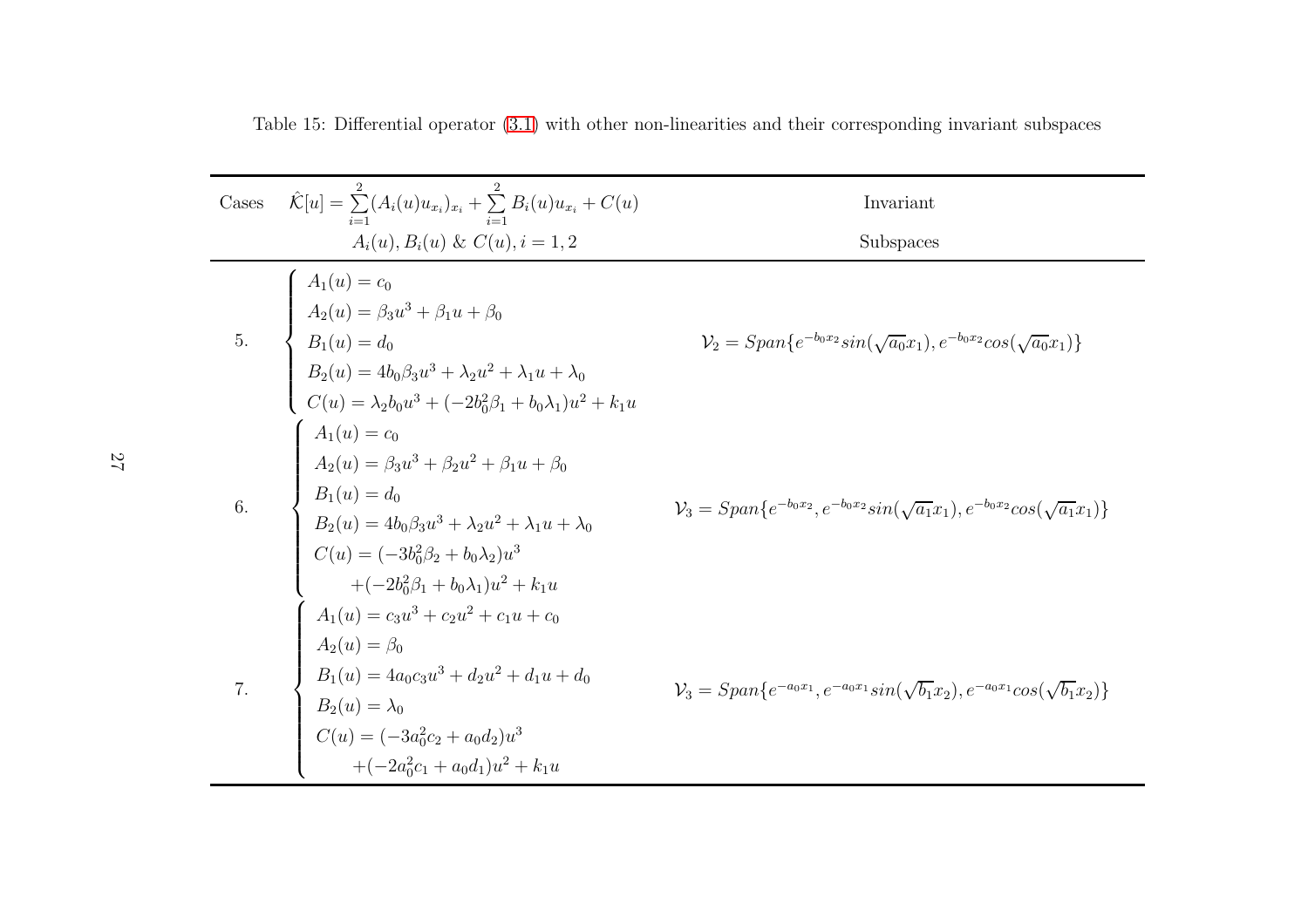### 3.2 Special kinds of the given equation [\(1.2\)](#page-2-0) with their invariant subspaces

In this subsection, we show how to find the invariant subspaces for the special types of the given two-dimensional convection-reaction-diffusion-wave equation  $(1.2)$ . It is interesting to note that the given equation [\(1.2\)](#page-2-0) is reduced into three different special kinds of equations that are discussed below.

• When  $C(u) = 0$ , the given equation [\(1.2\)](#page-2-0) becomes the generalised two-dimensional time-fractional convection-diffusion-wave equation

<span id="page-27-3"></span><span id="page-27-0"></span>
$$
\frac{\partial^{\alpha} u}{\partial t^{\alpha}} = \sum_{i=1}^{2} \frac{\partial}{\partial x_i} \left( A_i(u) \frac{\partial u}{\partial x_i} \right) + \sum_{i=1}^{2} B_i(u) \frac{\partial u}{\partial x_i}, \ \alpha \in (0, 2]. \tag{3.13}
$$

• If  $B_1(u) = B_2(u) = 0$ , then the given equation [\(1.2\)](#page-2-0) can be viewed as the generalised two-dimensional time-fractional reaction-diffusion-wave equation

<span id="page-27-2"></span>
$$
\frac{\partial^{\alpha} u}{\partial t^{\alpha}} = \sum_{i=1}^{2} \frac{\partial}{\partial x_i} \left( A_i(u) \frac{\partial u}{\partial x_i} \right) + C(u), \ \alpha \in (0, 2]. \tag{3.14}
$$

• If  $B_1(u) = B_2(u) = C(u) = 0$ , then the equation [\(1.2\)](#page-2-0) reduces into

<span id="page-27-1"></span>
$$
\frac{\partial^{\alpha} u}{\partial t^{\alpha}} = \sum_{i=1}^{2} \frac{\partial}{\partial x_i} \left( A_i(u) \frac{\partial u}{\partial x_i} \right), \alpha \in (0, 2] \tag{3.15}
$$

which is familiarly known as the generalized two-dimensional time-fractional diffusionwave equation.

Proceeding the above similar procedure, we can find the various dimensions of the type I and type II invariant subspaces for the above-mentioned equations with different powerlaw non-linearities. The obtained invariant subspaces with their corresponding differential operators are listed from Table 17 to Table 27.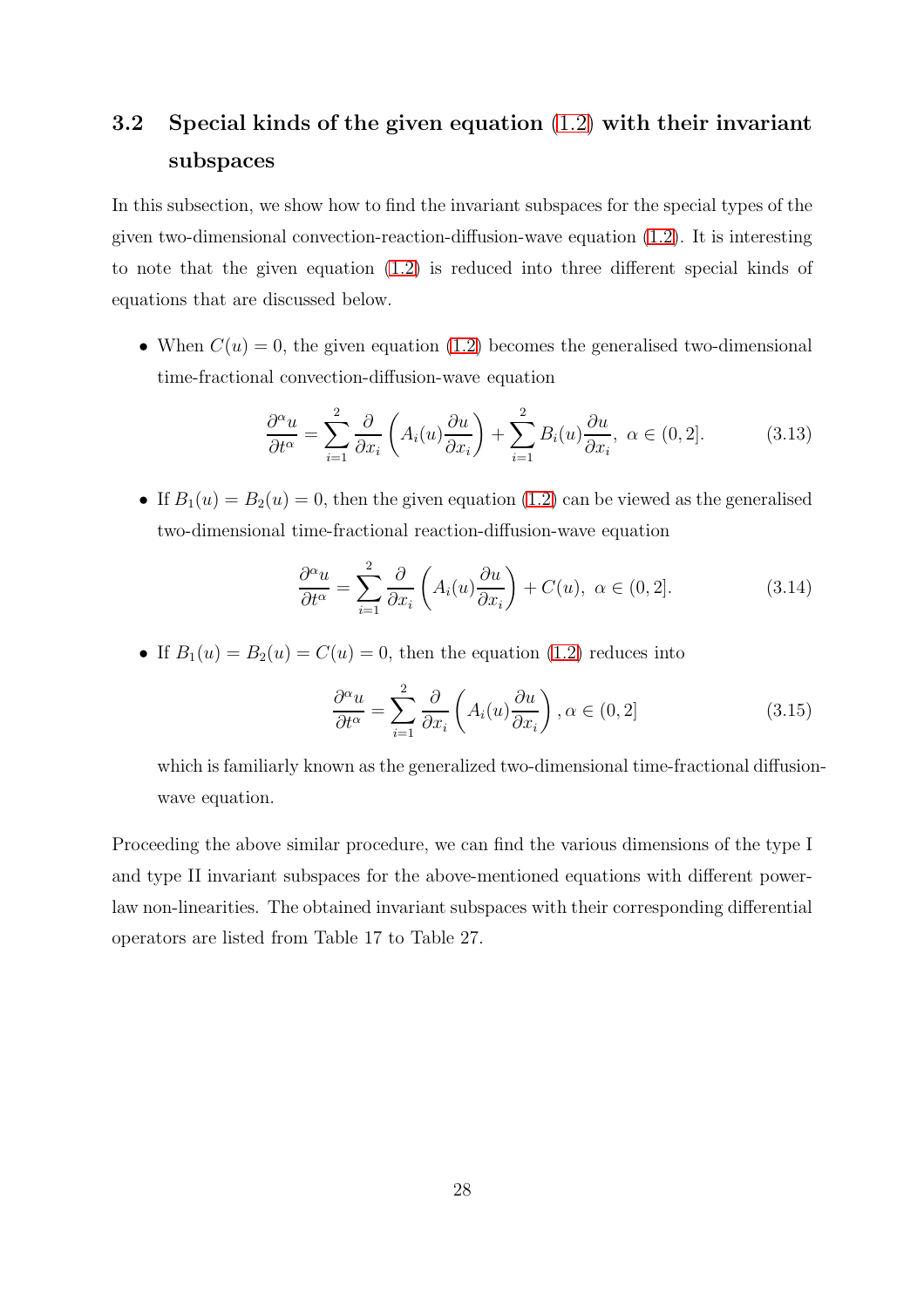| Cases | Differential operators<br>for the equations $(3.13)-(3.15)$                                  | Type of invariant<br>Subspaces                                                                   | Reference<br><b>Tables</b> |
|-------|----------------------------------------------------------------------------------------------|--------------------------------------------------------------------------------------------------|----------------------------|
|       | $\hat{\mathcal{K}}[u] = \sum_{i=1}^{2} (A_i(u)u_{x_i})_{x_i} + \sum_{i=1}^{2} B_i(u)u_{x_i}$ | $TypeI: \mathcal{V}_1 = \mathcal{V}_{1\cdot 1}$<br>$TypeII: \mathcal{V}_3 = \mathcal{V}_{2+2-1}$ | Tables 17 to 23            |
| 2.    | $\hat{\mathcal{K}}[u] = \sum_{i=1}^{2} (A_i(u)u_{x_i})_{x_i} + C(u)$                         | $TypeI: \mathcal{V}_1 = \mathcal{V}_{1\cdot 1}$<br>$TypeII: \mathcal{V}_4 = \mathcal{V}_{2+3-1}$ | Tables $24, 25$            |
| 3.    | $\hat{\mathcal{K}}[u] = \sum_{i=1}^{2} (A_i(u)u_{x_i})_{x_i}$                                | TypeI: $\mathcal{V}_1 = \mathcal{V}_{1\cdot 1}$<br>TypeII: $\mathcal{V}_3 = \mathcal{V}_{2+2-1}$ | Tables $26,27$             |

Table 16: Discussion of Type I and Type II invariant subspaces for the equations [\(3.13\)](#page-27-0)- [\(3.15\)](#page-27-1) with different power-law non-linearities

Table 17: Differential operator of [\(3.13\)](#page-27-0) with quadratic non-linearities and their corresponding invariant subspaces

| Cases | $\hat{\mathcal{K}}[u] = \sum_{i=1} (A_i(u)u_{x_i})_{x_i} + \sum_{i=1} B_i(u)u_{x_i}$                                                                                                                                                                                                         | Invariant                                                                                                                                           |
|-------|----------------------------------------------------------------------------------------------------------------------------------------------------------------------------------------------------------------------------------------------------------------------------------------------|-----------------------------------------------------------------------------------------------------------------------------------------------------|
|       | $A_i(u) \& B_i(u), i = 1, 2$                                                                                                                                                                                                                                                                 | Subspaces                                                                                                                                           |
|       | $A_1(u) = \frac{-b_1\lambda_1}{2a_1^2}u + c_0$<br>$A_2(u) = \frac{\lambda_1}{2b_1}u + \beta_0$<br>$B_1(u) = \frac{-b_1\lambda_1}{a_1}u + d_0$<br>$B_2(u) = \lambda_1u + \lambda_0$<br>$A_1(u) = c_0$<br>$A_2(u) = \beta_1u + \beta_0$<br>$B_1(u) = d_0$<br>$B_2(u) = \lambda_1u + \lambda_0$ | $\mathcal{V}_3 = Span\{1, e^{-a_1x_1}, e^{-b_1x_2}\}\$                                                                                              |
| 2.    |                                                                                                                                                                                                                                                                                              | $\left\{\n\begin{array}{l}\n\mathcal{V}_3 = Span\{1, x_2, e^{-a_1x_1}\} \\ \mathcal{V}_4 = Span\{1, e^{-a_2x_1}, x_1, x_2\}\n\end{array}\n\right\}$ |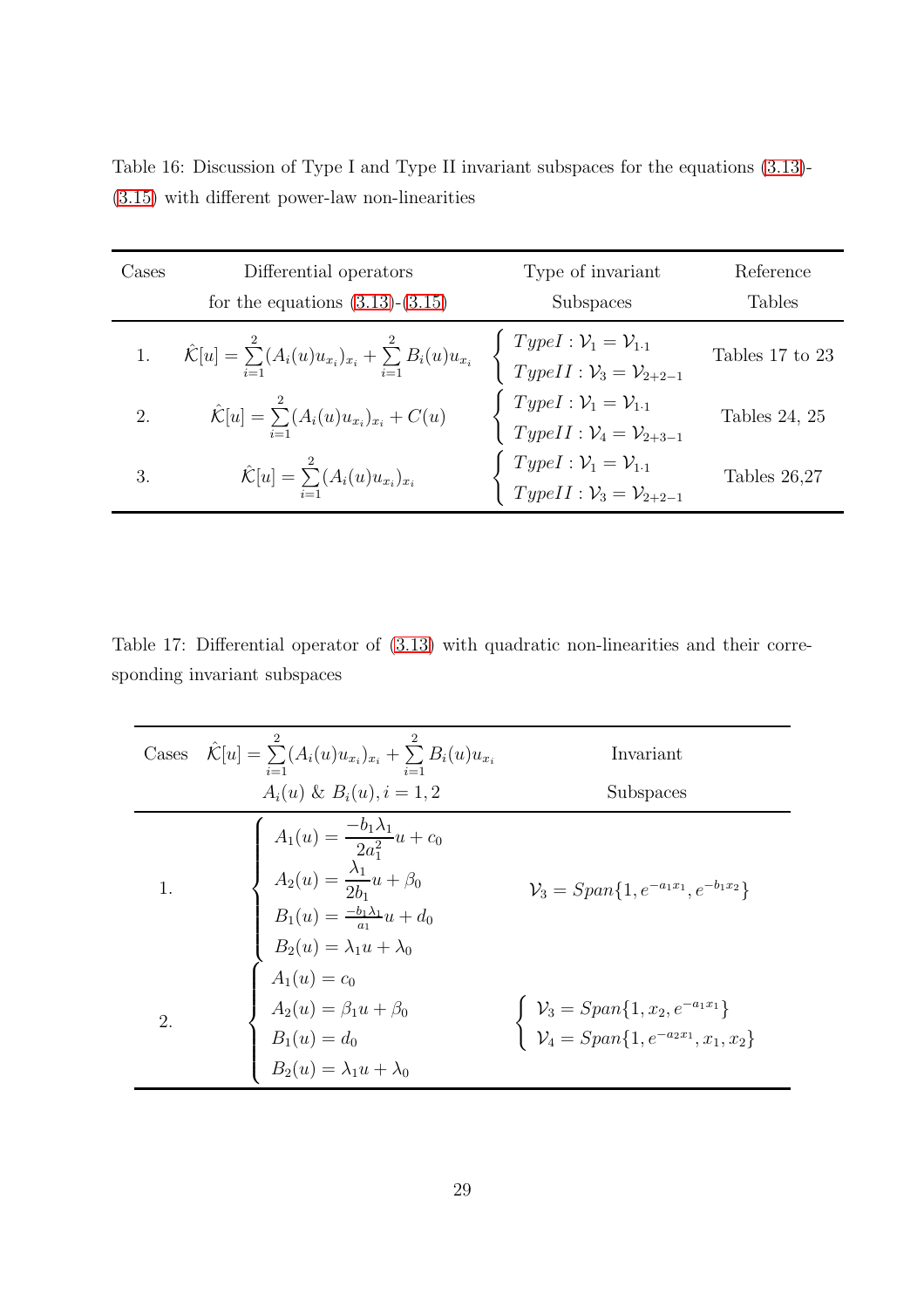| Cases | $\hat{\mathcal{K}}[u] = \sum_{i=1}^{k} (A_i(u)u_{x_i})_{x_i} + \sum_{i=1}^{k} B_i(u)u_{x_i}$                                                                                                                                                                                                                                              | Invariant                                                                                                                                                                                                                                                                                                                                                       |
|-------|-------------------------------------------------------------------------------------------------------------------------------------------------------------------------------------------------------------------------------------------------------------------------------------------------------------------------------------------|-----------------------------------------------------------------------------------------------------------------------------------------------------------------------------------------------------------------------------------------------------------------------------------------------------------------------------------------------------------------|
|       | $A_i(u) \& B_i(u), i = 1, 2$                                                                                                                                                                                                                                                                                                              | Subspaces                                                                                                                                                                                                                                                                                                                                                       |
| 3.    | $\left\{ \begin{array}{l} A_1(u) = c_0 \[2mm] A_2(u) = \beta_1 u + \beta_0 \[2mm] B_1(u) = d_0 \[2mm] B_2(u) = \lambda_0 \end{array} \right.$                                                                                                                                                                                             | $\label{eq:V4} \begin{cases} &\mathcal{V}_4=Span\{1,e^{-a_1x_1},x_2,\frac{x_2^2}{2}\}\\ &\mathcal{V}_5=Span\{1,e^{-\frac{1}{2}(a_2-\sqrt{a_2^2-4a_1})x_1},\\ &e^{-\frac{1}{2}(a_2+\sqrt{a_2^2-4a_1})x_1},x_2,\frac{x_2^2}{2}\} \end{cases}$                                                                                                                     |
| 4.    | $A_1(u) = c_1u + c_0$<br>$A_2(u) = \beta_0$<br>$B_1(u) = d_0$<br>$B_2(u) = \lambda_0$                                                                                                                                                                                                                                                     | $\left\{ \begin{array}{l} \mathcal{V}_4 = Span\{1, e^{-b_1x_2}, x_1, \frac{x_1^2}{2}\} \\ \mathcal{V}_5 = Span\{1, x_1, \frac{x_1^2}{2}, sin(\sqrt{b_1}x_2), \\ cos(\sqrt{b_1}x_2)\} \\ \mathcal{V}_5 = Span\{1, e^{-\frac{1}{2}(b_2 - \sqrt{b_2^2 - 4b_1})x_2}, \\ e^{-\frac{1}{2}(b_2 + \sqrt{b_2^2 - 4b_1})x_2}, x_1, \frac{x_1^2}{2}\} \end{array} \right.$ |
| 5.    |                                                                                                                                                                                                                                                                                                                                           | $\mathcal{V}_4 = Span{1, x_1, \frac{x_1^2}{2}, x_2\}$                                                                                                                                                                                                                                                                                                           |
| 6.    | $\left\{ \begin{array}{l} A_1(u)=c_1u+c_0\\ A_2(u)=\beta_1u+\beta_0\\ B_1(u)=d_0\\ B_2(u)=\lambda_1u+\lambda_0\\ A_1(u)=c_1u+c_0\\ A_2(u)=\beta_1u+\beta_0\\ B_1(u)=d_0\\ B_2(u)=\lambda_0\\ A_1(u)=c_0\\ A_2(u)=\beta_1u+\beta_0\\ B_1(u)=d_0\\ B_1(u)=d_0\\ B_1(u)=d_0\\ B_1(u)=d_0\\ B_1(u)=d_0\\ B_2(u)=\lambda_1\end{array} \right.$ | $\mathcal{V}_5 = Span\{1, x_1, \frac{x_1^2}{2}, x_2, \frac{x_2^2}{2}\}\$                                                                                                                                                                                                                                                                                        |
| 7.    |                                                                                                                                                                                                                                                                                                                                           | $\mathcal{V}_5 = Span\{1, x_2, \frac{x_2^2}{2}, \}$<br>$sin(\sqrt{a_1}x_1), cos(\sqrt{a_1}x_1)$                                                                                                                                                                                                                                                                 |

Table 18: Differential operator of [\(3.13\)](#page-27-0) with quadratic non-linearities and their corresponding invariant subspaces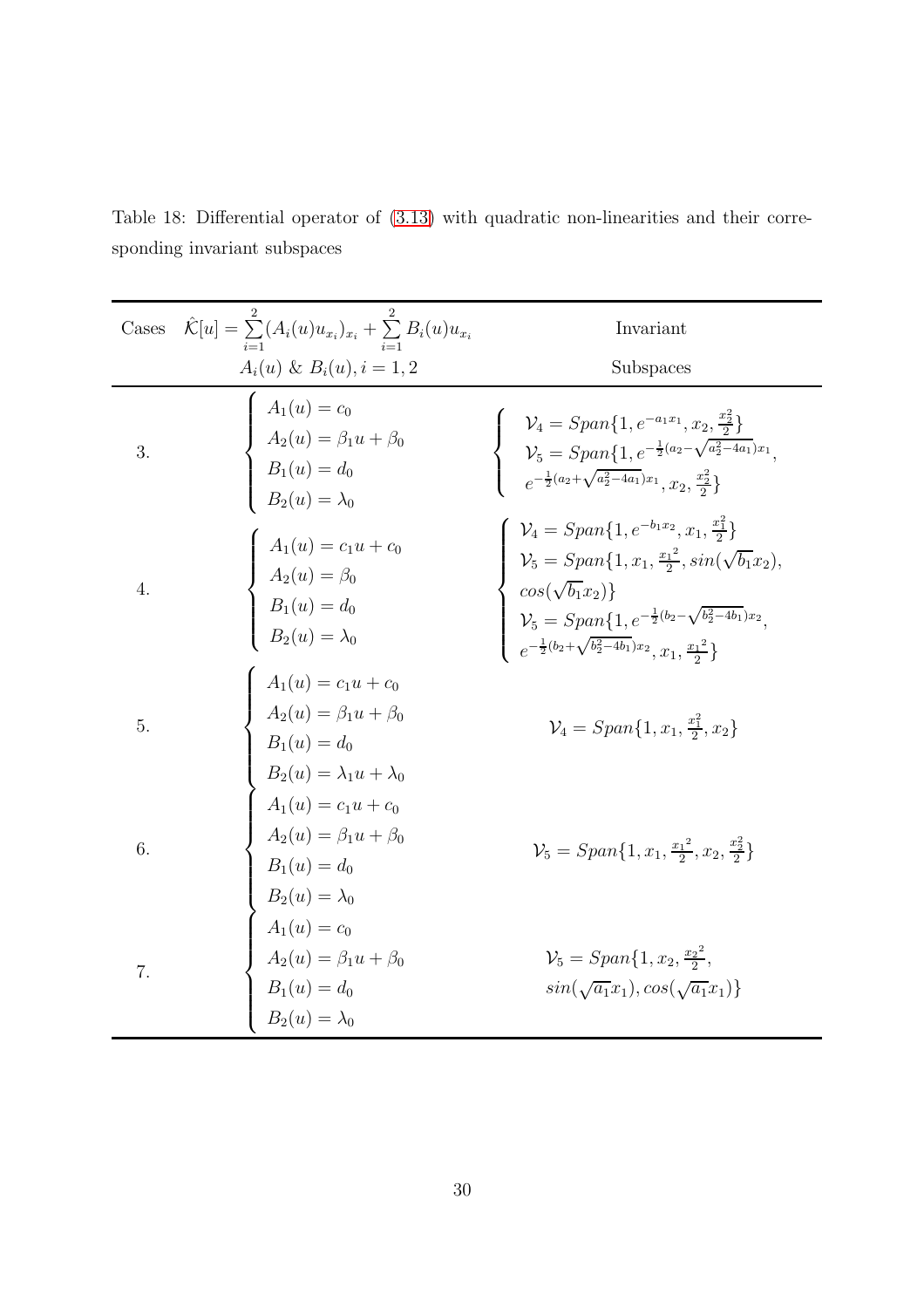Table 19: Differential operator of [\(3.13\)](#page-27-0) with cubic non-linearities and their corresponding invariant subspaces

Cases 
$$
\hat{K}[u] = \sum_{i=1}^{2} (A_i(u)u_{x_i})_{x_i} + \sum_{i=1}^{2} B_i(u)u_{x_i}
$$
 Invariant  
\n $A_i(u)$  &  $B_i(u), i = 1, 2$  Subspaces  
\n
$$
A_1(u) = \frac{1}{3} \frac{-3b_0^2 \beta_2 + a_0 \alpha_2 + b_0 \lambda_2}{a_0^2} u^2 + \frac{1}{2} \frac{-2b_0^2 \beta_1 + a_0 \alpha_2 + b_0 \lambda_1}{a_0^2} u + c_0
$$
\n1.  $\begin{cases} A_2(u) = \beta_2 u^2 + \beta_1 u + \beta_0 \\ A_2(u) = \beta_2 u^2 + \beta_1 u + d_0 \\ B_2(u) = \lambda_2 u^2 + \lambda_1 u + \lambda_0 \end{cases}$   
\n2.  $\begin{cases} A_1(u) = \frac{1}{3} \frac{d_2}{a_0} u^2 + \frac{1}{2} \frac{d_1}{a_0} u + c_0 \\ A_1(u) = \frac{1}{3} \frac{d_2}{a_0} u^2 + \frac{1}{2} \frac{d_1}{a_0} u + c_0 \\ B_2(u) = \lambda_0 \end{cases}$   
\n3.  $\begin{cases} A_2(u) = \beta_0 \\ A_2(u) = \alpha_0 \\ B_2(u) = \lambda_0 \end{cases}$   
\n $A_2(u) = \frac{\lambda_2}{3b_0} u^2 + \frac{\lambda_1}{2b_0} u + \beta_0 \end{cases}$   
\n $\begin{cases} \n\lambda_1(u) = c_0 \\ A_2(u) = \frac{\lambda_2}{3b_0} u^2 + \frac{\lambda_1}{2b_0} u + \beta_0 \\ B_2(u) = \lambda_2 u^2 + \lambda_1 u + \lambda_0 \end{cases}$   
\n4.  $\begin{cases} \nA_1(u) = c_0 \\ A_2(u) = \beta_0 \\ B_2(u) = \lambda_2 u^2 + c_0 \end{cases}$   
\n $\begin{cases} \n\lambda_1(u) = c_2 u^2 + c_0 \\ A_2(u) = \beta_0 \\ B_2(u) = \lambda_0 \end{cases}$   
\n $\begin{cases} \n\lambda_2(u) = \beta_0 \\$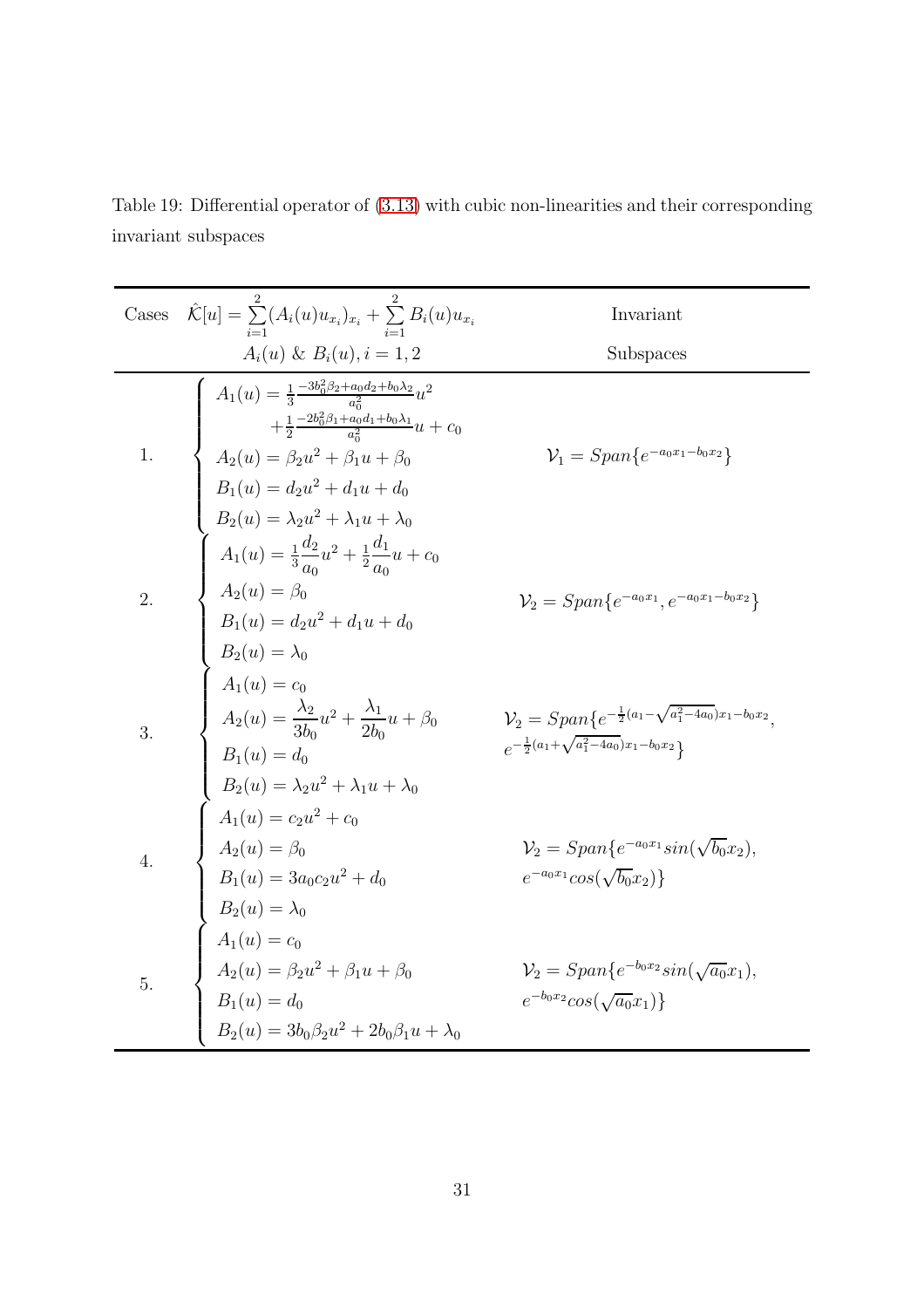| Cases | $\hat{\mathcal{K}}[u] = \sum_{i=1}^{n} (A_i(u)u_{x_i})_{x_i} + \sum_{i=1}^{n} B_i(u)u_{x_i}$                                                                                                                                                                                                                                                                                 | Invariant                                                                                                                                                                                                                     |
|-------|------------------------------------------------------------------------------------------------------------------------------------------------------------------------------------------------------------------------------------------------------------------------------------------------------------------------------------------------------------------------------|-------------------------------------------------------------------------------------------------------------------------------------------------------------------------------------------------------------------------------|
|       | $A_i(u) \& B_i(u), i = 1, 2$                                                                                                                                                                                                                                                                                                                                                 | Subspaces                                                                                                                                                                                                                     |
| 6.    |                                                                                                                                                                                                                                                                                                                                                                              | $\mathcal{V}_3 = Span\{1, e^{-b_1x_2}, x_1\}$                                                                                                                                                                                 |
| 7.    |                                                                                                                                                                                                                                                                                                                                                                              | $\left\{\begin{array}{l} \mathcal{V}_3 = Span\{1, e^{-a_1x_1}, x_2\} \\ \mathcal{V}_4 = Span\{1, e^{-\frac{1}{2}(a_2 - \sqrt{a_2^2 - 4a_1})x_1}, \\ e^{-\frac{1}{2}(a_2 + \sqrt{a_2^2 - 4a_1})x_1}, x_2\} \end{array}\right.$ |
| 8.    |                                                                                                                                                                                                                                                                                                                                                                              | $\mathcal{V}_4 = Span\{1, e^{-\frac{1}{2}(b_2 - \sqrt{b_2^2 - 4b_1})x_2},$<br>$e^{-\frac{1}{2}(b_2 + \sqrt{b_2^2 - 4b_1})x_2}, x_1\}$                                                                                         |
|       | $\label{eq:2.1} \begin{array}{c} A_i(u)\ \&\ B_i(u), i=1,2\\ \hline \\ A_1(u)=c_2u^2+c_1u+c_0\\ A_2(u)=\beta_0\\ B_1(u)=d_1u+d_0\\ B_2(u)=\lambda_0\\ A_1(u)=c_0\\ A_2(u)=\beta_2u^2+\beta_1u+\beta_0\\ B_1(u)=d_0\\ B_2(u)=\lambda_1u+\lambda_0\\ A_1(u)=c_2u^2+c_1u+c_0\\ A_2(u)=\beta_0\\ B_1(u)=d_1u+d_0\\ B_2(u)=\lambda_0\\ \left\{ \begin{array}{l} A_1(u)=c_2u^2+c_$ | $\mathcal{V}_3 = Span\{1, x_1, x_2\}$                                                                                                                                                                                         |
| 10.   |                                                                                                                                                                                                                                                                                                                                                                              | $\mathcal{V}_4 = Span\{1, x_1, x_2, \frac{x_2^2}{2}\}\$                                                                                                                                                                       |
| 11.   | $B_1(u) = a_1u + a_0$<br>$B_2(u) = \lambda_1u + \lambda_0$<br>$A_1(u) = c_2u^2 + c_1u + c_0$<br>$A_2(u) = \beta_1u + \beta_0$<br>$B_1(u) = d_1u + d_0$<br>$B_2(u) = \lambda_0$<br>$A_1(u) = c_1u + c_0$<br>$A_2(u) = \beta_2u^2 + \beta_1u + \beta_0$<br>$B_1(u) = d_0$<br>$B_2(u) = \lambda_1u + \lambda_0$                                                                 | $\mathcal{V}_4 = Span\{1, x_1, \frac{x_1^2}{2}, x_2\}$                                                                                                                                                                        |

Table 20: Differential operator of [\(3.13\)](#page-27-0) with cubic non-linearities and their corresponding invariant subspaces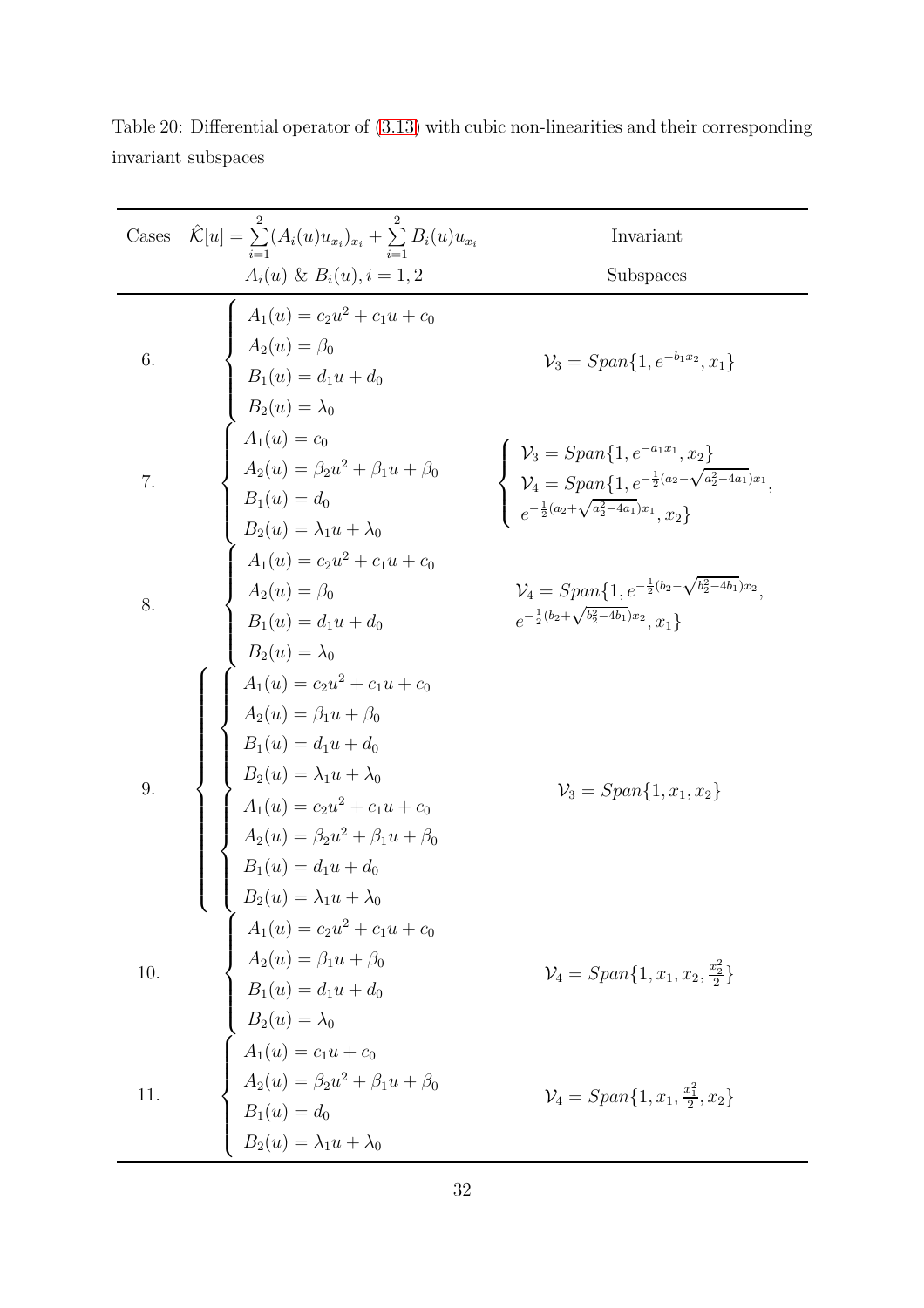|     | Cases $\hat{\mathcal{K}}[u] = \sum_i (A_i(u)u_{x_i})_{x_i} + \sum_{i=1} B_i(u)u_{x_i}$                                                                                                                                                                                     | Invariant                                                                      |
|-----|----------------------------------------------------------------------------------------------------------------------------------------------------------------------------------------------------------------------------------------------------------------------------|--------------------------------------------------------------------------------|
|     | $A_i(u) \& B_i(u), i = 1, 2$                                                                                                                                                                                                                                               | Subspaces                                                                      |
| 12. |                                                                                                                                                                                                                                                                            | $\mathcal{V}_4 = Span\{1, x_2, \sin(\sqrt{a_1}x_1),\}$<br>$cos(\sqrt{a_1}x_1)$ |
| 13. | $\label{eq:1.1} \left\{ \begin{array}{l} A_1(u)=c_0\\[2mm] A_2(u)=\beta_2u^2+\beta_1u+\beta_0\\[2mm] B_1(u)=d_0\\[2mm] B_2(u)=\lambda_1u+\lambda_0\\[2mm] A_1(u)=c_2u^2+c_1u+c_0\\[2mm] A_2(u)=\beta_0\\[2mm] B_1(u)=d_1u+d_0\\[2mm] B_2(u)=\lambda_0 \end{array} \right.$ | $\mathcal{V}_4 = Span\{1, x_1, \sin(\sqrt{b_1x_2}),\}$<br>$cos(\sqrt{b_1x_2})$ |

Table 21: Differential operator of [\(3.13\)](#page-27-0) with cubic non-linearities and their corresponding invariant subspaces

Table 22: Differential operator of [\(3.13\)](#page-27-0) with other non-linearities and their corresponding invariant subspaces

Case 
$$
\hat{K}[u] = \sum_{i=1}^{2} (A_i(u)u_{x_i})_{x_i} + \sum_{i=1}^{2} B_i(u)u_{x_i}
$$
 Invariant  
\n $A_i(u) \& B_i(u), i = 1, 2$  Subspaces  
\n $A_1(u) = \frac{d_3}{4a_0}u^3 + \frac{d_2}{3a_0}u^2 + c_0$   
\n1.  $\begin{cases}\nA_1(u) = \frac{d_3}{4a_0}u^3 + \frac{d_2}{3a_0}u^2 + c_0 \\
A_2(u) = \beta_0 & \mathcal{V}_2 = Span\{e^{-a_0x_1 - \frac{1}{2}(b_1 - \sqrt{b_1^2 - 4b_0})x_2}, \\
B_1(u) = d_3u^3 + d_2u^2 + d_0 & e^{-a_0x_1 - \frac{1}{2}(b_1 + \sqrt{b_1^2 - 4b_0})x_2}\} \\
B_2(u) = \lambda_0 & e^{-a_0x_1 - \frac{1}{2}(b_1 + \sqrt{b_1^2 - 4b_0})x_2} \\
A_2(u) = \frac{\lambda_3}{4b_0}u^3 + \frac{\lambda_1}{2b_0}u + \beta_0 & \mathcal{V}_2 = Span\{e^{-b_0x_2 - \frac{1}{2}(a_1 - \sqrt{a_1^2 - 4a_0})x_1}, \\
B_1(u) = d_0 & e^{-b_0x_2 - \frac{1}{2}(a_1 + \sqrt{a_1^2 - 4a_0})x_1}\} \\
B_2(u) = \lambda_3 u^3 + \lambda_1 u + \lambda_0\n\end{cases}$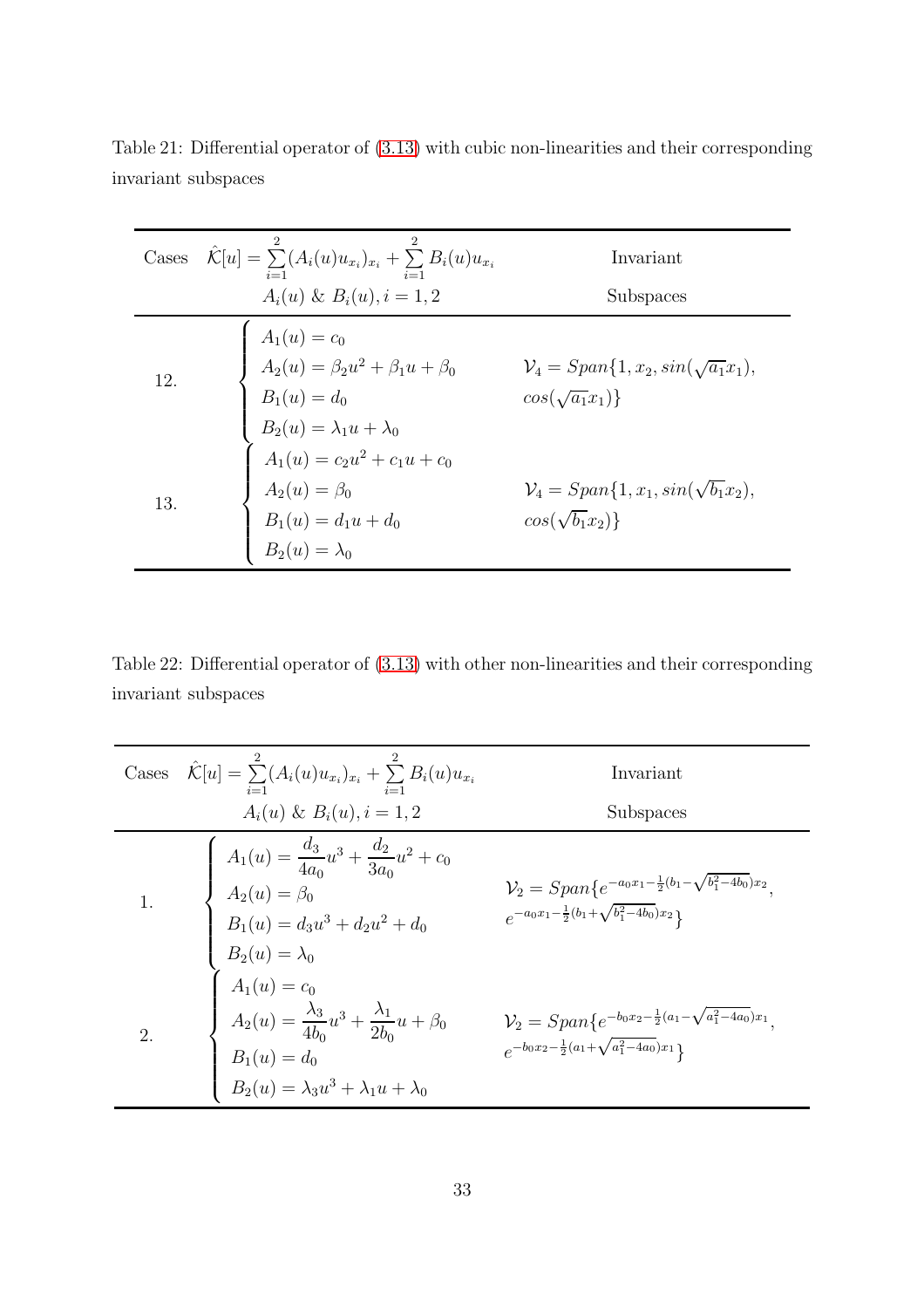Table 23: Differential operator of [\(3.13\)](#page-27-0) with other non-linearities and their corresponding invariant subspaces

Cases

\n
$$
\hat{K}[u] = \sum_{i=1}^{2} (A_i(u)u_{x_i})_{x_i} + \sum_{i=1}^{2} B_i(u)u_{x_i}
$$
\nInvariant

\n
$$
A_i(u) \& B_i(u), i = 1, 2
$$
\nSubspaces

\n
$$
A_1(u) = \frac{d_3}{4a_0}u^3 + \frac{d_2}{3a_0}u^2 + \frac{d_2}{2a_0}u + c_0
$$
\n
$$
V_3 = Span\{e^{-a_0x_1 - \frac{1}{2}(b_1 - \sqrt{b_1^2 - 4b_0})x_2}, e^{-a_0x_1}\}
$$
\n3.

\n
$$
A_2(u) = \beta_0
$$
\n
$$
B_1(u) = d_3u^3 + d_2u^2 + d_1u + d_0
$$
\n
$$
B_2(u) = \lambda_0
$$
\n
$$
A_1(u) = c_3u^3 + c_2u^2 + c_0
$$
\n
$$
A_2(u) = \beta_0
$$
\n
$$
A_1(u) = c_3u^3 + c_2u^2 + c_0
$$
\n
$$
V_2 = Span\{e^{-a_0x_1}sin(\sqrt{b_0}x_2), E_1(u) = 4a_0c_3u^3 + 3a_0c_2u^2 + d_0
$$
\n
$$
v^2 = Span\{e^{-a_0x_1}cos(\sqrt{b_0}x_2)\}
$$
\n
$$
B_2(u) = \lambda_0
$$
\n
$$
A_1(u) = c_3u^3 + c_2u^2 + c_1u + c_0
$$
\n
$$
A_2(u) = \beta_0
$$
\n
$$
B_1(u) = 4a_0c_3u^3 + 3a_0c_2u^2
$$
\n
$$
v^3 = Span\{e^{-a_0x_1}, e^{-a_0x_1}sin(\sqrt{b_1}x_2), e^{-a_0x_1}sin(\sqrt{b_1}x_2), e^{-a_0x_1}sin(\sqrt{b_1}x_2), e^{-a_0x_1}sin(\sqrt{b_1}x_2), e^{-a_0x_1}sin(\sqrt{b_1}x_2
$$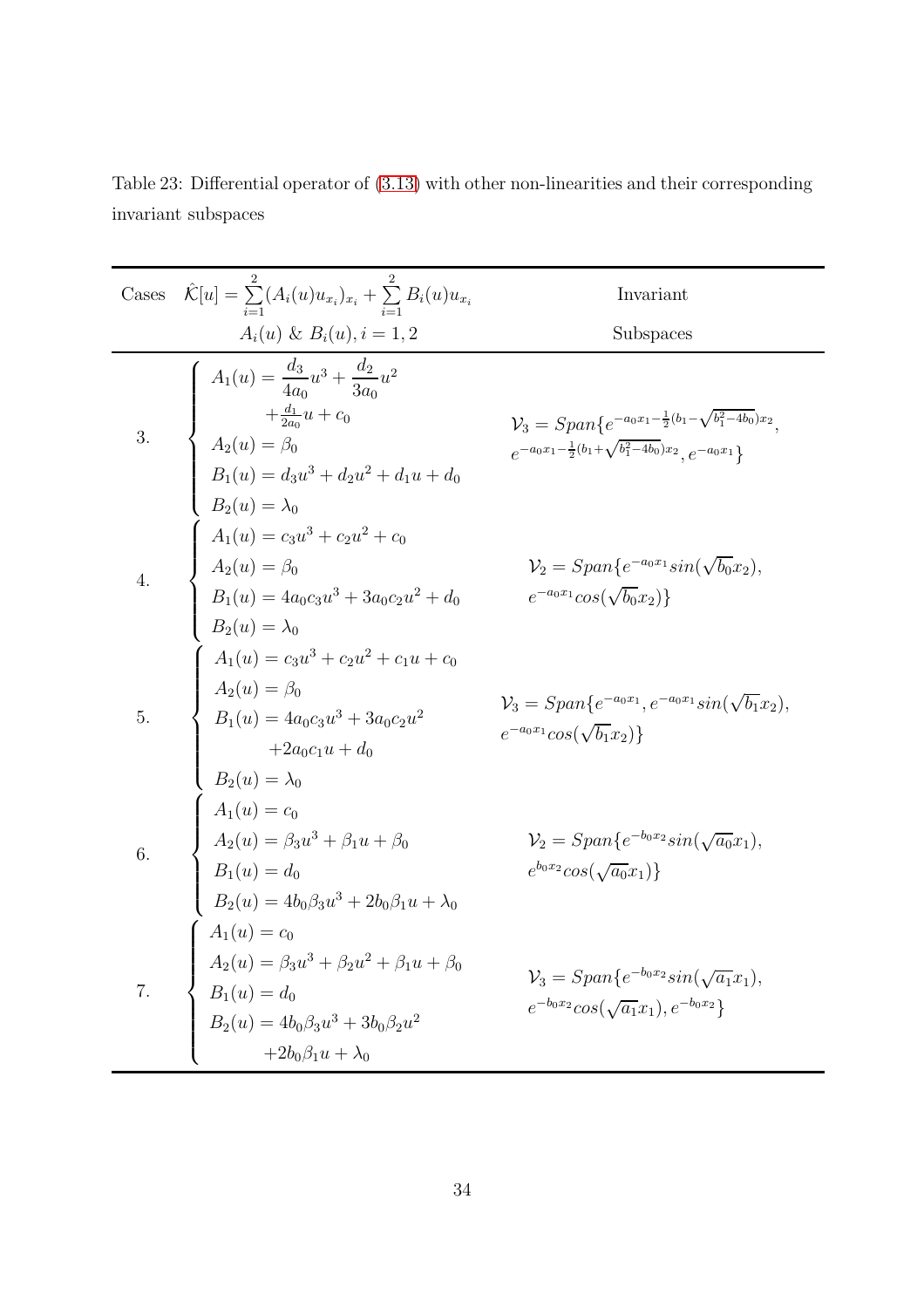| Cases            | $\hat{\mathcal{K}}[u] = \sum_{i=1} (A_i(u) u_{x_i})_{x_i} + C(u)$                                                                                                                                                                                                                                                                  | Invariant                                                                                                                                                                                                                                                                                                                                                                    |
|------------------|------------------------------------------------------------------------------------------------------------------------------------------------------------------------------------------------------------------------------------------------------------------------------------------------------------------------------------|------------------------------------------------------------------------------------------------------------------------------------------------------------------------------------------------------------------------------------------------------------------------------------------------------------------------------------------------------------------------------|
|                  | $A_i(u) \& C(u), i = 1, 2$                                                                                                                                                                                                                                                                                                         | Subspaces                                                                                                                                                                                                                                                                                                                                                                    |
| $\overline{1}$ . | $\left\{ \begin{array}{l} A_1(u)=\frac{-1}{2}\frac{2b_0^2\beta_1+k_2}{a_0^2}u+c_0\\[1.5ex] A_2(u)=\beta_1u+\beta_0\\[1.5ex] C(u)=k_2u^2+k_1u\\[1.5ex] A_1(u)=c_1u+c_0\\[1.5ex] A_2(u)=\beta_0\\[1.5ex] C(u)=(-2a_0^2c_1)u^2+k_1u\\[1.5ex] A_1(u)=c_0\\[1.5ex] A_2(u)=\beta_1u+\beta_0\\[1.5ex] C(u)=(-2b_0^2\beta_1)u^2+k_1u \end$ | $V_1 = Span\{e^{-a_0x_1-b_0x_2}\}\$                                                                                                                                                                                                                                                                                                                                          |
| $\overline{a}$   |                                                                                                                                                                                                                                                                                                                                    | $\mathcal{V}_2 = Span\{e^{-a_0x_1}, e^{-a_0x_1-b_1x_2}\}$                                                                                                                                                                                                                                                                                                                    |
|                  |                                                                                                                                                                                                                                                                                                                                    | $\mathcal{V}_2 = Span\{e^{-b_0x_2}, e^{-a_1x_1-b_0x_2}\}$                                                                                                                                                                                                                                                                                                                    |
|                  | 4. $\begin{cases}\nA_1(u) = c_0 \\ A_2(u) = \beta_1 u + \beta_0 \\ C(u) = k_1 u + k_0\n\end{cases}$                                                                                                                                                                                                                                | $\left\{ \begin{array}{l} \mathcal{V}_4=Span\{1,e^{-a_1x_1},x_2,\frac{x_2^2}{2}\}\\ \mathcal{V}_4=Span\{1,e^{-a_2x_1},x_1,x_2\}\\ \mathcal{V}_5=Span\{1,e^{-\frac{1}{2}(a_2-\sqrt{a_2^2-4a_1})x_1},\\ e^{-\frac{1}{2}(a_2+\sqrt{a_2^2-4a_1})x_1},x_2,\frac{x_2^2}{2}\}\\ \mathcal{V}_4=Span\{1,e^{-b_1x_2},x_1,\frac{x_1^2}{2}\}\\ \mathcal{V}_5=Span\{1,e^{-\frac{1}{2}(b_$ |
|                  | 5.<br>$A_1(u) = c_1u + c_0$<br>$A_2(u) = \beta_0$<br>$C(u) = k_1u + k_0$<br>6.<br>$A_1(u) = c_1u + c_0$<br>$A_2(u) = \beta_1u + \beta_0$<br>$C(u) = k_1u + k_0$<br>$A_1(u) = c_1u + c_0$<br>$A_2(u) = \beta_0$                                                                                                                     |                                                                                                                                                                                                                                                                                                                                                                              |
|                  |                                                                                                                                                                                                                                                                                                                                    | $\begin{cases} \mathcal{V}_4 = Span\{1, x_1, \frac{x_1}{2}, x_2\} \\ \mathcal{V}_5 = Span\{1, x_1, x_2, \frac{x_1^2}{2}, \frac{x_2^2}{2}\} \end{cases}$                                                                                                                                                                                                                      |
|                  | 7. $A_2(u) = \beta_0$<br>$C(u) = k_1 u + k_0$                                                                                                                                                                                                                                                                                      | $\left\{\ \mathcal{V}_5=Span\{1,x_1,\tfrac{x_1^2}{2},e^{-\frac{1}{2}(b_2-\sqrt{b_2^2-4b_1})x_2}\right.$<br>$e^{-\frac{1}{2}(b_2+\sqrt{b_2^2-4b_1})x_2}$<br>$\mathcal{V}_5 = Span\{1, x_1, \frac{x_1^2}{2}, sin(\sqrt{b_1}x_2), cos(\sqrt{b_1}x_2)\}\$                                                                                                                        |
|                  | 8. $A_1(u) = c_0$<br>$A_2(u) = \beta_1 u + \beta_0$<br>$C(u) = k_1 u + k_0$                                                                                                                                                                                                                                                        | $\begin{cases} \mathcal{V}_4 = Span\{1, e^{-a_1x_1}, x_2, \frac{x_2^2}{2}\} \ \mathcal{V}_5 = Span\{1, x_2, \frac{x_2^2}{2}, sin(\sqrt{a_1}x_1), cos(\sqrt{a_1}x_1)\} \ \mathcal{V}_5 = Span\{1, x_2, \frac{x_2^2}{2}, e^{-\frac{1}{2}(a_2 - \sqrt{a_2^2 - 4a_1})x_1}, e^{-\frac{1}{2}(a_2 + \sqrt{a_2^2 - 4a_1})x_1}\} \end{cases}$                                         |

Table 24: Differential operator of [\(3.14\)](#page-27-2) with quadratic non-linearities and their corresponding invariant subspaces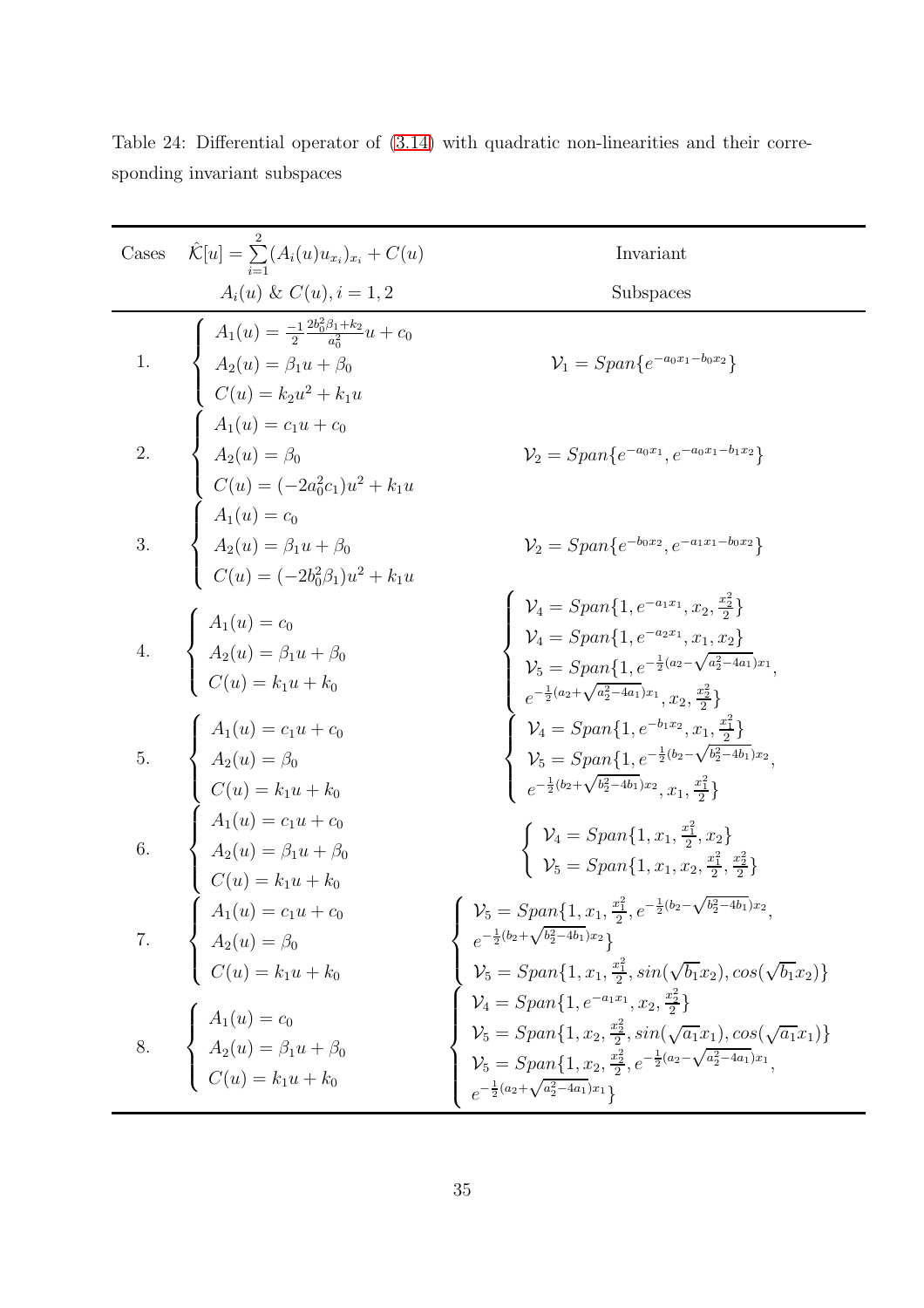| Cases            | $\hat{\mathcal{K}}[u] = \sum_{i=1} (A_i(u)u_{x_i})_{x_i} + C(u)$                                                                                                                                                                                                                                                                                                                         | Invariant                                                                                                                                                                                                                                                                                                                                                  |
|------------------|------------------------------------------------------------------------------------------------------------------------------------------------------------------------------------------------------------------------------------------------------------------------------------------------------------------------------------------------------------------------------------------|------------------------------------------------------------------------------------------------------------------------------------------------------------------------------------------------------------------------------------------------------------------------------------------------------------------------------------------------------------|
|                  | $A_i(u) \& C(u), i = 1, 2$                                                                                                                                                                                                                                                                                                                                                               | Subspaces                                                                                                                                                                                                                                                                                                                                                  |
| $\frac{1}{2}$    | $A_1(u) = c_2u^2 + c_1u + c_0$<br>$A_2(u) = \beta_0$<br>$C(u) = k_1u + k_0$                                                                                                                                                                                                                                                                                                              | $\mathcal{V}_3 = Span\{1, x_1, e^{-b_1x_2}\}\$                                                                                                                                                                                                                                                                                                             |
| $\overline{2}$ . |                                                                                                                                                                                                                                                                                                                                                                                          | $\mathcal{V}_3 = Span\{1, x_2, e^{-a_1x_1}\}\$                                                                                                                                                                                                                                                                                                             |
| 3.               | $\left\{ \begin{array}{l} C(u)=k_{1}u+k_{0} \\ A_{1}(u)=c_{0} \\ A_{2}(u)=\beta_{2}u^{2}+\beta_{1}u+\beta_{0} \\ C(u)=k_{1}u+k_{0} \\ A_{2}(u)=\beta_{0} \\ C(u)=k_{1}u+k_{0} \\ A_{2}(u)=\beta_{0} \\ C(u)=k_{1}u+k_{0} \\ A_{1}(u)=c_{0} \\ A_{2}(u)=\beta_{2}u^{2}+\beta_{1}u+\beta_{0} \\ C(u)=k_{1}u+k_{0} \\ A_{1}(u)=c_{2}u^{2}+c_{1}u+c_{0} \\ A_{2}(u)=\beta_{2}u^{2}+\beta_{1$ | $\mathcal{V}_4 = Span\{1, x_1, e^{-\frac{1}{2}(b_2 - \sqrt{b_2^2 - 4b_1})x_2}, e^{-\frac{1}{2}(b_2 + \sqrt{b_2^2 - 4b_1})x_2}\}$                                                                                                                                                                                                                           |
| $\overline{4}$ . |                                                                                                                                                                                                                                                                                                                                                                                          | $\mathcal{V}_4 = Span\{1, x_2, e^{-\frac{1}{2}(a_2 - \sqrt{a_2^2 - 4a_1})x_1}, e^{-\frac{1}{2}(a_2 + \sqrt{a_2^2 - 4a_1})x_1}\}$                                                                                                                                                                                                                           |
| $\overline{5}$ . |                                                                                                                                                                                                                                                                                                                                                                                          | $\mathcal{V}_3 = Span\{1, x_1, x_2\}$                                                                                                                                                                                                                                                                                                                      |
| 6.               |                                                                                                                                                                                                                                                                                                                                                                                          | $\mathcal{V}_4 = Span\{1, x_1, x_2, \frac{x_2^2}{2}\}\$                                                                                                                                                                                                                                                                                                    |
| $\overline{7}$ . |                                                                                                                                                                                                                                                                                                                                                                                          | $\mathcal{V}_4 = Span\{1, x_1, x_2, \frac{x_1^2}{2}\}\$                                                                                                                                                                                                                                                                                                    |
|                  |                                                                                                                                                                                                                                                                                                                                                                                          |                                                                                                                                                                                                                                                                                                                                                            |
|                  |                                                                                                                                                                                                                                                                                                                                                                                          | 3.<br>$C(u) = k_1 u + k_0$<br>8.<br>$A_1(u) = c_2 u^2 + c_1 u + c_0$<br>$C(u) = k_1 u + k_0$<br>$C(u) = k_1 u + k_0$<br>9.<br>$A_2(u) = \beta_0$<br>$V_4 = Span{1, x_1, sin(\sqrt{b_1}x_2), cos(\sqrt{b_1}x_2)}$<br>$C(u) = k_1 u + k_0$<br>9.<br>$A_2(u) = \beta_2 u^2 + \beta_1 u + \beta_0$<br>$V_4 = Span{1, x_2, sin(\sqrt{a_1}x_1), cos(\sqrt{a_1}x$ |

Table 25: Differential operator of [\(3.14\)](#page-27-2) with cubic non-linearities and their corresponding invariant subspaces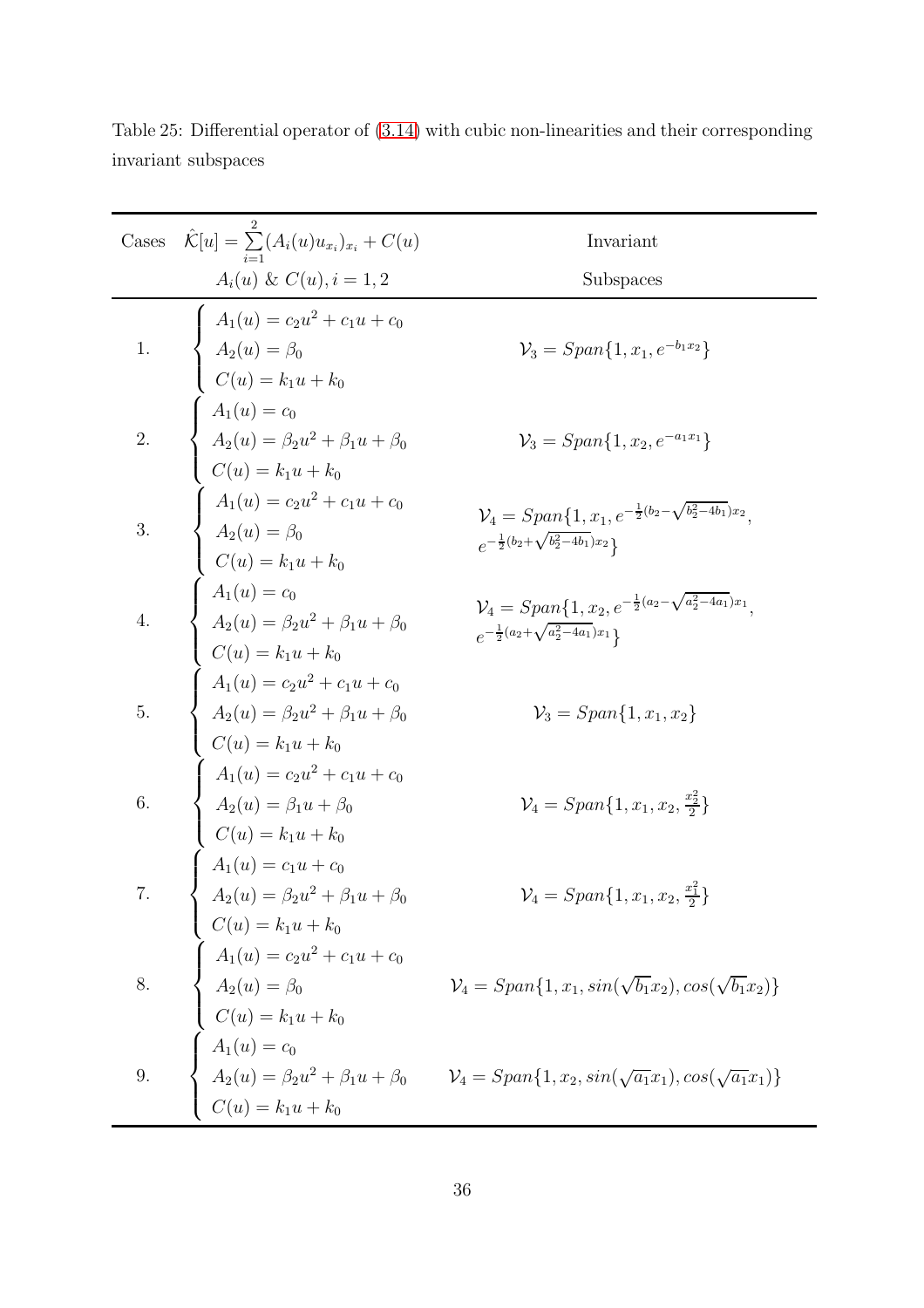| Cases $\hat{\mathcal{K}}[u] = \sum_{i=1}^{2} (A_i(u)u_{x_i})_{x_i}$                 | Invariant                                                                                                                                                                                                                                                                                                                                                                 |
|-------------------------------------------------------------------------------------|---------------------------------------------------------------------------------------------------------------------------------------------------------------------------------------------------------------------------------------------------------------------------------------------------------------------------------------------------------------------------|
| $A_i(u), i = 1, 2$                                                                  | Subspaces                                                                                                                                                                                                                                                                                                                                                                 |
|                                                                                     | 1. $\begin{cases} A_1(u) = c_0 \\ A_2(u) = \beta_1 u + \beta_0 \end{cases} \begin{cases} \mathcal{V}_4 = Span\{1, e^{-a_1x_1}, x_2, \frac{x_2^2}{2}\} \\ \mathcal{V}_4 = Span\{1, e^{-a_2x_1}, x_1, x_2\} \\ \mathcal{V}_5 = Span\{1, e^{-\frac{1}{2}(a_2 - \sqrt{a_2^2 - 4a_1})x_1}, e^{-\frac{1}{2}(a_2 + \sqrt{a_2^2 - 4a_1})x_1}, x_2, \frac{x_2^2}{2}\} \end{cases}$ |
|                                                                                     | 2. $\begin{cases} A_1(u) = c_1u + c_0 \\ A_2(u) = \beta_0 \end{cases}$ $\begin{cases} \mathcal{V}_4 = Span\{1, e^{-b_1x_2}, x_1, \frac{x_1^2}{2}\} \\ \mathcal{V}_5 = Span\{1, e^{-\frac{1}{2}(b_2 - \sqrt{b_2^2 - 4b_1})x_2}, e^{-\frac{1}{2}(b_2 + \sqrt{b_2^2 - 4b_1})x_2}, x_1, \frac{x_1^2}{2}\} \end{cases}$                                                        |
| 3. $\begin{cases} A_1(u) = c_1 u + c_0 \\ A_2(u) = \beta_1 u + \beta_0 \end{cases}$ | $\begin{cases} \mathcal{V}_4 = Span\{1, x_1, x_2, \frac{x_1^2}{2}\} \\ \mathcal{V}_5 = Span\{1, x_1, \frac{x_1^2}{2}, x_2, \frac{x_2^2}{2}\} \end{cases}$                                                                                                                                                                                                                 |
| 4. $\begin{cases} A_1(u) = c_0 \\ A_2(u) = \beta_1 u + \beta_0 \end{cases}$         | $\mathcal{V}_5 = Span\{1, x_2, \frac{x_2^2}{2}, \sin(\sqrt{a_1}x_1), \cos(\sqrt{a_1}x_1)\}\$                                                                                                                                                                                                                                                                              |
| 5. $\begin{cases} A_1(u) = c_1 u + c_0 \\ A_2(u) = \beta_0 \end{cases}$             | $\mathcal{V}_5 = Span\{1, x_1, \frac{x_1^2}{2}, \sin(\sqrt{b_1}x_2), \cos(\sqrt{b_1}x_2)\}\$                                                                                                                                                                                                                                                                              |

Table 26: Differential operator of [\(3.15\)](#page-27-3) with quadratic non-linearities and their corresponding invariant subspaces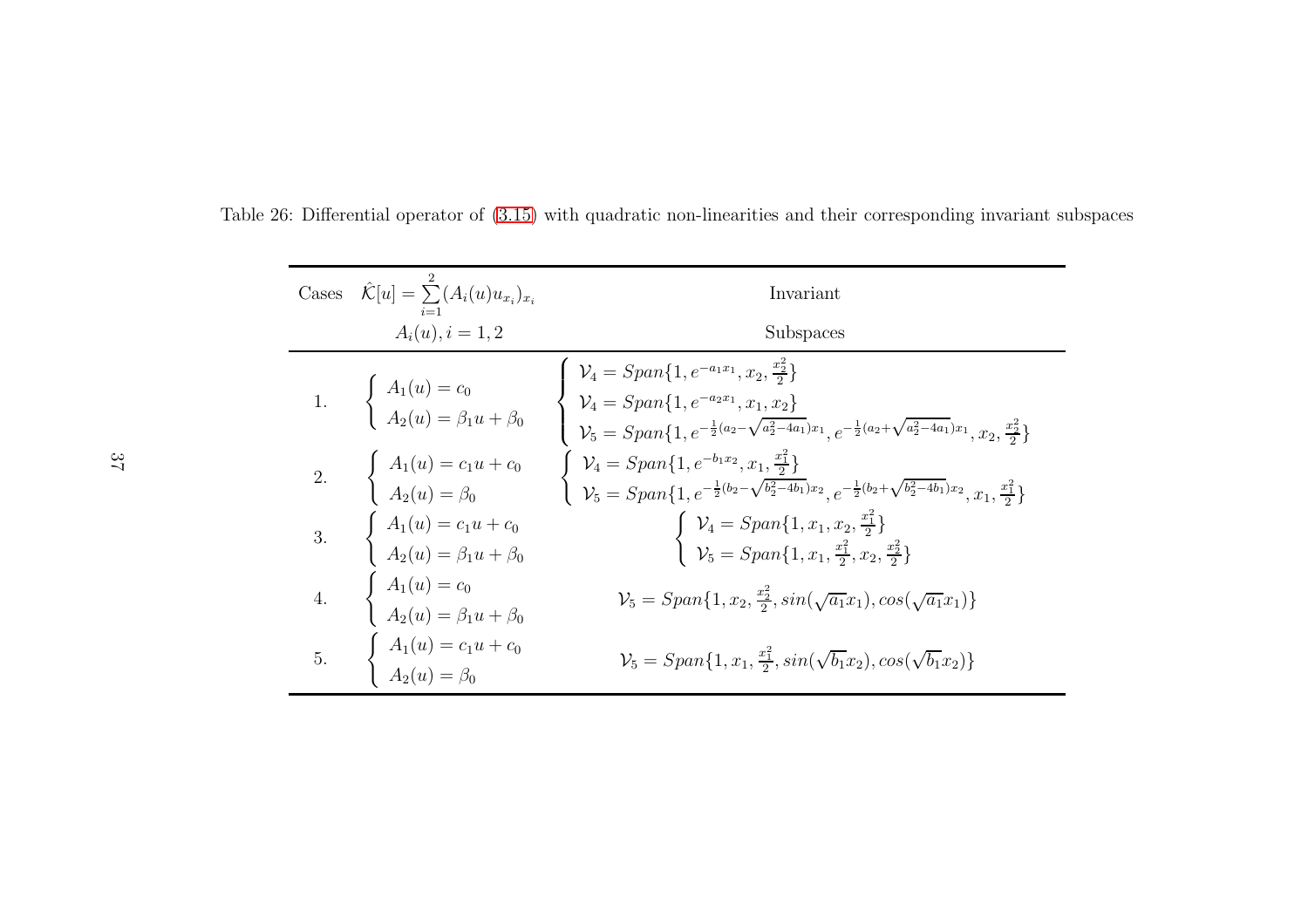| Cases            | $\hat{\mathcal{K}}[u] = \sum_{i=1}^{\infty} (A_i(u) u_{x_i})_{x_i}$                                                                                                                                            | Invariant                                                                                                                                                                                                 |
|------------------|----------------------------------------------------------------------------------------------------------------------------------------------------------------------------------------------------------------|-----------------------------------------------------------------------------------------------------------------------------------------------------------------------------------------------------------|
|                  | $A_i(u), i = 1, 2$                                                                                                                                                                                             | Subspaces                                                                                                                                                                                                 |
| $\overline{1}$ . | $A_1(u) = \frac{-b_0^2 \beta_2}{a_0^2} u^2 + c_0$<br>$A_2(u) = \beta_2 u^2 + \beta_0$<br>$\begin{cases} A_1(u) = c_2 u^2 + c_1 u + c_0 \\ A_2(u) = \beta_0 \end{cases}$                                        | $V_1 = Span\{e^{-a_0x_1-b_0x_2}\}\$                                                                                                                                                                       |
| $\overline{2}$ . |                                                                                                                                                                                                                | $\begin{cases} \mathcal{V}_3 = Span\{1, e^{-b_1x_2}, x_1\} \\ \mathcal{V}_4 = Span\{1, e^{-\frac{1}{2}(b_2 - \sqrt{b_2^2 - 4b_1})x_2}, e^{-\frac{1}{2}(b_2 + \sqrt{b_2^2 - 4b_1})x_2}, x_1\} \end{cases}$ |
| 3.               | $\begin{cases}\nA_1(u) = c_0 \\ A_2(u) = \beta_2 u^2 + \beta_1 u + \beta_0\n\end{cases}$                                                                                                                       | $\begin{cases} \mathcal{V}_3 = Span\{1, e^{-a_1x_1}, x_2\} \\ \mathcal{V}_4 = Span\{1, e^{-\frac{1}{2}(a_2-\sqrt{a_2^2-4a_1})x_1}, e^{-\frac{1}{2}(a_2+\sqrt{a_2^2-4a_1})x_1}, x_2\} \end{cases}$         |
|                  | 4.<br>$\left\{\begin{array}{l} \left\{\begin{array}{l} A_1(u)=c_2u^2+c_1u+c_0\\[0.2cm] A_2(u)=\beta_1u+\beta_0\\[0.2cm] A_1(u)=c_2u^2+c_1u+c_0\\[0.2cm] A_2(u)=\beta_2u^2+\beta_1u+\beta_0 \end{array}\right.$ | $\mathcal{V}_3 = Span\{1, x_1, x_2\}$                                                                                                                                                                     |
| 5.               | $\begin{cases}\nA_1(u) = c_2 u^2 + c_1 u + c_0 \\ A_2(u) = \beta_1 u + \beta_0\n\end{cases}$                                                                                                                   | $\mathcal{V}_4 = Span{1, x_1, x_2, \frac{x_2^2}{2}}$                                                                                                                                                      |
| 6.               | $\left\{ \begin{array}{l} A_1(u) = c_1 u + c_0 \\[1mm] A_2(u) = \beta_2 u^2 + \beta_1 u + \beta_0 \end{array} \right.$                                                                                         | $\mathcal{V}_4 = \text{Span}\{1, x_1, \frac{x_1^2}{2}, x_2\}$                                                                                                                                             |
| $\overline{7}$ . | $\begin{cases}\nA_1(u) = c_2 u^2 + c_1 u + c_0 \\ A_2(u) = \beta_0\n\end{cases}$                                                                                                                               | $\mathcal{V}_4 = Span\{1, x_1, sin(\sqrt{b_1}x_2), cos(\sqrt{b_1}x_2)\}\$                                                                                                                                 |
| 8.               | $A_1(u) = c_0$<br>$A_2(u) = \beta_2 u^2 + \beta_1 u + \beta_0$                                                                                                                                                 | $\mathcal{V}_4 = Span{1, x_2, sin(\sqrt{a_1}x_1), cos(\sqrt{a_1}x_1)}$                                                                                                                                    |

Table 27: Differential operator of [\(3.15\)](#page-27-3) with cubic non-linearities and their corresponding invariant subspaces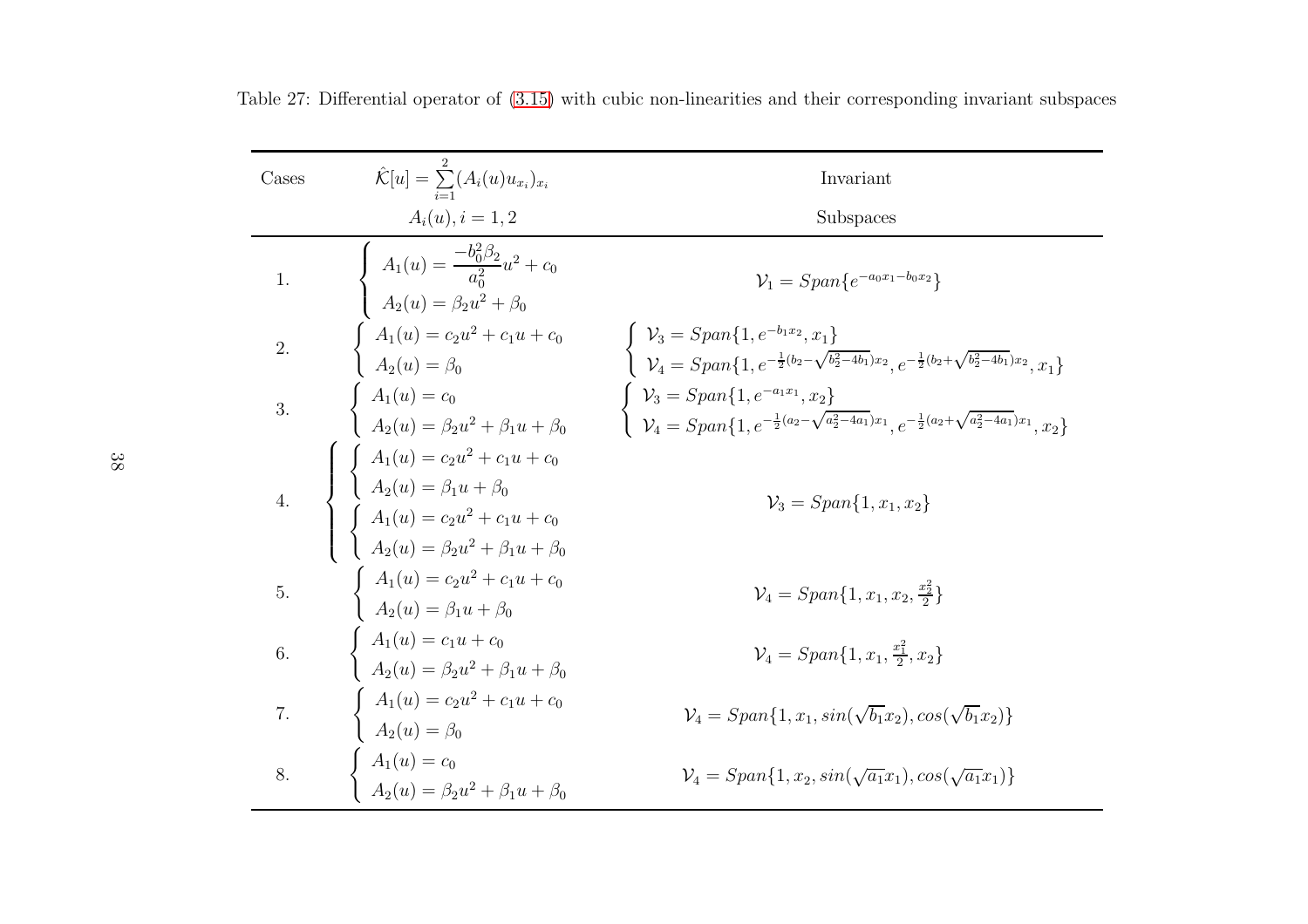#### 4 Exact solutions of [\(1.2\)](#page-2-0) along with initial conditions

In this section, we would like to explain how to derive exact solutions for the initial value problem of the given two-dimensional time-fractional non-linear convectionreaction-diffusion-wave equation [\(1.2\)](#page-2-0) with different types of non-linearities using the obtained invariant subspaces that are discussed in the previous section. Hence, let us first explain how to construct exact solutions for the initial value problem of the given equation [\(1.2\)](#page-2-0) with cubic non-linearity using the obtained exponential subspaces.

#### 4.1 Exact solutions of [\(1.2\)](#page-2-0) with cubic non-linearity using the exponential subspaces

Now, we first discuss how to derive the exact solutions for the initial value problem of the two-dimensional time-fractional convection-reaction-diffusion-wave equation [\(1.2\)](#page-2-0) with cubic non-linearity using the two-dimensional exponential subspace which was discussed in table 9 of case 3. Thus, we consider the convection-reaction-diffusion-wave equation with cubic non-linearity in the form

<span id="page-38-0"></span>
$$
\frac{\partial^{\alpha} u}{\partial t^{\alpha}} = \frac{\partial}{\partial x_1} \left[ \left( \frac{d_2}{3a_0} u^2 + c_1 u + c_0 \right) \frac{\partial u}{\partial x_1} \right] + \beta_0 \frac{\partial^2 u}{\partial x_2^2} + (d_2 u^2 + d_1 u + d_0) \frac{\partial u}{\partial x_1} + \lambda_0 \frac{\partial u}{\partial x_2} + (-2a_0^2 c_1 + a_0 d_1) u^2 + k_1 u, \ \alpha \in (0, 2], \ t \ge 0, \ x_1, x_2 \in \mathbb{R} \tag{4.1}
$$

along with the initial conditions

- If  $\alpha \in (0, 1]$ , then  $u(x_1, x_2, 0) = \nu_1 e^{-a_0 x_1} + \nu_2 e^{-(a_0 x_1 + b_1 x_2)}$ .
- If  $\alpha \in (1, 2]$ , then  $u(x_1, x_2, 0) = \nu_1 e^{-a_0 x_1} + \nu_2 e^{-(a_0 x_1 + b_1 x_2)}$  & ∂u  $\frac{\partial u}{\partial t}\Big|_{t=0} = \mu_1 e^{-a_0 x_1} + \mu_2 e^{-(a_0 x_1 + b_1 x_2)}.$

For this case, we obtain the cubic non-linear differential operator

$$
\hat{\mathcal{K}}[u] = \left(\frac{d_2}{3a_0}u^2 + c_1u + c_0\right)\frac{\partial^2 u}{\partial x_1^2} + \left(\frac{2d_2}{3a_0}u + c_1\right)\left(\frac{\partial u}{\partial x_1}\right)^2 + \beta_0\frac{\partial^2 u}{\partial x_2^2} \n+ (d_2u^2 + d_1u + d_0)\frac{\partial u}{\partial x_1} + \lambda_0\frac{\partial u}{\partial x_2} + (-2a_0^2c_1 + a_0d_1)u^2 + k_1u,
$$

which admits a two-dimensional exponential subspace  $V_2 = Span\{e^{-a_0x_1}, e^{-(a_0x_1+b_1x_2)}\}$ , since for some constants  $\delta_1, \delta_2 \in \mathbb{R}$ 

$$
\hat{\mathcal{K}}[\delta_1 e^{-a_0 x_1} + \delta_2 e^{-(a_0 x_1 + b_1 x_2)}] = (a_0^2 c_0 - d_0 a_0 + k_1) \delta_1 e^{-a_0 x_1} \n+ (k_1 + \beta_0 b_1^2 - \lambda_0 b_1 + c_0 a_0^2 - a_0 d_0) \delta_2 e^{-(a_0 x_1 + b_1 x_2)} \in \mathcal{V}_2.
$$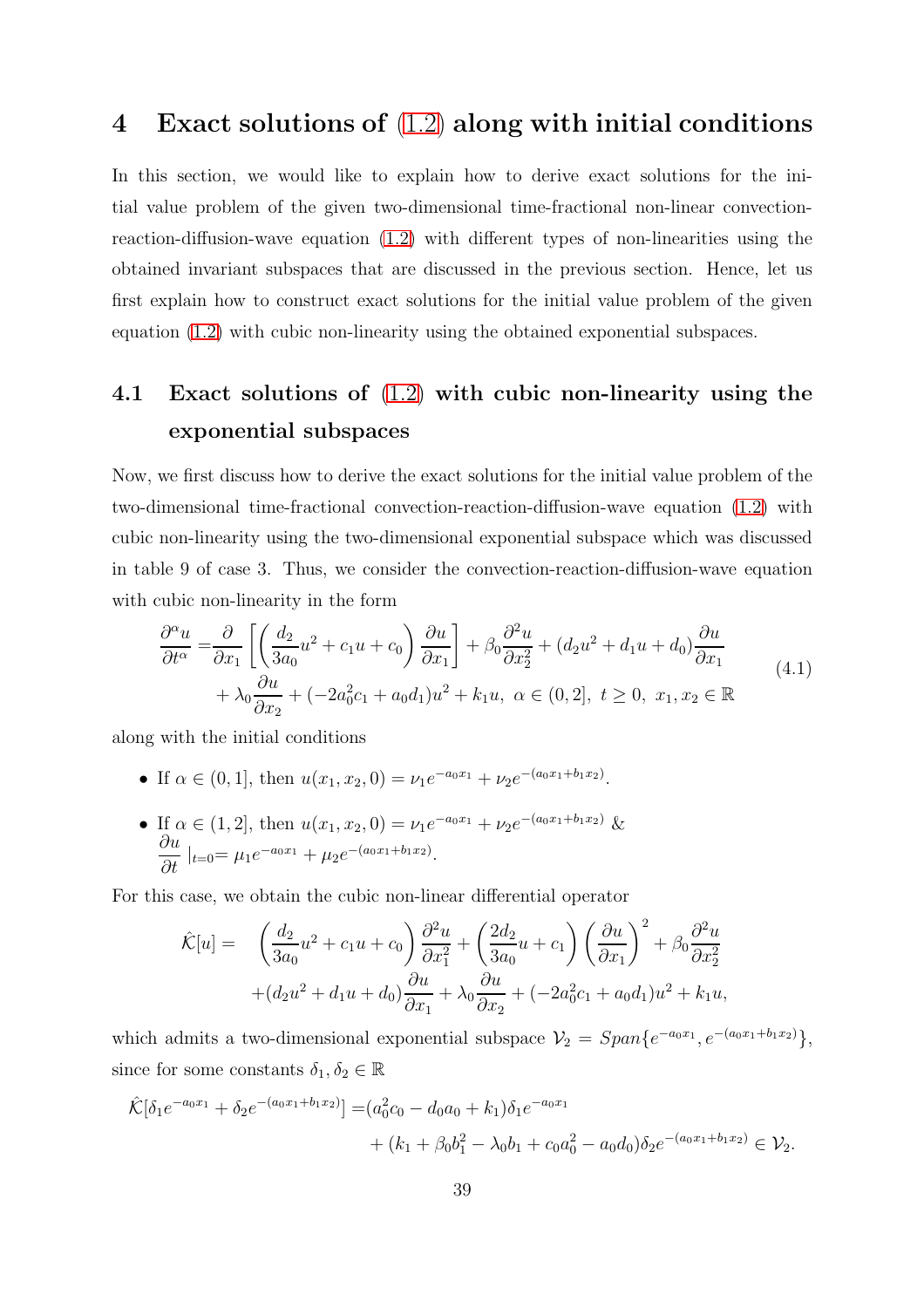Hence the equation [\(4.1\)](#page-38-0) possesses an exact solution in the form

<span id="page-39-0"></span>
$$
u(x_1, x_2, t) = \Phi_1(t)e^{-a_0x_1} + \Phi_2(t)e^{-(a_0x_1 + b_1x_2)},
$$
\n(4.2)

where the unknown functions  $\Phi_1(t)$  and  $\Phi_2(t)$  are to be determined. Substituting [\(4.2\)](#page-39-0) into [\(4.1\)](#page-38-0), we get the system of fractional ODEs

$$
\frac{d^{\alpha}\Phi_1(t)}{dt^{\alpha}} = (a_0^2c_0 - d_0a_0 + k_1)\Phi_1(t),
$$
  
\n
$$
\frac{d^{\alpha}\Phi_2(t)}{dt^{\alpha}} = (k_1 + \beta_0b_1^2 - \lambda_0b_1 + c_0a_0^2 - a_0d_0)\Phi_2(t), \ \alpha \in (0, 2].
$$

The above equations can be written into the following form

<span id="page-39-1"></span>
$$
\frac{d^{\alpha}\Phi_i(t)}{dt^{\alpha}} = \gamma_i \Phi_i(t), i = 1, 2, \alpha \in (0, 2],
$$
\n(4.3)

where  $\gamma_1 = (a_0^2 c_0 - d_0 a_0 + k_1)$  and  $\gamma_2 = (k_1 + \beta_0 b_1^2 - \lambda_0 b_1 + c_0 a_0^2 - a_0 d_0)$ . First, let us consider  $\alpha \in (0,1]$ . It should be noted that the Laplace transformation of the Caputo fractional derivative of order  $\alpha > 0$  is given by [\[1,](#page-55-0) [2\]](#page-55-1)

$$
\mathcal{L}\left[\frac{d^{\alpha}w(\xi)}{d\xi^{\alpha}}\right] = s^{\alpha}\mathcal{L}[w(\xi)] - \sum_{m=0}^{n-1} s^{\alpha-(m+1)}w^{(m)}(0), \ n-1 < \alpha \le n, \ n \in \mathbb{N}, \ Re(s) > 0,
$$

where  $w^{(m)}(0) = \frac{d^m w(\xi)}{d\xi} \mid_{\xi=0}$ ,  $\xi \in [0, \infty)$  and  $\mathcal{L}[w(\xi)] = \tilde{w}(s) = \int_{0}^{\infty}$  $e^{-st}w(t)dt$ . Thus applying the Laplace transformation to equation [\(4.3\)](#page-39-1), we obtain

$$
s^{\alpha} \tilde{\Phi}_i(s) - s^{\alpha - 1} \Phi_i(0) = \gamma_i \tilde{\Phi}_i(s).
$$

Applying the inverse Laplace transformation for the above equation, we get

$$
\Phi_i(t) = \nu_i E_{\alpha,1}(\gamma_i t^{\alpha}), \ \alpha \in (0,1], \ i = 1,2,
$$

where  $\nu_i = \Phi_i(0)$  and  $E_{\alpha,\beta}(t^{\alpha})$  is the two-parameter Mittag-Leffler function [\[59](#page-61-2)], defined as

$$
E_{\alpha,\beta}(t^{\alpha}) = \sum_{m=0}^{\infty} \frac{(t^{\alpha})^m}{\Gamma(m\alpha + \beta)}.
$$

Hence, for the case  $\alpha \in (0, 1]$ , the obtained exact solution for the two-dimensional timefractional cubic non-linear convection-reaction-diffusion equation [\(4.1\)](#page-38-0) associated with two-dimensional exponential subspace  $V_2 = Span\{e^{-a_0x_1}, e^{-(a_0x_1+b_1x_2)}\}$  as

<span id="page-39-2"></span>
$$
u(x_1, x_2, t) = \nu_1 e^{-a_0 x_1} E_{\alpha, 1}(\gamma_1 t^{\alpha}) + \nu_2 e^{-(a_0 x_1 + b_1 x_2)} E_{\alpha, 1}(\gamma_2 t^{\alpha}), \ \alpha \in (0, 1], \tag{4.4}
$$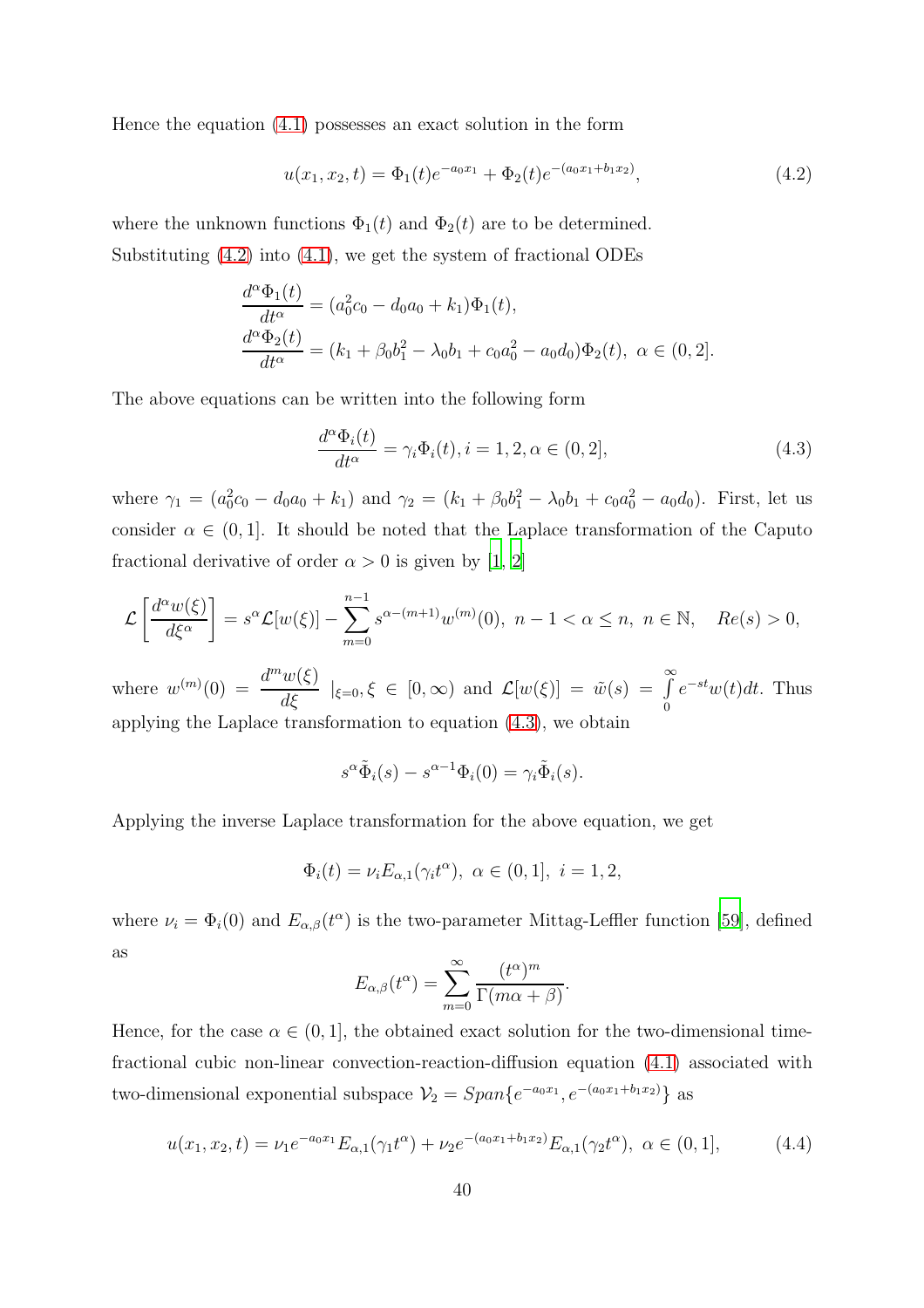where  $\gamma_1 = (a_0^2 c_0 - d_0 a_0 + k_1), \gamma_2 = (k_1 + \beta_0 b_1^2 - \lambda_0 b_1 + c_0 a_0^2 - a_0 d_0)$  and  $a_0, b_1, \nu_i \in \mathbb{R}$ ,  $i = 1, 2$ . Also, it should be noted that the obtained exact solution  $(4.4)$  satisfies the initial condition  $u(x_1, x_2, 0) = \nu_1 e^{-a_0 x_1} + \nu_2 e^{-(a_0 x_1 + b_1 x_2)}$ , since  $E_{\alpha,1}(\gamma_i t^{\alpha})|_{t=0} = 1$ .

Now, we consider the case  $\alpha \in (1, 2]$ . Then, applying the Laplace transformation to equation [\(4.3\)](#page-39-1), we obtain

$$
\mathcal{L}\left[\frac{d^{\alpha}\Phi_i(t)}{dt^{\alpha}}\right] = \mathcal{L}\left[\gamma_i\Phi_i(t)\right], \alpha \in (1, 2],
$$

which gives

$$
s^{\alpha} \tilde{\Phi}_i(s) - s^{\alpha - 1} \Phi_i(0) - s^{\alpha - 2} \Phi'_i(0) = \gamma_i \tilde{\Phi}_i(s).
$$

The above equation can be written as

$$
\tilde{\Phi}_i(s) = \Phi_i(0) \left( \frac{s^{\alpha - 1}}{s^{\alpha} - \gamma_i} \right) + \Phi'_i(0) \left( \frac{s^{\alpha - 2}}{s^{\alpha} - \gamma_i} \right).
$$

Applying the inverse Laplace transformation of the above equation, we get

$$
\Phi_i(t) = \nu_i E_{\alpha,1}(\gamma_i t^{\alpha}) + t \mu_i E_{\alpha,2}(\gamma_i t^{\alpha}), \ \alpha \in (1,2],
$$

where  $\nu_i = \Phi_i(0)$  and  $\mu_i = \Phi'_i(0) = \frac{d\Phi_i(t)}{dt}$ dt  $\big|_{t=0}, i = 1, 2.$ 

For this case, we obtain an exact solution for the two-dimensional time-fractional convectionreaction-diffusion-wave equation with cubic non-linearity [\(4.1\)](#page-38-0) as

<span id="page-40-0"></span>
$$
u(x_1, x_2, t) = (\nu_1 E_{\alpha,1}(\gamma_1 t^{\alpha}) + t\mu_1 E_{\alpha,2}(\gamma_1 t^{\alpha}))e^{-a_0 x_1} + (\nu_2 E_{\alpha,1}(\gamma_2 t^{\alpha}) + t\mu_2 E_{\alpha,2}(\gamma_2 t^{\alpha}))e^{-(a_0 x_1 + b_1 x_2)}, \ \alpha \in (1, 2],
$$
\n(4.5)

where  $\gamma_1 = (a_0^2 c_0 - d_0 a_0 + k_1), \gamma_2 = (k_1 + \beta_0 b_1^2 - \lambda_0 b_1 + c_0 a_0^2 - a_0 d_0)$  and  $a_0, b_1, \mu_i, \nu_i \in \mathbb{R}$ ,  $i = 1, 2$ . Additionally, we observe that the obtained exact solution [\(4.5\)](#page-40-0) satisfies the given initial conditions for  $\alpha \in (1, 2]$  as

$$
u(x_1, x_2, 0) = \nu_1 e^{-a_0 x_1} + \nu_2 e^{-(a_0 x_1 + b_1 x_2)}
$$

and

$$
\frac{\partial u}{\partial t} \mid_{t=0} = \left(\nu_1 t^{\alpha-1} E_{\alpha,\alpha}(\gamma_1 t^{\alpha}) + \mu_1 E_{\alpha,1}(\gamma_1 t^{\alpha})\right) e^{-a_0 x_1} \n+ \left(\nu_2 t^{\alpha-1} E_{\alpha,\alpha}(\gamma_2 t^{\alpha}) + \mu_2 E_{\alpha,1}(\gamma_2 t^{\alpha})\right) e^{-(a_0 x_1 + b_1 x_2)} \mid_{t=0}
$$

which gives

$$
\frac{\partial u}{\partial t}\Big|_{t=0} = \mu_1 e^{-a_0 x_1} + \mu_2 e^{-(a_0 x_1 + b_1 x_2)}.
$$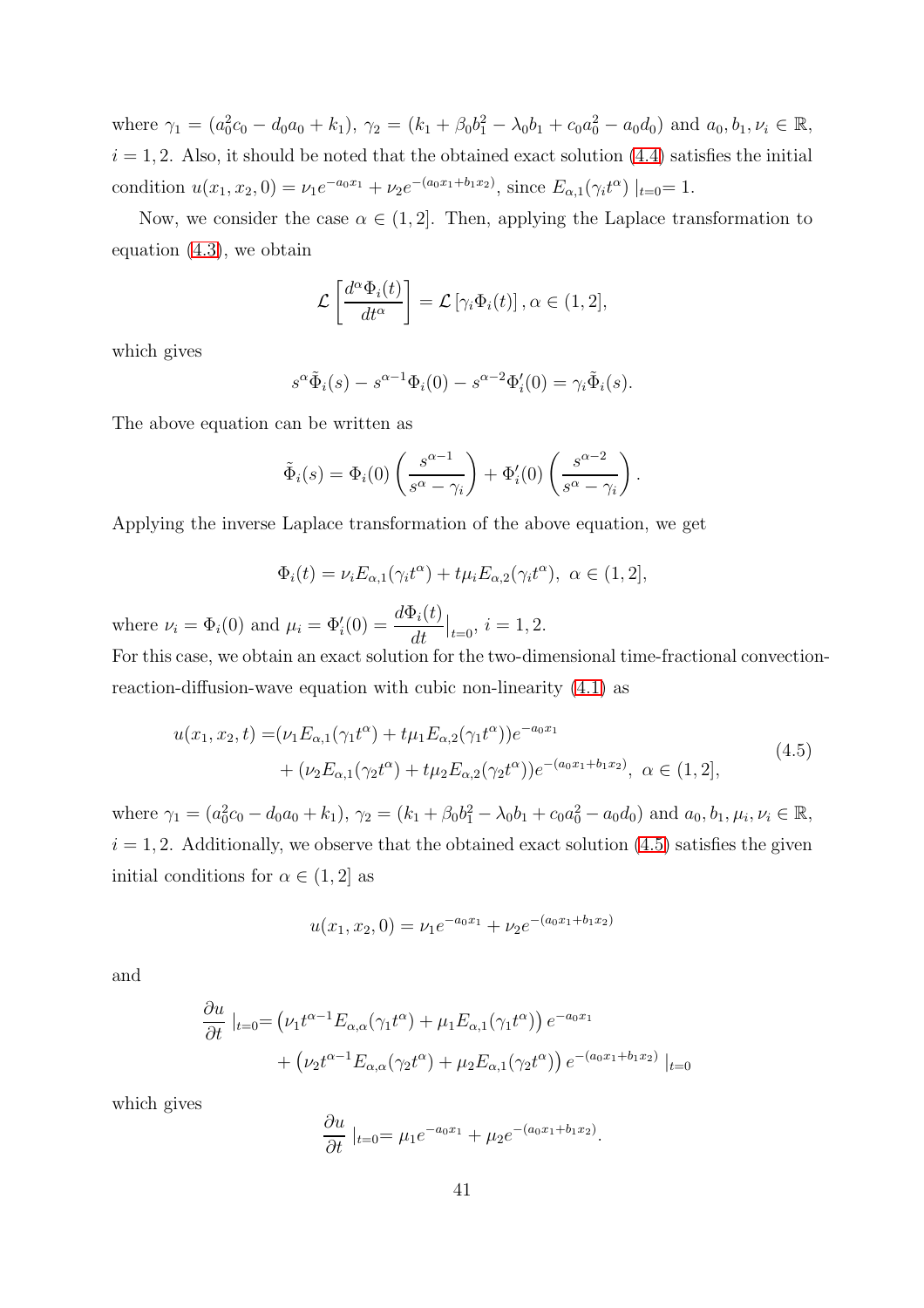Next, we consider the initial value problem of two-dimensional time-fractional convectionreaction-diffusion-wave equation with cubic non-linearity

<span id="page-41-0"></span>
$$
\frac{\partial^{\alpha} u}{\partial t^{\alpha}} = \frac{\partial}{\partial x_1} \left[ \left( \frac{-3b_0^2 \beta_2 + a_0 d_2 + b_0 \lambda_2}{3a_0^2} u^2 + \frac{-2b_0^2 \beta_1 + a_0 d_1 + b_0 \lambda_1 - k_2}{2a_0^2} u + c_0 \right) \frac{\partial u}{\partial x_1} \right] \n+ \frac{\partial}{\partial x_2} \left[ \left( \beta_2 u^2 + \beta_1 u + \beta_0 \right) \frac{\partial u}{\partial x_2} \right] + \left( d_2 u^2 + d_1 u + d_0 \right) \frac{\partial u}{\partial x_1} \n+ (\lambda_2 u^2 + \lambda_1 u + \lambda_0) \frac{\partial u}{\partial x_2} + k_2 u^2 + k_1 u, \ \alpha \in (0, 2], \ t \ge 0
$$
\n(4.6)

subject to the initial conditions

<span id="page-41-1"></span>
$$
u(x_1, x_2, 0) = \nu e^{-(a_0 x_1 + b_0 x_2)} \text{ if } \alpha \in (0, 1].
$$
 (4.7)

$$
u(x_1, x_2, 0) = \nu e^{-(a_0 x_1 + b_0 x_2)} \& \frac{\partial u}{\partial t} \mid_{t=0} = \mu e^{-(a_0 x_1 + b_0 x_2)} \text{ if } \alpha \in (1, 2]. \tag{4.8}
$$

Note that equation [\(4.6\)](#page-41-0) admits a one-dimensional invariant subspace  $\mathcal{V}_1 = Span\{e^{-a_0 x_1 - b_0 x_2}\}$ which was discussed in table 8 of case 1. Following the above similar procedure, the obtained exact solutions for the two-dimensional time-fractional convection-reaction-diffusionwave equation with cubic non-linearity [\(4.6\)](#page-41-0) are as follows

$$
u(x_1, x_2, t) = \nu E_{\alpha,1}(\gamma t^{\alpha})e^{-(a_0x_1 + b_0x_2)} \text{ if } \alpha \in (0, 1],
$$
  

$$
u(x_1, x_2, t) = [\nu E_{\alpha,1}(\gamma t^{\alpha}) + t\mu E_{\alpha,2}(\gamma t^{\alpha})]e^{-(a_0x_1 + b_0x_2)} \text{ if } \alpha \in (1, 2],
$$

where  $\gamma = a_0^2 c_0 + b_0^2 \beta_0 - \lambda_0 a_0 - d_0 b_0 + k_1$  and  $a_0, b_0, \nu, \mu \in \mathbb{R}$ . In addition, note that the obtained exact solutions satisfy the given initial conditions [\(4.7\)](#page-41-1) and [\(4.8\)](#page-41-1).

Finally, let us consider the two-dimensional time-fractional convection-reaction-diffusionwave equation with cubic non-linearity

<span id="page-41-2"></span>
$$
\frac{\partial^{\alpha} u}{\partial t^{\alpha}} = c_0 \frac{\partial^2 u}{\partial x_1^2} + \frac{\partial}{\partial x_2} \left[ \left( \frac{\lambda_2}{3b_0} u^2 + \beta_1 u + \beta_0 \right) \frac{\partial u}{\partial x_2} \right] + d_0 \frac{\partial u}{\partial x_1} + (\lambda_2 u^2 + \lambda_1 u + \lambda_0) \frac{\partial u}{\partial x_2} + b_0 \lambda_1 u^2 + k_1 u, \ \alpha \in (0, 2], \ t \ge 0,
$$
\n(4.9)

subject to the initial conditions

<span id="page-41-3"></span>If 
$$
\alpha \in (0, 1]
$$
, then  $u(x_1, x_2, 0) = \nu_1 e^{-b_0 x_2} + \nu_2 e^{-(a_1 x_1 + b_0 x_2)}$ . (4.10)

If 
$$
\alpha \in (1, 2]
$$
, then 
$$
\begin{cases} u(x_1, x_2, 0) = \nu_1 e^{-b_0 x_2} + \nu_2 e^{-(a_1 x_1 + b_0 x_2)} & \text{if } \\ \frac{\partial u}{\partial t} |_{t=0} = \mu_1 e^{-b_0 x_2} + \mu_2 e^{-(a_1 x_1 + b_0 x_2)}. \end{cases}
$$
(4.11)

The above equation [\(4.9\)](#page-41-2) admits an invariant subspace  $\mathcal{V}_2 = Span\{e^{-b_0 x_2}, e^{-(a_1 x_1 + b_0 x_2)}\}$ that was discussed in case 2 of table 9. In a similar manner, we can find exact solutions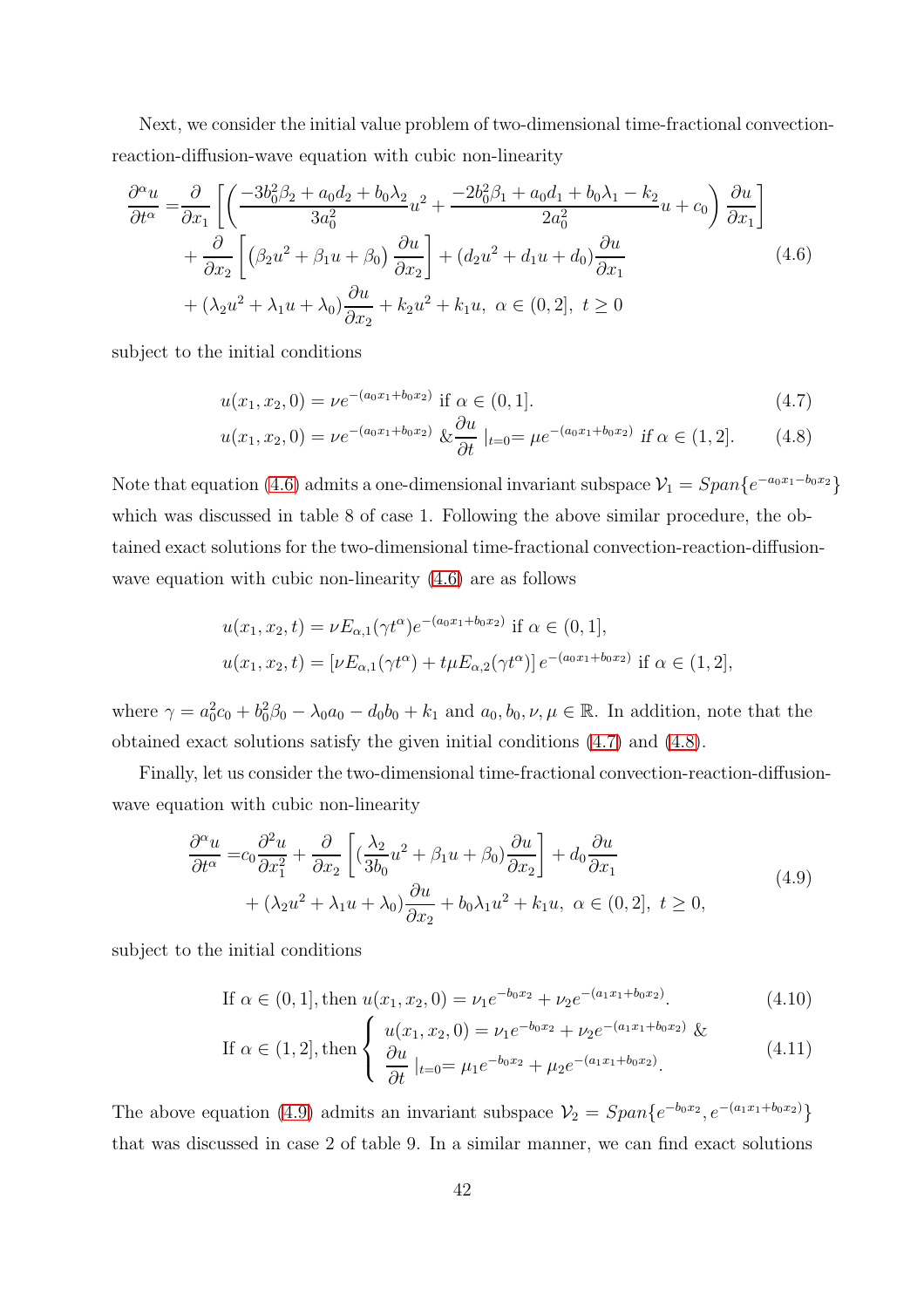for the two-dimensional time-fractional convection-reaction-diffusion-wave equation  $(4.9)$ with cubic non-linearity in the form

$$
u(x_1, x_2, t) = \nu_1 e^{-b_0 x_2} E_{\alpha, 1}(\gamma_1 t^{\alpha}) + \nu_2 e^{-(a_1 x_1 + b_0 x_2)} E_{\alpha, 1}(\gamma_2 t^{\alpha}) \text{ if } \alpha \in (0, 1],
$$
  

$$
u(x_1, x_2, t) = [\nu_1 E_{\alpha, 1}(\gamma_1 t^{\alpha}) + t \mu_1 E_{\alpha, 2}(\gamma_1 t^{\alpha})] e^{-b_0 x_2}
$$

$$
+ [\nu_2 E_{\alpha, 1}(\gamma_2 t^{\alpha}) + t \mu_2 E_{\alpha, 2}(\gamma_2 t^{\alpha})] e^{-(a_1 x_1 + b_0 x_2)} \text{ if } \alpha \in (1, 2],
$$

where  $\gamma_1 = (b_0^2 \beta_0 - \lambda_0 b_0 + k_1), \gamma_2 = (k_1 + \beta_0 b_0^2 - \lambda_0 b_0 + c_0 a_1^2 - a_1 d_0)$  and  $a_1, b_0, \nu_i, \mu_i \in \mathbb{R}$ ,  $i = 1, 2$ . Note that the above obtained exact solutions satisfy the given initial conditions  $(4.10)$  and  $(4.11)$ .

### 4.2 Exact solutions of [\(1.2\)](#page-2-0) with cubic non-linearity using the combination of exponential and trigonometric subspaces

In this subsection, we consider the two-dimensional time-fractional convection-reactiondiffusion-wave equation [\(1.2\)](#page-2-0) with cubic non-linearity in the form

<span id="page-42-0"></span>
$$
\frac{\partial^{\alpha} u}{\partial t^{\alpha}} = \frac{\partial}{\partial x_1} \left[ (c_2 u^2 + c_0) \frac{\partial u}{\partial x_1} \right] + \beta_0 \frac{\partial^2 u}{\partial x_2^2} + (3a_0 c_2 u^2 + d_1 u + d_0) \frac{\partial u}{\partial x_1}
$$
\n
$$
+ a_0 d_1 u^2 + k_1 u, \ \alpha \in (0, 2], \ t \ge 0,
$$
\n(4.12)

subject to the initial conditions

<span id="page-42-1"></span>If 
$$
\alpha \in (0, 1]
$$
, then  $u(x_1, x_2, 0) = e^{-a_0 x_1} \left( \nu_1 \sin(\sqrt{b_0} x_2) + \nu_2 \cos(\sqrt{b_0} x_2) \right)$ . (4.13)

If 
$$
\alpha \in (1, 2]
$$
, then 
$$
\begin{cases} u(x_1, x_2, 0) = e^{-a_0 x_1} \left( \nu_1 \sin(\sqrt{b_0} x_2) + \nu_2 \cos(\sqrt{b_0} x_2) \right) & (4.14) \\ \frac{\partial u}{\partial t} |_{t=0} = e^{-a_0 x_1} \left( \mu_1 \sin(\sqrt{b_0} x_2) + \mu_2 \cos(\sqrt{b_0} x_2) \right). \end{cases}
$$

Equation [\(4.12\)](#page-42-0) admits an invariant subspace  $\mathcal{V}_2 = Span\{e^{-a_0x_1}sin(\sqrt{b_0}x_2), e^{-a_0x_1}cos(\sqrt{b_0}x_2)\}\$ that is discussed in case 5 of table 10. For this case, we can find exact solutions for the the two-dimensional time-fractional convection-reaction-diffusion-wave equation with cubic non-linearity [\(4.12\)](#page-42-0) in the form

$$
u(x_1, x_2, t) = e^{-a_0x_1} E_{\alpha,1}(\gamma t^{\alpha}) \left[ \nu_1 \sin(\sqrt{b_0} x_2) + \nu_2 \cos(\sqrt{b_0} x_2) \right] \text{ if } \alpha \in (0, 1],
$$
  

$$
u(x_1, x_2, t) = e^{-a_0x_1} E_{\alpha,1}(\gamma t^{\alpha}) \left[ \nu_1 \sin(\sqrt{b_0} x_2) + \nu_1 \cos(\sqrt{b_0} x_2) \right]
$$

$$
+ te^{-a_0x_1} E_{\alpha,2}(\gamma t^{\alpha}) \left[ \mu_1 \sin(\sqrt{b_0} x_2) + \mu_2 \cos(\sqrt{b_0} x_2) \right] \text{ if } \alpha \in (1, 2],
$$
  
(4.15)

where  $\gamma = (a_0^2 c_0 - b_0 \beta_0 - a_0 d_0 + k_1)$  and  $a_0, c_0, b_0, \beta_0, d_0, k_1, \mu_i, \nu_i \in \mathbb{R}, i = 1, 2$ . Observe that the obtained exact solutions of [\(4.12\)](#page-42-0) satisfy the given initial conditions [\(4.13\)](#page-42-1) and  $(4.14).$  $(4.14).$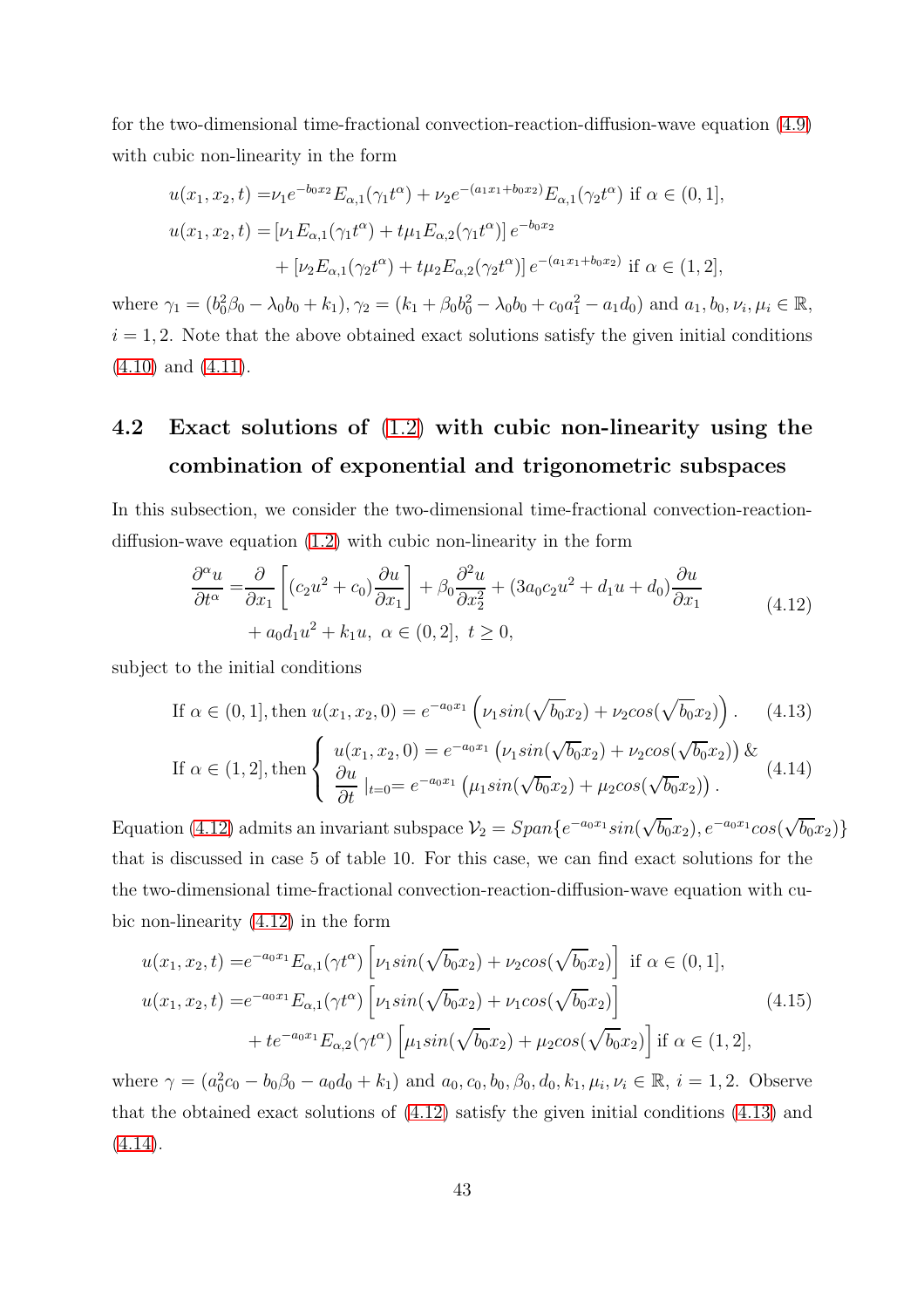Now, we consider the another initial value problem for two-dimensional time-fractional convection-reaction-diffusion-wave equation [\(1.2\)](#page-2-0) with cubic non-linearity in the form

<span id="page-43-0"></span>
$$
\frac{\partial^{\alpha} u}{\partial t^{\alpha}} = c_0 \frac{\partial^2 u}{\partial x_1^2} + \frac{\partial}{\partial x_2} \left[ (\beta_2 u^2 + \beta_1 u + \beta_0) \frac{\partial u}{\partial x_2} \right] + (3b_0 \beta_2 u^2 + \lambda_1 u + \lambda_0) \frac{\partial u}{\partial x_2} + (b_0 \lambda_1 - 2b_0^2 \beta_1) u^2 + k_1 u, \ \alpha \in (0, 2], \ t \ge 0,
$$
\n(4.16)

with the initial conditions

<span id="page-43-2"></span>If 
$$
\alpha \in (0, 1]
$$
, then  $u(x_1, x_2, 0) = e^{-b_0 x_2} (\nu_1 \sin(\sqrt{a_0} x_1) + \nu_2 \cos(\sqrt{a_0} x_1))$ . (4.17)

If 
$$
\alpha \in (1, 2]
$$
, then 
$$
\begin{cases} u(x_1, x_2, 0) = e^{-b_0 x_2} \left( \nu_1 \sin(\sqrt{a_0} x_1) + \nu_2 \cos(\sqrt{a_0} x_1) \right) & \text{if } \\ \frac{\partial u}{\partial t} \mid_{t=0} = e^{-b_0 x_2} \left( \mu_1 \sin(\sqrt{a_0} x_1) + \mu_2 \cos(\sqrt{a_0} x_1) \right). \end{cases}
$$
(4.18)

We note that the above equation [\(4.16\)](#page-43-0) admits a two-dimensional invariant subspace  $V_2 = Span\{e^{-b_0x_2}sin(\sqrt{a_0}x_1), e^{-b_0x_2}cos(\sqrt{a_0}x_1)\}\$  which was discussed in case 6 of table 10 (with  $d_0 = 0$ ). Then by using the above-similar procedure, the obtained exact solutions for the two-dimensional time-fractional convection-reaction-diffusion-wave equation  $(4.16)$ are in the form

<span id="page-43-1"></span>
$$
u(x_1, x_2, t) = e^{-b_0 x_2} E_{\alpha,1}(\gamma t^{\alpha}) \left( \nu_1 \sin(\sqrt{a_0} x_1) + \nu_2 \cos(\sqrt{a_0} x_1) \right) \text{ if } \alpha \in (0, 1],
$$
  

$$
u(x_1, x_2, t) = e^{-b_0 x_2} E_{\alpha,1}(\gamma t^{\alpha}) \left( \nu_1 \sin(\sqrt{a_0} x_1) + \nu_2 \cos(\sqrt{a_0} x_1) \right)
$$

$$
+ e^{-b_0 x_2} E_{\alpha,2}(\gamma t^{\alpha}) \left( \mu_1 \sin(\sqrt{a_0} x_1) + \mu_2 \cos(\sqrt{a_0} x_1) \right) \text{ if } \alpha \in (1, 2],
$$
  
(4.19)

where  $\gamma = (-a_0c_0 + b_0^2\beta_0 - b_0\lambda_0 + k_1)$  and  $a_0, b_0, c_0, \beta_0, \lambda_0, \nu_i, \mu_i \in \mathbb{R}, i = 1, 2$ . Observe that the above solutions [\(4.19\)](#page-43-1) satisfy the given initial conditions [\(4.17\)](#page-43-2) and [\(4.18\)](#page-43-2).

### 4.3 Exact solutions for the given equation [\(1.2\)](#page-2-0) with quadratic non-linearity using the polynomial subspace

Now, let us consider the initial value problem for two-dimensional time-fractional convectionreaction-diffusion-wave equation [\(1.2\)](#page-2-0) with quadratic non-linearity

<span id="page-43-3"></span>
$$
\frac{\partial^{\alpha} u}{\partial t^{\alpha}} = \frac{\partial}{\partial x_1} \left[ (c_1 u + c_0) \frac{\partial u}{\partial x_1} \right] + \frac{\partial}{\partial x_2} \left[ (\beta_1 u + \beta_0) \frac{\partial u}{\partial x_2} \right] \n+ d_0 \frac{\partial u}{\partial x_1} + \lambda_0 \frac{\partial u}{\partial x_2} + k_0, \ \alpha \in (0, 2], \ t \ge 0,
$$
\n(4.20)

along with the initial conditions

<span id="page-43-4"></span>
$$
u(x_1, x_2, 0) = \nu_1 + \nu_2 x_1 + \nu_3 x_2 \text{ if } \alpha \in (0, 1], \tag{4.21}
$$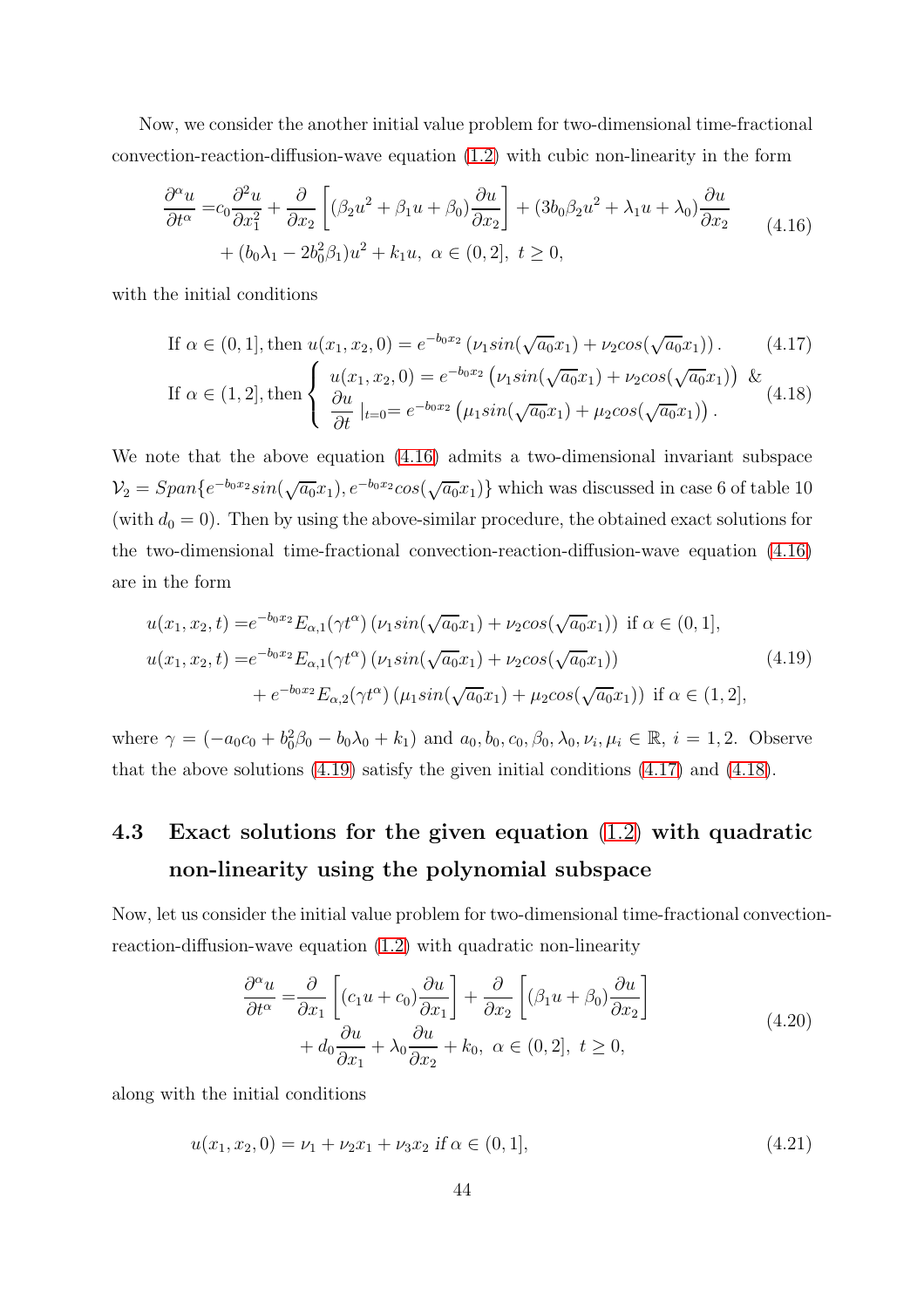$$
u(x_1, x_2, 0) = \nu_1 + \nu_2 x_1 + \nu_3 x_2 \& \frac{\partial u}{\partial t} \mid_{t=0} = \mu_1 + \mu_2 x_1 + \mu_3 x_2 \text{ if } \alpha \in (1, 2] \tag{4.22}
$$

We know that the equation [\(4.20\)](#page-43-3) admits a three-dimensional invariant subspace  $\mathcal{V}_3$  = Span $\{1, x_1, x_2\}$  which is discussed in case 3 of table 4. Thus, the obtained exact solutions for the two-dimensional time-fractional convection-reaction-diffusion-wave equation  $(1.2)$ with quadratic non-linearity having the form

$$
u(x_1, x_2, t) = \gamma_0 \frac{t^{\alpha}}{\Gamma(\alpha + 1)} + \nu_1 + \nu_2 x_1 + \nu_3 x_2 \text{ if } \alpha \in (0, 1],
$$
  

$$
u(x_1, x_2, t) = \gamma_0 \frac{t^{\alpha}}{\Gamma(\alpha + 1)} + \gamma_1 \frac{t^{\alpha + 1}}{\Gamma(\alpha + 2)} + 2\gamma_2 \frac{t^{\alpha + 2}}{\Gamma(\alpha + 3)} + t\mu_1 + \nu_1
$$
  

$$
+ (\nu_2 + t\mu_2)x_1 + (\nu_3 + t\mu_3)x_2 \text{ if } \alpha \in (1, 2],
$$
 (4.23)

where  $\gamma_0 = c_1 \nu_2^2 + \beta_1 \nu_3^2 + d_0 \nu_2 + \lambda_0 \nu_3 + k_0$ ,  $\gamma_1 = 2(c_1 \nu_2 \mu_2 + \beta_1 \nu_3 \mu_3) + d_0 \mu_2 + \lambda_0 \mu_3$ ,  $\gamma_2 =$  $c_1\nu_2^2 + \beta_1\nu_3^2$  and  $c_1, \beta_1, d_0, \lambda_0, k_0, c_0, \beta_0, \nu_i, \mu_i \in \mathbb{R}, i = 1, 2$ . It should be noted that the above solutions satisfy the initial conditions [\(4.21\)](#page-43-4) and [\(4.22\)](#page-43-4).

# 5 Invariant subspace method to two-dimensional timefractional non-linear PDE with time delay

In this section, we explain how to extend the invariant subspace method to two-dimensional time-fractional non-linear delay PDEs. In addition, we also explain how to derive the exact solution for the initial value problem of the two-dimensional time-fractional convectionreaction-diffusion-wave equation with linear term involving time delay.

### 5.1 Invariant subspace method to two-dimensional time-fractional non-linear PDE with linear time delay

In this subsection, we give a detailed study for constructing the invariant subspaces of the two-dimensional time-fractional non-linear PDEs with linear time delay. Thus, we consider the generalized two-dimensional time-fractional non-linear PDE with linear terms involving several time delay

<span id="page-44-0"></span>
$$
\frac{\partial^{\alpha} u}{\partial t^{\alpha}} = \tilde{\mathcal{K}}[u, \hat{u}_i] \equiv \hat{\mathcal{K}}[u] + \sum_{i=1}^{q} \mu_i \hat{u}_i, \ \alpha > 0, \ t > 0,
$$
  

$$
u(x_1, x_2, t) = \vartheta(x_1, x_2, t) \quad \text{if } t \in [-\hat{\tau}, 0],
$$
  
(5.1)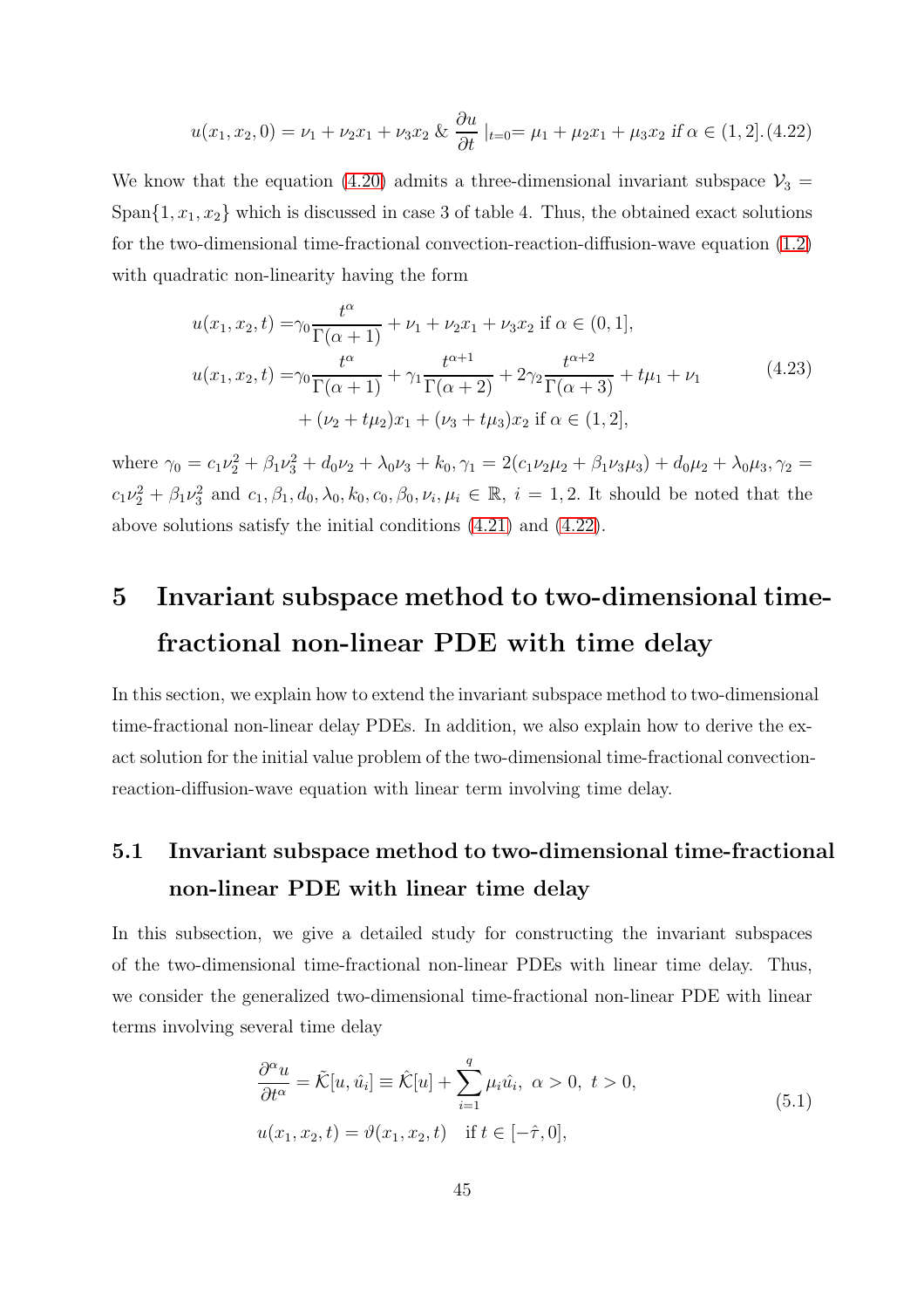where  $u = u(x_1, x_2, t), \, \hat{u}_i = u(x_1, x_2, t - \tau_i), \, \tau_i > 0, \hat{\tau} = max\{\tau_i : i = 1, 2, ..., q\}, \, x_1, x_2 \in \mathbb{R},$  $\mu_i > 0, i = 1, 2, \ldots, q, q \in \mathbb{N},$  $\partial^{\alpha}$  $\frac{\partial}{\partial t^{\alpha}}(\cdot)$  denotes the Caputo fractional derivative [\(1.3\)](#page-3-0) of order  $\alpha$ , and  $\mathcal{K}[u]$  is the sufficiently given smooth differential operator of order k, that is,

$$
\hat{\mathcal{K}}[u] = \hat{\mathcal{K}}\left(x_1, x_2, \frac{\partial u}{\partial x_1}, \frac{\partial u}{\partial x_2}, \frac{\partial^2 u}{\partial x_1^2}, \frac{\partial^2 u}{\partial x_2^2}, \frac{\partial^2 u}{\partial x_1 \partial x_2}, \dots, \frac{\partial^k u}{\partial x_1^k}, \frac{\partial^k u}{\partial x_2^k}, \frac{\partial^k u}{\partial x_1^{k_1} \partial x_2^{k_2}}\right) \tag{5.2}
$$

and  $k_1 + k_2 = k, k_1, k_2 \in \mathbb{N}$ .

Then the finite-dimensional linear space  $\mathcal{V}_n$  given in [\(2.3\)](#page-5-0) is said to be invariant under the differential operator  $\tilde{\mathcal{K}}[u, \hat{u}_i]$  if for every  $u \in \mathcal{V}_n$  implies  $\tilde{\mathcal{K}}[u, \hat{u}_i] \in \mathcal{V}_n$ , which can be written as

$$
\tilde{\mathcal{K}}\left[\sum_{m=1}^{n}\kappa_{m}\xi_{m}(x_{1},x_{2}),\sum_{m=1}^{n}\tilde{\kappa}_{m}\xi_{m}(x_{1},x_{2})\right]=\sum_{m=1}^{n}\Psi_{m}(\kappa_{1},\kappa_{2},\ldots,\kappa_{n})\xi_{m}(x_{1},x_{2})+\sum_{i=1}^{q}\sum_{m=1}^{n}\mu_{i}\tilde{\kappa}_{m}\xi_{m}(x_{1},x_{2}),
$$
\n(5.3)

where  $\tilde{\kappa}_m, \kappa_m \in \mathbb{R}$  and  $\Psi_m$  denotes coefficient of expansion  $\tilde{\mathcal{K}}[u, \hat{u}_i]$  with respect to the basis in  $(2.2), m = 1, 2, ..., n$ .

**Theorem 5.1.** Suppose that the finite-dimensional linear space  $V_n$  defined in [\(2.3\)](#page-5-0), is invariant under the non-linear differential operator  $\tilde{\mathcal{K}}[u, \hat{u}_i]$  given in the equation [\(5.1\)](#page-44-0), then the two-dimensional non-linear time-fractional PDE with several linear time delays [\(5.1\)](#page-44-0) admits an exact solution of the form

$$
u(x_1, x_2, t) = \sum_{m=1}^{n} \Phi_m(t) \xi_m(x_1, x_2), \qquad (5.4)
$$

where the functions  $\Phi_m(t)$  satisfy the system of ODEs of fractional-order

<span id="page-45-1"></span>
$$
\frac{d^{\alpha}\Phi_m(t)}{dt^{\alpha}} = \Psi_m(\Phi_1(t), \dots, \Phi_n(t)) + \sum_{i=1}^q \mu_i \Phi_m(t - \tau_i), \quad m = 1, 2, \dots, n. \tag{5.5}
$$

**Proof.** Suppose that  $V_n$  be an n-dimensional invariant subspace admitted by the given differential operator  $\tilde{\mathcal{K}}[u, \hat{u}_i]$ . Now, let us assume that  $u(x_1, x_2, t) = \sum_{i=1}^{n}$  $m=1$  $\Phi_m(t)\xi_m(x_1,x_2).$ Computing the Caputo fractional derivative of  $u(x_1, x_2, t)$  of order  $\alpha > 0$  with respect to t gives

<span id="page-45-0"></span>
$$
\frac{\partial^{\alpha} u}{\partial t^{\alpha}} = \sum_{m=1}^{n} \frac{d^{\alpha} \Phi_m(t)}{dt^{\alpha}} \xi_m(x_1, x_2).
$$
 (5.6)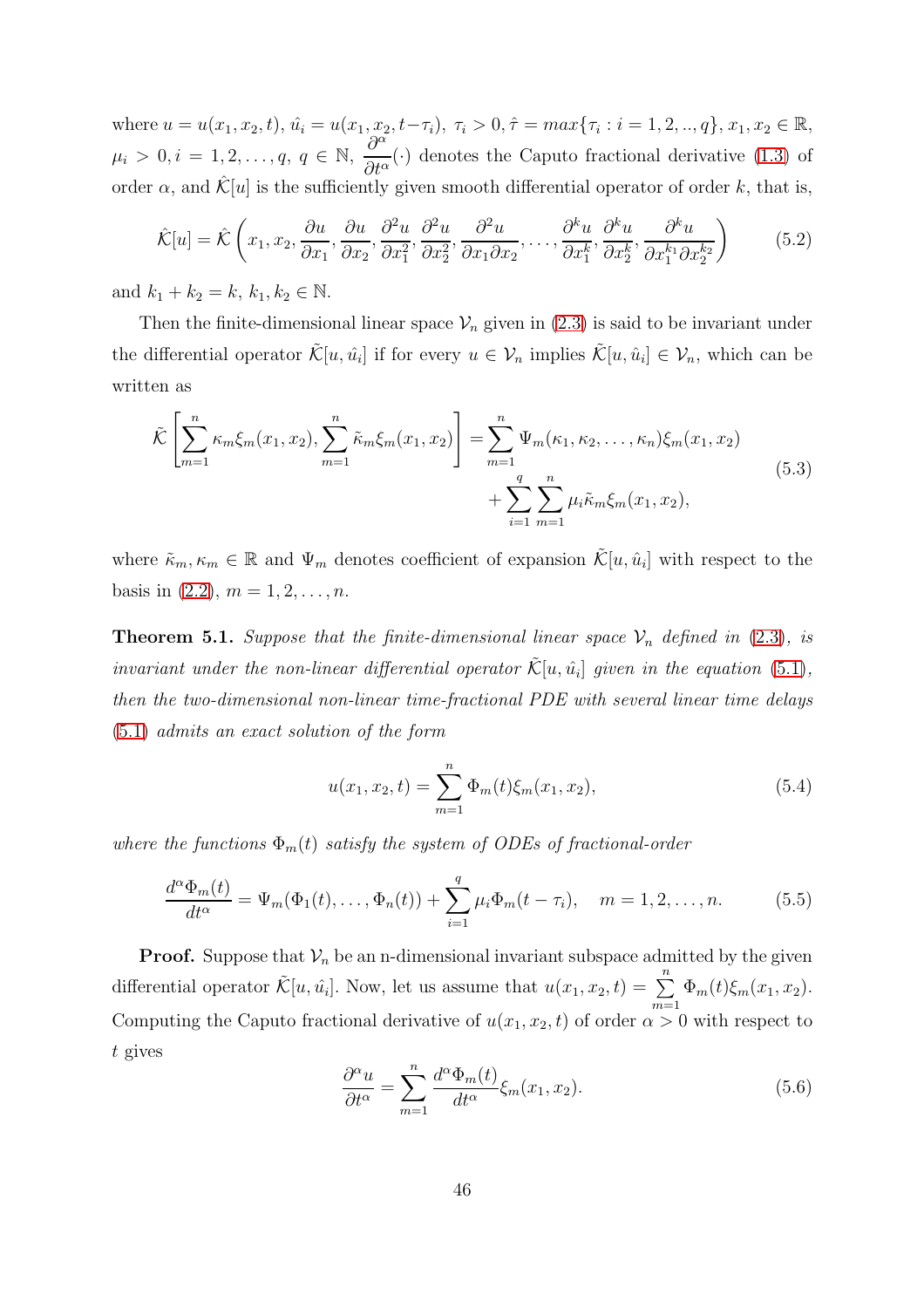Since  $\mathcal{V}_n$  is invariant under  $\tilde{\mathcal{K}}[u, \hat{u}_i]$ . Thus, we have

<span id="page-46-0"></span>
$$
\tilde{\mathcal{K}}[u, \hat{u}_i] = \tilde{\mathcal{K}}[u(x_1, x_2, t), u(x_1, x_2, t - \tau_i)]
$$
\n
$$
= \tilde{\mathcal{K}}\left[\sum_{m=1}^n \Phi_m(t)\xi(x_1, x_2), \sum_{m=1}^n \Phi_m(t - \tau_i)\xi(x_1, x_2, t)\right]
$$
\n
$$
= \sum_{m=1}^n \Psi_m(\Phi_1(t), \Phi_2(t), ..., \Phi_n(t))\xi_m(x_1, x_2)
$$
\n
$$
+ \sum_{m=1}^n \sum_{i=1}^q \mu_i \Phi_m(t - \tau_i)\xi_m(x_1, x_2).
$$
\n(5.7)

Substituting  $(5.6)$  and  $(5.7)$  in  $(5.1)$ , we get

<span id="page-46-1"></span>
$$
\sum_{m=1}^{n} \left[ \frac{d^{\alpha} \Phi_m(t)}{dt^{\alpha}} - \Psi_m(\Phi_1(t), \Phi_2(t), ..., \Phi_n(t)) - \sum_{i=1}^{q} \mu_i \Phi_m(t - \tau_i) \right] \xi_m(x_1, x_2) = 0. \quad (5.8)
$$

Since the functions  $\xi_m(x_1, x_2), i = 1, \ldots, m$  are linearly independent. Thus, the above equation [\(5.8\)](#page-46-1) reduces to system of fractional ODEs [\(5.5\)](#page-45-1).

Estimation of type I and type II invariant subspaces for [\(5.1\)](#page-44-0): Here we explain how to find the type I and type II linear spaces for the differential operator  $\tilde{\mathcal{K}}[u, \hat{u}_i]$  that is given in [\(5.1\)](#page-44-0). First, we consider the linear spaces which are defined as the solution space of homogeneous linear ODEs

$$
\mathcal{V}_{n_1} = \left\{ y_1 \mid \mathcal{D}_{x_1}^{n_1}[y_1] \equiv \frac{d^{n_1}y_1}{dx_1^{n_1}} + a_{n_1-1} \frac{d^{n_1-1}y_1}{dx_1^{n_1-1}} + a_{n_1-2} \frac{d^{n_1-2}y_1}{dx_1^{n_1-2}} + \cdots + a_0 y_1 = 0 \right\},
$$
  

$$
\mathcal{V}_{n_2} = \left\{ y_2 \mid \mathcal{D}_{x_2}^{n_2}[y_2] \equiv \frac{d^{n_2}y_2}{dx_2^{n_2}} + b_{n_2-1} \frac{d^{n_2-1}y_2}{dx_2^{n_2-1}} + b_{n_2-2} \frac{d^{n_2-2}y_2}{dx_2^{n_2-2}} + \cdots + b_0 y_2 = 0 \right\},
$$

where the functions  $y_i$  are the linear combinations of the  $n_i$ -linearly independent solutions of  $\mathcal{D}_{x_i}^{n_i}[y_i] = 0, i = 1, 2$ . Then, let us assume that the functions  $v_1(x_1), v_2(x_2), \ldots, v_{n_1}(x_1)$ are  $n_1$ -linearly independent solutions of  $\mathcal{D}_{x_1}^{n_1}[y_1] = 0$ . Similarly, we assume that another set of functions  $\zeta_1(x_2), \zeta_2(x_2), \ldots, \zeta_{n_1}(x_2)$  are  $n_2$ -linearly independent solutions of  $\mathcal{D}_{x_2}^{n_2}[y_2] =$ 0. Then we can find two-types of linear spaces for the given differential operator  $\tilde{\mathcal{K}}[u, \hat{u}_i]$ . Suppose the given differential operator  $\tilde{\mathcal{K}}[u, \hat{u}_i]$  admits type I and type II linear spaces  $\mathcal{V}_{n_1n_2}$  and  $\mathcal{V}_{n_1+n_2-1}$  that are given in [\(2.12\)](#page-6-2)and [\(2.13\)](#page-8-0). Then the invariant conditions for the type I and type II invariant subspaces are obtained as follows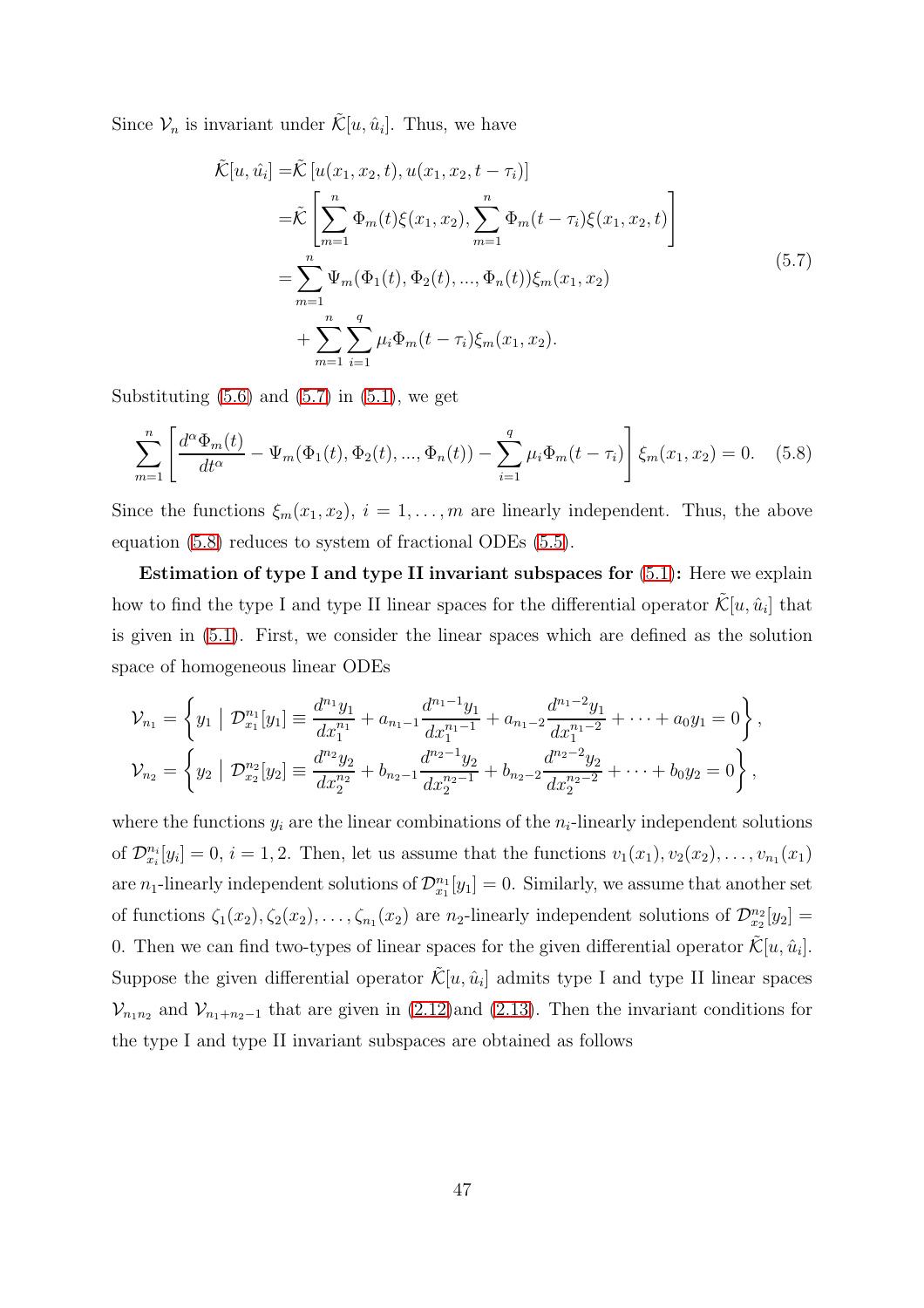1. Type I invariance conditions for  $\mathcal{K}[u, \hat{u}_i]$  are obtained in the following form

$$
\mathcal{D}_{x_1}^{n_1}[\tilde{\mathcal{K}}] \equiv \frac{d^{n_1}\tilde{\mathcal{K}}}{dx_1^{n_1}} + a_{n_1-1}\frac{d^{n_1-1}\tilde{\mathcal{K}}}{dx_1^{n_1-1}} + \dots + a_1\frac{d\tilde{\mathcal{K}}}{dx_1} + a_0\tilde{\mathcal{K}} = 0 \&
$$
  

$$
\mathcal{D}_{x_2}^{n_2}[\tilde{\mathcal{K}}] \equiv \frac{d^{n_2}\tilde{\mathcal{K}}}{dx_2^{n_2}} + b_{n_2-1}\frac{d^{n_2}\tilde{\mathcal{K}}}{dx_2^{n_2}} + \dots + b_1\frac{d\tilde{\mathcal{K}}}{dx_2} + b_0\tilde{\mathcal{K}} = 0
$$

along with

$$
\mathcal{D}_{x_1}^{n_1}[u] \equiv \frac{d^{n_1}u}{dx_1^{n_1}} + a_{n_1-1}\frac{d^{n_1-1}u}{dx_1^{n_1-1}} + \dots + a_1\frac{du}{dx_1} + a_0u = 0 \&
$$
  

$$
\mathcal{D}_{x_2}^{n_2}[u] \equiv \frac{d^{n_2}u}{dx_2^{n_2}} + b_{n_2-1}\frac{d^{n_2-1}u}{dx_2^{n_2-1}} + \dots + b_1\frac{du}{dx_2} + b_0u = 0,
$$

where  $a_i$ ,  $(i = 0, 1, ..., n_1 - 1)$  and  $b_j$ ,  $(j = 0, 1, ..., n_2 - 1)$  are constants to be determined.

2 Type II invariance conditions for  $\mathcal{K}[u, \hat{u}_i]$  take the form

$$
\mathcal{D}_{x_1}^{n_1}[\tilde{\mathcal{K}}] \equiv \frac{d^{n_1}\tilde{\mathcal{K}}}{dx_1^{n_1}} + a_{n_1-1}\frac{d^{n_1-1}\tilde{\mathcal{K}}}{dx_1^{n_1-1}} + \dots + a_1\frac{d\tilde{\mathcal{K}}}{dx_1} = 0,
$$
  

$$
\mathcal{D}_{x_2}^{n_2}[\tilde{\mathcal{K}}] \equiv \frac{d^{n_2}\tilde{\mathcal{K}}}{dx_2^{n_2}} + b_{n_2-1}\frac{d^{n_2-1}\tilde{\mathcal{K}}}{dx_2^{n_2-1}} + \dots + b_1\frac{d\tilde{\mathcal{K}}}{dx_2} = 0 \& \frac{\partial^2 \tilde{\mathcal{K}}}{\partial x_1 \partial x_2} = 0
$$

along with

$$
\mathcal{D}_{x_1}^{n_1}[u] \equiv \frac{d^{n_1}u}{dx_1^{n_1}} + a_{n_1-1}\frac{d^{n_1-1}u}{dx_1^{n_1-1}} + \dots + a_1\frac{du}{dx_1} = 0,
$$
  

$$
\mathcal{D}_{x_2}^{n_2}[u] \equiv \frac{d^{n_2}u}{dx_2^{n_2}} + b_{n_2-1}\frac{d^{n_2-1}u}{dx_2^{n_2-1}} + \dots + b_1\frac{du}{dx_2} = 0 \& \frac{\partial^2 u(x_1, x_2, t)}{\partial x_1 \partial x_2} = 0,
$$

where  $a_i$ ,  $(i = 1, \ldots, n_1 - 1)$  and  $b_j$ ,  $(j = 1, \ldots, n_2 - 1)$  are constants to be determined.

Next, the applicability and effectiveness of the method have been illustrated through the two-dimensional time-fractional cubic non-linear convection-reaction-diffusionwave equation with linear time delay.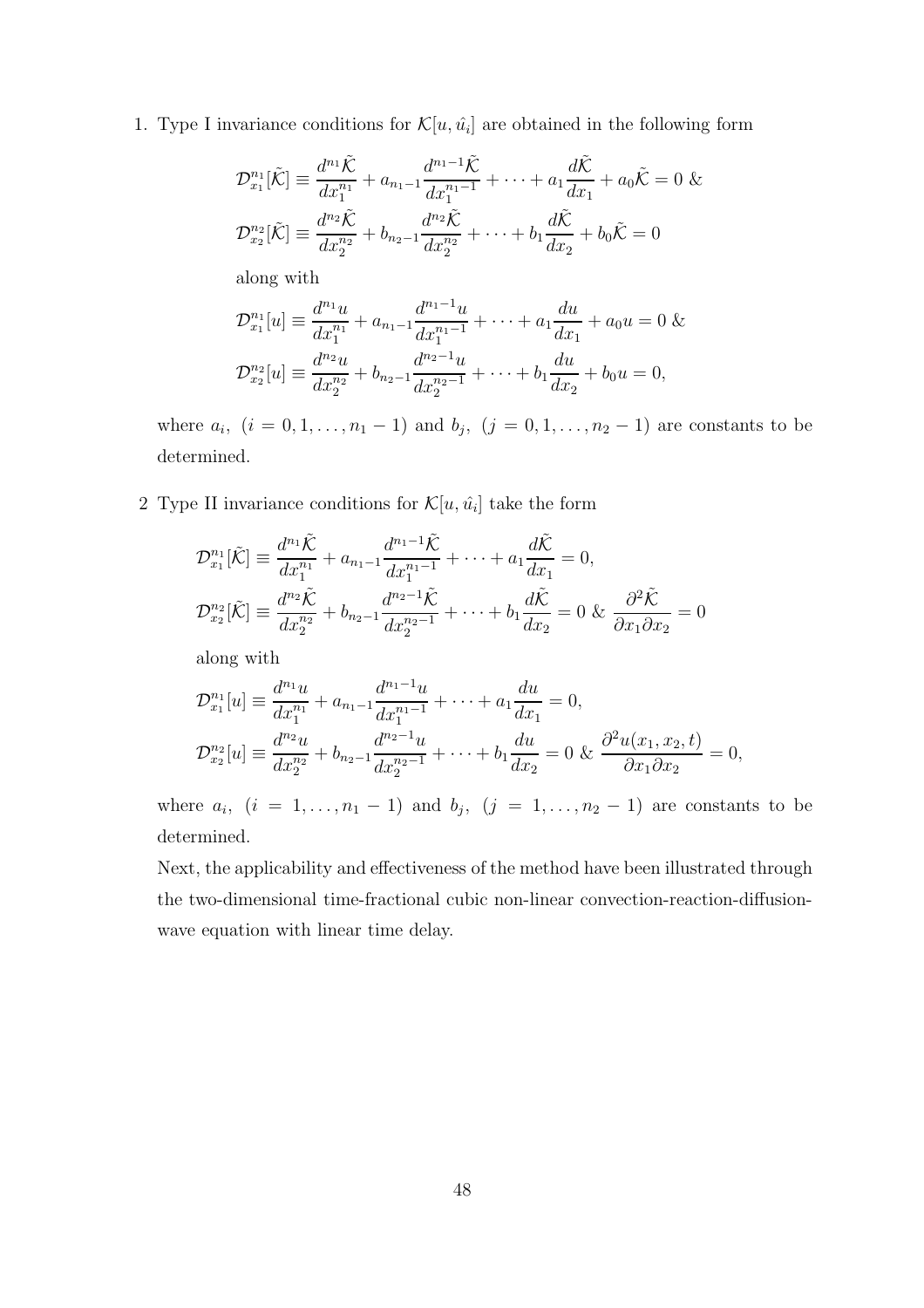# 5.2 Exact solution for the two-dimensional time-fractional cubic non-linear convection-reaction-diffusion-wave equation with linear time delay

In this subsection, let us consider the two-dimensional time-fractional cubic non-linear convection-reaction-diffusion-wave equation with linear time delay

<span id="page-48-0"></span>
$$
\frac{\partial^{\alpha} u}{\partial t^{\alpha}} = \frac{\partial}{\partial x_{1}} \left[ \left( \frac{d_{2}}{3a_{0}} u^{2} + c_{1} u + c_{0} \right) \frac{\partial u}{\partial x_{1}} \right] + \beta_{0} \frac{\partial^{2} u}{\partial x_{2}^{2}} + (d_{2} u^{2} + d_{1} u + d_{0}) \frac{\partial u}{\partial x_{1}} \n+ \lambda_{0} \frac{\partial u}{\partial x_{2}} + (-2a_{0}^{2} c_{1} + a_{0} d_{1}) u^{2} + k_{1} u + \mu \hat{u}, \ \alpha \in (0, 2], \ t \ge 0, \nu(x_{1}, x_{2}, t) = \vartheta(x_{1}, x_{2}, t) = \phi_{1}(t) e^{-a_{0} x_{1}} + \phi_{2}(t) e^{-(a_{0} x_{1} + b_{1} x_{2})}, \ t \in [-\tau, 0],
$$
\n(5.9)

along with the initial conditions

<span id="page-48-2"></span>
$$
u(x_1, x_2, 0) = \kappa_1 e^{-a_0 x_1} + \kappa_2 e^{-(a_0 x_1 + b_1 x_2)} \text{ if } \alpha \in (0, 1], \ t \in [-\tau, 0], \qquad (5.10)
$$

$$
u(x_1, x_2, 0) = \kappa_1 e^{-a_0 x_1} + \kappa_2 e^{-(a_0 x_1 + b_1 x_2)} \&
$$
  
\n
$$
\frac{\partial u}{\partial t} \mid_{t=0} = \hat{\kappa}_1 e^{-a_0 x_1} + \hat{\kappa}_2 e^{-(a_0 x_1 + b_1 x_2)} \text{ if } \alpha \in (1, 2,]
$$
\n(5.11)

where  $\hat{u} = u(x_1, x_2, t - \tau), \tau > 0, \kappa_i, \hat{\kappa}_i, \mu \in \mathbb{R}, i = 1, 2.$ 

Here, we consider the differential operator  $\hat{\mathcal{K}}[u, \hat{u}]$  for the given equation [\(5.9\)](#page-48-0) as

$$
\hat{\mathcal{K}}[u,\hat{u}] = \frac{\partial}{\partial x_1} \left[ \left( \frac{d_2}{3a_0} u^2 + c_1 u + c_0 \right) \frac{\partial u}{\partial x_1} \right] + \beta_0 \frac{\partial^2 u}{\partial x_2^2} + (d_2 u^2 + d_1 u + d_0) \frac{\partial u}{\partial x_1} + \lambda_0 \frac{\partial u}{\partial x_2} + (-2a_0^2 c_1 + a_0 d_1) u^2 + k_1 u + \mu \hat{u}.
$$
\n(5.12)

It should be noted that the cubic non-linear differential operator  $\hat{\mathcal{K}}[u, \hat{u}]$  admits a twodimensional exponential linear space  $V_2 = Span\{e^{-a_0x_1}, e^{-(a_0x_1+b_1x_2)}\}$ , since for some constants  $\delta_k, \hat{\delta}_k \in \mathbb{R}, k = 1, 2$ 

$$
\hat{\mathcal{K}}[\delta_1 e^{-a_0 x_1} + \delta_2 e^{-(a_0 x_1 + b_1 x_2)}, \hat{\delta}_1 e^{-a_0 x_1} + \hat{\delta}_2 e^{-(a_0 x_1 + b_1 x_2)}]
$$
\n
$$
= (a_0^2 c_0 - d_0 a_0 + k_1) \delta_1 e^{-a_0 x_1} + (k_1 + \beta_0 b_1^2 - \lambda_0 b_1 + c_0 a_0^2 - a_0 d_0) \delta_2 e^{-(a_0 x_1 + b_1 x_2)}
$$
\n
$$
+ \mu[\hat{\delta}_1 e^{-a_0 x_1} + \hat{\delta}_2 e^{-(a_0 x_1 + b_1 x_2)}] \in \mathcal{V}_2,
$$

which suggests an exact solution of [\(5.9\)](#page-48-0) in the form

$$
u(x_1, x_2, t) = \Phi_1(t)e^{-a_0x_1} + \Phi_2(t)e^{-(a_0x_1 + b_1x_2)},
$$
\n(5.13)

where the functions  $\Phi_1(t)$  and  $\Phi_2(t)$  satisfy the following system

<span id="page-48-1"></span>
$$
\frac{d^{\alpha}\Phi_i(t)}{dt^{\alpha}} = \gamma_i \Phi_i(t) + \mu \Phi_i(t - \tau), \ i = 1, 2, \ \alpha \in (0, 2], \tag{5.14}
$$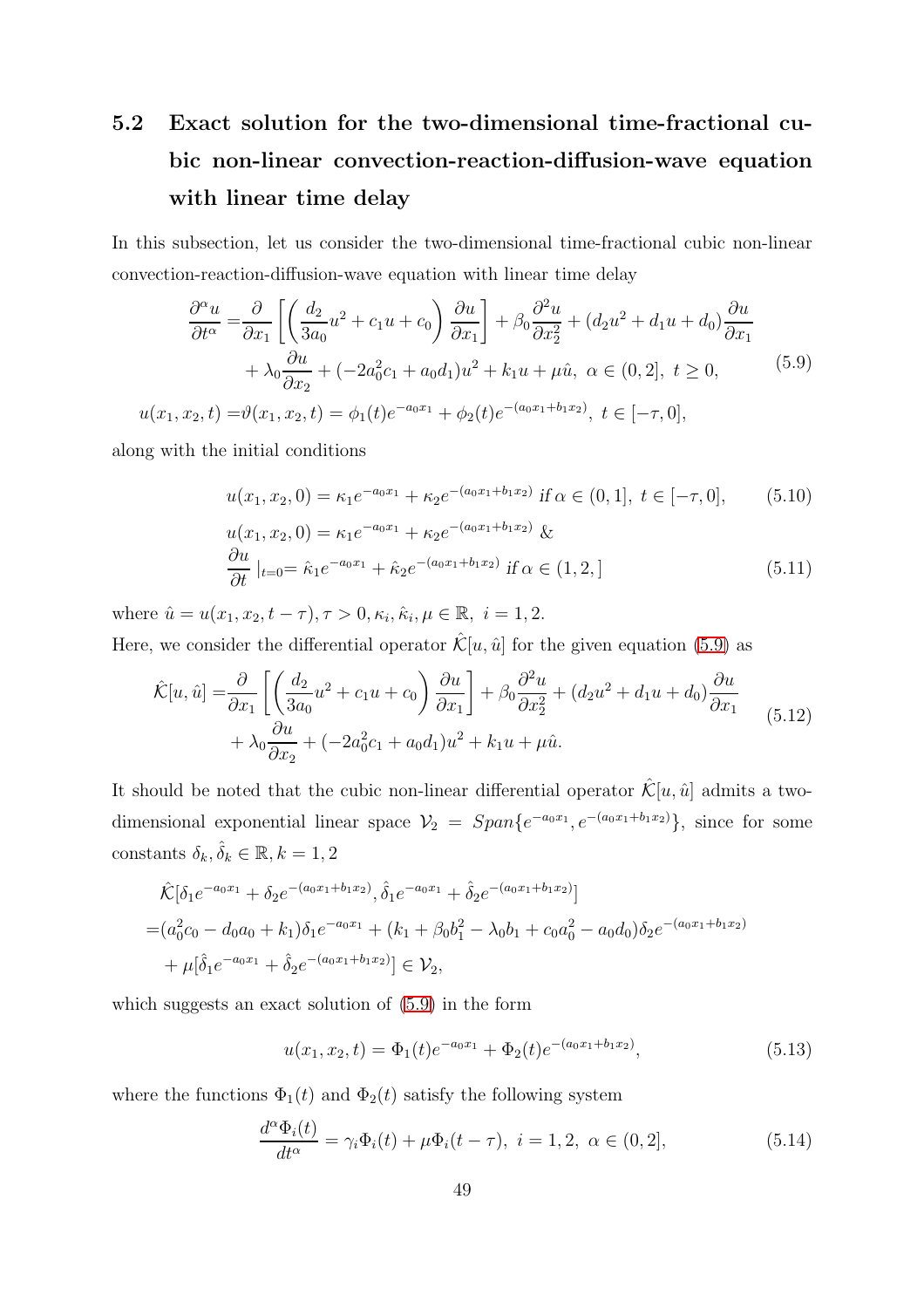where  $\gamma_1 = (a_0^2 c_0 - d_0 a_0 + k_1)$  and  $\gamma_2 = (k_1 + \beta_0 b_1^2 - \lambda_0 b_1 + c_0 a_0^2 - a_0 d_0)$ . Now, let us first consider the case  $\alpha \in (0, 1]$ . Applying the Laplace transformation of equation [\(5.14\)](#page-48-1), that reads as

$$
\mathcal{L}\left[\frac{d^{\alpha}\Phi_i(t)}{dt^{\alpha}}\right] = \mathcal{L}\left[\gamma_i\Phi_i(t)\right] + \mu\mathcal{L}[\Phi_i(t-\tau)], i = 1, 2.
$$

From the given initial data [\(5.9\)](#page-48-0), we get  $\Phi_i(t) = \phi_i(t), \forall t \in [-\tau, 0], i = 1, 2$ . Thus, we obtain

$$
s^{\alpha}\tilde{\Phi}_i(s) - s^{\alpha-1}\Phi_i(0) = \gamma_i\tilde{\Phi}_i(s) + \mu e^{-\tau s}\tilde{\Phi}_i(s) + \mu e^{-\tau s} \int_{-\tau}^0 e^{-s\xi} \phi_i(\xi) d\xi.
$$

The above equation can be written as

<span id="page-49-0"></span>
$$
\tilde{\Phi}_i(s) = \Phi_i(0) \left( \frac{s^{\alpha - 1}}{s^{\alpha} - \gamma_i - \mu e^{-\tau s}} \right) + \left( \frac{\mu e^{-\tau s}}{s^{\alpha} - \gamma_i - \mu e^{-\tau s}} \right) \int_{-\tau}^0 e^{-s\xi} \phi_i(\xi) d\xi.
$$
 (5.15)

Taking the inverse Laplace transformation of [\(5.15\)](#page-49-0), we get

<span id="page-49-1"></span>
$$
\Phi_i(t) = \Phi_i(0)\mathcal{L}^{-1} \left[ \frac{s^{\alpha - 1}}{s^{\alpha} - \gamma_i - \mu e^{-\tau s}} \right] + \mu \mathcal{L}^{-1} \left[ \left( \frac{e^{-\tau s}}{s^{\alpha} - \gamma_i - \mu e^{-\tau s}} \right) \int_{-\tau}^0 e^{-s\xi} \phi_i(\xi) d\xi \right] (5.16)
$$

Let  $0 <$  $\mu e^{-\tau s}$  $\frac{\mu}{s^{\alpha} - \gamma_i}$  |< 1. Now, we can simplify the first term of [\(5.16\)](#page-49-1) as

$$
\mathcal{L}^{-1}\left[\frac{s^{\alpha-1}}{s^{\alpha}-\gamma_i-\mu e^{-\tau s}}\right] = \mathcal{L}^{-1}\left[\sum_{m=0}^{\infty} \mu^m e^{-\tau ms} \frac{s^{\alpha-1}}{(s^{\alpha}-\gamma_i)^{m+1}}\right]
$$
  
= 
$$
\sum_{m=0}^{\infty} \mu^m \mathcal{U}_{m\tau}(t) (t-m\tau)^{\alpha m} E_{\alpha,\alpha m+1}^{m+1}(\gamma_i (t-m\tau)^{\alpha}),
$$

where  $\mathcal{U}_a(t)$  denotes the unit step function that can be defined as  $\mathcal{U}_a(t) = \begin{cases} 1 & t \geq a \\ 0 & t \leq a \end{cases}$  $0 \quad t < a$ and  $E_{p,q}^r(\cdot)$  is the generalized three-parameter Mittag-Leffler function [\[59\]](#page-61-2), is defined as  $E_{p,q}^r(w) = \sum_{m=0}^{\infty}$  $(r)_{m}w^{m}$  $\frac{\Gamma(m\omega)}{\Gamma(pm+q)m!}$ ,  $w \in \mathbb{R}$ ,  $(r)_m =$  $\Gamma(r+m)$  $\Gamma(r)$  $, p, q, r > 0.$ 

Next, by using the Laplace convolution theorem which states that any two piecewise continuous functions  $f_1(t)$  and  $f_2(t)$  defined on  $[0, \infty)$  and of exponential order  $v > 0$ , then Laplace transformation of convolution of  $f_1(t)$  and  $f_2(t)$  is given by

$$
\mathcal{L}[(f_1 * f_2)(t)] = \mathcal{L}(f_1(t))\mathcal{L}(f_2(t)),
$$

where  $(f_1 * f_2)(t) = \int_0^t f_1(\xi) f_2(t - \xi) d\xi = \int_0^t f_1(t - \xi) f_2(\xi) d\xi$ . Also, consider the extension of  $\phi_i(t)$  on  $[-\tau, \infty]$  of the form  $\phi_i(t) = \begin{cases} \Phi_i(t) & t \in [-\tau, 0] \\ \Phi_i(0) & t > 0 \end{cases}$  $\Phi_i(0) \quad t \geq 0$  $, i = 1, 2$  and define the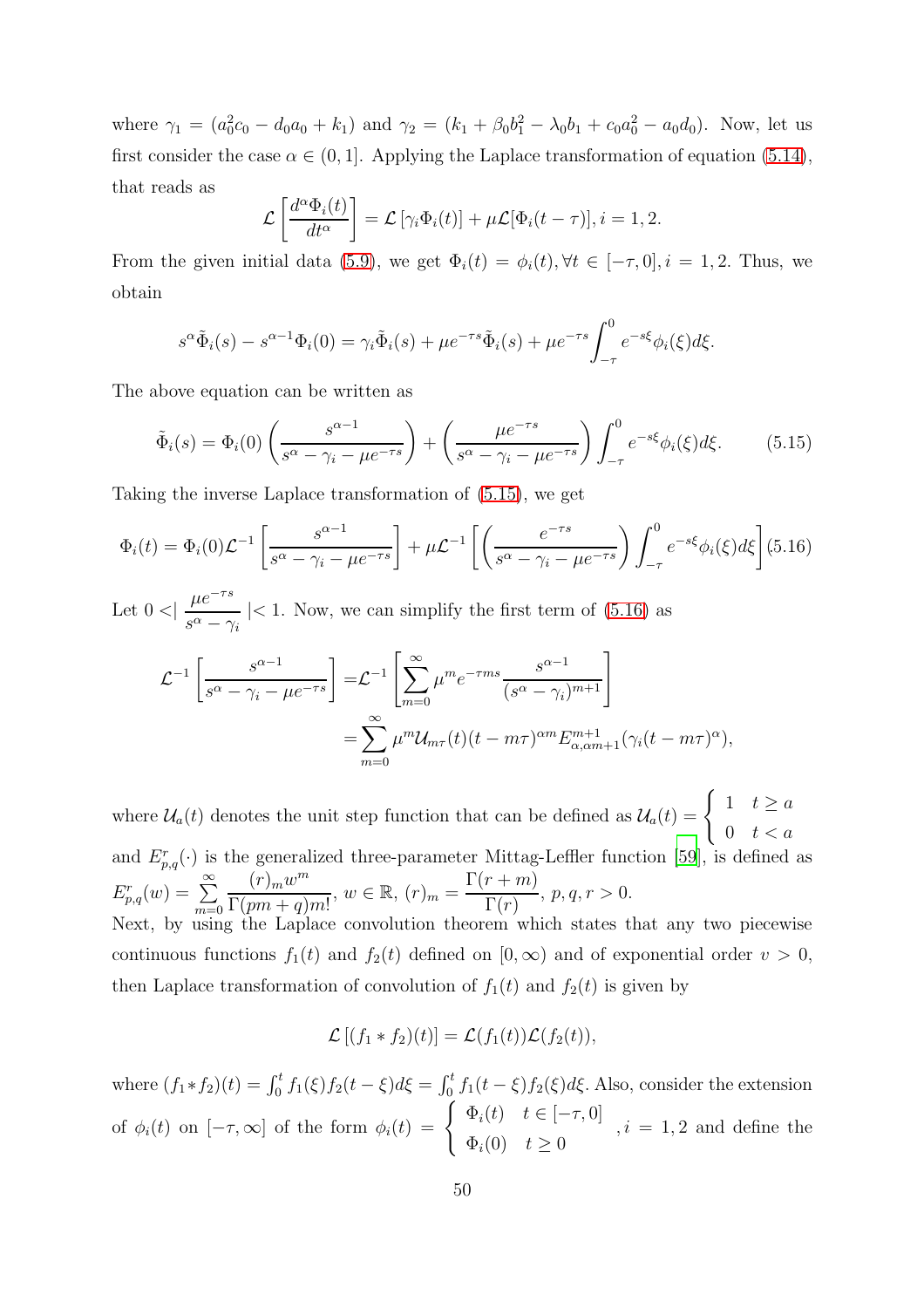function  $f(t) = \begin{cases} 0 & t \geq 0 \end{cases}$ 1  $t < 0$ , then we can simplify the second term  $\mathcal{L}^{-1}\left[\left(\frac{e^{-\tau s}}{s^{\alpha}-\gamma_{\cdot}}\right)\right]$  $\frac{e^{-\tau s}}{s^{\alpha} - \gamma_i - \mu e^{-\tau s}} \left( \int_{-\tau}^{0} e^{-s\xi} \phi_i(\xi) d\xi \right)$  of [\(5.16\)](#page-49-1) for  $0 <$  $\mu e^{-\tau s}$  $\frac{\mu}{s^{\alpha} - \gamma_i}$  |< 1, *i* = 1, 2, as follows

$$
\mathcal{L}^{-1}\left[\left(\frac{e^{-\tau s}}{s^{\alpha}-\gamma_{i}-\mu e^{-\tau s}}\right)\int_{-\tau}^{0}e^{-s\xi}\phi_{i}(\xi)d\xi\right]=\sum_{m=0}^{\infty}\mathcal{L}^{-1}\left[\frac{\mu^{m}e^{-\tau(m+1)s}}{(s^{\alpha}-\gamma_{i})^{m+1}}\int_{-\tau}^{0}e^{-s\xi}\phi_{i}(\xi)d\xi\right]
$$
  
=
$$
\sum_{m=0}^{\infty}\mu^{m}\mathcal{L}^{-1}\left[\frac{e^{-\tau ms}}{(s^{\alpha}-\gamma_{i})^{m+1}}\right] * \mathcal{L}^{-1}\left[e^{-\tau s}\int_{-\tau}^{0}e^{-s\xi}\phi_{i}(\xi)d\xi\right]
$$
  
=
$$
\sum_{m=0}^{\infty}\mu^{m}\mathcal{L}^{-1}\left[\frac{e^{-\tau ms}}{(s^{\alpha}-\gamma_{i})^{m+1}}\right] * \mathcal{L}^{-1}\left[\int_{0}^{\infty}e^{-s\xi}\phi_{i}(\xi-\tau)f(\xi-\tau)d\xi\right]
$$
  
=
$$
\sum_{m=0}^{\infty}\mu^{m}\mathcal{U}_{m\tau}(t)(t-m\tau)^{\alpha(m+1)-1}E_{\alpha,\alpha(m+1)}^{m+1}(\gamma_{i}(t-m\tau)^{\alpha}) * [\phi_{i}(t-\tau)f(t-\tau)].
$$

Thus, we obtain the function  $\Phi_i(t)$ ,  $i = 1, 2$ , in the form

$$
\Phi_i(t) = \Phi_i(0) \sum_{m=0}^{\infty} \mu^m \mathcal{U}_{m\tau}(t) (t - m\tau)^{\alpha m} E_{\alpha, \alpha m+1}^{m+1} (\gamma_i (t - m\tau)^{\alpha})
$$
  
+ 
$$
\left[ \sum_{m=0}^{\infty} \mu^{m+1} \mathcal{U}_{m\tau}(t) (t - m\tau)^{\alpha(m+1)-1} E_{\alpha, \alpha(m+1)}^{m+1} (\gamma_i (t - m\tau)^{\alpha}) \right] * [\phi_i (t - \tau) f(t - \tau)].
$$

Hence the obtained exact solution of the two-dimensional time-fractional cubic non-linear convection-reaction-diffusion equation with linear time delay  $(5.9)$  for  $0 <$  $\mu e^{-\tau s}$  $\frac{\mu c}{s^{\alpha}-\gamma_i}$  |<  $1, i = 1, 2$ , as follows

<span id="page-50-0"></span>
$$
u(x_1, x_2, t) = e^{-a_0 x_1} \left\{ \kappa_1 \sum_{m=0}^n \mu^m (t - m\tau)^{\alpha m} E_{\alpha, \alpha m+1}^{m+1} (\gamma_1 (t - m\tau)^{\alpha}) \right.+ \left[ \sum_{m=0}^n \mu^{m+1} (t - m\tau)^{\alpha(m+1)-1} E_{\alpha, \alpha(m+1)}^{m+1} (\gamma_1 (t - m\tau)^{\alpha}) \right] * [\phi_1 (t - \tau) f(t - \tau)] \right\}+ e^{-(a_0 x_1 + b_1 x_2)} \left\{ \kappa_2 \sum_{m=0}^n \mu^m (t - m\tau)^{\alpha m} E_{\alpha, \alpha m+1}^{m+1} (\gamma_2 (t - m\tau)^{\alpha}) \right.+ \left[ \sum_{m=0}^n \mu^{m+1} (t - m\tau)^{\alpha(m+1)-1} E_{\alpha, \alpha(m+1)}^{m+1} (\gamma_2 (t - m\tau)^{\alpha}) \right] * [\phi_2 (t - \tau) f(t - \tau)] \right\},
$$
(5.17)

where  $\alpha \in (0,1], n-1$ t  $\frac{\sigma}{\tau} \leq n, t > 0, \tau > 0, \kappa_i = \Phi_i(0), i = 1, 2, n \in \mathbb{N}, f(t) =$  $\int 0 \quad t \geq 0$  $\frac{1}{1}$   $t < 0$ ,  $\phi_i(t) = \Phi_i(t)$ ,  $\forall t \in [-\tau, 0], i = 1, 2, \gamma_1 = (a_0^2 c_0 - d_0 a_0 + k_1)$  and  $\gamma_2 = 1$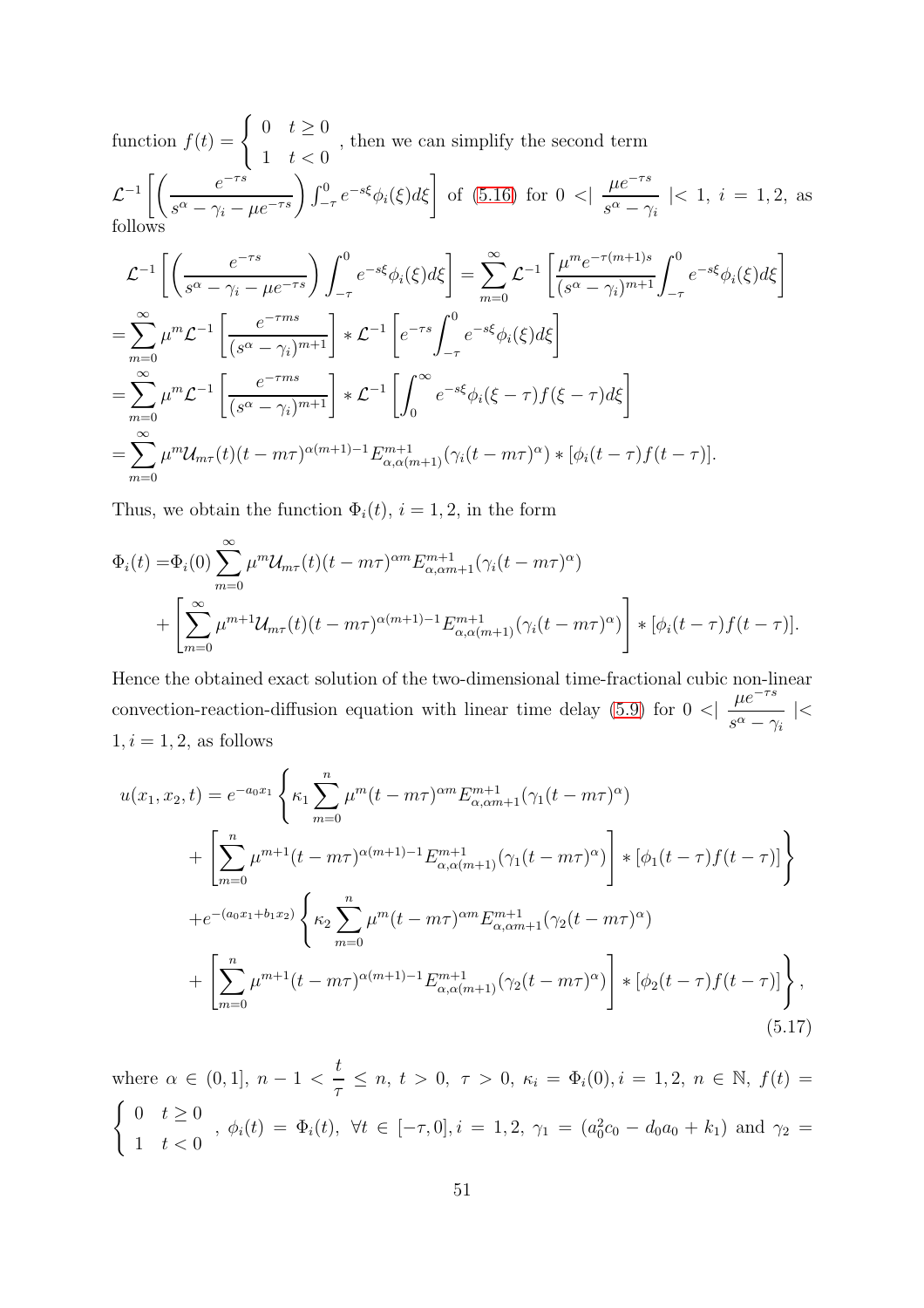$(k_1 + \beta_0 b_1^2 - \lambda_0 b_1 + c_0 a_0^2 - a_0 d_0).$ 

It is important to note that the above solution [\(5.17\)](#page-50-0) satisfies the given initial condition [\(5.10\)](#page-48-2). The obtained solution [\(5.17\)](#page-50-0) can be viewed as

<span id="page-51-0"></span>
$$
u(x_1, x_2, t) = e^{-a_0x_1} \left\{ \kappa_1 \left( E_{\alpha,1}^1(\gamma_1 t^{\alpha}) + \sum_{m=1}^n \mu^m (t - m\tau)^{\alpha m} E_{\alpha,\alpha m+1}^{m+1}(\gamma_1 (t - m\tau)^{\alpha}) \right) \right\}
$$
  
+ 
$$
\int_0^t \sum_{m=0}^n \mu^{m+1} (\xi - m\tau)^{\alpha(m+1)-1} E_{\alpha,\alpha(m+1)}^{m+1}(\gamma_1 (\xi - m\tau)^{\alpha}) \phi_1 (t - \tau - \xi) f(t - \tau - \xi) d\xi \right\}
$$
  
+ 
$$
e^{-(a_0x_1 + b_1x_2)} \left\{ \kappa_2 \left( E_{\alpha,1}^1(\gamma_2 t^{\alpha}) + \sum_{m=1}^n \mu^m (t - m\tau)^{\alpha m} E_{\alpha,\alpha m+1}^{m+1}(\gamma_2 (t - m\tau)^{\alpha}) \right) \right\}
$$
  
+ 
$$
\int_0^t \sum_{m=0}^n \mu^{m+1} (\xi - m\tau)^{\alpha(m+1)-1} E_{\alpha,\alpha(m+1)}^{m+1}(\gamma_2 (\xi - m\tau)^{\alpha}) \phi_2 (t - \tau - \xi) f(t - \tau - \xi) d\xi \right\}
$$
(5.18)

.

Substutite  $t = 0$  in [\(5.18\)](#page-51-0), we have

$$
u(x_1, x_2, 0) = \kappa_1 e^{-a_0 x_1} + \kappa_2 e^{-(a_0 x_1 + b_1 x_2)},
$$

since  $n = 0$  and  $E_{\alpha,1}^1(\gamma_i t^{\alpha}) = 1$  at  $t = 0, i = 1, 2$ .

Now we consider the second case  $\alpha \in (1, 2]$ , proceeding in the similar way as explained above for  $\alpha \in (0,1]$ . For this case, we applying the Laplace transformation to equation [\(5.14\)](#page-48-1) which yields

$$
\mathcal{L}\left[\frac{d^{\alpha}\Phi_i(t)}{dt^{\alpha}}\right] = \mathcal{L}\left[\gamma_i\Phi_i(t)\right] + \mu\mathcal{L}[\Phi_i(t-\tau)], i = 1, 2,
$$

The above equation can be simplified as

$$
s^{\alpha}\tilde{\Phi}_i(s) - s^{\alpha-1}\Phi_i(0) - s^{\alpha-2}\Phi'_i(0) = \gamma_i \tilde{\Phi}_i(s) + \mu e^{-\tau s} \tilde{\Phi}_i(s) + \mu e^{-\tau s} \int_{-\tau}^0 e^{-s\xi} \Phi_i(\xi) d\xi, i = 1, 2,
$$

which can be written in the form

$$
\tilde{\Phi}_i(s) = \Phi_i(0) \left( \frac{s^{\alpha - 1}}{s^{\alpha} - \gamma_i - \mu e^{-\tau s}} \right) + \Phi'_i(0) \left( \frac{s^{\alpha - 2}}{s^{\alpha} - \gamma_i - \mu e^{-\tau s}} \right) + \left( \frac{\mu}{s^{\alpha} - \gamma_i - \mu e^{-\tau s}} \right) e^{-\tau s} \int_{-\tau}^0 e^{-s\xi} \phi_i(\xi) d\xi.
$$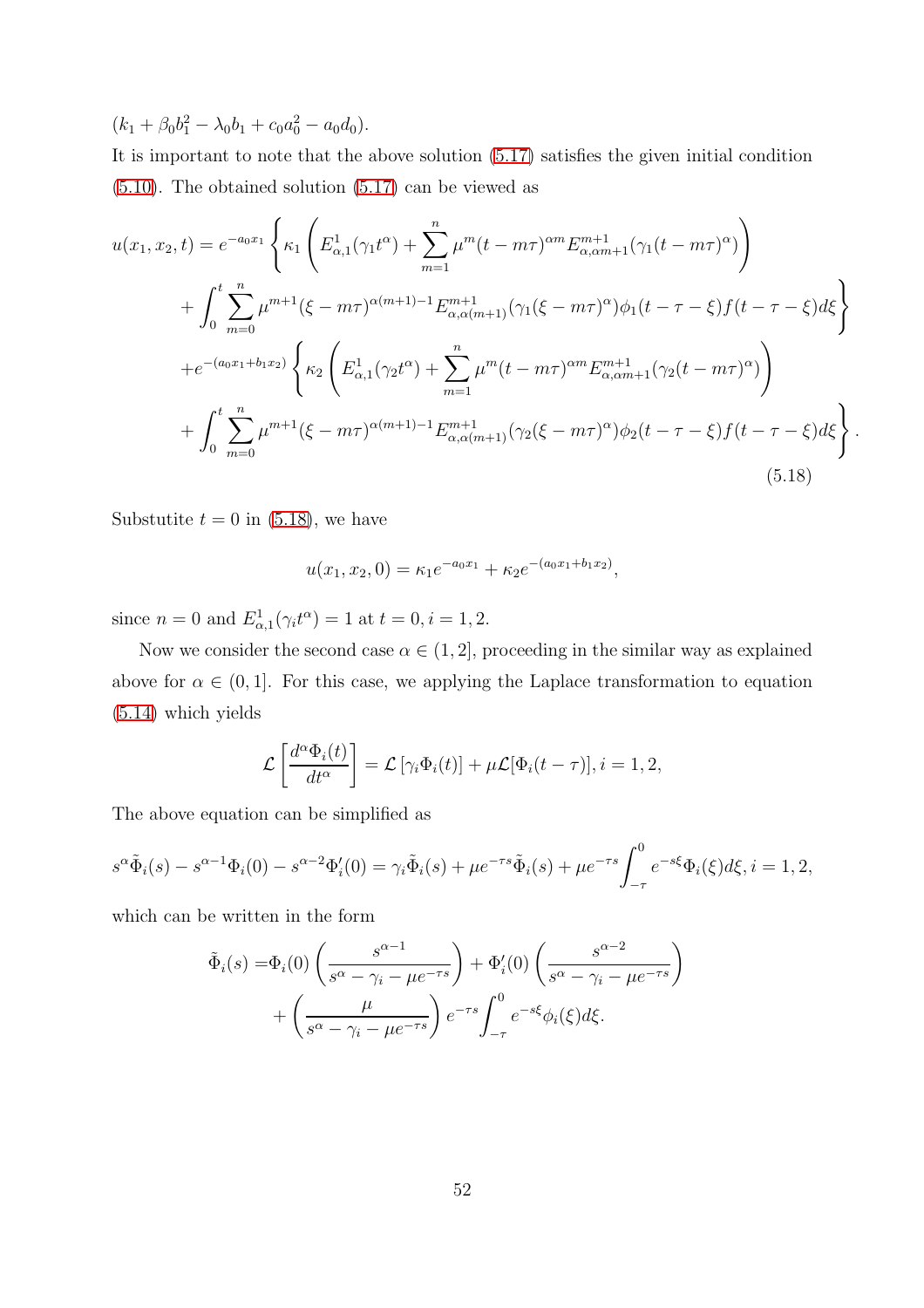Thus, the obtained function  $\Phi_i(t)$ , for  $0 <$  $\mu e^{-\tau s}$  $\frac{\mu}{s^{\alpha}-\gamma_i}$  |< 1, *i* = 1, 2, is of the form

$$
\Phi_i(t) = \Phi_i(0) \sum_{m=0}^{\infty} \mu^m \mathcal{U}_{m\tau}(t) (t - m\tau)^{\alpha m} E_{\alpha, \alpha m+1}^{m+1} (\gamma_i (t - m\tau)^{\alpha}) \n+ \Phi'_i(0) \sum_{m=0}^{\infty} \mu^m \mathcal{U}_{m\tau}(t) (t - m\tau)^{\alpha m+1} E_{\alpha, \alpha m+2}^{m+1} (\gamma_i (t - m\tau)^{\alpha}) \n+ \left[ \sum_{m=0}^{\infty} \mu^{m+1} \mathcal{U}_{m\tau}(t) (t - m\tau)^{\alpha(m+1)-1} E_{\alpha, \alpha(m+1)}^{m+1} (\gamma_i (t - m\tau)^{\alpha}) \right] * [\phi_i (t - \tau) f (t - \tau)].
$$

Hence the exact solution of the two-dimensional time-fractional cubic non-linear convectionreaction-diffusion equation with linear time delay  $(5.9)$ , for  $0 <$  $\mu e^{-\tau s}$  $\frac{\mu}{s^{\alpha}-\gamma_i}$  |< 1, i = 1, 2, as follows

<span id="page-52-0"></span>
$$
u(x_1, x_2, t) = e^{-a_0x_1} \left\{ \kappa_1 \sum_{m=0}^n \mu^m (t - m\tau)^{\alpha m} E_{\alpha, \alpha m+1}^{m+1} (\gamma_1 (t - m\tau)^{\alpha}) \right.+ \hat{\kappa}_1 \sum_{m=0}^n \mu^m (t - m\tau)^{\alpha m+1} E_{\alpha, \alpha m+2}^{m+1} (\gamma_1 (t - m\tau)^{\alpha}) + \left[ \sum_{m=0}^n \mu^{m+1} (t - m\tau)^{\alpha(m+1)-1} E_{\alpha, \alpha(m+1)}^{m+1} (\gamma_1 (t - m\tau)^{\alpha}) \right] * [\phi_1 (t - \tau) f(t - \tau)] + e^{-(a_0x_1 + b_1x_2)} \left\{ \kappa_2 \sum_{m=0}^n \mu^m (t - m\tau)^{\alpha m} E_{\alpha, \alpha m+1}^{m+1} (\gamma_2 (t - m\tau)^{\alpha}) \right.+ \hat{\kappa}_2 \sum_{m=0}^n \mu^m (t - m\tau)^{\alpha m+1} E_{\alpha, \alpha m+2}^{m+1} (\gamma_2 (t - m\tau)^{\alpha}) + \left[ \sum_{m=0}^n \mu^{m+1} (t - m\tau)^{\alpha(m+1)-1} E_{\alpha, \alpha(m+1)}^{m+1} (\gamma_2 (t - m\tau)^{\alpha}) \right] * [\phi_2 (t - \tau) f(t - \tau)] \right\},
$$
\n(5.19)

where  $\phi_i(t) = \Phi_i(t)$ ,  $\forall t \in [-\tau, 0], \kappa_i = \Phi_i(0), \hat{\kappa}_i = \Phi'_i(0), i = 1, 2, n - 1$ t  $\frac{1}{\tau} \leq n, n \in \mathbb{N},$  $\gamma_1 = (a_0^2 c_0 - d_0 a_0 + k_1)$  and  $\gamma_2 = (k_1 + \beta_0 b_1^2 - \lambda_0 b_1 + c_0 a_0^2 - a_0 d_0)$ . Additionally, we observe that the obtained exact solution [\(5.19\)](#page-52-0) satisfies the given initial conditions [\(5.11\)](#page-48-2). The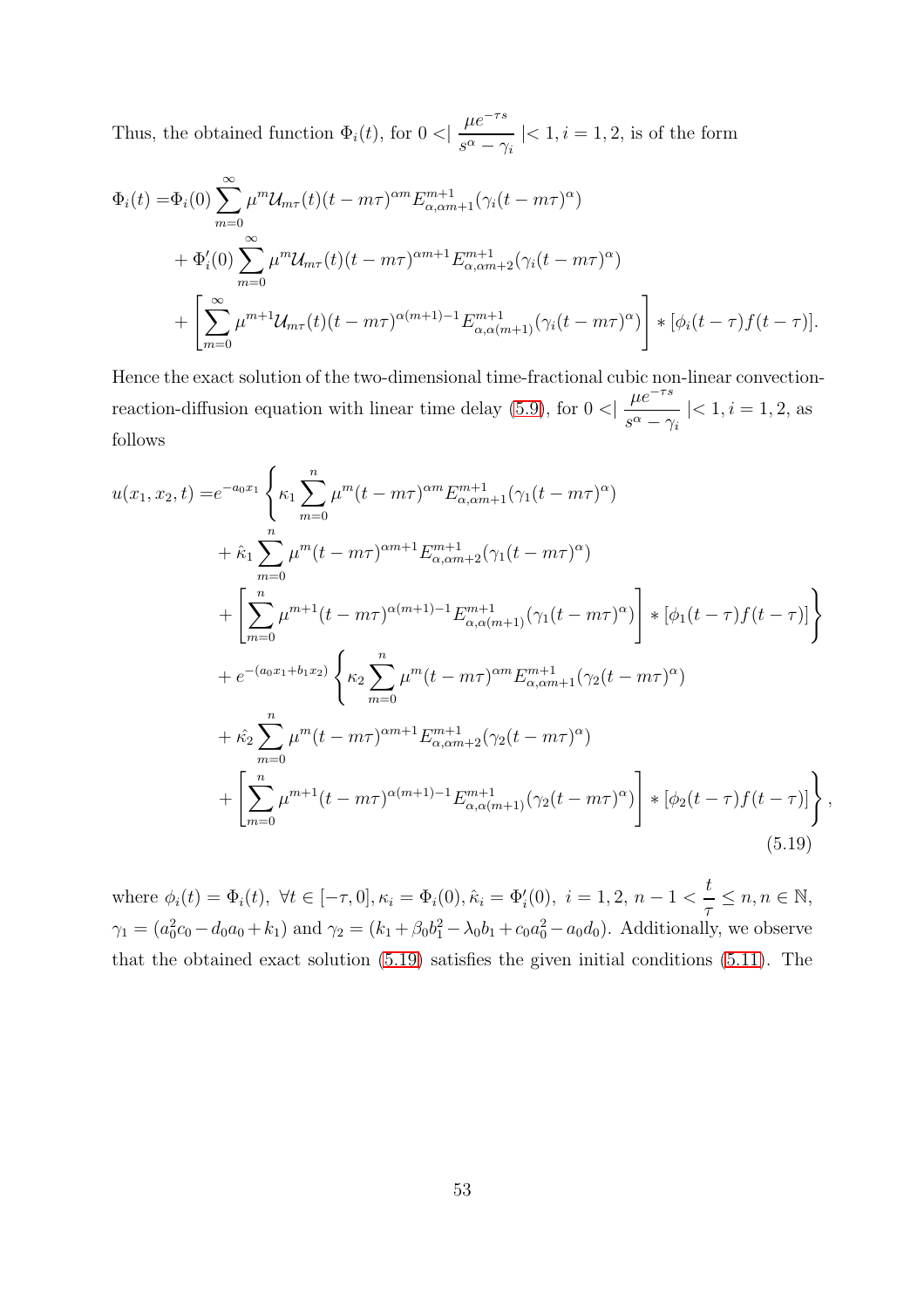above solution [\(5.19\)](#page-52-0) can be written as

<span id="page-53-0"></span>
$$
u(x_1, x_2, t) = e^{-a_0x_1} \left\{ \kappa_1 \left( E_{\alpha,1}^1(\gamma_1 t^{\alpha}) + \sum_{m=1}^n \mu^m (t - m\tau)^{\alpha m} E_{\alpha,\alpha m+1}^{m+1}(\gamma_1 (t - m\tau)^{\alpha}) \right) \right\}
$$
  
+  $\hat{\kappa}_1 \left( t E_{\alpha,2}^1(\gamma_1 t^{\alpha}) + \sum_{m=1}^n \mu^m (t - m\tau)^{\alpha m+1} E_{\alpha,\alpha m+2}^{m+1}(\gamma_1 (t - m\tau)^{\alpha}) \right)$   
+  $\int_0^t \sum_{m=0}^n \mu^{m+1} (\xi - m\tau)^{\alpha(m+1)-1} E_{\alpha,\alpha(m+1)}^{m+1}(\gamma_1 (\xi - m\tau)^{\alpha}) \phi_1 (t - \tau - \xi) f(t - \tau - \xi) d\xi$   
+  $e^{-(a_0x_1 + b_1x_2)} \left\{ \kappa_2 \left( E_{\alpha,1}^1(\gamma_2 t^{\alpha}) + \sum_{m=1}^n \mu^m (t - m\tau)^{\alpha m} E_{\alpha,\alpha m+1}^{m+1}(\gamma_2 (t - m\tau)^{\alpha}) \right) \right\}$   
+  $\hat{\kappa}_2 \left( t E_{\alpha,2}^1(\gamma_2 t^{\alpha}) + \sum_{m=1}^n \mu^m (t - m\tau)^{\alpha m+1} E_{\alpha,\alpha m+2}^{m+1}(\gamma_2 (t - m\tau)^{\alpha}) \right)$   
+  $\int_0^t \sum_{m=0}^n \mu^{m+1} (\xi - m\tau)^{\alpha(m+1)-1} E_{\alpha,\alpha(m+1)}^{m+1}(\gamma_2 (\xi - m\tau)^{\alpha}) \phi_2 (t - \tau - \xi) f(t - \tau - \xi) d\xi \right\},$   
(5.20)

which satisfies the initial condition at  $t = 0$ 

$$
u(x_1, x_2, 0) = \kappa_1 e^{-a_0 x_1} + \kappa_2 e^{-(a_0 x_1 + b_1 x_2)},
$$

since  $n = 0$  and  $E_{\alpha,1}^1(\gamma_i t^{\alpha}) = 1$  at  $t = 0, i = 1, 2$ . And also, the solution [\(5.20\)](#page-53-0) satisfies second initial condition

$$
\frac{\partial u}{\partial t}\mid_{t=0} = \hat{\kappa}_1 e^{-a_0 x_1} + \hat{\kappa}_2 e^{-(a_0 x_1 + b_1 x_2)},
$$

because

$$
\frac{d}{dt} \left[ \int_0^t \sum_{m=0}^n \mu^{m+1} (\xi - m\tau)^{\alpha(m+1)-1} E_{\alpha,\alpha(m+1)}^{m+1} (\gamma_i (\xi - m\tau)^{\alpha}) \phi_i (t - \tau - \xi) f(t - \tau - \xi) d\xi \right] \Big|_{t=0}
$$
\n
$$
= \sum_{m=0}^n \mu^{m+1} (t - m\tau)^{\alpha(m+1)-1} E_{\alpha,\alpha(m+1)}^{m+1} (\gamma_i (t - m\tau)^{\alpha}) \phi_i (-\tau) f(-\tau) \Big|_{t=0} = 0,
$$
\n
$$
\frac{d}{dt} \left[ E_{\alpha,1}^1 (\gamma_i t^{\alpha}) \right] \Big|_{t=0} = 0 \text{ and } \frac{d}{dt} \left[ t E_{\alpha,2}^1 (\gamma_i t^{\alpha}) \right] \Big|_{t=0} = 1, i = 1, 2.
$$

Now, we explain how to extend the invariant subspace method to generalized twodimensional time-fractional non-linear PDE with time delay.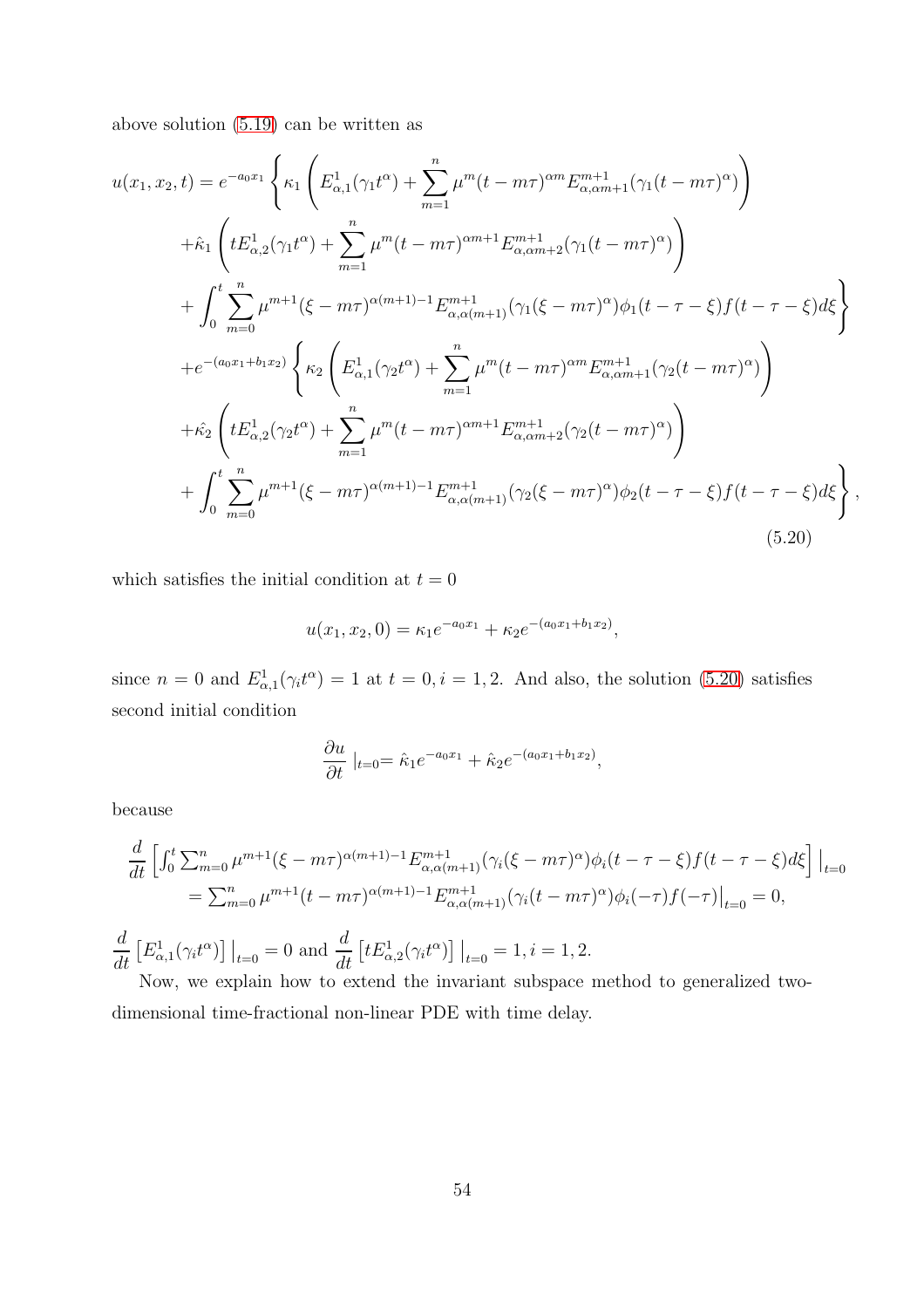## 5.3 Extension of the invariant subspaces to generalized twodimensional time-fractional non-linear PDE with time delay

Consider the generalized two-dimensional time-fractional time delay non-linear PDE in the form

<span id="page-54-1"></span>
$$
\frac{\partial^{\alpha} u}{\partial t^{\alpha}} = \tilde{\mathcal{H}}[u, \hat{u}], \alpha > 0, t > 0
$$
  

$$
u(x_1, x_2, t) = \omega(x_1, x_2, t) \text{ if } t \in [-\tau, 0], \tau > 0,
$$
\n(5.21)

where  $u = u(x_1, x_2, t)$ ,  $\hat{u} = u(x_1, x_2, t - \tau)$ ,  $x_1, x_2 \in \mathbb{R}$ ,  $\partial^{\alpha}$  $\frac{\partial}{\partial t^{\alpha}}(\cdot)$  denotes Caputo fractional derivative [\(1.3\)](#page-3-0) of order  $\alpha$ , and  $\mathcal{H}[u, \hat{u}]$  is the sufficiently given smooth differential operator of order  $k$ , that is,

<span id="page-54-0"></span>
$$
\tilde{\mathcal{H}}[u,\hat{u}] = \tilde{\mathcal{H}}\left(x_1, x_2, \frac{\partial u}{\partial x_1}, \frac{\partial \hat{u}}{\partial x_1}, \frac{\partial u}{\partial x_2}, \frac{\partial \hat{u}}{\partial x_2}, \frac{\partial^2 u}{\partial x_1^2}, \frac{\partial^2 \hat{u}}{\partial x_2^2}, \frac{\partial^2 u}{\partial x_2^2}, \frac{\partial^2 \hat{u}}{\partial x_2^2}, \frac{\partial^2 u}{\partial x_1 \partial x_2}, \dots, \frac{\partial^k u}{\partial x_1^k}, \frac{\partial^k \hat{u}}{\partial x_1 \partial x_2}, \dots, \frac{\partial^k \hat{u}}{\partial x_1 \partial x_2}, \frac{\partial^k \hat{u}}{\partial x_1 \partial x_2}, \frac{\partial^k u}{\partial x_1^k}, \frac{\partial^k u}{\partial x_2^k}, \frac{\partial^k u}{\partial x_2^k}, \frac{\partial^k u}{\partial x_1^k \partial x_2^k}, \frac{\partial^k u}{\partial x_1^k \partial x_2^k}\right)
$$
\n(5.22)

and  $k_1 + k_2 = k$ ,  $k_1, k_2 \in \mathbb{N}$ . Suppose the given differential operator [\(5.22\)](#page-54-0) admits the invariant subspace  $\mathcal{V}_n$  given in [\(2.4\)](#page-5-4). Then there exists n functions  $\Psi_m$  ( $m = 1, 2, ..., n$ ) such that

$$
\tilde{\mathcal{H}}[u, \hat{u}] = \tilde{\mathcal{H}} \left[ \sum_{m=1}^{n} \kappa_m \xi_m(x_1, x_2), \sum_{m=1}^{n} \hat{\kappa}_m \xi_m(x_1, x_2) \right]
$$
\n
$$
= \sum_{m=1}^{n} \Psi_m(\kappa_1, \dots, \kappa_n, \hat{\kappa}_1, \dots, \hat{\kappa}_m) \xi_m(x_1, x_2), \tag{5.23}
$$

where  $\kappa_m, \hat{\kappa}_m \in \mathbb{R}, m = 1, 2, \ldots, n$ .

**Theorem 5.2.** Suppose that the linear space  $V_n$  given in [\(2.3\)](#page-5-0) is invariant under the nonlinear differential operator  $\mathcal{H}[u, \hat{u}]$  given in [\(5.22\)](#page-54-0), then the generalized two-dimensional non-linear time-fractional PDE with time delay [\(5.21\)](#page-54-1) has admits an exact solution in the form

$$
u(x_1, x_2, t) = \sum_{m=1}^{n} \Phi_m(t) \xi_m(x_1, x_2), \qquad (5.24)
$$

where the functions  $\Phi_m(t)$  satisfy the system of ODEs of fractional-order

$$
\frac{d^{\alpha}\Phi_m(t)}{dt^{\alpha}} = \Psi_m(\Phi_1(t), \dots, \Phi_n(t), \Phi_1(t-\tau), \dots, \Phi_n(t-\tau)), m = 1, 2, \dots, n. \tag{5.25}
$$

Proof. Proof of the theorem is similar to above-theorem 5.1.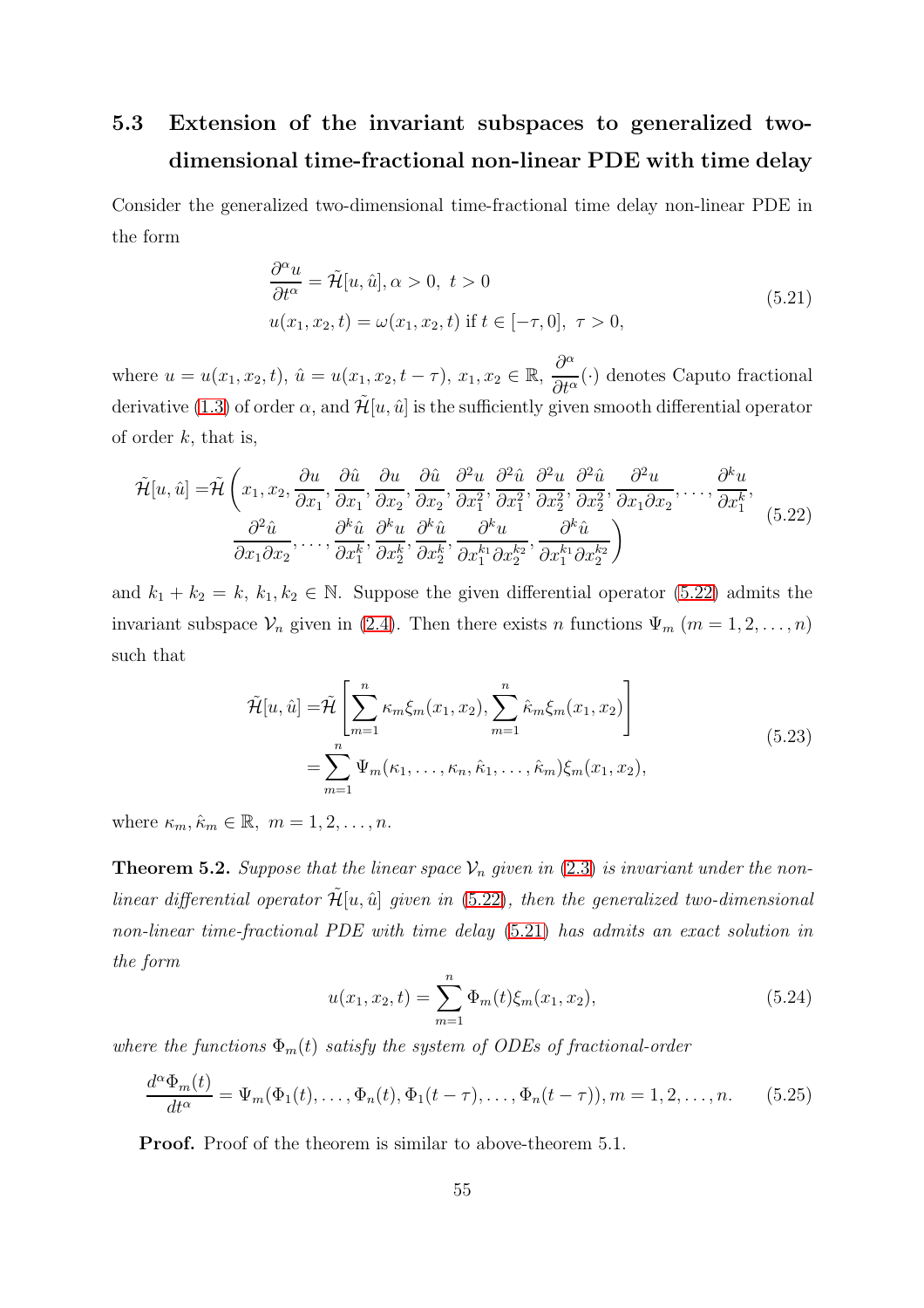#### 6 Conclusion

The presented work was investigated how we can extend the invariant subspace method to two-dimensional time-fractional non-linear PDEs. More precisely, the systematic study was given for constructing the various dimensions of the invariant subspaces for the two-dimensional time-fractional generalized convection-reaction-diffusion-wave equation along with the initial conditions [\(1.2\)](#page-2-0) for the first time. Also, we have shown explicitly that the time-fractional convection-reaction-diffusion-wave equation attains more than one invariant subspaces in the same dimension of linear spaces under consideration. Additionally, the special types of the above-mentioned equation were discussed through this method separately such as convection-diffusion-wave equation [\(3.13\)](#page-27-0), reaction-diffusionwave equation  $(3.14)$  and diffusion-wave equation  $(3.15)$ . Moreover, we explained how to derive the exact solutions for the underlying equation along with initial conditions using the obtained invariant subspaces. Finally, we extended this method to two-dimensional time-fractional non-linear PDEs with time delay [\(5.1\)](#page-44-0). Also, the effectiveness and applicability of the method were illustrated through the two-dimensional time-fractional convection-reaction-diffusion-wave equation with time delay [\(5.9\)](#page-48-0). In addition, we observe that the obtained exact solutions can be viewed as the combinations of Mittag-Leffler function and polynomial, exponential and trigonometric type functions. We would like to point out that the obtained results are new and interesting, also observe that the given equation has not been discussed anywhere in the literature. This study shows that the discussed method and the obtained results are a very useful and efficient mathematical method to derive exact solutions for various types of integer-order and non-integer scalar and coupled non-linear PDEs in the fields of science and engineering for future research.

#### References

- <span id="page-55-0"></span>[1] I. Podlubny, Fractional Differential Equations, Acadmic Press, New York, 1999.
- <span id="page-55-1"></span>[2] K. Diethelm, The Analysis of Fractional Differential Equations, Springer, Berlin, 2010.
- [3] A.A. Kilbas, J.J. Trujillo, H.M. Srivastava, Theory and Applications of Fractional Differential Equations, Elseiver, Amsterdam, 2006.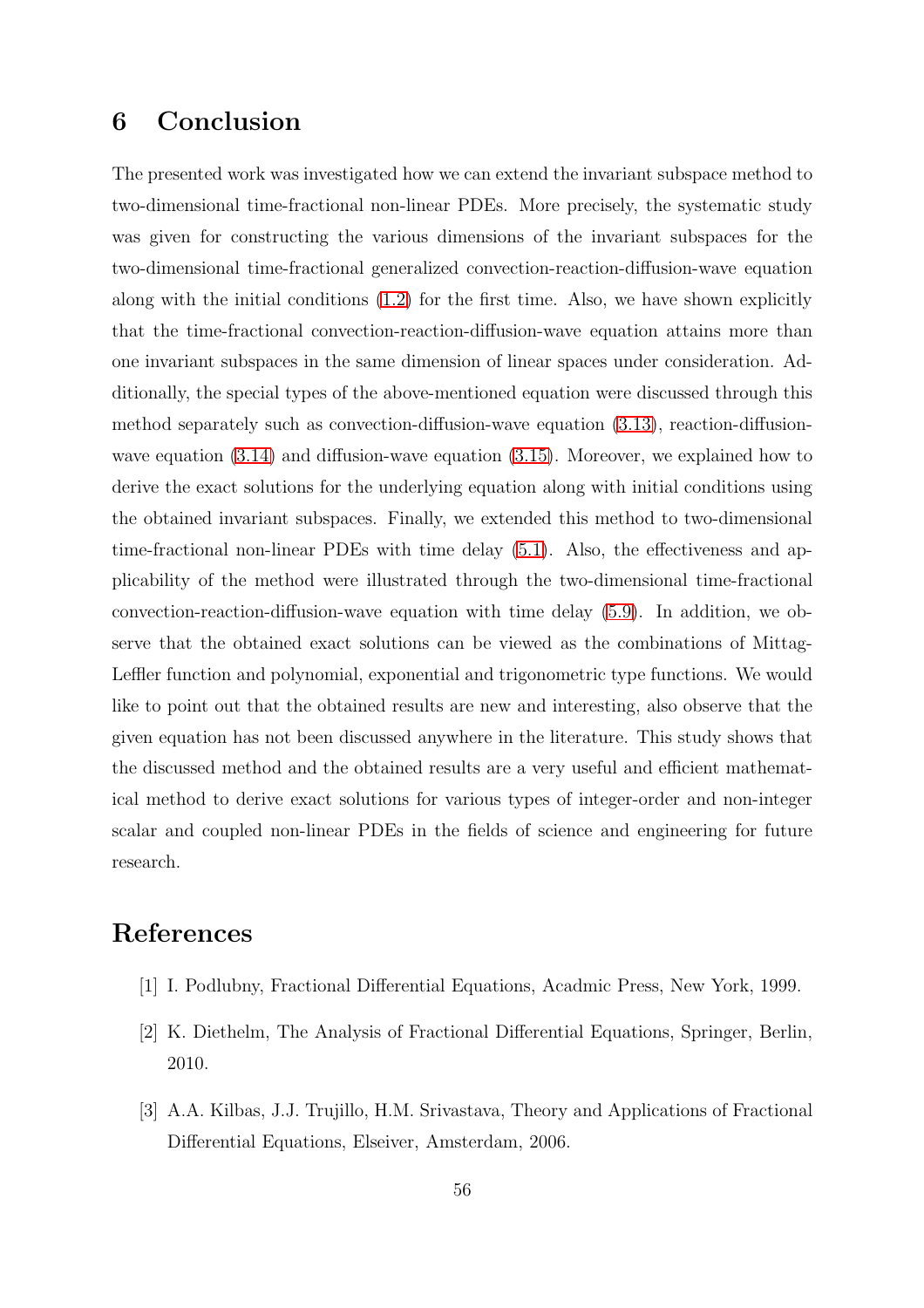- [4] H.G. Sun, Y. Zhang, D. Baleanu, W. Chen, Y.Q. Chen, A new collection of real world applications of fractional calculus in science and engineering, Commun. Nonlinear Sci. Numer. Simulat. 64 (2018) 213-231.
- [5] J.A.T. Machado, M.F. Silva, R.S. Barbosa, I.S. Jesus, C.M. Reis, M.G. Marcos, A.F. Galhano, Some applications of fractional calculus in engineering, Math. Prob. Eng. 2010(2010) 639801(34p).
- <span id="page-56-0"></span>[6] V.E. Tarasov, Fractional Dynamics: Applications of Fractional Calculus to Dynamics of Particles, Fields and Media, Nonlinear Physical Science, Springer, Heidelberg, Germany, 2011.
- <span id="page-56-1"></span>[7] F. Mainardi, Fractional calculus: some basic problems in continuum and statistical mechanics, fractals and fractional calculus in continuum mechanics, Springer-Verlag, New York, 1997 291-348.
- <span id="page-56-2"></span>[8] V.E. Tarasov, J.J. Trujillo, Fractional power-law spatial dispersion in electrodynamics, Annals of Physics 334(2013), 1-23.
- <span id="page-56-3"></span>[9] C. Ionescu, A. Lopes, D. Copot, J.A.T. Machado, J.H.T. Bates, The role of fractional calculus in modeling biological phenomena: A review, Commun. Nonlinear Sci. Numer. Simul. 51 (2017), 141-159.
- <span id="page-56-4"></span>[10] R.L. Bagley, P.J. Torvik, On the appearance of the fractional derivative in the behavior of real materials, ASME J. Appl. Mech. 51 (1984) 294-298.
- <span id="page-56-5"></span>[11] V.E. Tarasov, Review of some promising fractional physical models, Internat. J. Modern Phys. B 27(9) (2013), 1330005.
- <span id="page-56-6"></span>[12] T. Bakkyaraj, R. Sahadevan, Group formalism of Lie transformations to timefractional partial differential equations, Pramana-J. Phys. 85(5) (2015) 849-860.
- <span id="page-56-7"></span>[13] S.Yu. Lukashchuk, Conservation laws for time-fractional subdiffusion and diffusion-wave equations, Nonlinear Dyn. 80 (2015) 791-802.
- <span id="page-56-8"></span>[14] W.H. Luo, T.Z. Huang, G.C. Wu, X.M Gu, Quadratic spline collocation method for the time fractional subdiffusion equation, Appl. Math. Comput. 276(2016), 252-265.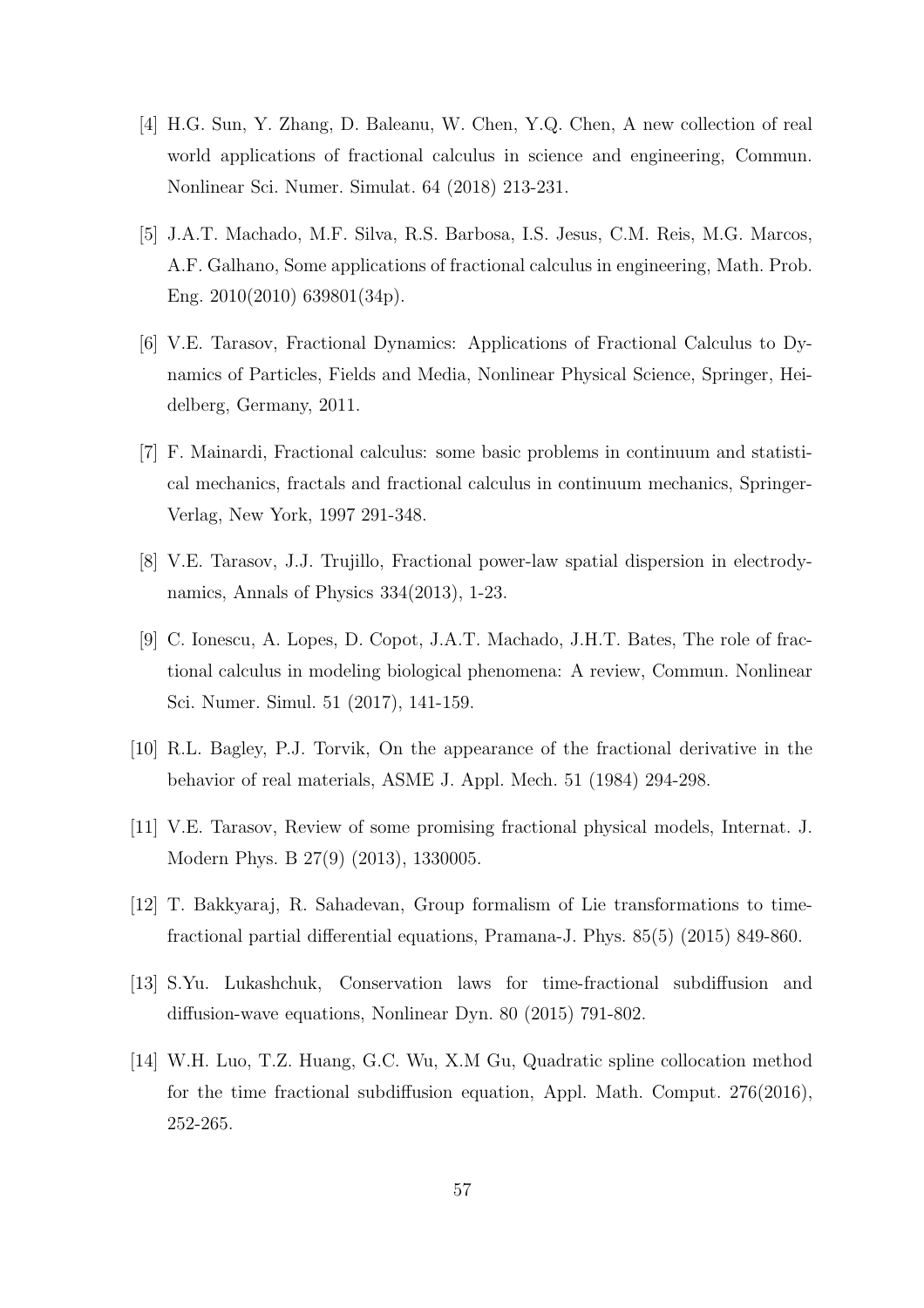- <span id="page-57-0"></span>[15] G.C. Wu, K.T. Wu, Variational approach for fractional diffusion-wave equations on cantor sets, Chin. Phys. Lett. 29(6)(2012) 060505.
- <span id="page-57-1"></span>[16] B.H. Gilding, R. Kersner, Travelling Waves in Nonlinear Diffusion-Convection Reaction, Springer, Basel, 2004.
- [17] M. Molati, H. Murakawa, Exact solutions of nonlinear diffusion-convectionreaction equation: A Lie symmetry analysis approach, Commun. Nonlinear Sci. Numer. Simulat. 67(2019), 253-263.
- [18] R. Cherniha, M. Serov, Y. Prystavka, A complete Lie symmetry classification of a class of  $(1+2)$ -dimensional reaction-diffusion-convection equations, Commun. Nonlinear Sci. Numer. Simulat. 92(2021) 105466.
- [19] M. Lapinska-Chrzczonowicz, P. Matus, Exact difference schemes for a two-dimensional convection-diffusion-reaction equation, Comput. Math. Appl. 67(2014) 2205-2217.
- [20] Y. Qiao, J. Zhao, X. Feng, A compact integrated RBF method for time fractional convection-diffusion-reaction equations, 77(9)(2019), 2263-2278.
- [21] P. Prakash, New exact solutions of generalized convection-reaction-diffusion equation, Eur. Phys. J. Plus 134 (2019) 261.
- <span id="page-57-2"></span>[22] T. Harko, M.K. Mak, Exact travelling wave solutions of non-linear reactionconvection-diffusion equations-An Abel equation based approach, J. Math. Phys. 56(2015) 111501.
- <span id="page-57-3"></span>[23] R. Sahadevan, T. Bakkyaraj, Invariant subspace method and exact solutions of certain nonlinear time fractional partial differential equations, Fract. Calc. Appl. Anal. 18 (2015) 146-162.
- [24] R. Sahadevan, P. Prakash, Exact solution of certain time fractional nonlinear partial differential equations, Nonlinear Dyn. 85 (2016) 659-673.
- [25] R. Sahadevan, P. Prakash, Exact solutions and maximal dimension of invariant subspaces of time fractional coupled nonlinear partial differential equations, Commun. Nonlinear Sci. Numer. Simulat. 42 (2017) 158-177.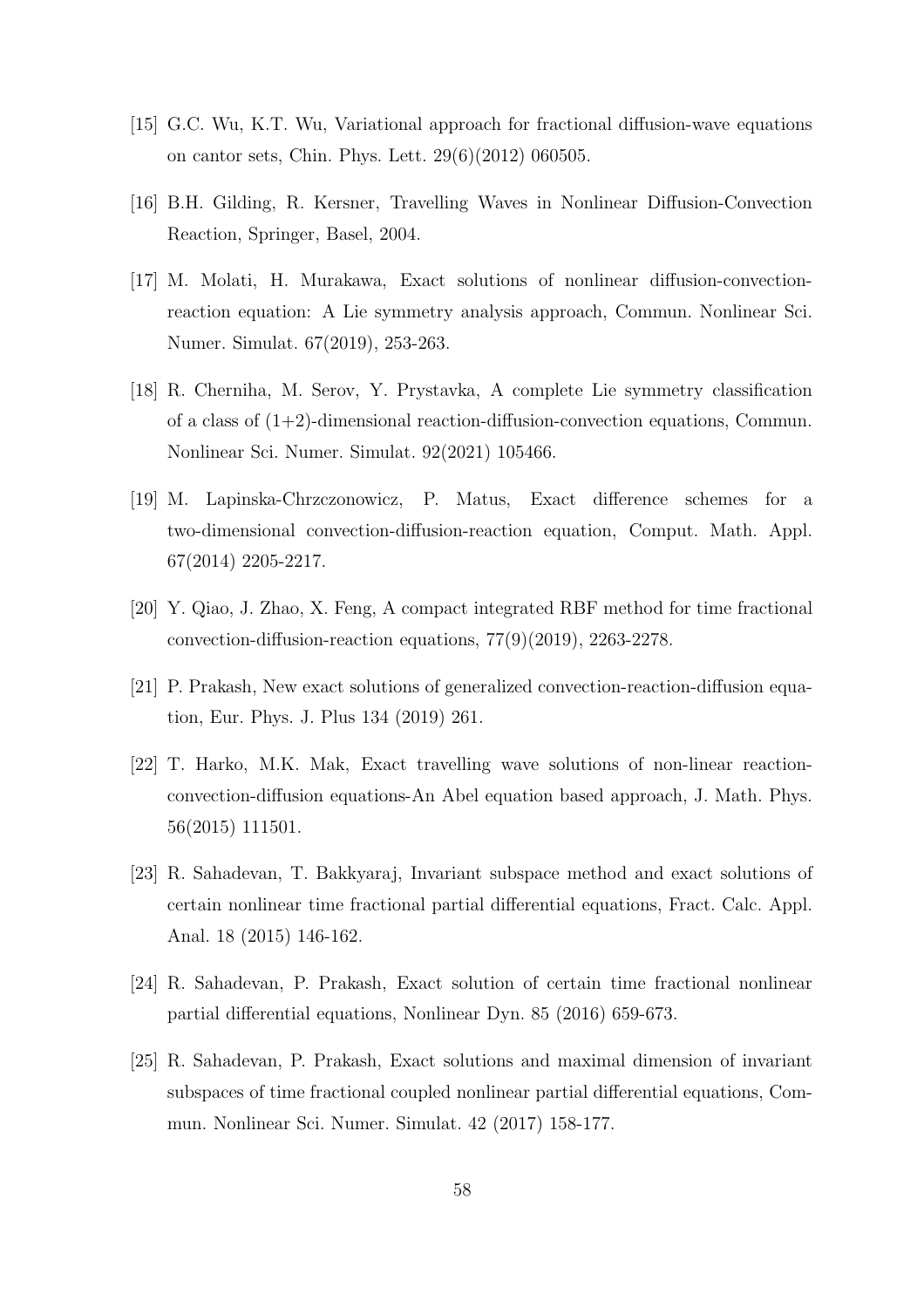- [26] S. Choudhary, P. Prakash, V. Daftardar-Gejji, Invariant subspaces and exact solutions for a system of fractional PDEs in higher dimensions, Comp. Appl. Math. 38 (2019) 126.
- [27] R.K. Gazizov, A.A. Kasatkin, Construction of exact solutions for fractional order differential equations by invariant subspace method. Comput. Math. Appl. 66 (2013) 576-584.
- [28] P. Artale Harris, R. Garra, Analytic solution of nonlinear fractional Burgers-type equation by invariant subspace method, Nonlinear Stud. 20(4) (2013) 471-481.
- [29] S. Choudhary, V. Daftardar-Gejji, Invariant subspace method: a tool for solving fractional partial differential equations, Fract. Calc. Appl. Anal. 20(2017) 477-493.
- [30] M.S. Hashemi, Invariant subspaces admitted by fractional differential equations with conformable derivatives, Chaos, Solitions and Fractals, 107 (2018) 161-169.
- [31] P. Prakash, Invariant subspaces and exact solutions for some types of scalar and coupled time-space fractional diffusion equations, Pramana-J. Phys. 94 (2020) 103(18p).
- [32] P. Prakash, S. Choudhary, V. Daftardar-Gejji, Exact solutions of generalized nonlinear time-fractional reaction-diffusion equations with time delay, Eur. Phys. J. Plus, 135 (2020) 490(24p).
- [33] W. Rui, Idea of invariant subspace combined with elementary integral method for investigating exact solutions of time-fractional NPDEs, Appl. Math. Comput. 339 (2018) 158-171.
- <span id="page-58-1"></span>[34] R. Sahadevan, P. Prakash, On Lie symmetry analysis and invariant subspace methods of coupled time fractional partial differential equations, Chaos, Solitons and Fractals, 104 (2017) 107-120.
- <span id="page-58-0"></span>[35] P. Prakash, On group analysis, conservation laws and exact solutions of timefractional Kudryashov-Sinelshchikov equation, Comput. Appl. Math, 40 (2021), 162.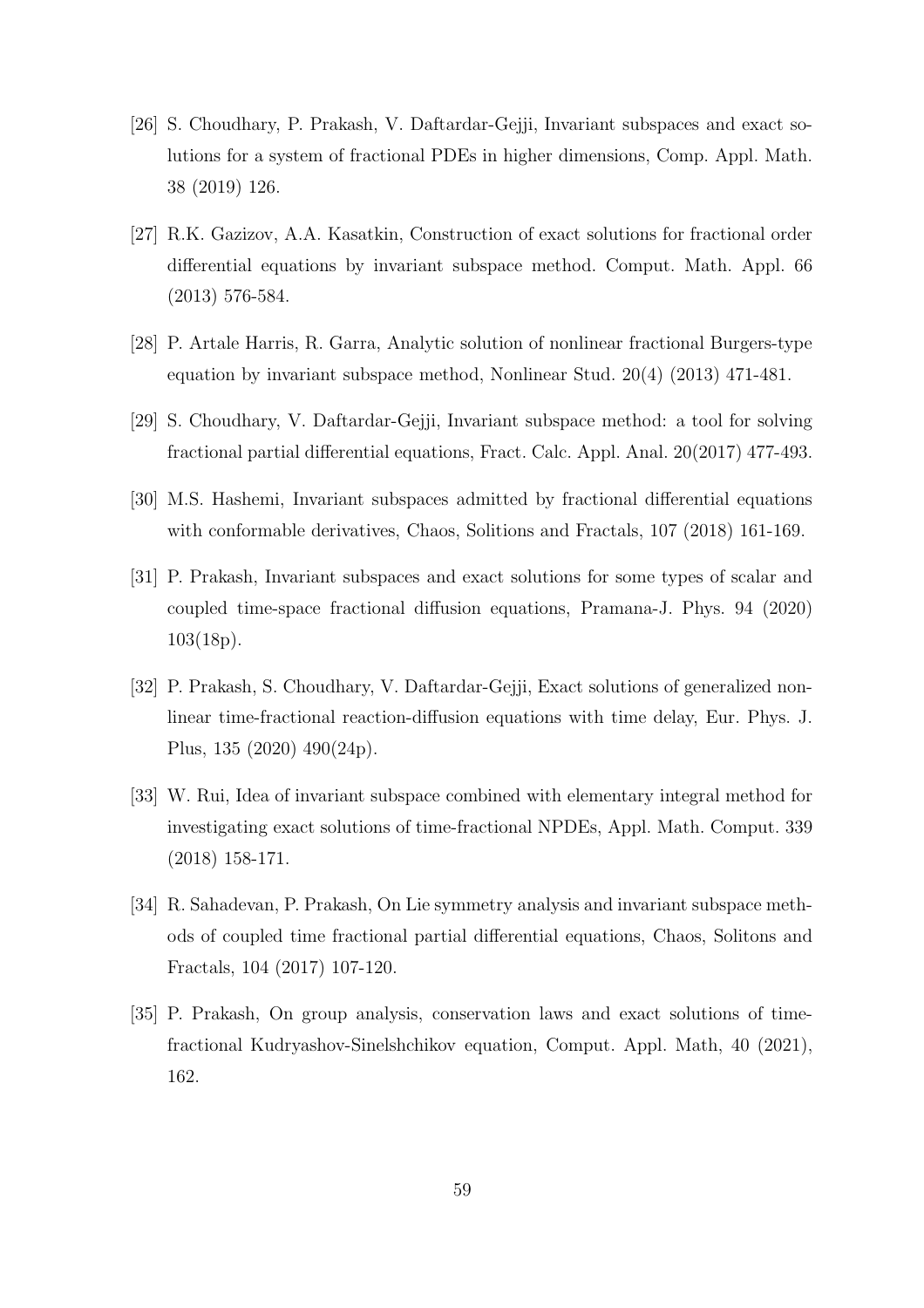- [36] R. Sahadevan, T. Bakkyaraj, Invariant analysis of time fractional generalized Burgers and Korteweg-de Vries equations, J. Math. Anal. Appl. 393(2)(2012) 341- 347.
- [37] R.K. Gazizov, A.A. Kasatkin, S.Yu. Lukashchuk, Symmetry properties of fractional diffusion equations, Phys. Scr. T136 (2009) 014016 (5p). (doi:10.1088/0031- 8949/ 2009/T136/014016)
- [38] P. Prakash, R. Sahadevan, Lie symmetry analysis and exact solution of certain fractional ordinary differential equations, Nonlinear Dyn. 89 (2017) 305-319.
- [39] T. Bakkyaraj, Lie symmetry analysis of system of nonlinear fractional partial differential equations with Caputo fractional derivative, Eur. Phys. J. Plus 135 (2020) 126(17p).
- [40] R. Sahadevan, P. Prakash, Lie symmetry analysis and conservation laws of certain time fractional partial differential equations, Int. J. of Dynamical Systems and Differential Equations, 9(1) (2019) 44-64.
- [41] A.M. Nass, Lie symmetry analysis and exact solutions of fractional ordinary differential equations with neutral delay, Appl. Math. Comput. 347 (2019) 370-380.
- [42] K. Sethukumarasamy, P. Vijayaraju, P. Prakash, On Lie symmetry analysis of certain coupled fractional ordinary differential equations, J. Nonlinear Math. Phys. 28(2)(2021), 219-241.
- <span id="page-59-0"></span>[43] M. S. Hashemi, D. Baleanu, Lie symmetry analysis and exact solutions of the time fractional gas dynamics equation, J. Optoelectron. Adv. Mater. 18(3-4) (2016) 383-388.
- <span id="page-59-1"></span>[44] M. Abbaszadeh, M. Dehghan, Numerical and analytical investigations for neutral delay fractional damped diffusion-wave equation based on the stabilized interpolating element free Galerkin (IEFG) method, Appl. Numer. Math. 145(2019) 488-506.
- <span id="page-59-2"></span>[45] G.C. Wu, Y.G. Shi, K.T. Wu, Adomian decomposition method and non-analytical solutions of fractional differential equations, Rom. Journ. Phys. 56(2011) 873-880.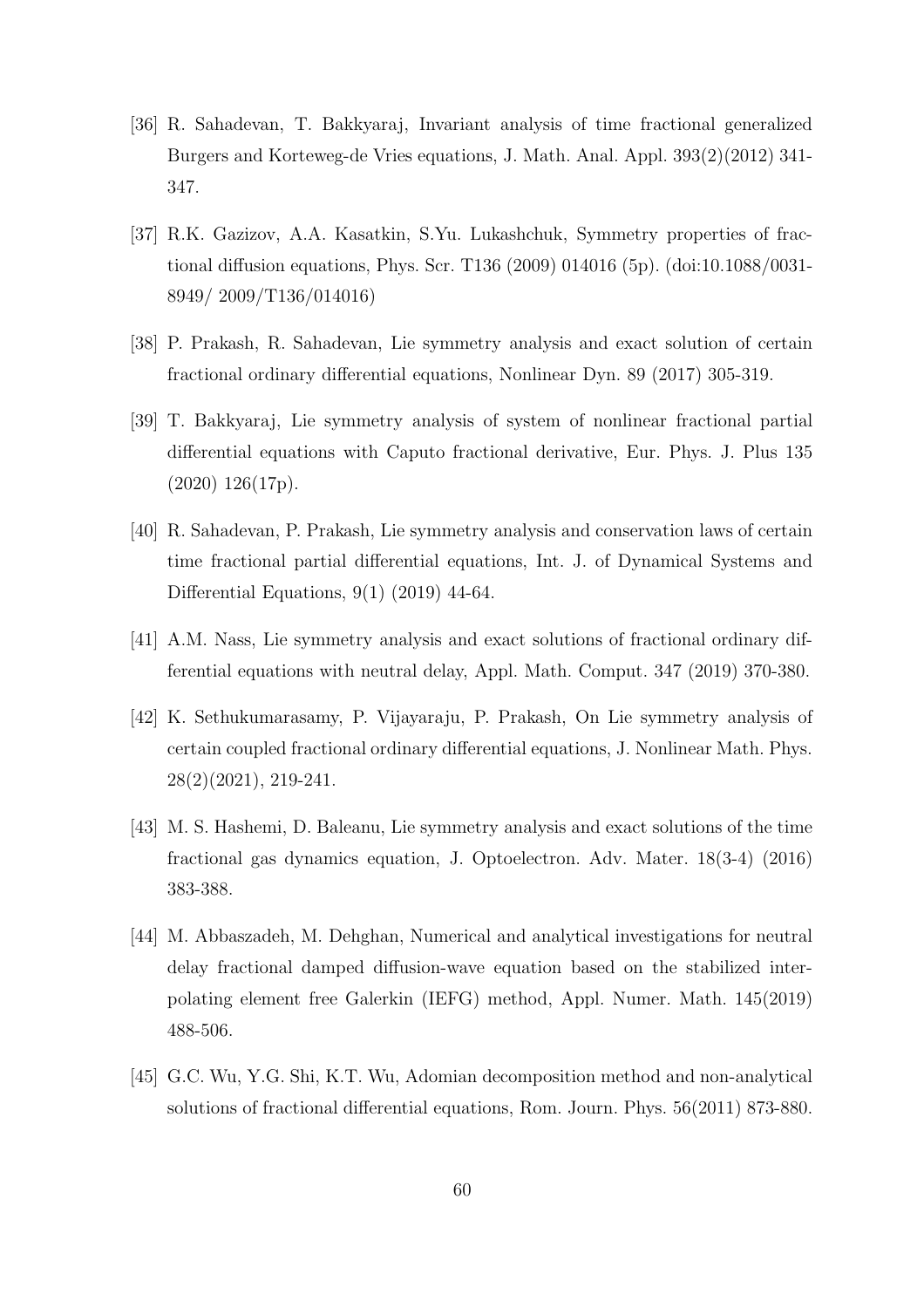- [46] V. Daftardar-Gejji, H. Jafari, Adomian decomposition: A tool for solving a system of fractional differential equations, J. Math. Anal. Appl. 301 (2005) 508-518.
- <span id="page-60-0"></span>[47] S. Momani, Z. Odibat, Analytical solution of a time-fractional Navier-Stokes equation by Adomian decomposition method, Appl. Math. Comput. 177 (2006) 488- 494.
- <span id="page-60-1"></span>[48] Z. Odibat, S. Momani, A generalized differential transform method for linear partial differential equations of fractional order, Appl. Math. Lett. 21(2) (2008) 194- 199.
- <span id="page-60-2"></span>[49] B.S.T. Alkahtani, A. Atangana, Analysis of non-homogeneous heat model with new trend of derivative with fractional order, Chaos, Solitons and Fractals 89(2016) 566-571.
- <span id="page-60-3"></span>[50] W.X. Ma, M.M. Mousa, M.R. Ali, Application of a new hybrid method for solving singular fractional Lane-Emden-type equations in astrophysics, Mod. Phys. Lett.B 34(3) (2020) 1950229(10p).
- <span id="page-60-4"></span>[51] K.M. Owolabi, A. Atangana, Robustness of fractional difference schemes via the Caputo subdiffusion-reaction equations, Chaos, Solitons and Fractals 111(2018) 119-127.
- <span id="page-60-5"></span>[52] V.A. Galaktionov, S.R. Svirshchevskii, Exact Solutions and Invariant Subspaces of Nonlinear Partial Differential Equations in Mechanics and Physics, Chapman and Hall/CRC, London, 2007.
- <span id="page-60-6"></span>[53] W.X. Ma, A refined invariant subspace method and applications to evolution equations, Sci. China Math. 55 (2012) 1769-1778.
- <span id="page-60-7"></span>[54] W.X. Ma, Y. Liu, Invariant subspaces and exact solutions of a class of dispersive evolution equations, Commun. Nonlinear Sci. Numer. Simulat. 17 (2012) 3795- 3801.
- [55] W.X. Ma, Y. Zhang, Y. Tang, J. Tu, Hirota bilinear equations with linear subspaces of solutions, Appl. Math. Comput. 218 (2012) 7174-7183.